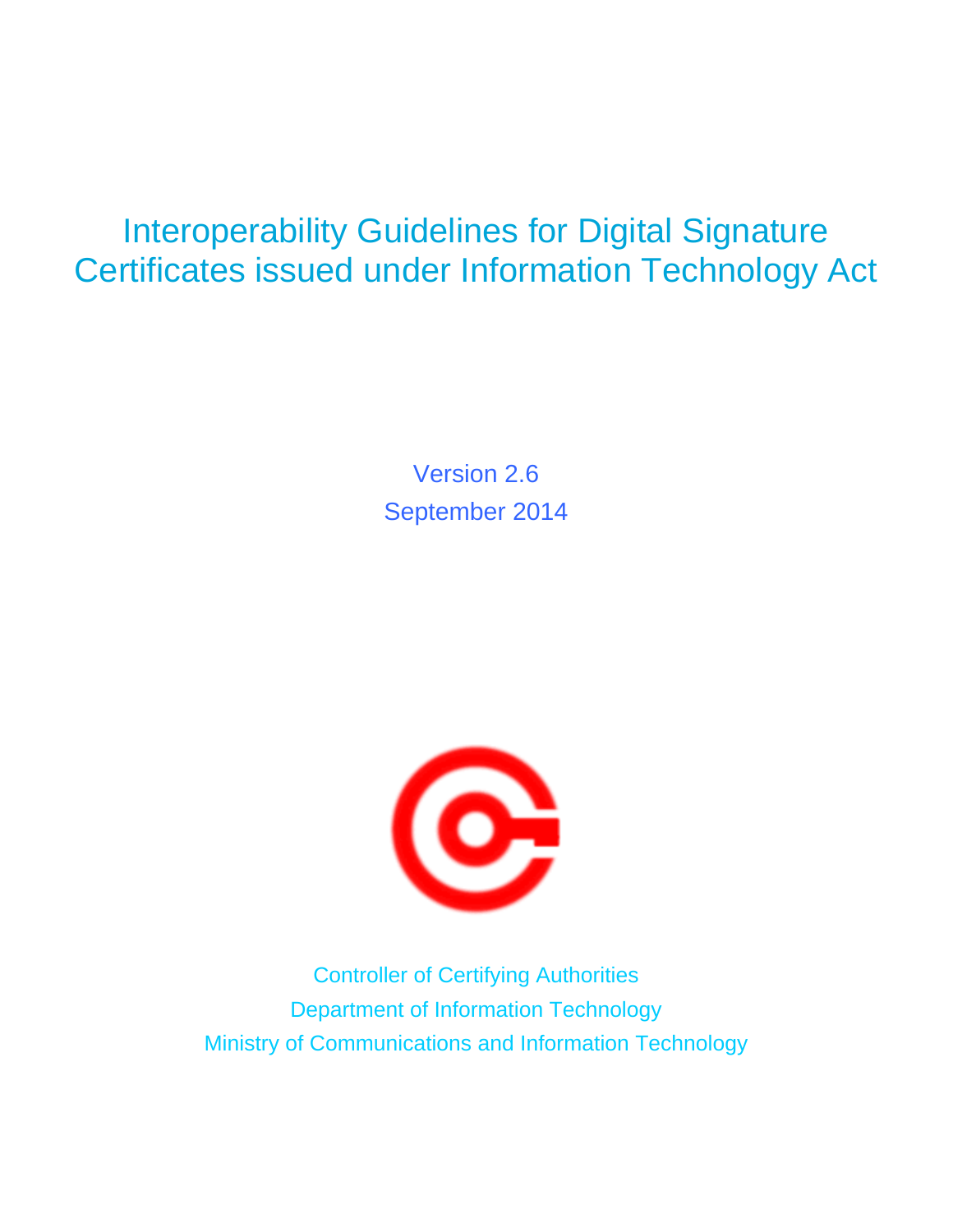### **Document Control**

| <b>Document Name</b>  | Digital Certificates Interoperability Guidelines   |
|-----------------------|----------------------------------------------------|
| <b>Status</b>         | Release                                            |
| Version               | 2.6                                                |
| Last update           | 08 September 2014                                  |
| <b>Document Owner</b> | <b>Controller of Certifying Authorities, India</b> |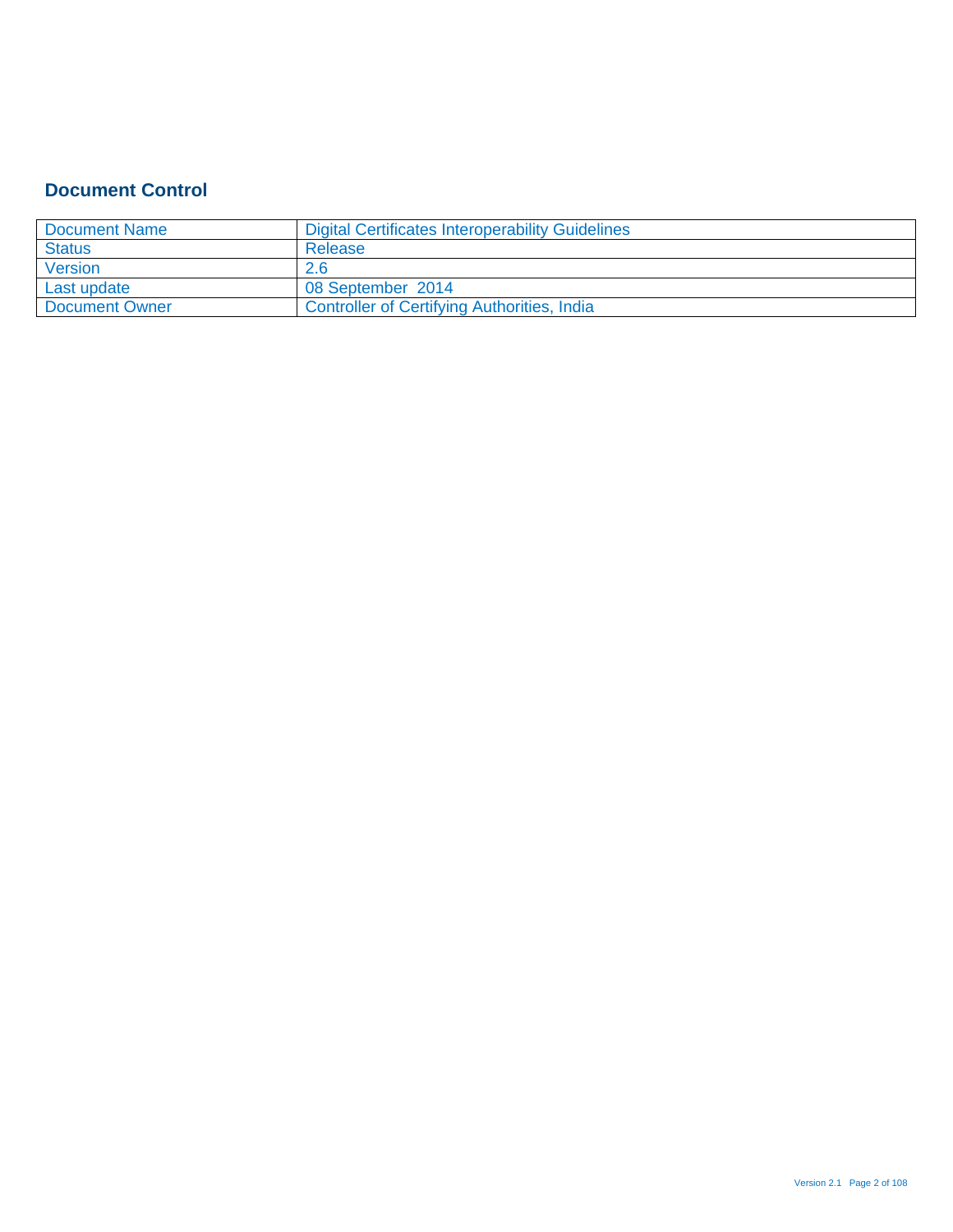### Table of contents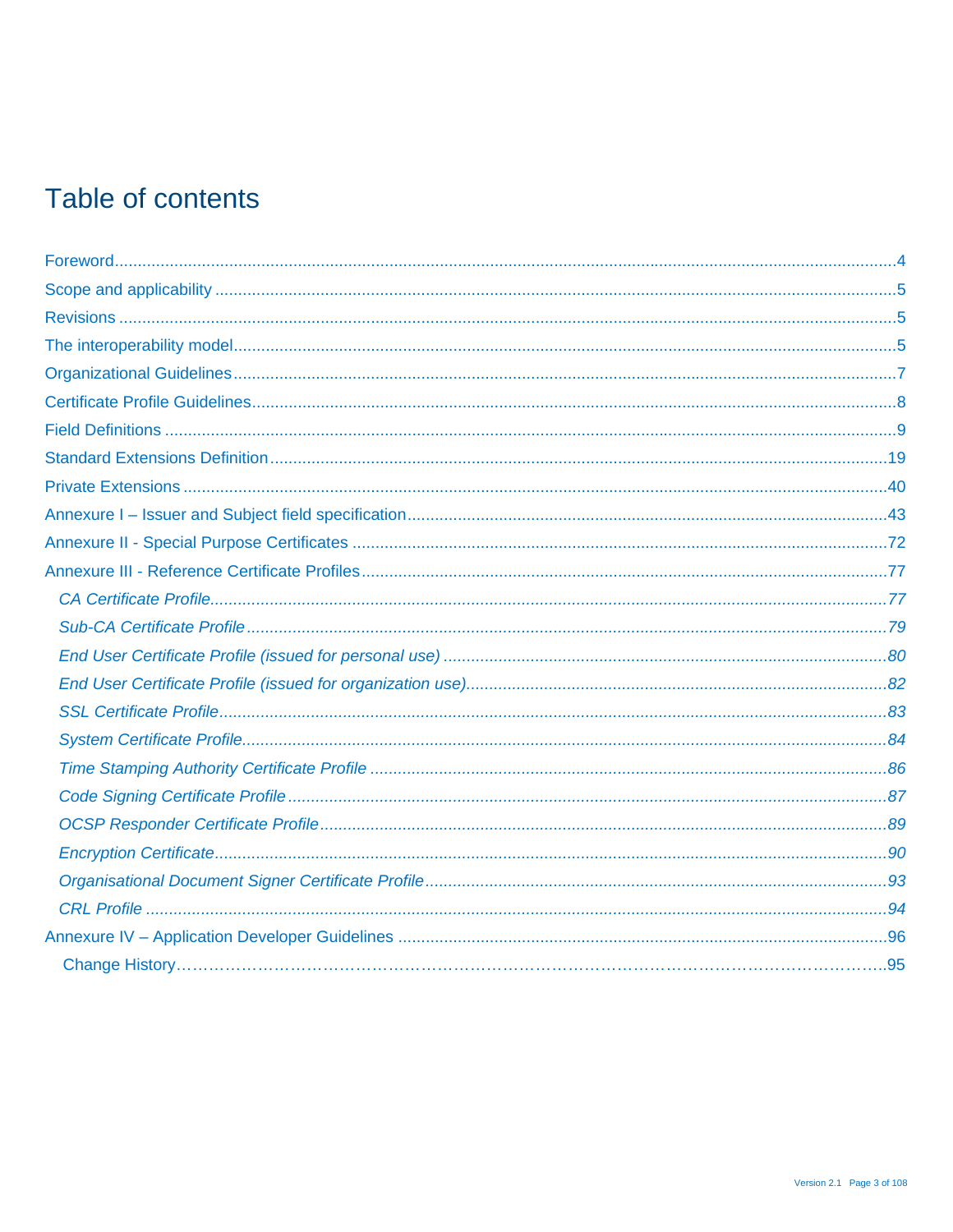### Foreword

The office of Controller of Certifying Authorities (CCA) was set up under the Information Technology (IT) in the year 2000. One of the primary objectives was to promote the use of Digital Signatures for authentication in e-commerce & e-governance. Towards facilitating this, the CCA licensed eight Certifying Authorities (CAs) to issue Digital Signature Certificates (DSC) under the IT Act 2000. The standards and practices to be followed were defined in the Rules and Regulations under the Act and the Guidelines that are issued by CCA from time to time.

The Root Certifying Authority of India (RCAI) was set up by the CCA to serve as the root of trust in the hierarchical Public Key Infrastructure (PKI) model that has been set up in the country. The RCAI with its self-signed Root Certificate issues Public Key Certificates to the licensed CAs, while these licensed CAs in turn issue DSCs to endusers.

To gauge the extent of usage of Digital Signatures and the challenges that are being faced in further proliferating growth, a survey was carried out in the year 2007. One of the key findings of the survey was the lack of interoperability between DSCs issued by different CAs resulting in users having to obtain multiple number of DSCs for use across different applications.

This Guideline is the result of the effort made by the office of CCA to achieve interoperability across DSCs issued by different CAs. The first draft DSC profile was circulated widely to the Department of Information Technology, Central Government Departments, IT Secretaries of all States, CAs & major application developers and also published on CCAs website for comments from the public at large. Based on the feedback received, the draft was revised and sent for comments to an international expert in this area. The observations and specific recommendations received in this regard have now been incorporated and the profile that has been prepared is in line with international standards and best practices. These Guidelines also include profiles of other special purpose certificates including Time stamping, OCSP responder, SSL Server, SSL Client, Encryption and Code signing.

We thank all those who have contributed in the framing of these Guidelines and look forward to their continued interest and implementation.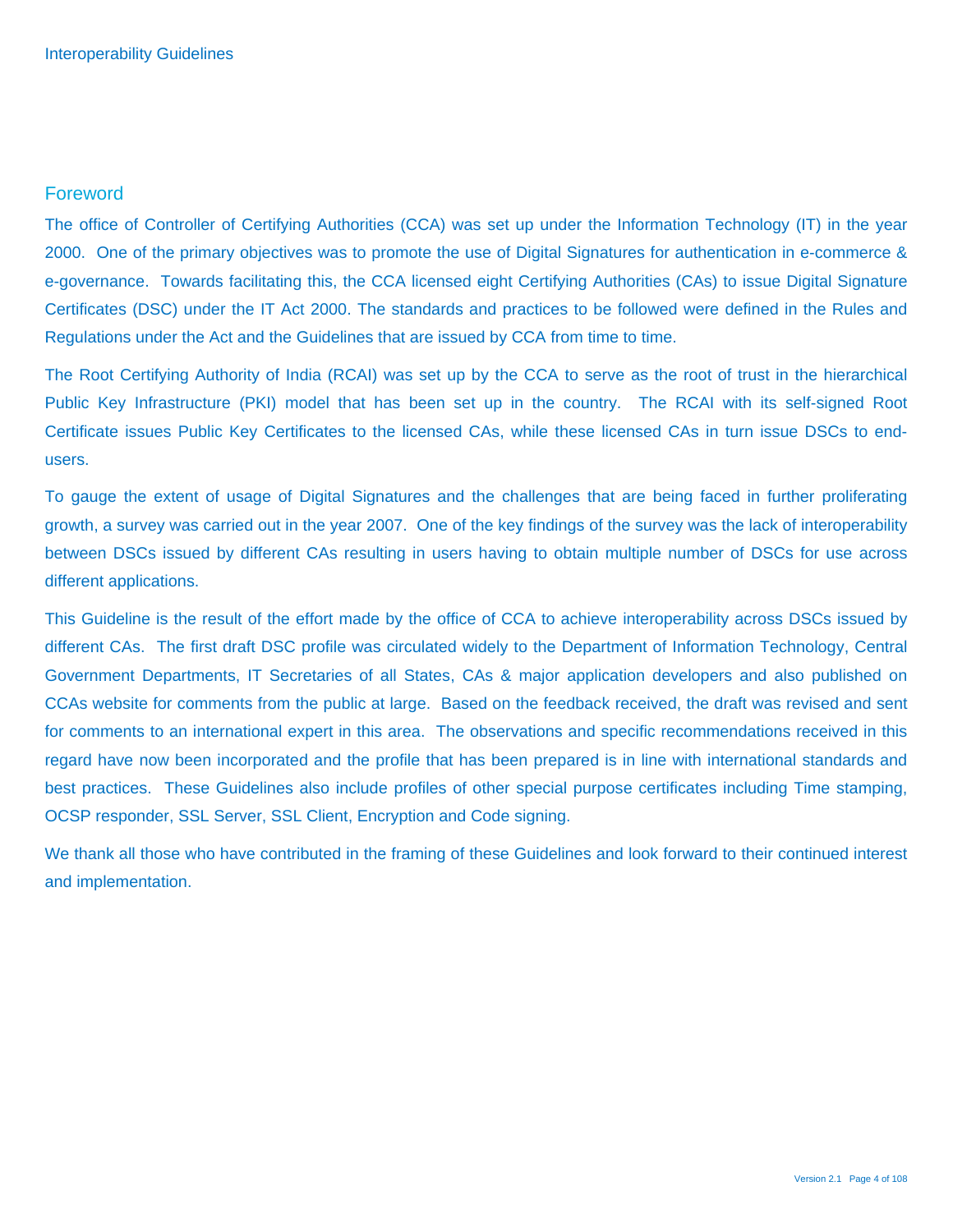#### **Introduction**

As part of the interoperability initiative of the CCA, a comparative analysis of the certificates in use in India was carried out. Also the certificates were compared with the CCA rules and regulations for certificate formats. The comparative analysis of the certificates has highlighted that the majority of the interoperability problems in certificates are due to inconsistency in the 'Issuer' and 'Subject' fields of the certificates. Additionally, many fields were interpreted differently by the CAs. Some key observations from the comparative analysis revealed:

- 1. The 'Issuer' field in the digital certificates has been interpreted and /or used in 20 different ways especially its sub-fields. The variations ranged from name of the application for which the certificate is meant to company / organization names operating applications.
- 2. The 'Subject' field shows variety of usage for its sub fields. We observed non-standard implementation of the organization parameters. The Organization Unit sub field interpretation varies across the Certifying Authorities and contains information such as certificate class, subject designations, application specific information etc.
- 3. There is variation in usage and interpretation of almost all fields in the certificate including fields such as Authority Key Identifier, Key Usage, CRL distribution points etc.

Another major problem of interoperability arose from issuance of various different classes of certificates by each of the Certifying Authorities. There is currently no standard mechanism either for applications or by human inspection of certificate fields to determine the class of the certificate. Although various certifying authorities have attempted to include classes of certificates in various certificate fields or extensions, these are largely non-standard and create uncertainty for end users and applications on interpretation of the fields or extensions.

Many certifying authorities were found to be using sub-CAs for issuing digital certificates. The issue of sub-CA and its place in the overall PKI hierarchy created interoperability issues especially in path development and path validation for applications.

The analysis of the certificate and the applications highlighted the need to create a detailed guideline which addressed the above interoperability issues. This report and guidelines has been issued as part of the CCA interoperability project for digital certificates in India. The guidelines herein are mandated to the licensed certifying authorities in India. Additionally these guidelines are to help applications interpret and process the certificate fields in a uniform manner thus increasing the interoperability of the certificates across applications and ensuring secure usage of the certificates.

#### Scope and applicability

These guidelines are applicable to all licensed certifying authorities and are to be implemented for all certificates issued by them and their sub-CAs. The guidelines are in continuation and complimentary to the existing rules and regulations issued by the Controller of Certifying Authorities under the powers conferred upon it by the IT Act 2000. These guidelines shall be interpreted along with the existing rules and regulations. In case of any contradictions with any rules and regulations issued prior to these guidelines being issued, these guidelines will be considered as final, unless a clarification stating otherwise has been issued by the CCA.

#### **Revisions**

CCA may review and issue updated versions of this document. The revised document will be available on the CCA website.

#### The interoperability model

The interoperability challenges facing the Indian PKI are two fold - first being standardization of certificate fields and second being the scalability of accommodating business requirements of various classes of certificates and sub-CAs. The interoperability model that has been defined by the CA recommends two major initiatives – organizational guidelines and certificate profile guidelines.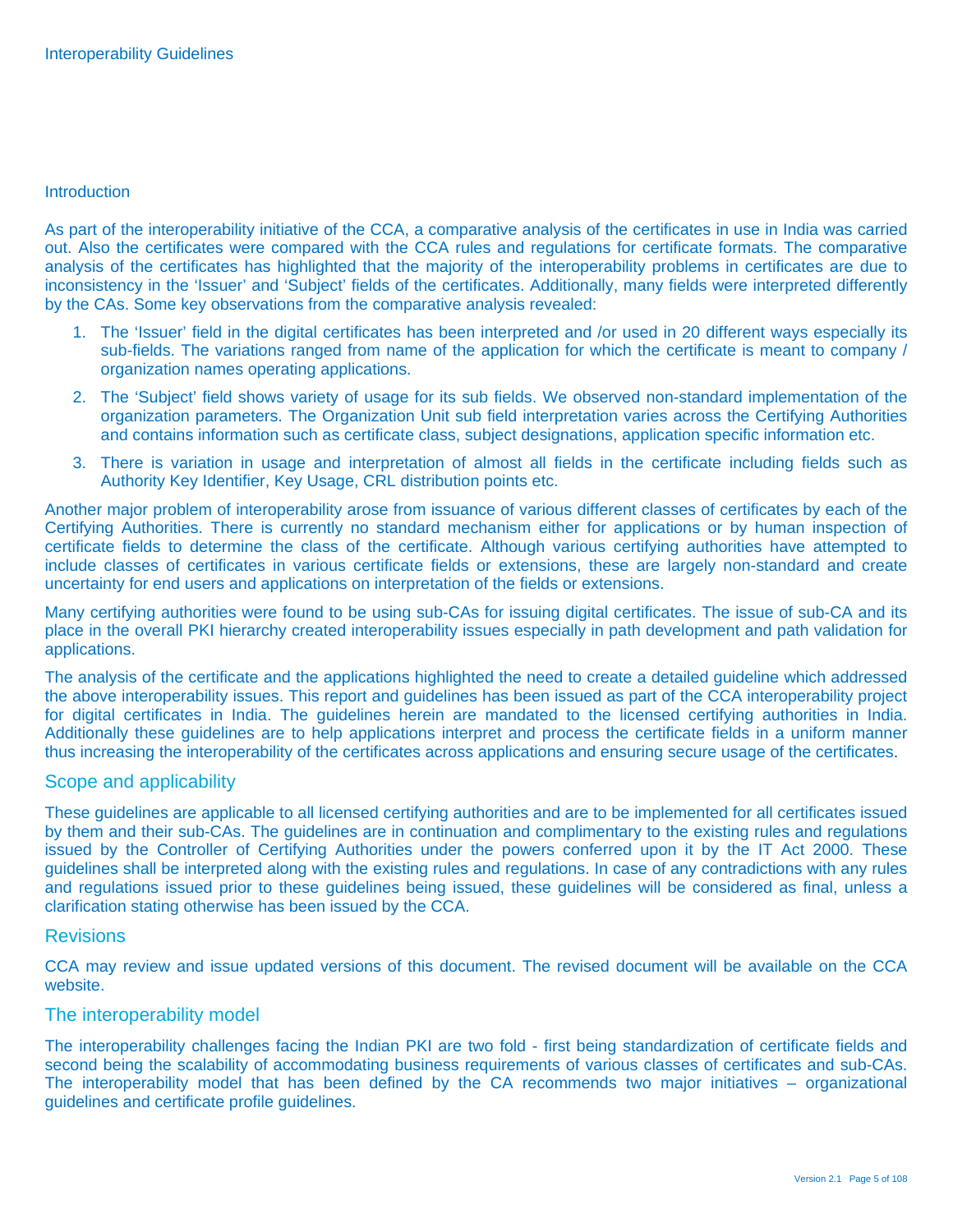*Organizational Guidelines*: Under this initiative, the CCA has recommended changes in the way Certifying Authorities are structured and issue certificates. This includes flexibility in operating sub-CAs for business purposes.

*Certificate Profile Guidelines:* Under Certificate Profile guidelines, CCA has issued detailed guidelines pertaining to certificate fields and extensions. This includes guidance on mandated or recommended values, interpretation and usage for certificate fields / extensions.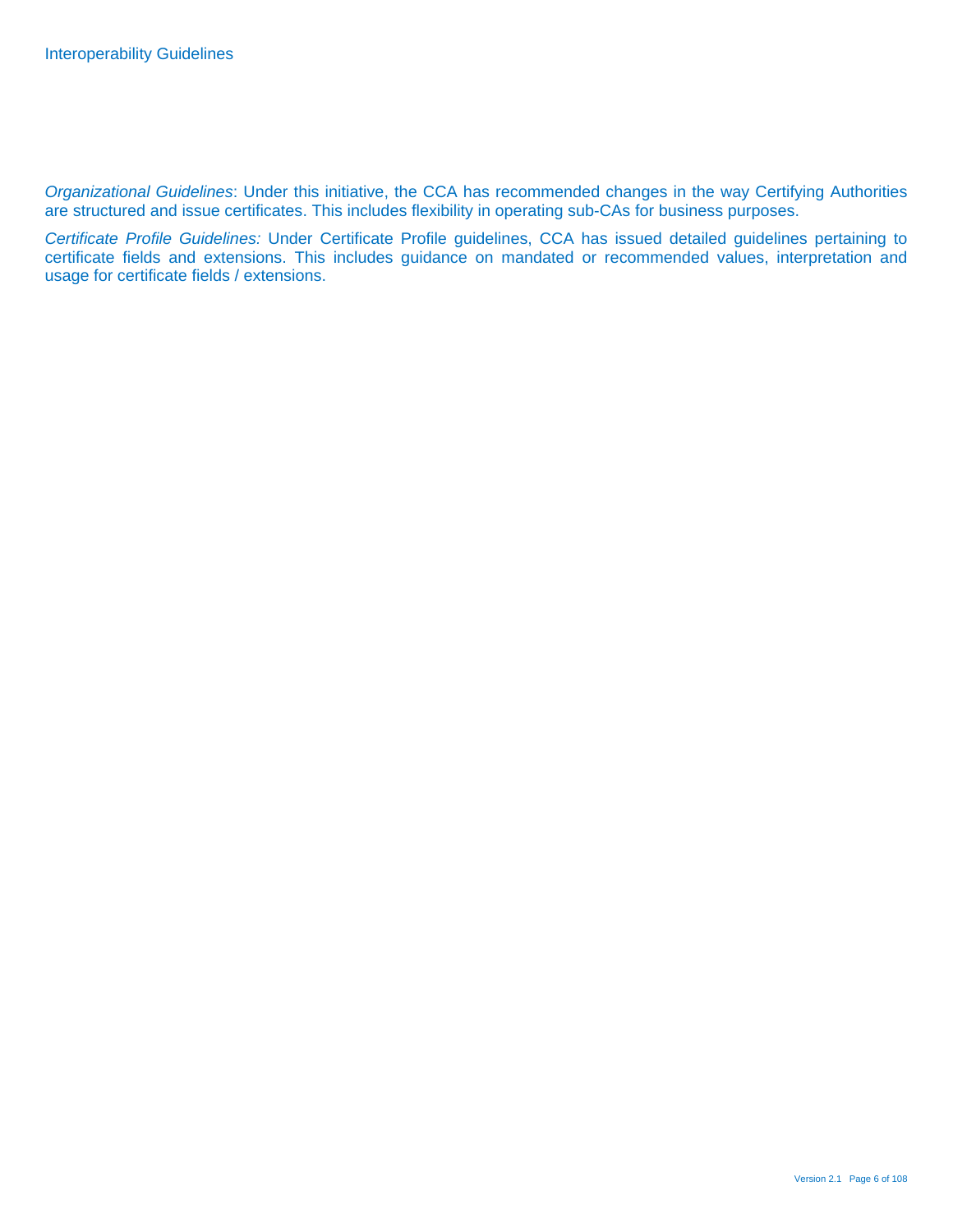### Organizational Guidelines

The current India PKI organization structure consists of the Controller of Certifying Authority as the apex body and the Root Certifying Authority of India (RCAI). The RCAI is responsible for issuing digital certificates to Licensed Certifying Authorities (henceforth referred to Certifying Authorities or CA) as per the IT Act 2000. The CAs are responsible for issuing further digital certificates to the end users.

#### **Recommended Organization Hierarchy**

In order to facilitate greater flexibility to Certifying Authorities, the CCA allowed the creation of sub-CAs. As per this model, a Certifying Authority can create a sub-CA to meet his business branding requirement. However the sub-CA will be part of the same legal entity as the CA.

- The sub-CA model will be based on the following principles:
	- o The CAs MUST NOT have more than ONE level of sub-CA
	- o The sub-CA MUST use a sub-CA certificate issued by the CA for issuing end entity certificates
	- o The sub-CA must necessarily use the CAs infrastructure for issuing certificate
	- o The sub-CAs operations shall be subject to same audit procedures as the CA
	- o The certificate policies of the sub-CA must be same as or sub-set of the CA's certificate policies
	- o A CA with sub-CA must necessarily issue end entity certificates only through its sub-CA. The only exception will be for code signing and time stamping certificates, which may directly be issued by the CA.



### **Figure 1: Recommended PKI Hierarchy with sub-CAs**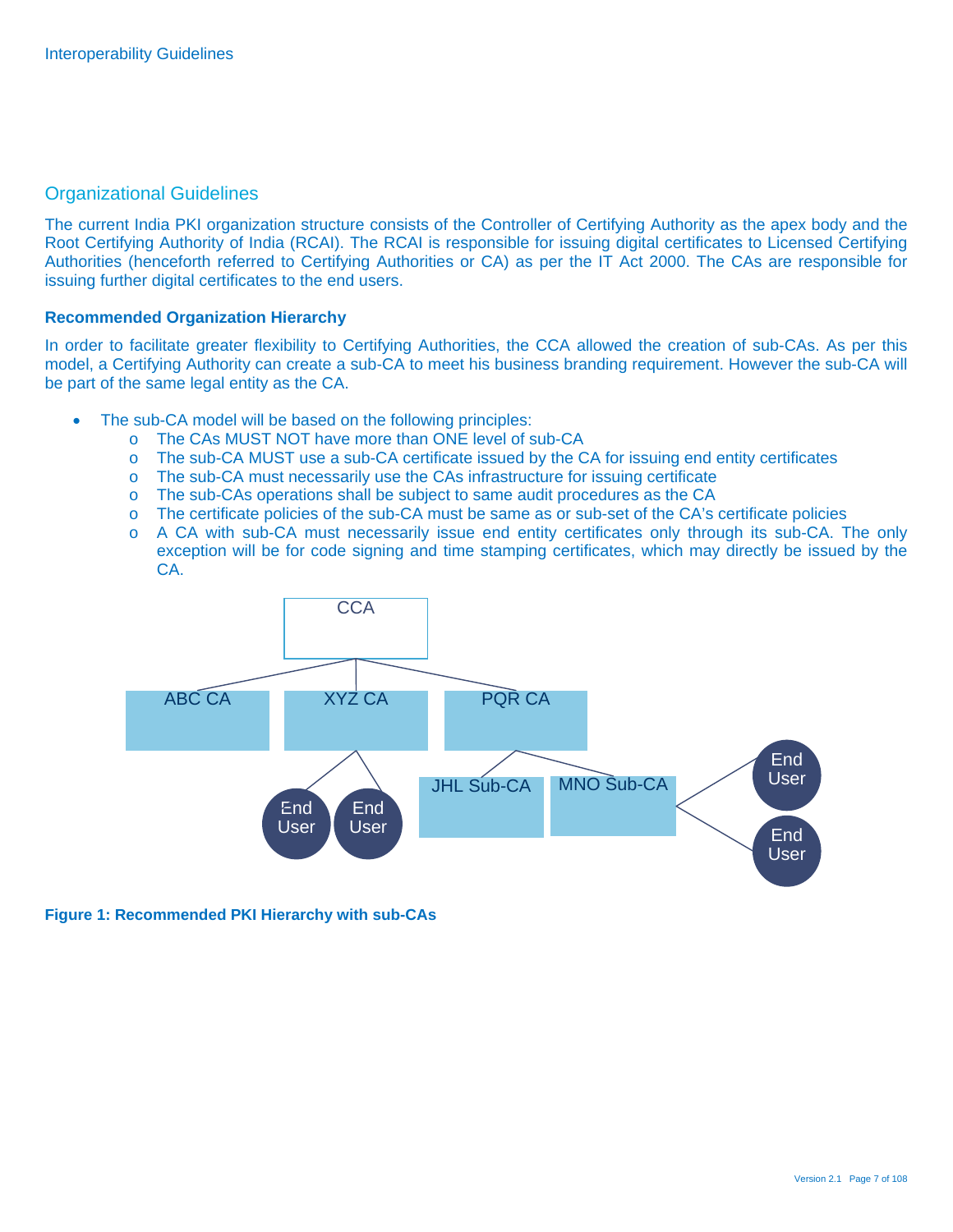### Certificate Profile Guidelines

One of the most important aspects of interoperability is the uniform interpretation of Digital Certificate fields and extensions. The Certificate Profile Guidelines specifies the format of the digital certificate and classifies each of the fields / extensions as following:

**Mandatory** – These fields or extensions are mandated by the CCA and MUST be present in the certificates issued by the Certifying Authorities. Additionally the content of the fields MUST be as per the guidance provided in this document.

**Optional** – The CA may use this field at its discretion. However, in case the field is being used, the applicable quidance or the compliance standards specified MUST be adhered to.

**Special Purpose** – These fields may be used only in certain circumstances. In all such cases, additional guidance will be provided by the CCA

**Customizable** – Customizable fields are non standard extensions notified by CCA which may have interpretations depending upon usage / application / industry.

**Prohibited** – These fields or extensions are NOT to be included or used in Digital Certificates unless notified by CCA regarding the usage and format.

**Reserved for Future Use** – These extensions are reserved by CCA for use in the future and additional guidance is expected from CCA before these can be utilized in the Digital Certificates. Until such time CA MUST NOT use these fields / extensions.

The following specification also provides guidance on other important aspects of the field including the length, data type and mandated values. The certifying authorities must issue certificates in accordance with the guidance provided in this documents.

#### **Applications Using Digital Certificates**

Applications are to process digital certificates as mentioned in the application developer guidance mentioned in annexure III.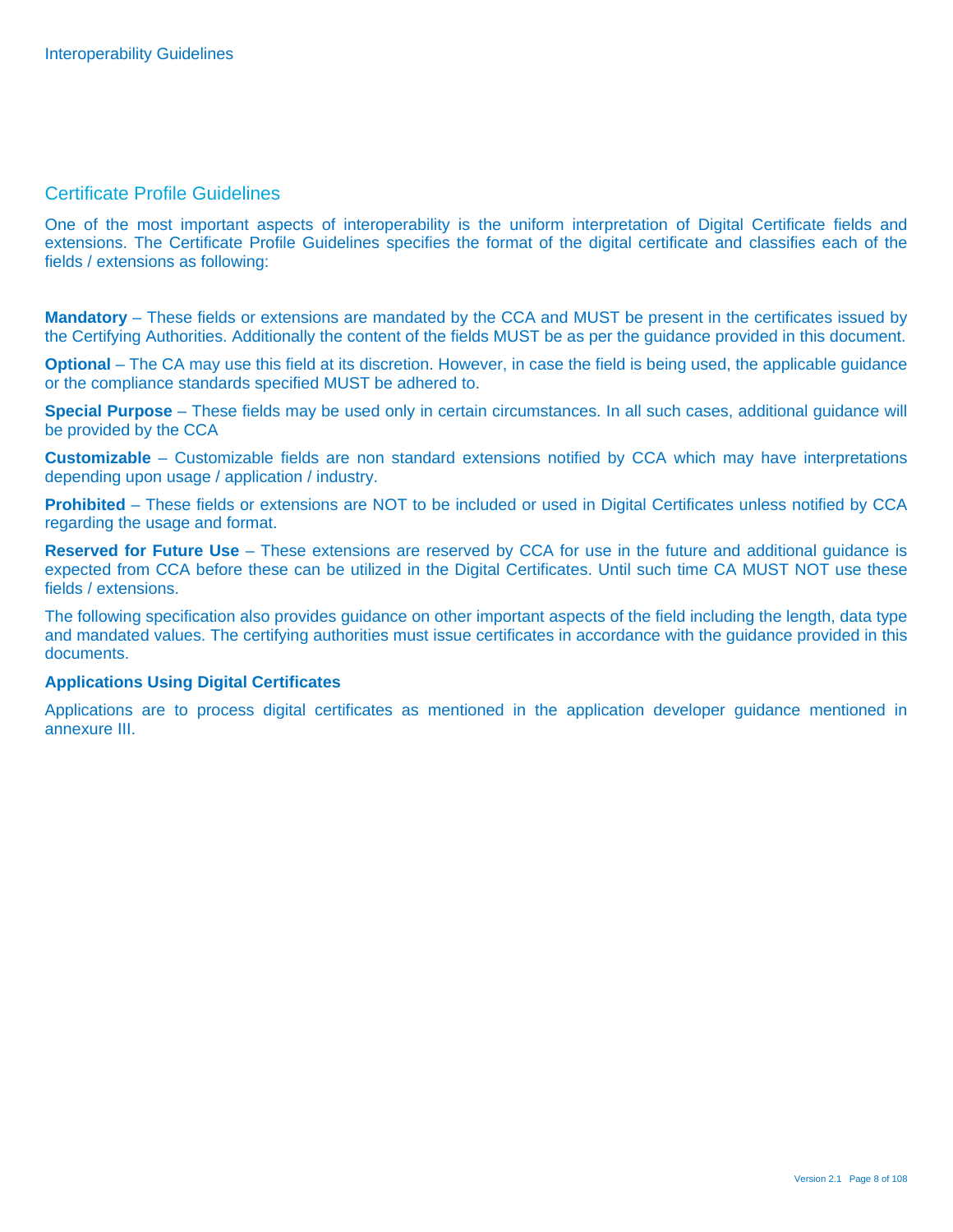### Field Definitions

## 1. Field Name: **Version**

| <b>Mandatory</b>       |  |
|------------------------|--|
| Optional               |  |
| <b>Special Purpose</b> |  |
| Customisable           |  |
| <b>Prohibited</b>      |  |

| <b>Field description</b>    | Describes the version of certificate format adopted                                                                                            |
|-----------------------------|------------------------------------------------------------------------------------------------------------------------------------------------|
| Interpretation & usage      | This field describes the version of the encoded certificate. Version field is<br>used by the ASN.1 decoding software to parse the certificate. |
| <b>Compliance Standards</b> | <b>RFC 5280</b>                                                                                                                                |
| <b>Type</b>                 | <b>Positive Integer</b>                                                                                                                        |
| Length                      | 1 Integer                                                                                                                                      |
| <b>Mandated Value</b>       | The mandated value is 2. (i.e. The certificate must be in the version 3 format)                                                                |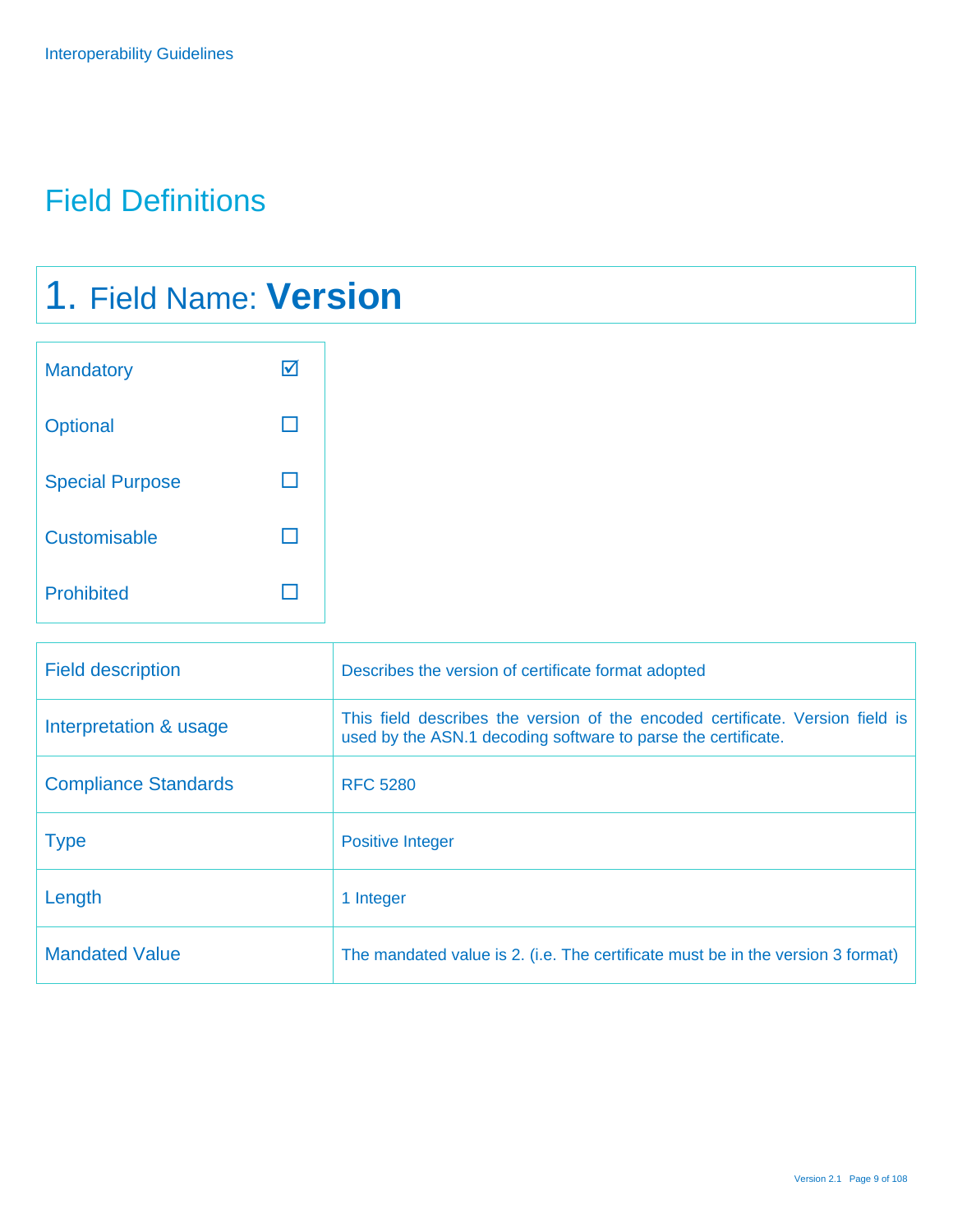## 2. Field Name: Serial Number

| <b>Mandatory</b>       |  |
|------------------------|--|
| Optional               |  |
| <b>Special Purpose</b> |  |
| Customisable           |  |
| <b>Prohibited</b>      |  |

| <b>Field description</b>    | Number allocated to a certificate by the issuer CA, unique for a given issuer<br><b>CA</b> |
|-----------------------------|--------------------------------------------------------------------------------------------|
| Interpretation & usage      | The serial number field along with the Issuer DN is unique identifier for<br>certificate   |
| <b>Compliance Standards</b> | <b>RFC 5280</b>                                                                            |
| <b>Type</b>                 | <b>Positive Integer</b>                                                                    |
| Length                      | Max 20 Octets (bytes)                                                                      |
| <b>Mandated Value</b>       | Positive number unique to each certificate issued by a CA.                                 |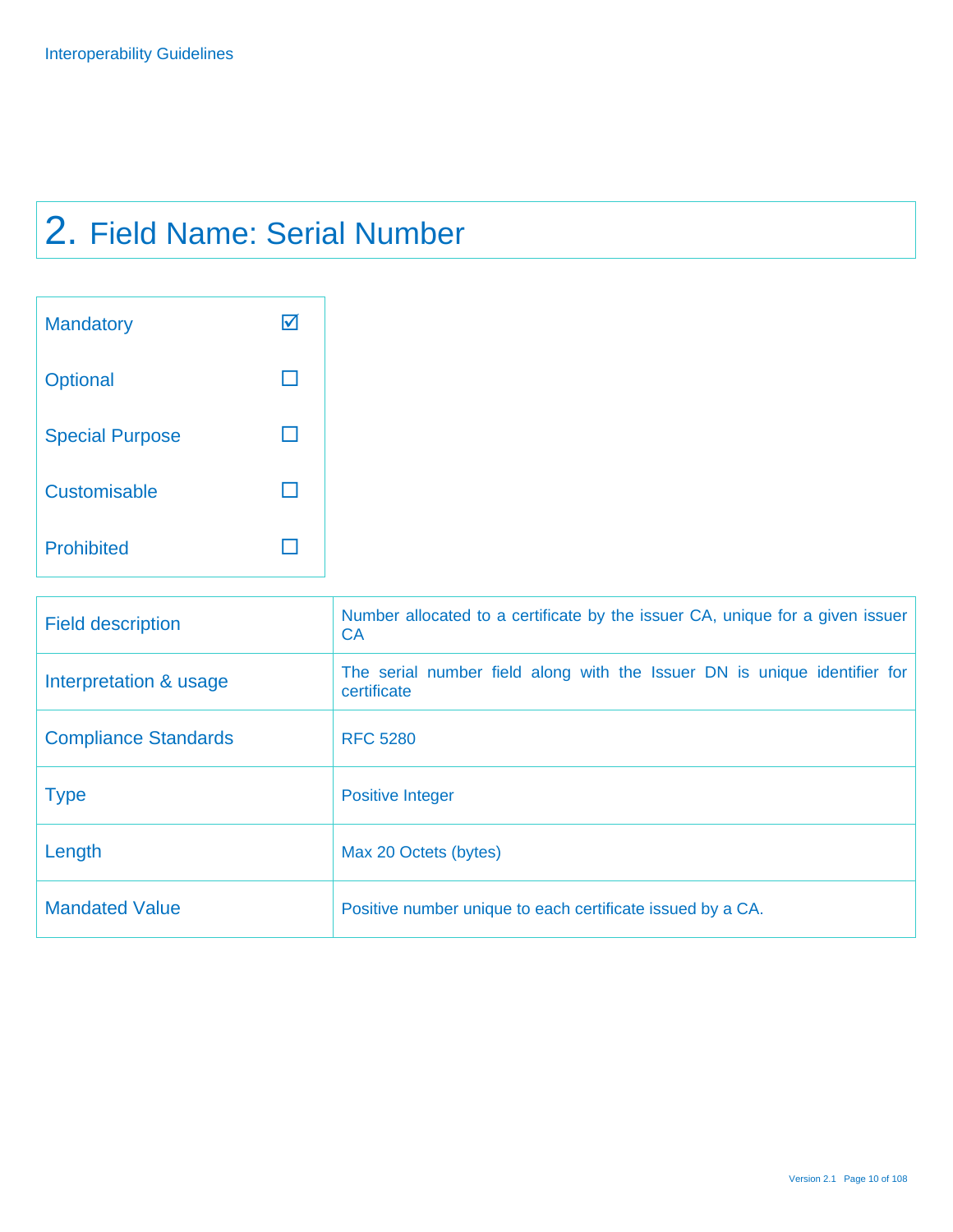# 3. Field Name: Signature

| <b>Mandatory</b>       |  |
|------------------------|--|
| Optional               |  |
| <b>Special Purpose</b> |  |
| Customisable           |  |
| <b>Prohibited</b>      |  |

| <b>Field description</b>    | Issuer signature algorithm identifier                                                                                                                                                                                                                         |
|-----------------------------|---------------------------------------------------------------------------------------------------------------------------------------------------------------------------------------------------------------------------------------------------------------|
| Interpretation & usage      | The signature field identifies the algorithm used by the CA to sign the<br>certificate. This field is used to invoke the appropriate hashing and signature<br>verification algorithm.                                                                         |
| <b>Compliance Standards</b> | RFC 5280, RFC 3279, RFC 4055, and RFC 4491                                                                                                                                                                                                                    |
| <b>Type</b>                 | Algorithm OID and Algorithm dependent parameters                                                                                                                                                                                                              |
| <b>Mandated Value</b>       | OID for SHA1 with RSA Encryption (null parameters) {iso(1) member-body(2)<br>us(840) rsadsi(113549) pkcs(1) pkcs-1(1) 5}<br>OR<br>OID for SHA256 with RSA Encryption (null parameters) {iso(1) member-body(2)<br>us(840) rsadsi(113549) pkcs(1) pkcs-1(1) 11} |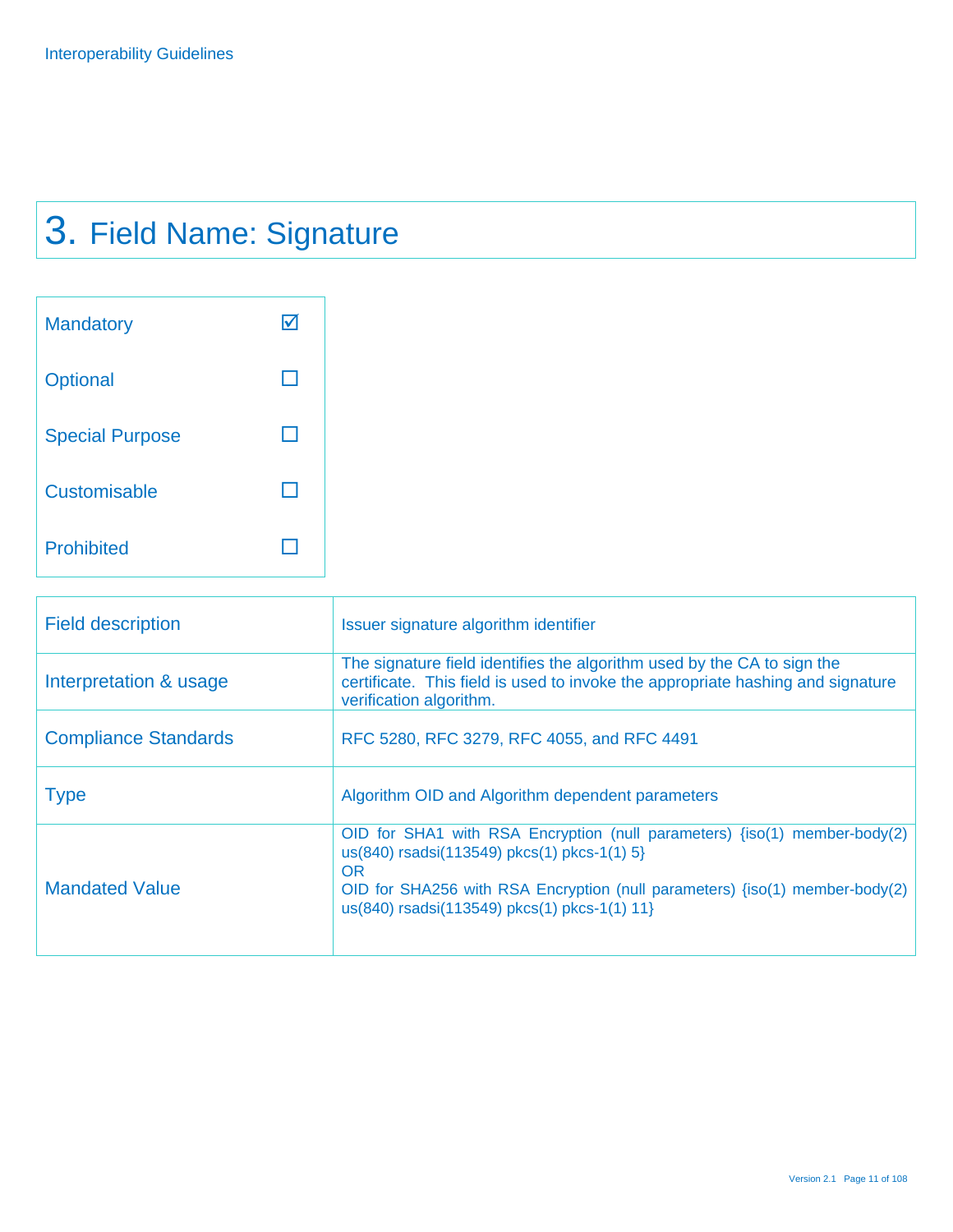## 4. Field Name: Issuer

| <b>Mandatory</b>       |  |
|------------------------|--|
| Optional               |  |
| <b>Special Purpose</b> |  |
| Customisable           |  |
| <b>Prohibited</b>      |  |

| <b>Field description</b>    | Uniquely Identifies the Certifying Authority issuing the certificate              |
|-----------------------------|-----------------------------------------------------------------------------------|
| Interpretation & usage      | The issuer field identifies the entity that has issued and signed the certificate |
| <b>Compliance Standards</b> | RFC 5280, X.520                                                                   |
| <b>Type</b>                 | SEQUENCE OF Relative Distinguished Names (RDNs) in printable string<br>format     |
| <b>Mandated Value</b>       | Refer Annexure I                                                                  |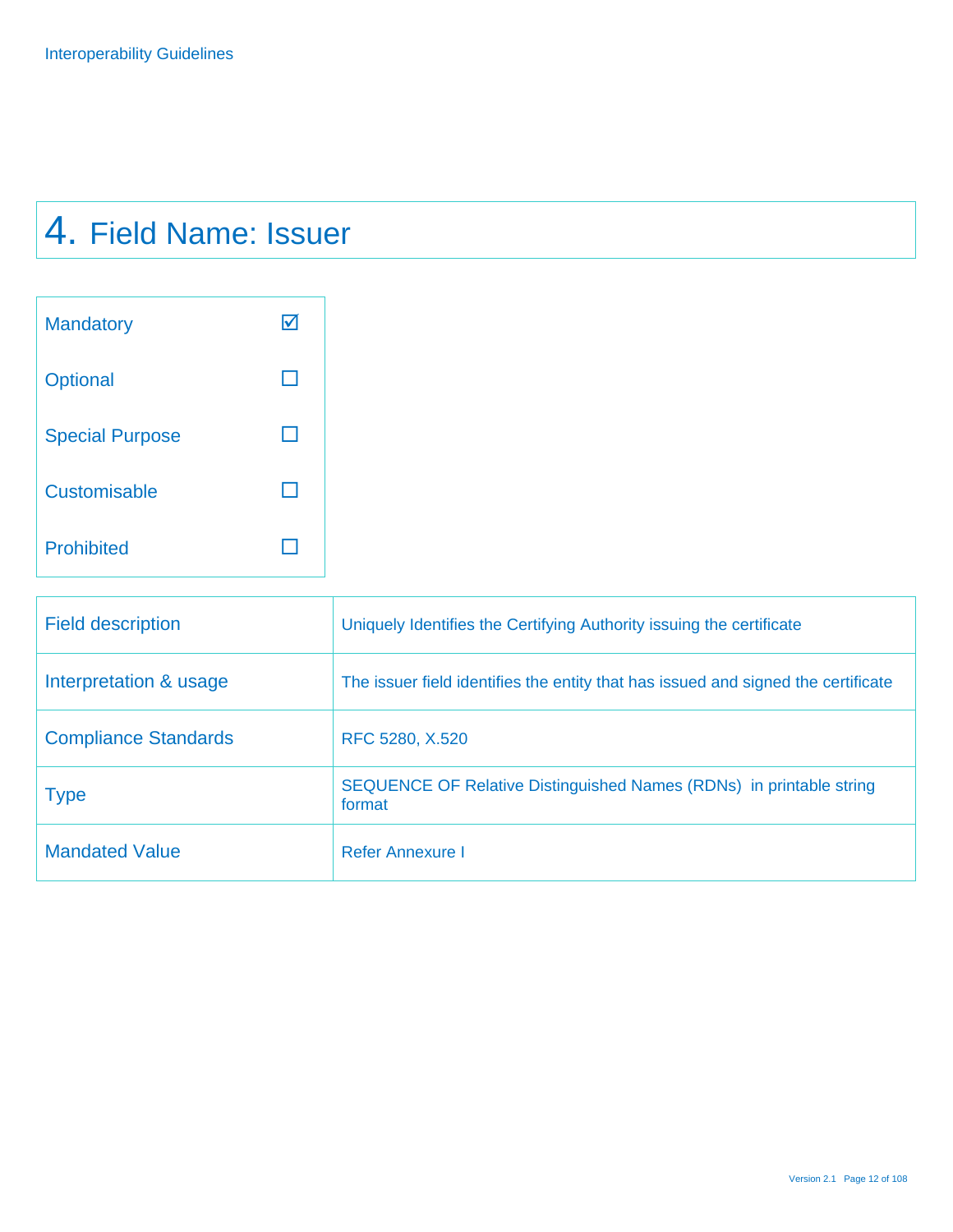# 6. Field Name: Validity

| <b>Mandatory</b>       |  |
|------------------------|--|
| Optional               |  |
| <b>Special Purpose</b> |  |
| <b>Customisable</b>    |  |
| <b>Prohibited</b>      |  |

| <b>Field description</b>    | Time interval during which the CA warrants that it will maintain information<br>about the status of the certificate (hence certificate is valid)                                                                                                                                                                       |
|-----------------------------|------------------------------------------------------------------------------------------------------------------------------------------------------------------------------------------------------------------------------------------------------------------------------------------------------------------------|
| Interpretation & usage      | The Validity fields are used to assess if the certificate issued is valid.<br>The validity is represented as Sequence of two dates during which the<br>certificate is valid inclusive.                                                                                                                                 |
| <b>Compliance Standards</b> | <b>RFC 5280</b>                                                                                                                                                                                                                                                                                                        |
| <b>Type</b>                 | UTC Time / Generalized time                                                                                                                                                                                                                                                                                            |
| <b>Mandated Value</b>       | Validity expressed in UTC Time for certificates valid through 2049<br>٠<br>Validity expressed in Generalized Time for certificates valid through 2050<br>٠<br>and beyond<br>Certificate MUST contain a well defined expiration date.<br>٠<br>Sub-CA certificate validity must not exceed CA certificate validity.<br>٠ |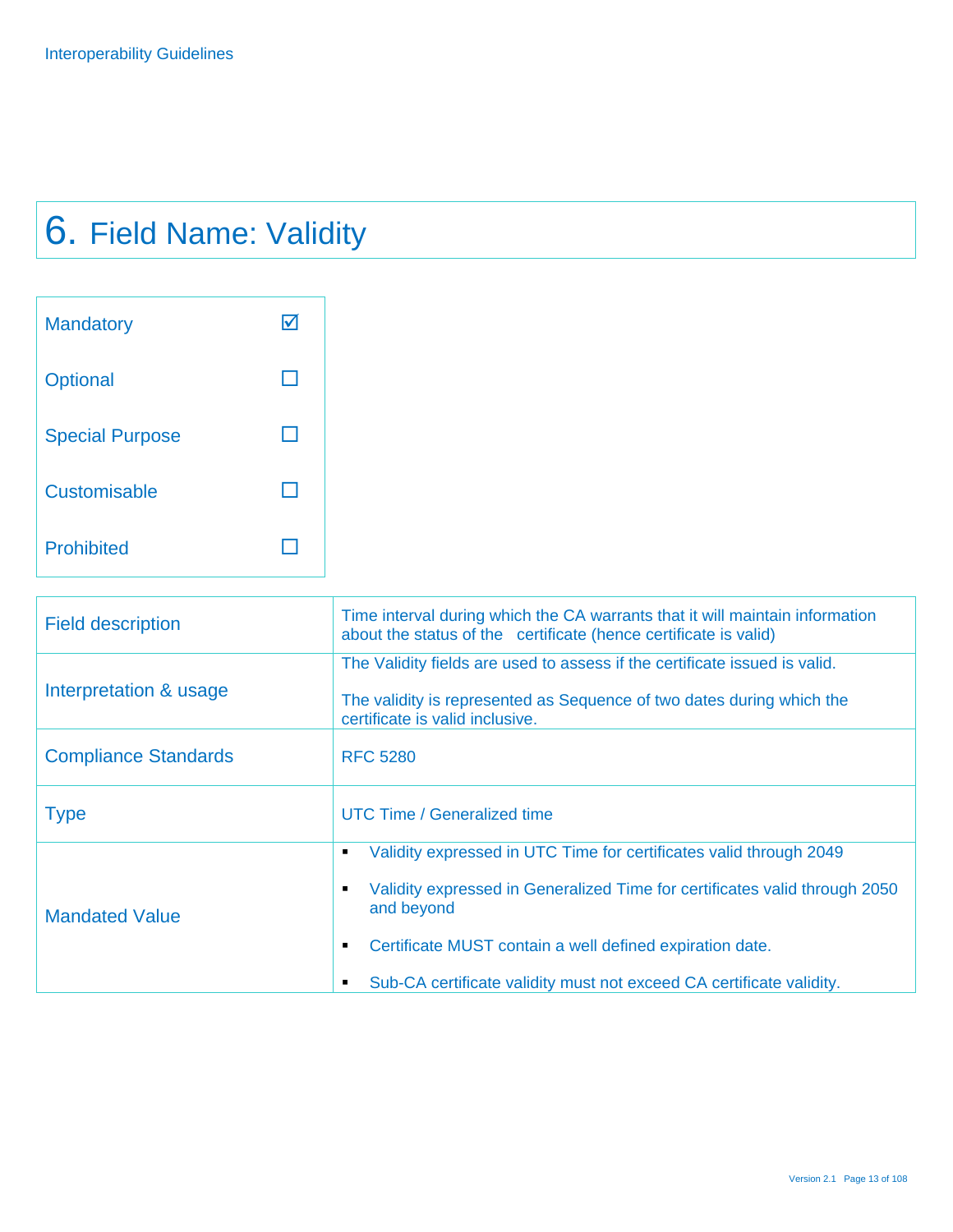# 6. Field Name: Subject

| <b>Mandatory</b>       |  |
|------------------------|--|
| Optional               |  |
| <b>Special Purpose</b> |  |
| <b>Customisable</b>    |  |
| <b>Prohibited</b>      |  |

| <b>Field description</b>    | The subject field associates an entity (named in the field) with the public key<br>in the certificate.                                              |
|-----------------------------|-----------------------------------------------------------------------------------------------------------------------------------------------------|
| Interpretation & usage      | The Distinguished Name mentioned in the Subject identifies the owner of the<br>certificate – or the entity to whom the certificate has been issued. |
| <b>Compliance Standards</b> | RFC 5280, X.520                                                                                                                                     |
| <b>Type</b>                 | SEQUENCE OF Relative Distinguished Names (RDNs) in printable string<br>format (except for variations mentioned in Annexure I)                       |
| <b>Mandated Value</b>       | <b>Refer Annexure I</b>                                                                                                                             |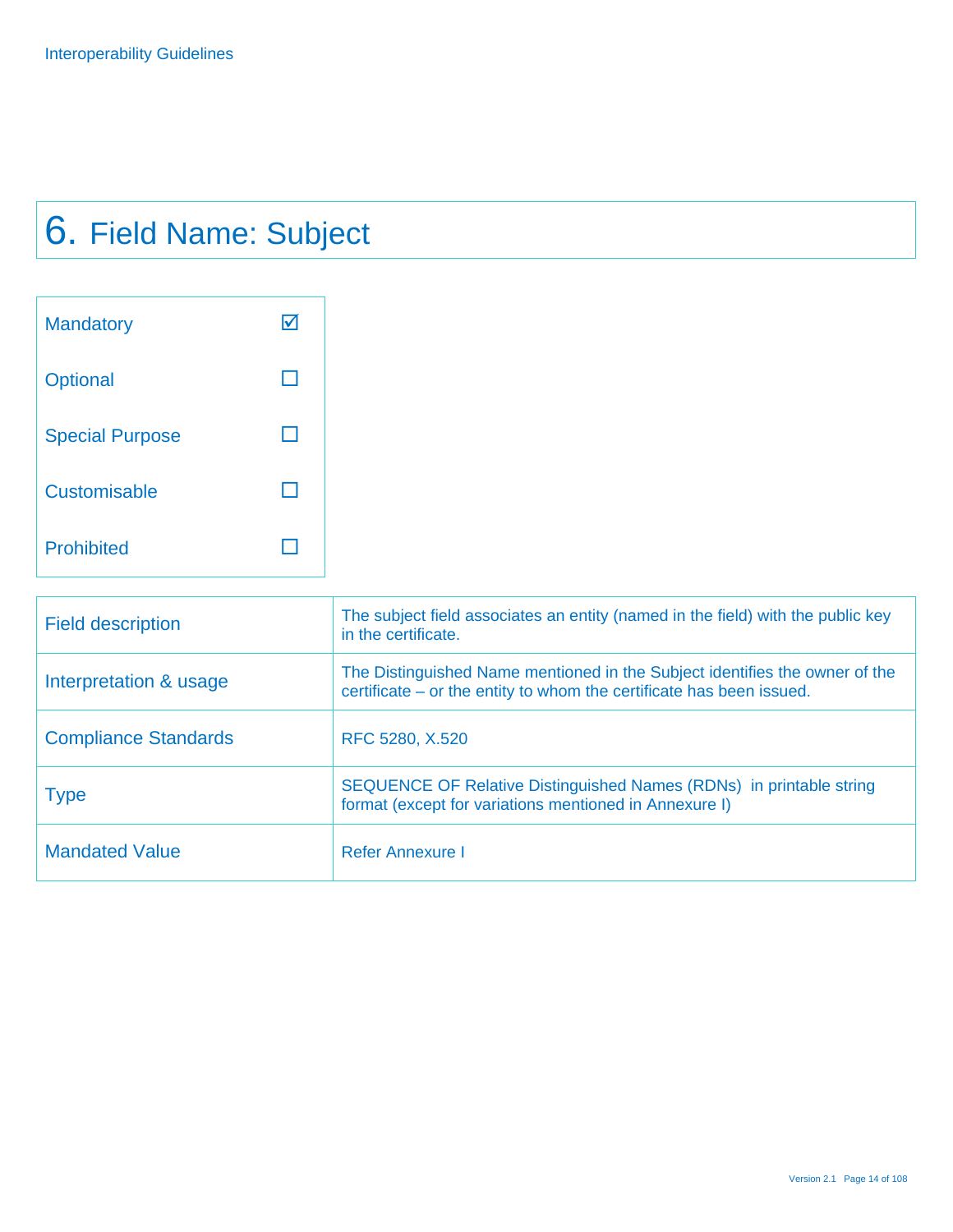# 7. Field Name: Subject Public Key Info

| <b>Mandatory</b>       |  |
|------------------------|--|
| Optional               |  |
| <b>Special Purpose</b> |  |
| Customisable           |  |
| <b>Prohibited</b>      |  |

| Contains the public key algorithm for the subject public key being certified.<br>Also contains the subject public key and the parameters.                                                                                                      |
|------------------------------------------------------------------------------------------------------------------------------------------------------------------------------------------------------------------------------------------------|
| Algorithm identifier identifies the algorithm with which the key is used.                                                                                                                                                                      |
| RFC 5280, RFC 3279, RFC 4055, RFC 4491                                                                                                                                                                                                         |
| OID, OID dependent parameters and Key in bitstring format                                                                                                                                                                                      |
| For CA & sub-CA: rsaEncryption, 2048 RSA Key modulus, Public Exponent<br>$= 2^{16}+1$<br>For end user: rsaEncryption, 1024 RSA Key modulus, Public Exponent =<br>$2^{16}+1$<br>From January 1,2011, CAs must issue 2048-bit RSA SubCA and end- |
| entity certificates                                                                                                                                                                                                                            |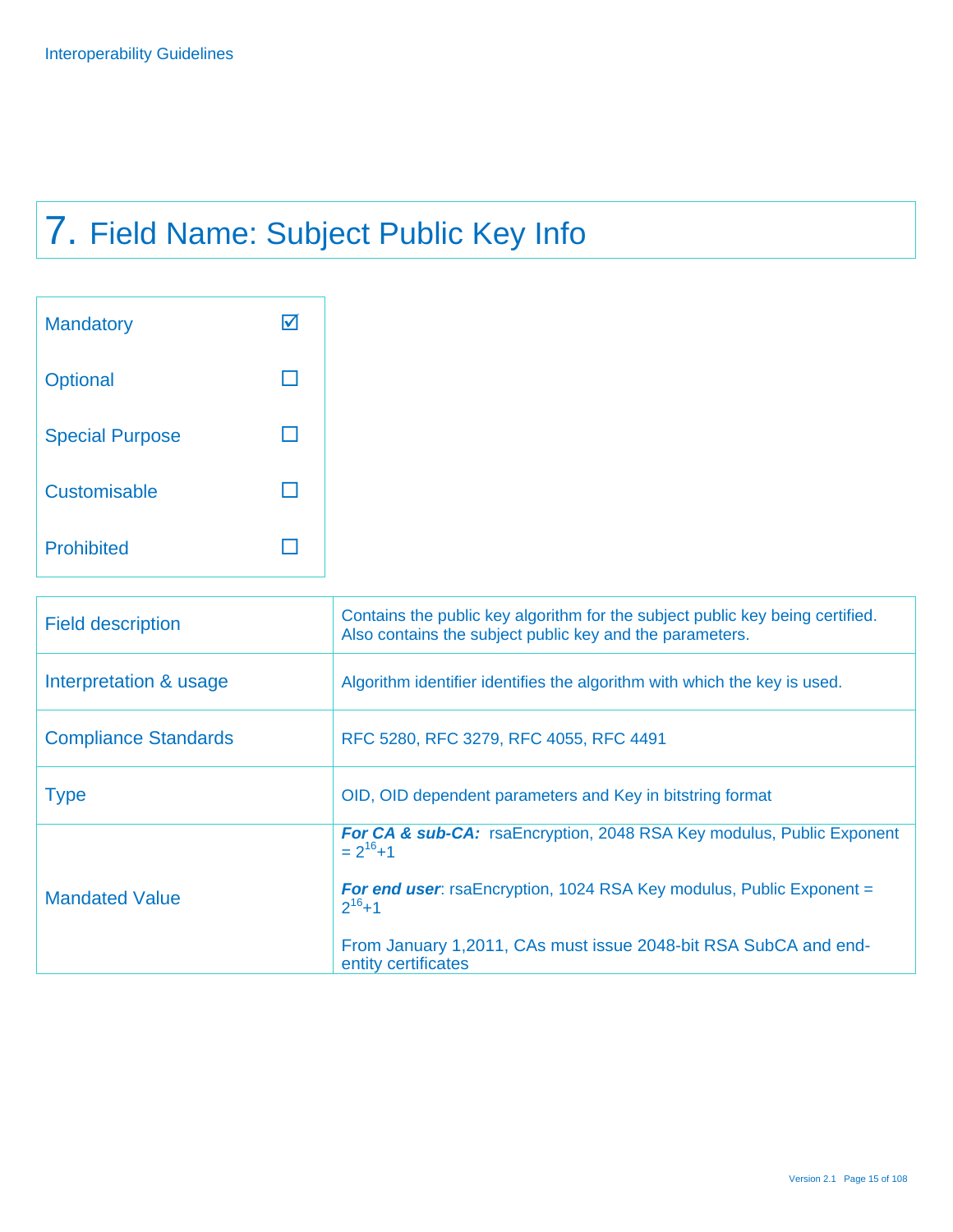## 8. Field Name: Unique Identifiers

| <b>Mandatory</b>       |  |
|------------------------|--|
| Optional               |  |
| <b>Special Purpose</b> |  |
| Customisable           |  |
| <b>Prohibited</b>      |  |

| <b>Field description</b>    | Unique identifier for a subject and issuer names (Subject Unique Identifier,<br><b>Issuer Unique Identifier)</b> |
|-----------------------------|------------------------------------------------------------------------------------------------------------------|
| Interpretation & usage      | The certificates MUST NOT generate / use unique identifier for Subject or<br><b>Issuer.</b>                      |
| <b>Compliance Standards</b> | <b>RFC 5280</b>                                                                                                  |
| <b>Type</b>                 | <b>Printable String</b>                                                                                          |
| <b>Mandated Value</b>       | Field not to be used                                                                                             |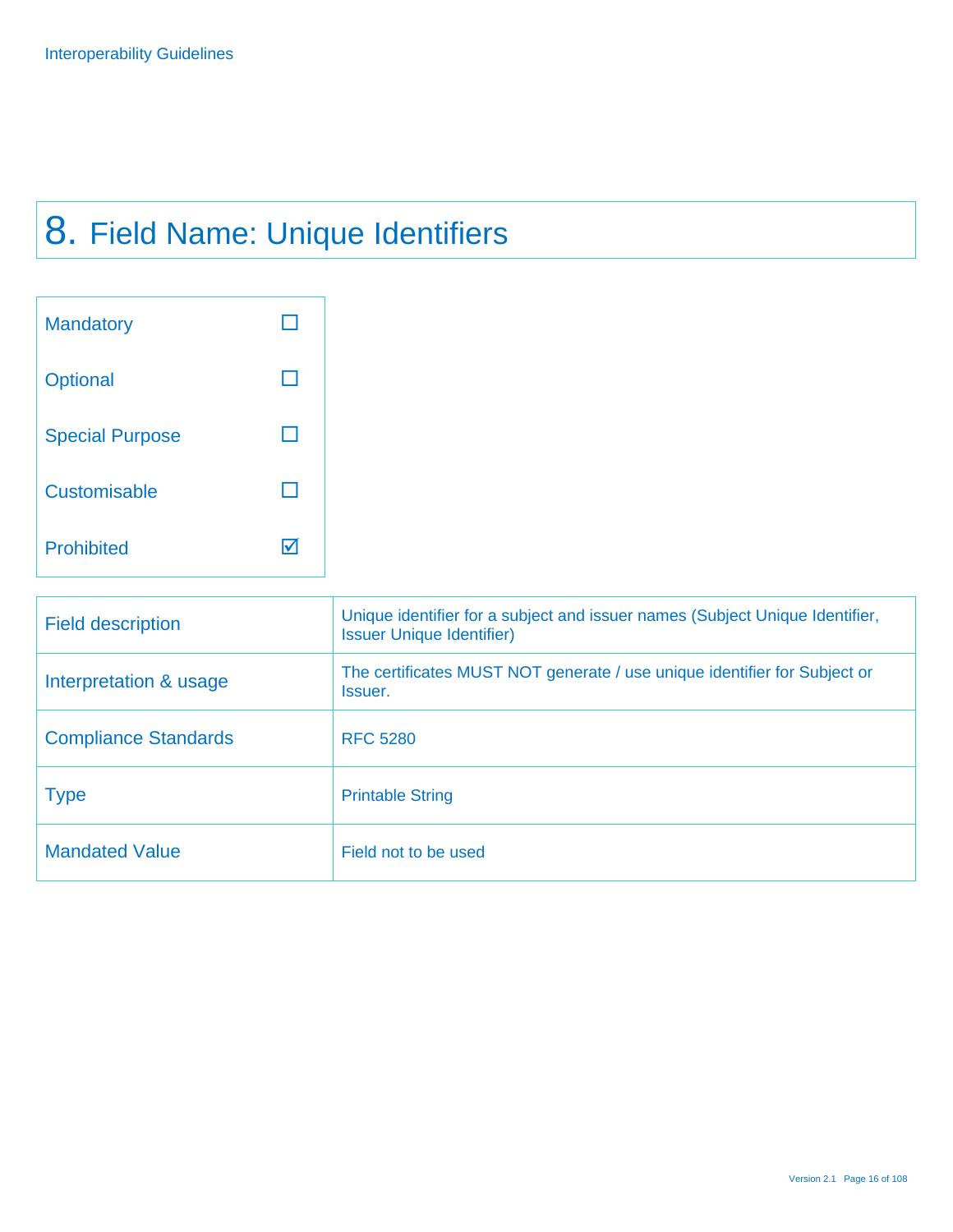## 9. Field Name: signatureAlgorithm

| <b>Mandatory</b>       |  |
|------------------------|--|
| Optional               |  |
| <b>Special Purpose</b> |  |
| Customisable           |  |
| <b>Prohibited</b>      |  |

| <b>Field description</b>    | Issuer signature algorithm identifier                                                                                                                                                                                                                                                                                                                                                                                                           |
|-----------------------------|-------------------------------------------------------------------------------------------------------------------------------------------------------------------------------------------------------------------------------------------------------------------------------------------------------------------------------------------------------------------------------------------------------------------------------------------------|
| Interpretation & usage      | The signature field identifies the algorithm used by the CA to sign the<br>certificate. This field is used to invoke the appropriate hashing and signature<br>verification algorithm                                                                                                                                                                                                                                                            |
| <b>Compliance Standards</b> | RFC 5280, RFC 3279, RFC 4055, and RFC 4491                                                                                                                                                                                                                                                                                                                                                                                                      |
| <b>Type</b>                 | Algorithm OID and Algorithm dependent parameters                                                                                                                                                                                                                                                                                                                                                                                                |
| <b>Mandated Value</b>       | OID for SHA1 with RSA Encryption (null parameters) {iso(1) member-body(2)<br>us(840) rsadsi(113549) pkcs(1) pkcs-1(1) 5}<br><b>OR</b><br>OID for SHA256 with RSA Encryption (null parameters) {iso(1) member-<br>body(2) us(840) rsadsi(113549) pkcs(1) pkcs-1(1) 11}<br>If parameters are present, in this field, they shall be ignored.<br>CAs should make SHA2 end-entity certificates available to customers from<br><b>January 1 2012.</b> |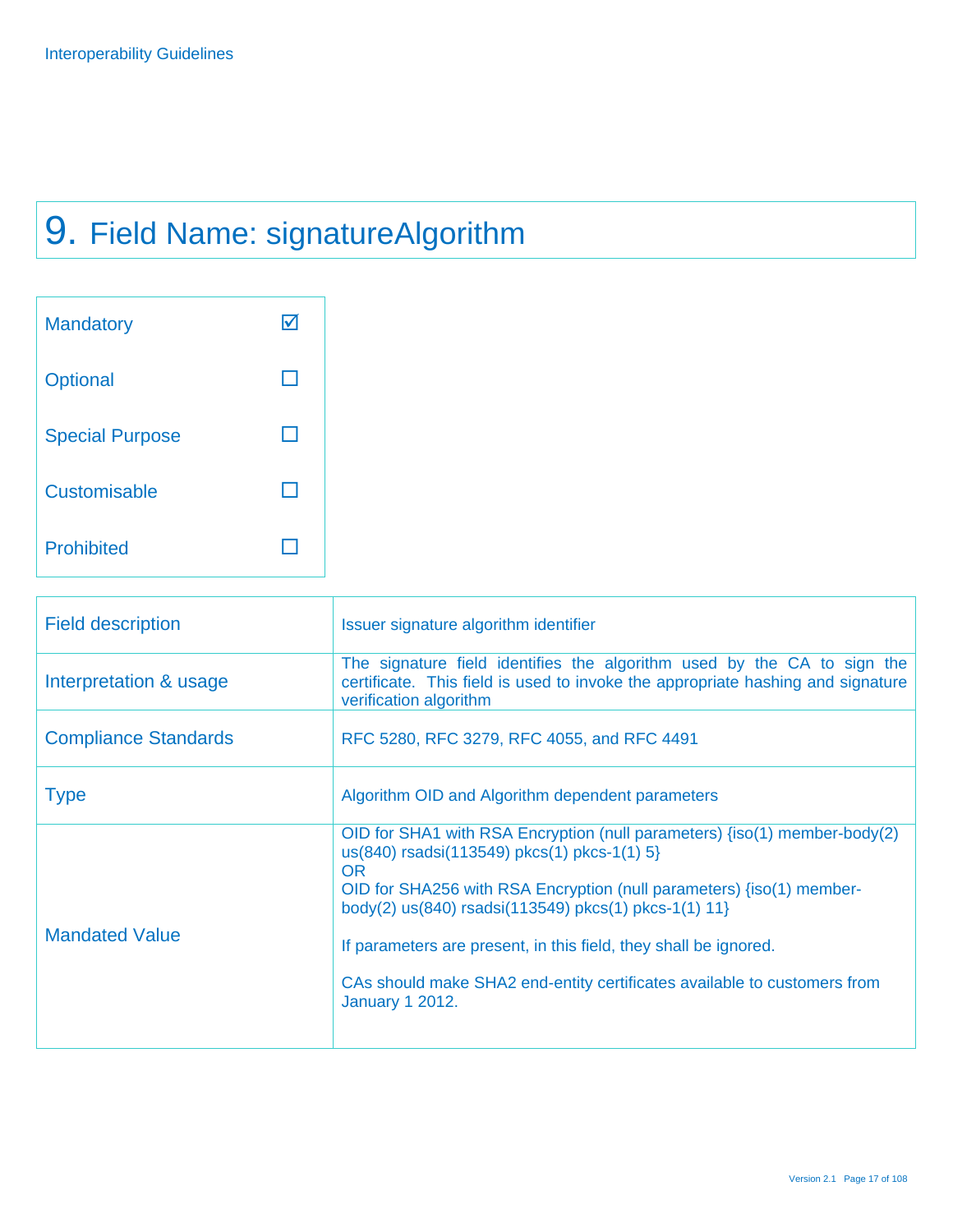## 10. Field Name: signatureValue

| <b>Mandatory</b>       |  |
|------------------------|--|
| Optional               |  |
| <b>Special Purpose</b> |  |
| Customisable           |  |
| <b>Prohibited</b>      |  |

| <b>Field description</b>    | This field contains the signature on the certificate                                                                                                                                                       |
|-----------------------------|------------------------------------------------------------------------------------------------------------------------------------------------------------------------------------------------------------|
| Interpretation & usage      | The value in this field is used for signature verification. For example, for RSA,<br>this field is decrypted using the public key, then unpadded, and then matched<br>against the hash of the certificate. |
| <b>Compliance Standards</b> | <b>RFC 5280</b>                                                                                                                                                                                            |
| <b>Type</b>                 | <b>Bit string</b>                                                                                                                                                                                          |
| <b>Mandated Value</b>       | Must contain the signature in accordance with the algorithm. For RSA, this is<br>the value generated by hashing the certificate, then padding, and then<br>performing the RSA private key operation.       |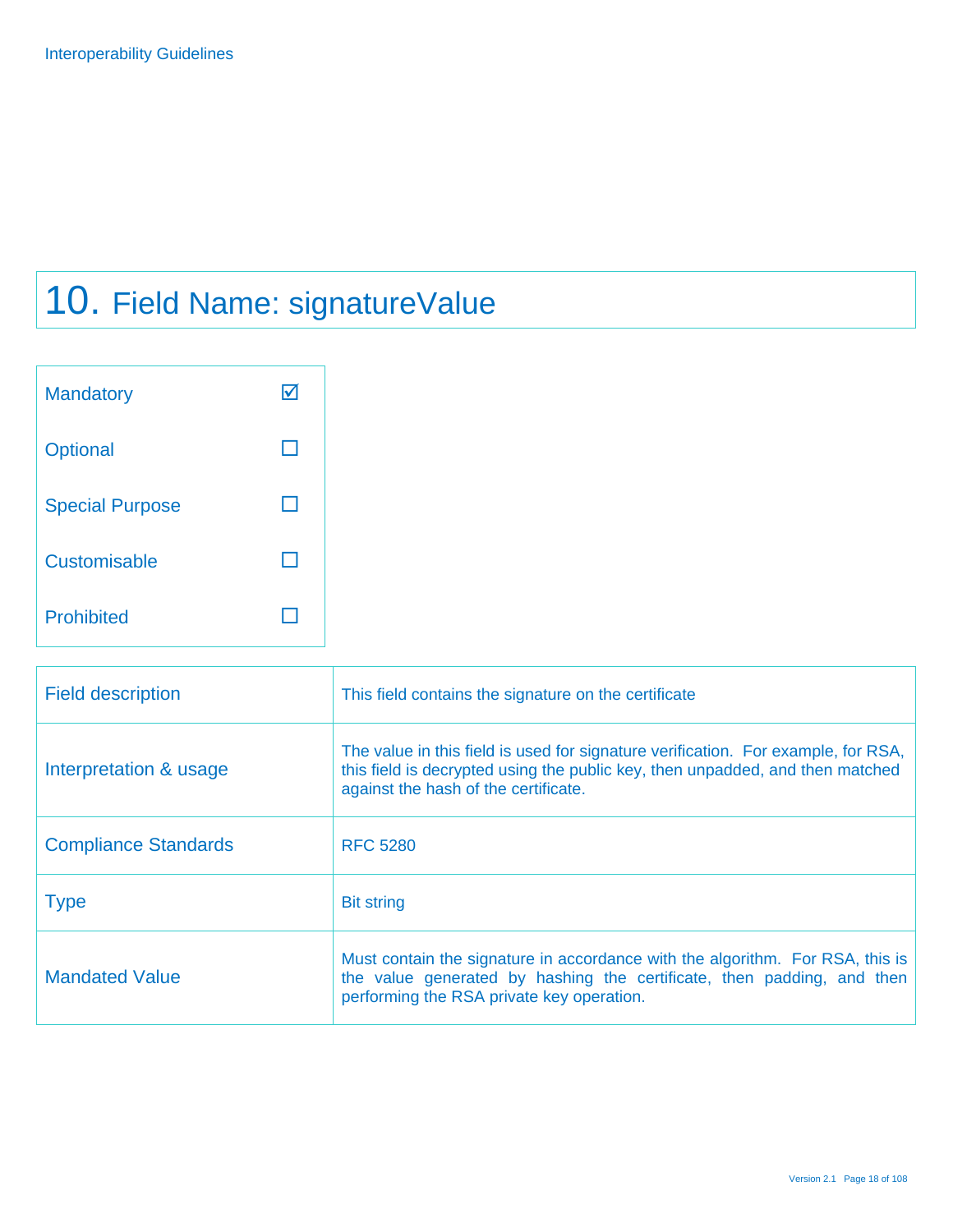### Standard Extensions Definition

## 1. Std. Extension : Authority Key Identifier

| <b>Mandatory</b>        | ☑ |  |
|-------------------------|---|--|
| Optional                |   |  |
| <b>Special Purpose</b>  | H |  |
| Customisable            | H |  |
| Prohibited              | П |  |
| Reserved for future use | H |  |

| <b>Field description</b>       | The authority key identifier extension provides means of identifying the public<br>key corresponding to signing key used (by CA) to sign the certificate. |
|--------------------------------|-----------------------------------------------------------------------------------------------------------------------------------------------------------|
| Interpretation & usage         | The authority key identifier is used to facilitate certificate path construction.                                                                         |
| <b>Compliance Standards</b>    | <b>RFC 5280</b>                                                                                                                                           |
| <b>Type</b>                    | Octet string                                                                                                                                              |
| <b>Critical / Non Critical</b> | <b>Non Critical</b>                                                                                                                                       |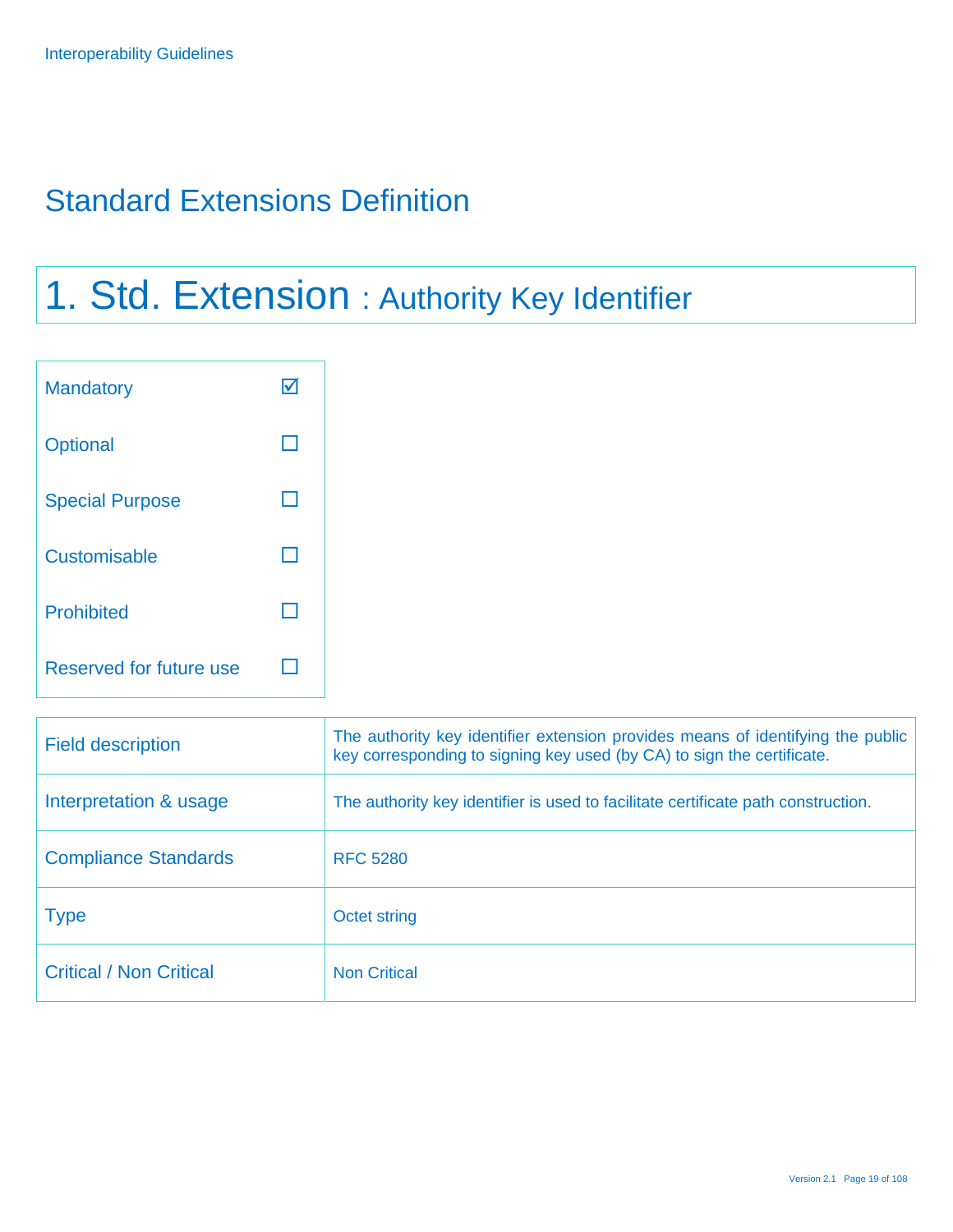-

|                           | This field may be absent in the RCAI certificate.                                                                                                                                                                                                                                     |
|---------------------------|---------------------------------------------------------------------------------------------------------------------------------------------------------------------------------------------------------------------------------------------------------------------------------------|
|                           | All CAs MUST have Authoritykeyidentifier value same as SubjectkeyIdentifier<br>Value of RCAI                                                                                                                                                                                          |
| <b>Mandated Value</b>     | CA Authoritykeyidentifier = Root Certifying Authority of India (RCAI)<br>SubjectkeyIdentifier (currently 4f 1e c0 58 27 d8 b8 e4)                                                                                                                                                     |
|                           | Authoritykeyidentifier value for a certificate shall be the same as the<br>SubjectkeyIdentifier for the Issuer. In other words, certificates issued by a CA<br>shall contain the Authoritykeyidentifier value as the same as the<br>SubjectkeyIdentifier in the CA's own certificate. |
| <b>Calculation Method</b> | Calculation method has been specified in the SubjectkeyIdentifier section.                                                                                                                                                                                                            |

<sup>\*</sup> With respect to creation of separate distinct chain for special operations, RCAI will refer to Root Certifying Authority of India Certificate for the respective special operation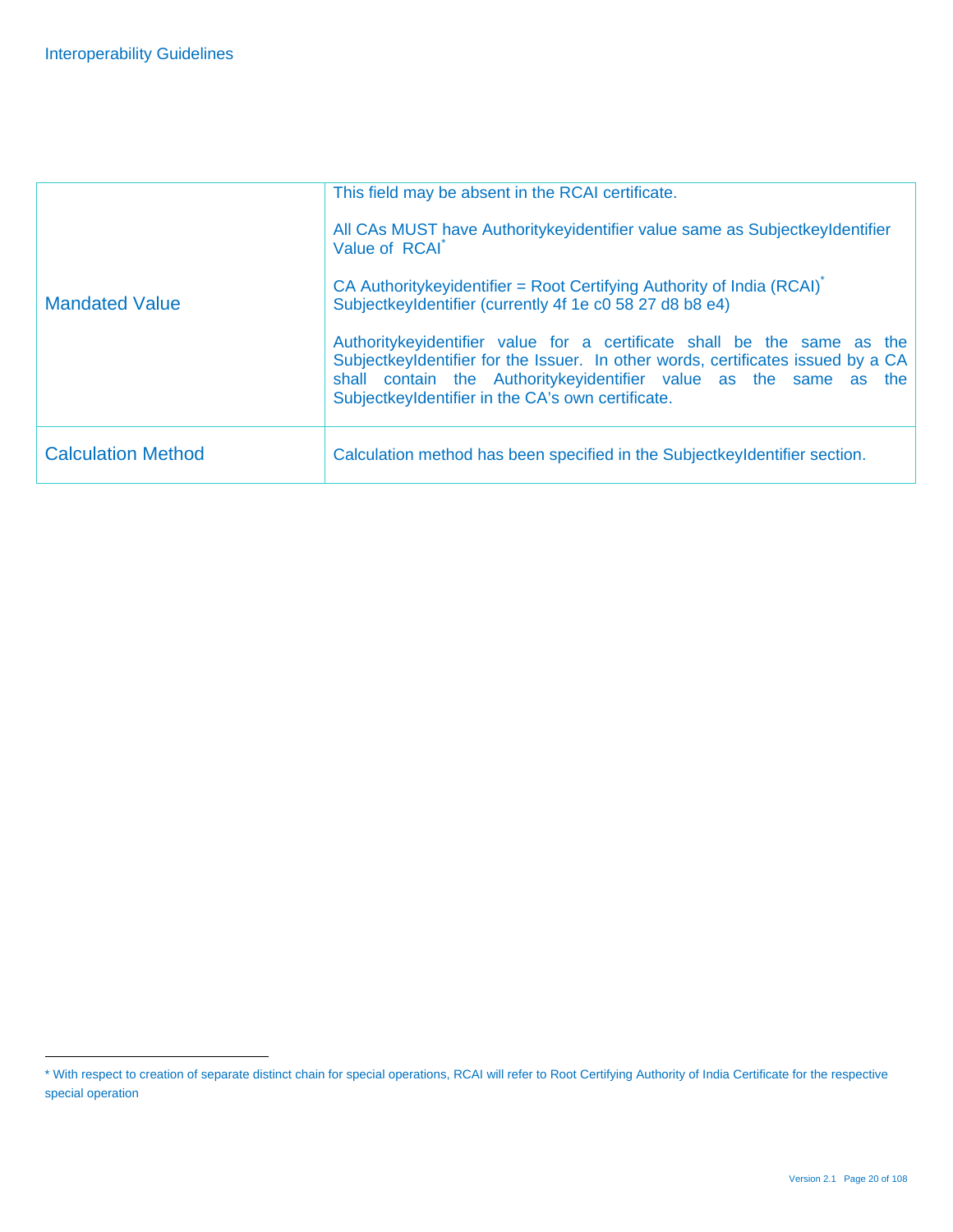## 2. Std. Extension : Subject Key Identifier

| <b>Mandatory</b>        |   |
|-------------------------|---|
| <b>Optional</b>         |   |
| <b>Special Purpose</b>  | M |
| Customisable            |   |
| <b>Prohibited</b>       |   |
| Reserved for future use |   |

### Note: This field is mandatory for all CA / sub-CA / end entity certificates

| <b>Field description</b>       | The subject key identifier extension provides means of identifying certificates<br>that contain a particular key when the subject has multiple certificates with<br>multiple keys.                                                                              |
|--------------------------------|-----------------------------------------------------------------------------------------------------------------------------------------------------------------------------------------------------------------------------------------------------------------|
| Interpretation & usage         | The subject key identifier is used to facilitate certificate path construction.                                                                                                                                                                                 |
| <b>Compliance Standards</b>    | <b>RFC 5280</b>                                                                                                                                                                                                                                                 |
| <b>Type</b>                    | Octet string                                                                                                                                                                                                                                                    |
| <b>Critical / Non Critical</b> | <b>Non Critical</b>                                                                                                                                                                                                                                             |
| <b>Mandated Value</b>          | A CA shall always honour the subject key identifier value requested in a<br>certificate request (e.g., PKCS-10 request). Honouring requested value is<br>critical to interoperability when RCAI issues a CA certificate or a CA issues a<br>sub-CA certificate. |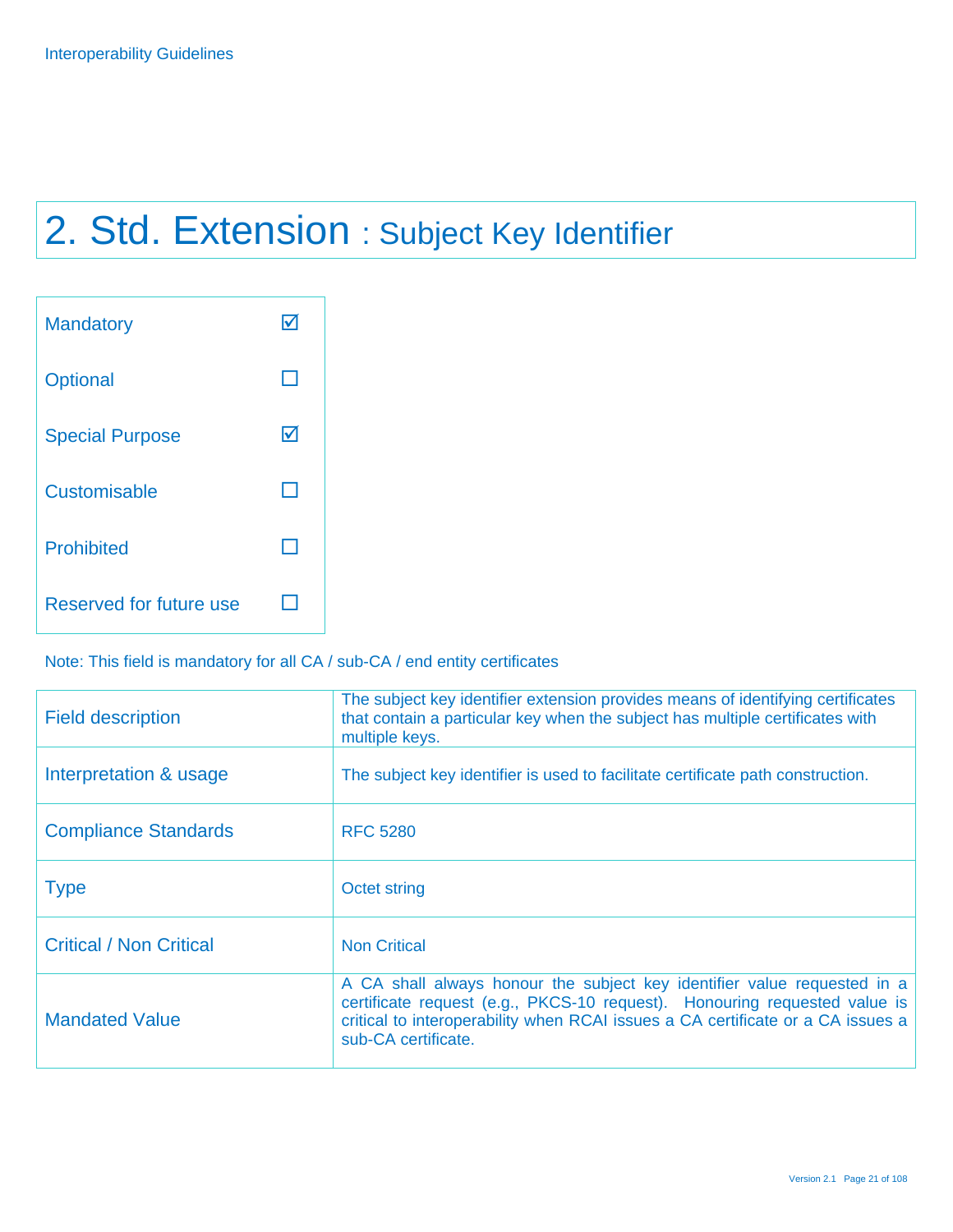| <b>Recommended Value</b>  | Subject key identifier can be calculated as per any of the method mentioned<br>below. Any other method which provides a statistically unique value<br>associated with the Public key is also acceptable.                                                      |
|---------------------------|---------------------------------------------------------------------------------------------------------------------------------------------------------------------------------------------------------------------------------------------------------------|
| <b>Calculation Method</b> | SubjectKeyIdentifier should be composed of the 160-bit SHA-1 hash of value<br>of the BIT STRING subjectPublicKey in the certificate (excluding the tag,<br>length, and number of unused bits).<br><b>OR</b>                                                   |
|                           | The SubjectKeyIdentifier should be composed of a four-bit type field with<br>value 0100 followed by the least significant 60 bits of SHA-1 hash of the value<br>of the BIT STRING subjectPublicKey (excluding the tag, length, and number<br>of unused bits). |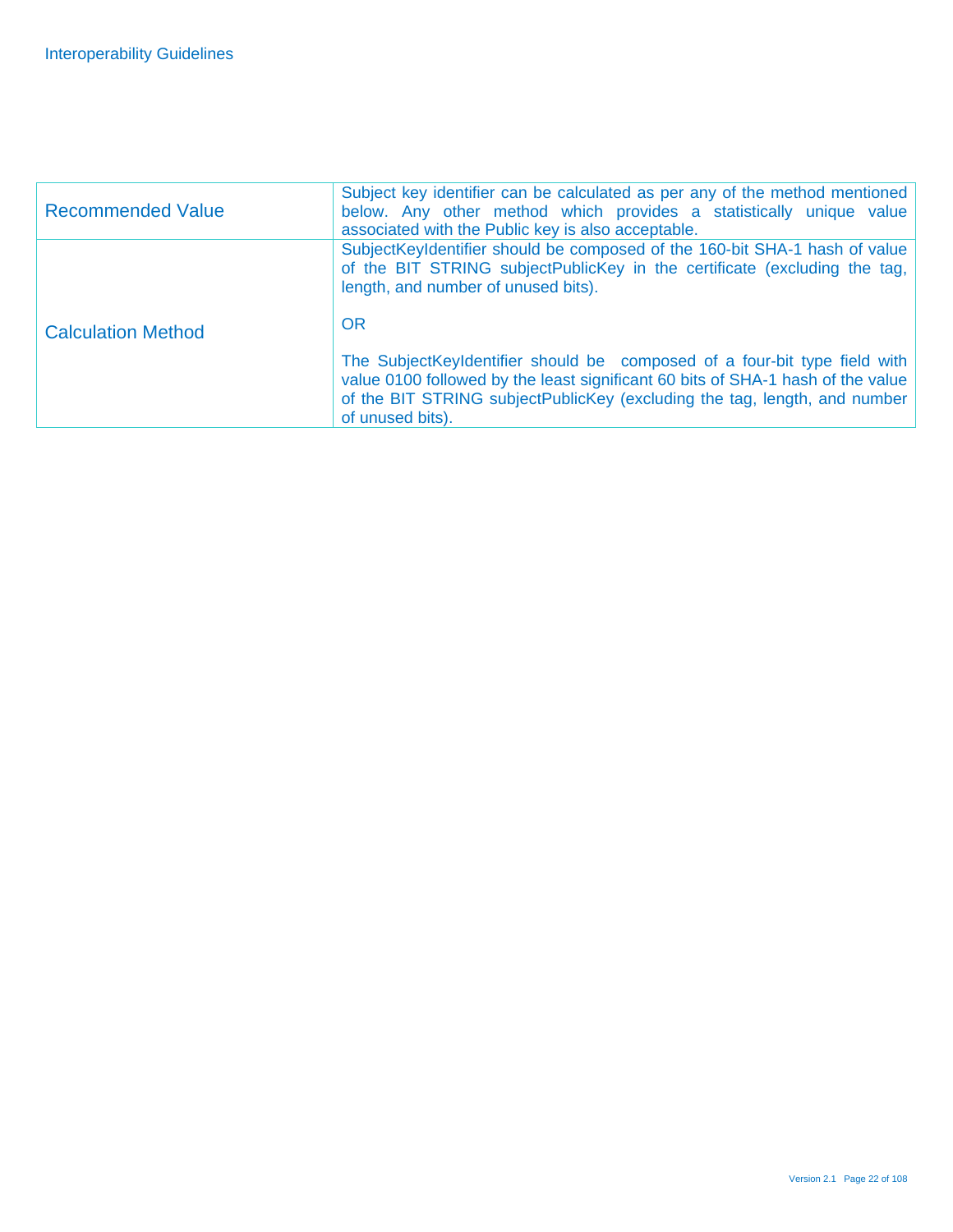## 3. Std. Extension : Key Usage

| <b>Mandatory</b>        |  |
|-------------------------|--|
| Optional                |  |
| <b>Special Purpose</b>  |  |
| Customisable            |  |
| <b>Prohibited</b>       |  |
| Reserved for future use |  |

| <b>Field description</b>       | Key Usage field defines the cryptographic purpose of the key contained in the<br>certificate.                                                                                                                                                           |
|--------------------------------|---------------------------------------------------------------------------------------------------------------------------------------------------------------------------------------------------------------------------------------------------------|
| Interpretation & usage         | The applications implementing cryptography must interpret this field and<br>restrict the usage of the key accordingly.                                                                                                                                  |
| <b>Compliance Standards</b>    | <b>RFC 5280</b>                                                                                                                                                                                                                                         |
| <b>Type</b>                    | <b>Bit string</b>                                                                                                                                                                                                                                       |
| <b>Critical / Non Critical</b> | Critical                                                                                                                                                                                                                                                |
| <b>Mandated Value</b>          | For CA Certificates, the following key usage MUST be asserted<br>cRLSign<br>٠<br>keyCertsign<br>٠<br>For end entity signature Certificates, following key usage MUST be asserted<br>digitalSignature<br>٠<br>nonRepudiation(Optional)<br>$\blacksquare$ |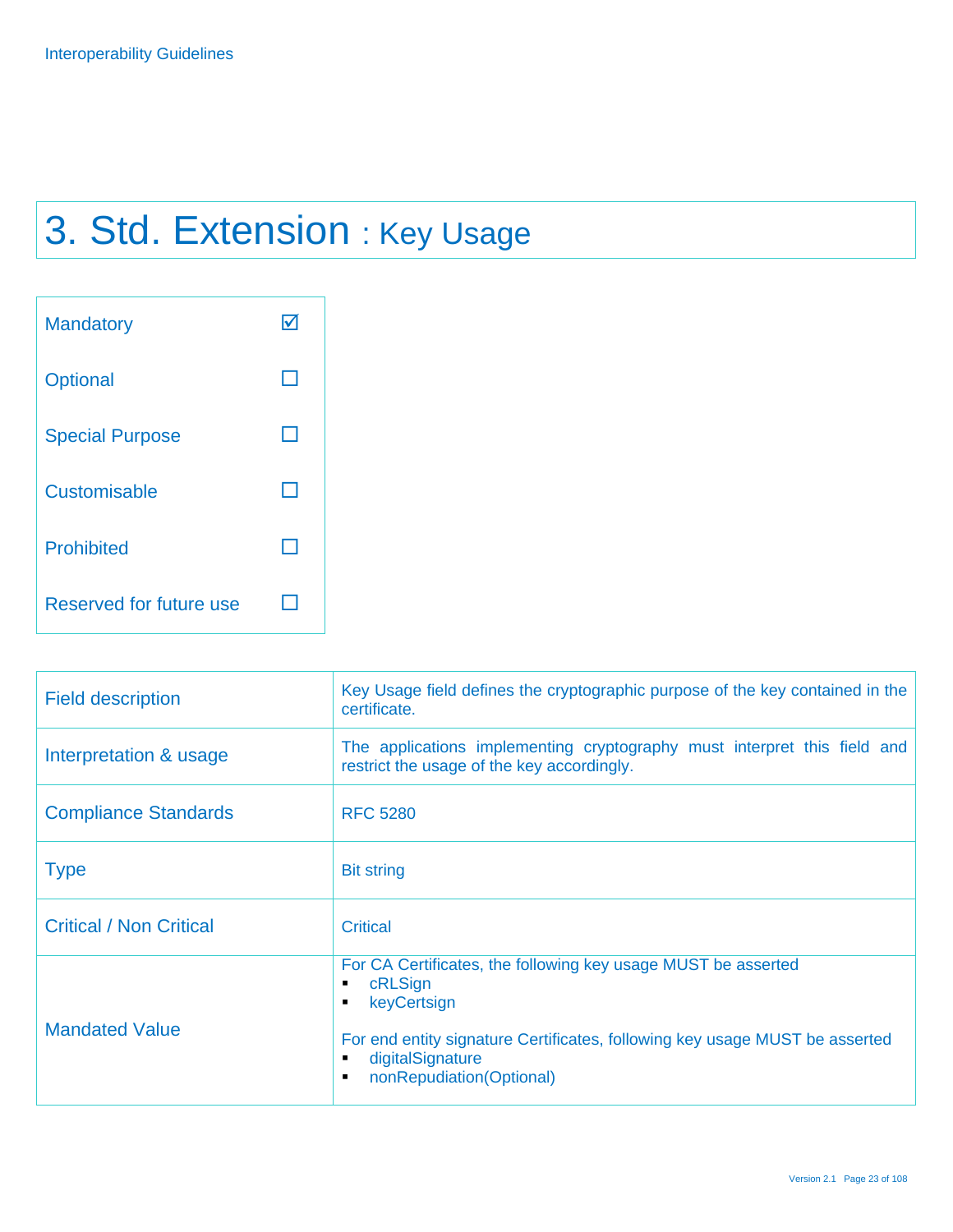| The following key usage MUST NOT be set / asserted for end entity<br>certificates |
|-----------------------------------------------------------------------------------|
| cRLSign<br>keyCertsign<br>$\blacksquare$                                          |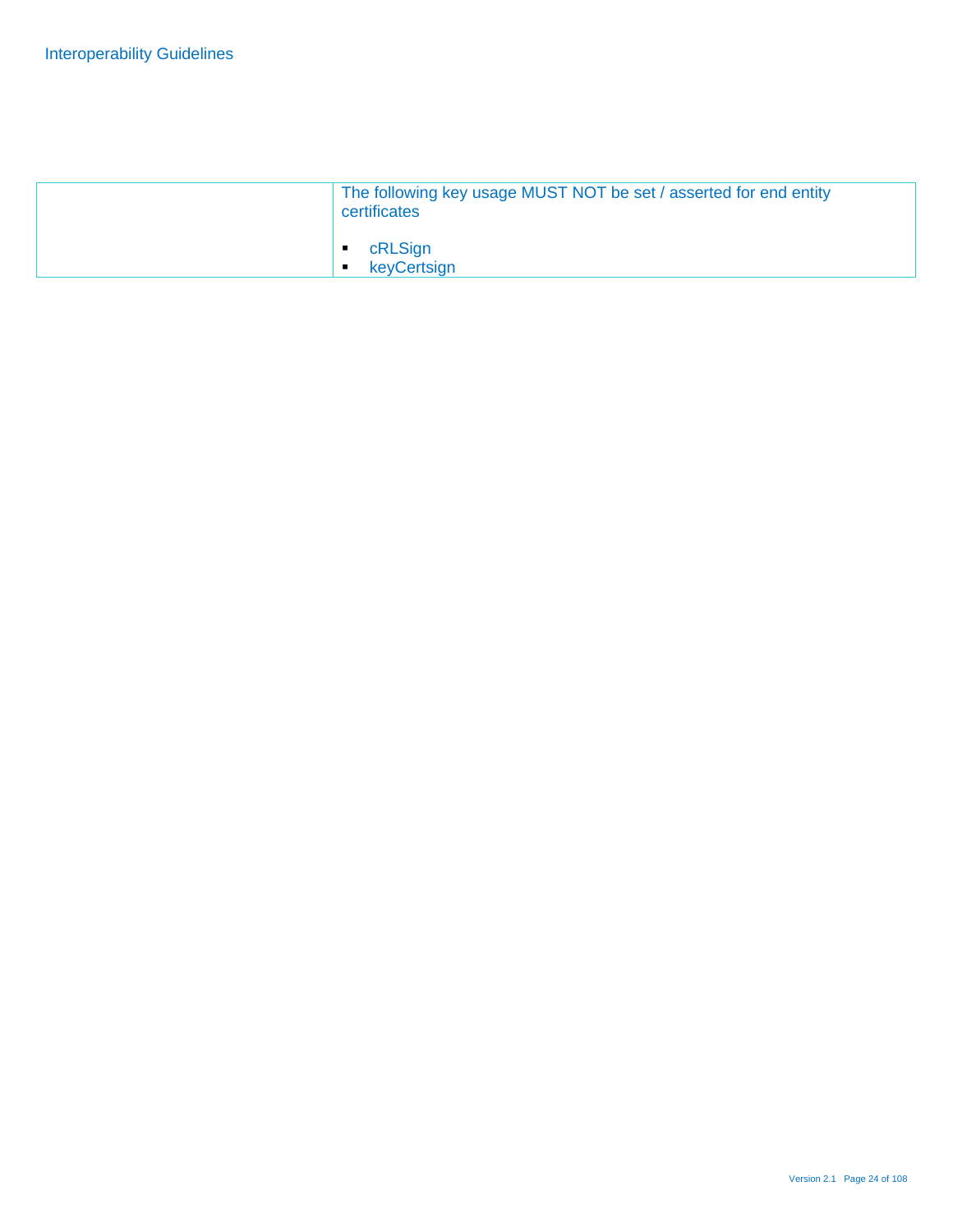## 4. Std. Extension : Certificate Policies

| <b>Mandatory</b>        |  |
|-------------------------|--|
| Optional                |  |
| <b>Special Purpose</b>  |  |
| Customisable            |  |
| <b>Prohibited</b>       |  |
| Reserved for future use |  |

| <b>Field description</b>       | Contains policy information terms in the form of OIDs and qualifiers.                                                                                                                                                                                                                                         |
|--------------------------------|---------------------------------------------------------------------------------------------------------------------------------------------------------------------------------------------------------------------------------------------------------------------------------------------------------------|
| Interpretation & usage         | CCA certificate policy the certificate is valid for; and all the lower level CCA<br>certificate policies.                                                                                                                                                                                                     |
| <b>Compliance Standards</b>    | <b>RFC 5280</b>                                                                                                                                                                                                                                                                                               |
| <b>Type</b>                    | OID, IA5 string                                                                                                                                                                                                                                                                                               |
| <b>Critical / Non Critical</b> | <b>Non Critical</b>                                                                                                                                                                                                                                                                                           |
|                                | The value must contain the OID representing the RCAI certificate policy the<br>certificate is valid for; and all the lower level certificate polices.                                                                                                                                                         |
| <b>Mandated Value</b>          | The end entity certificate should contain User Notice qualifier 'explicit text'<br>encoded as Visible string. The string should state the highest Certificate<br>Policy for which the certificate is valid for - as defined by the CCA.<br>The maximum length of the 'explicit Text' field is 200 characters. |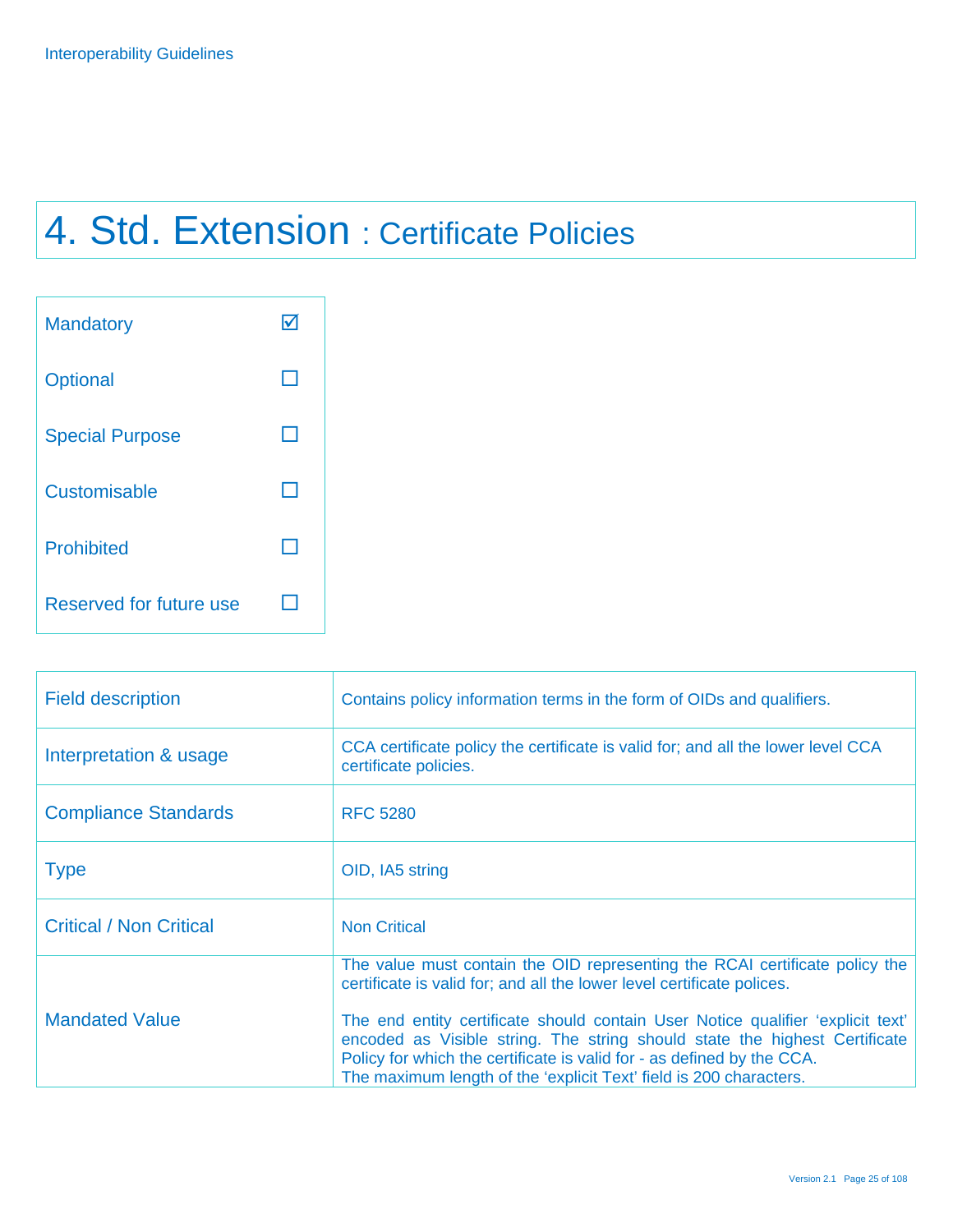## 5. Std. Extension : Policy Mappings

| <b>Mandatory</b>        |  |
|-------------------------|--|
| Optional                |  |
| <b>Special Purpose</b>  |  |
| Customisable            |  |
| <b>Prohibited</b>       |  |
| Reserved for future use |  |

| <b>Field description</b>       | Lists pairs of OIDs for issuerDomainPolicy and subject DomainPolicy |
|--------------------------------|---------------------------------------------------------------------|
| Interpretation & usage         | The use of this Extension is prohibited by the CCA.                 |
| <b>Compliance Standards</b>    | <b>RFC 5280</b>                                                     |
| <b>Type</b>                    | SEQUENCE of pairs of OID, each pair itself is a SEQUENCE            |
| <b>Critical / Non Critical</b> | <b>Non Critical</b>                                                 |
| <b>Mandated Value</b>          | Field is to not be used                                             |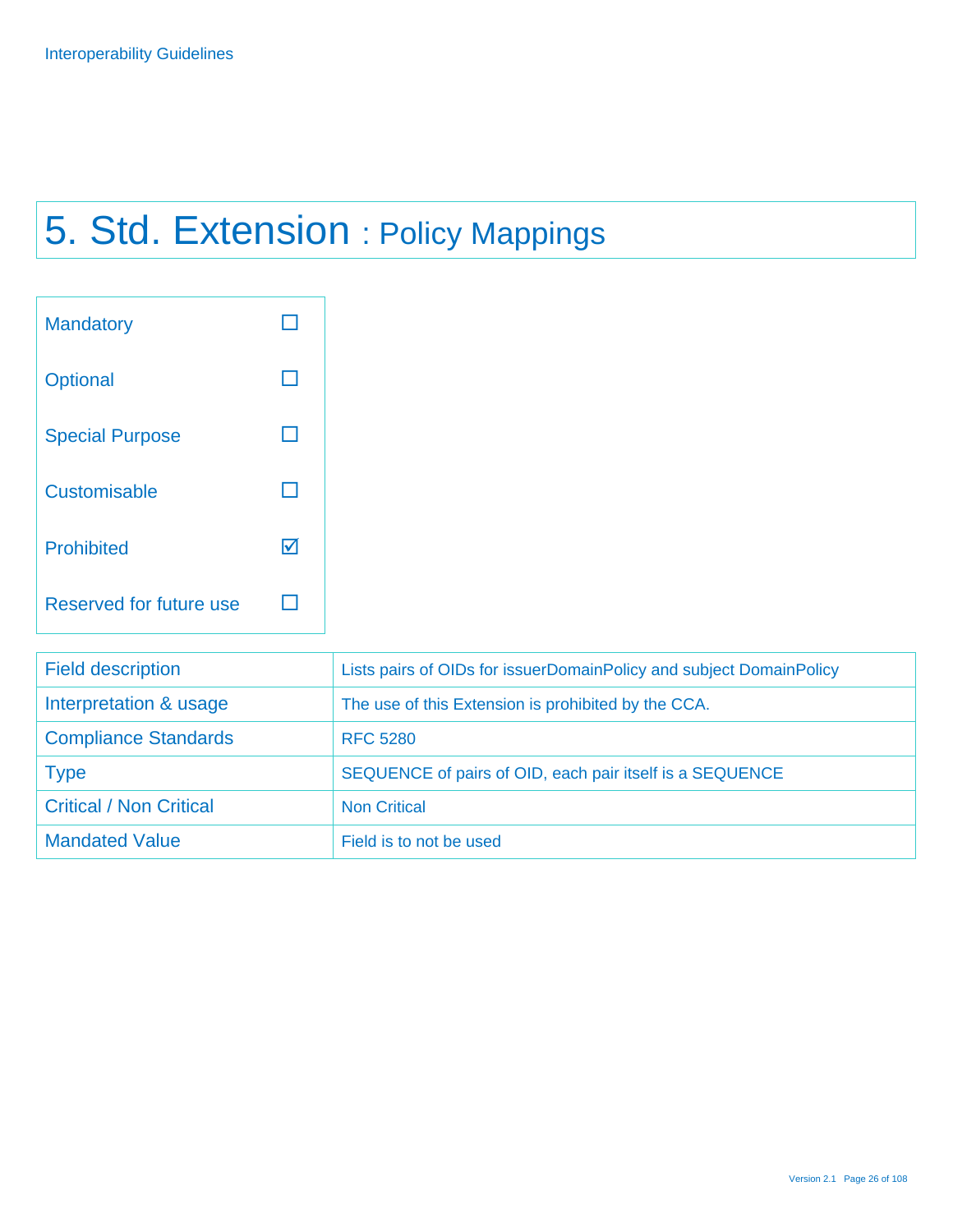# 6. Std. Extension : Subject Alternative Name

| <b>Mandatory</b>               |   |
|--------------------------------|---|
| <b>Optional</b>                | W |
| <b>Special Purpose</b>         |   |
| Customisable                   |   |
| <b>Prohibited</b>              |   |
| <b>Reserved for future use</b> |   |

| <b>Field description</b>       | Provides additional field to bind the certificate / public key to an identity                                                                                                                                          |
|--------------------------------|------------------------------------------------------------------------------------------------------------------------------------------------------------------------------------------------------------------------|
| Interpretation & usage         | Depending upon the type of certificate, the Subject Alternative name must be<br>set to be email ID, IP address or domain name.                                                                                         |
| <b>Compliance Standards</b>    | <b>RFC 5280</b>                                                                                                                                                                                                        |
| <b>Type</b>                    | Email ID / IP Address / URL / DNS Name                                                                                                                                                                                 |
| <b>Critical / Non Critical</b> | <b>Non Critical</b>                                                                                                                                                                                                    |
| <b>Mandated Value</b>          | <b>Not Applicable</b>                                                                                                                                                                                                  |
|                                | The following are the recommended formats                                                                                                                                                                              |
| <b>Recommended Value</b>       | For end-entity certificates, email address for RFC822 Name may be<br>٠<br>included ONLY after verification. It shall be encoded as IA5String<br>For machine certificates IP Address as mentioned in RFC791 may be<br>٠ |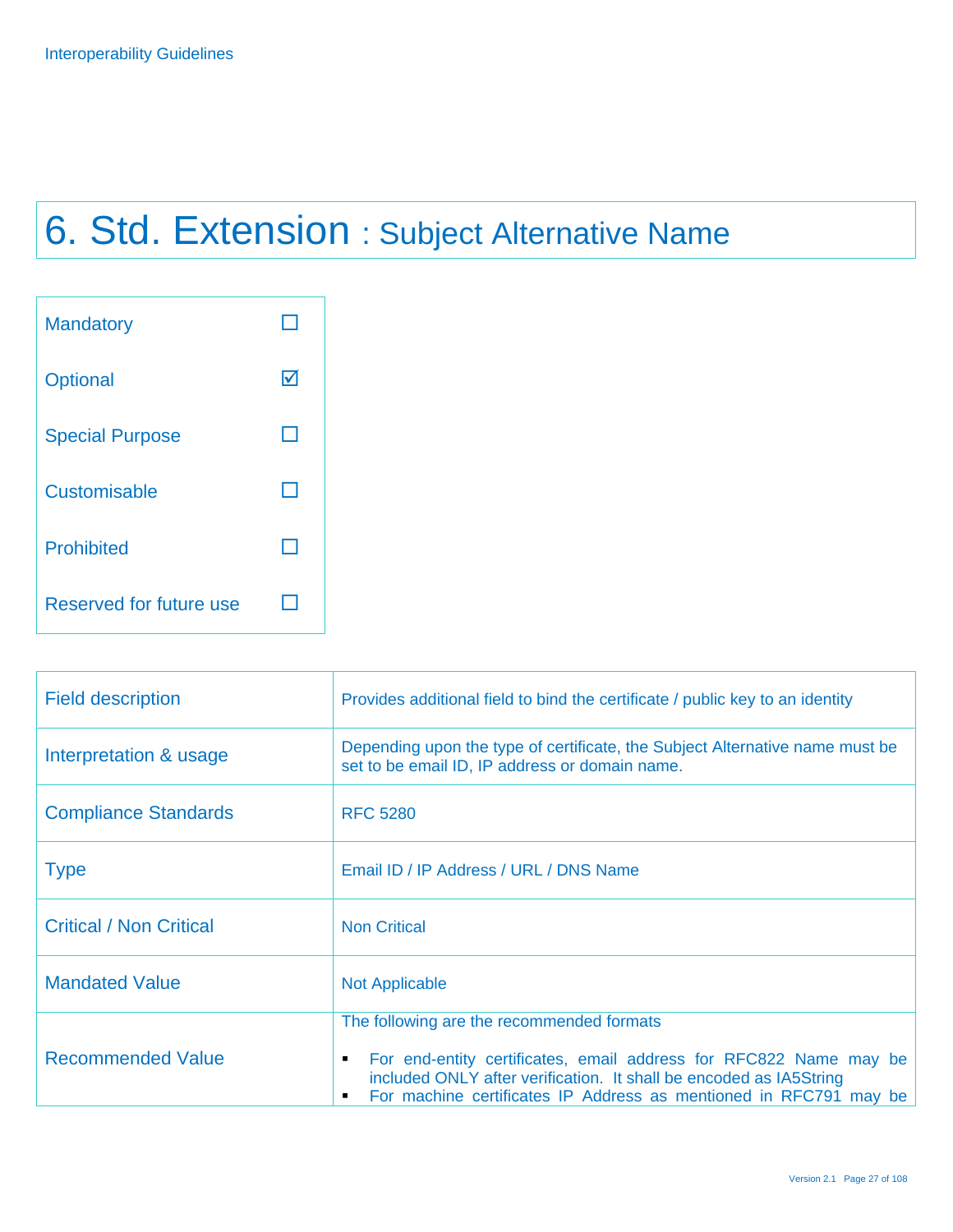| included in the form of Octet string in network byte order.<br>For machine certificates, domain name may be included using the<br>structure defined in Section 3.5 of [RFC1034] and encoded as IA5String |
|----------------------------------------------------------------------------------------------------------------------------------------------------------------------------------------------------------|
|                                                                                                                                                                                                          |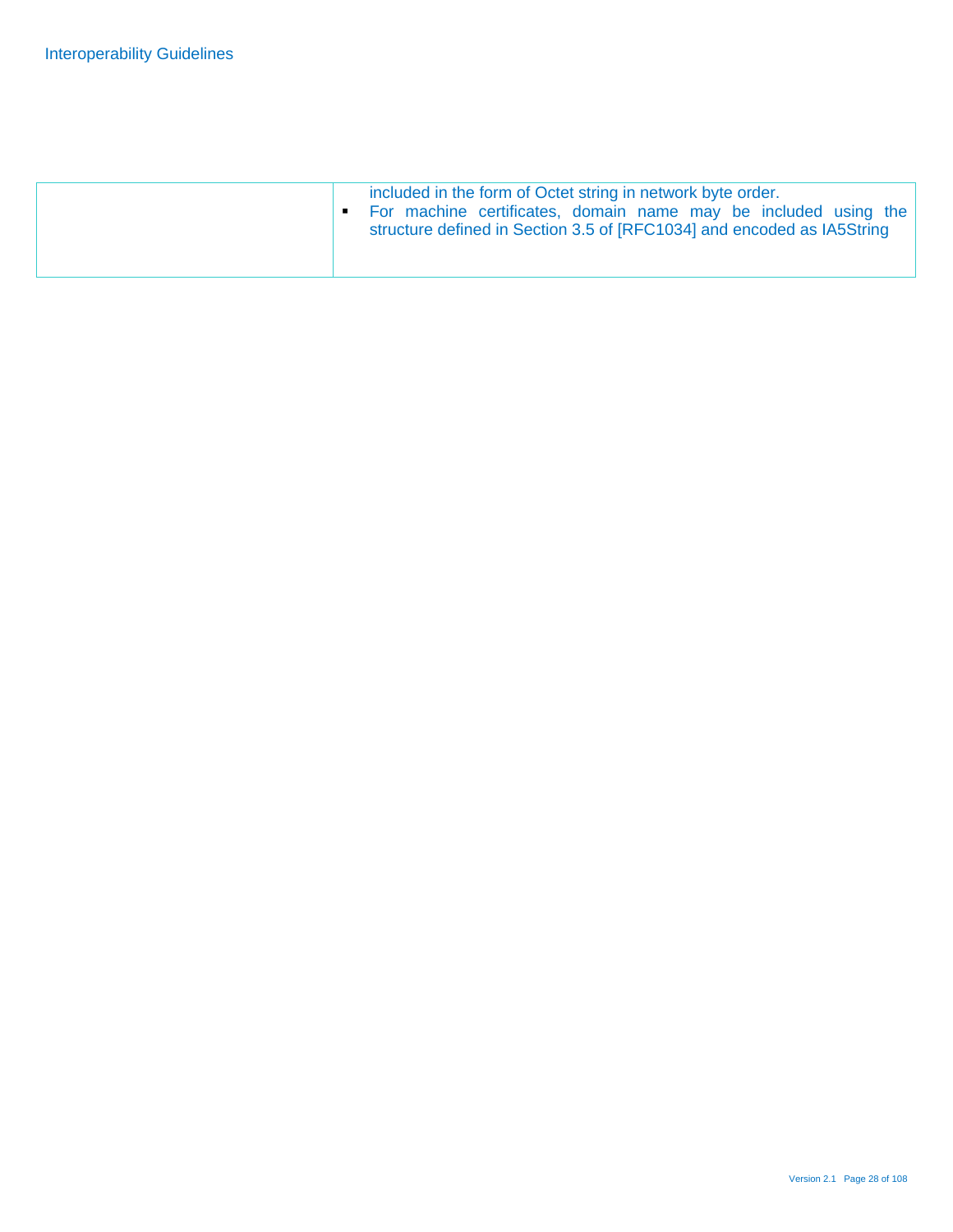## 7. Std. Extension : Issuer Alternative Name

| <b>Mandatory</b>        |   |
|-------------------------|---|
| <b>Optional</b>         |   |
| <b>Special Purpose</b>  |   |
| Customisable            |   |
| <b>Prohibited</b>       | M |
| Reserved for future use |   |

| <b>Field description</b>       | This extension is used for binding internet style identities to the issuer. |
|--------------------------------|-----------------------------------------------------------------------------|
| Interpretation & usage         | The use of this field is Prohibited by the CCA.                             |
| <b>Compliance Standards</b>    | <b>RFC 5280</b>                                                             |
| <b>Type</b>                    | Email ID / IP Address / URL / DNS Name                                      |
| <b>Critical / Non Critical</b> | <b>Non Critical</b>                                                         |
| <b>Mandated Value</b>          | Extension not to be used                                                    |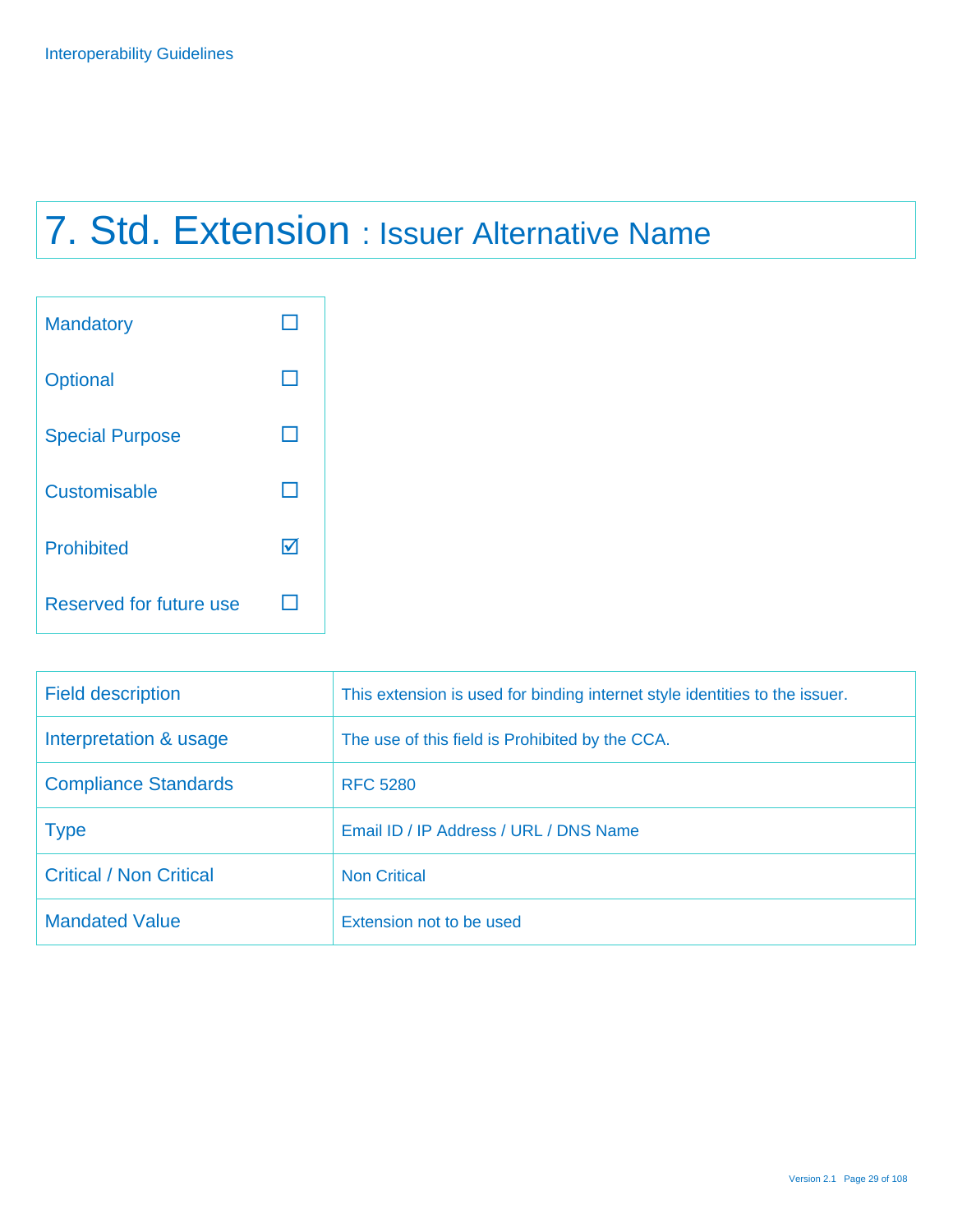## 8. Std. Extension : Subject Directory Attributes



| <b>Field description</b>       | This extension is used to convey subject authorisations.       |
|--------------------------------|----------------------------------------------------------------|
| Interpretation & usage         | Field used to convey identification attributes of the subject. |
| <b>Compliance Standards</b>    | <b>RFC 5280</b>                                                |
| <b>Type</b>                    | Sequence of attributes                                         |
| <b>Critical / Non Critical</b> | <b>Non Critical</b>                                            |
| <b>Mandated Value</b>          | Not applicable.                                                |
| <b>Recommended Value</b>       | CCA will provide guidance on this as needs arise.              |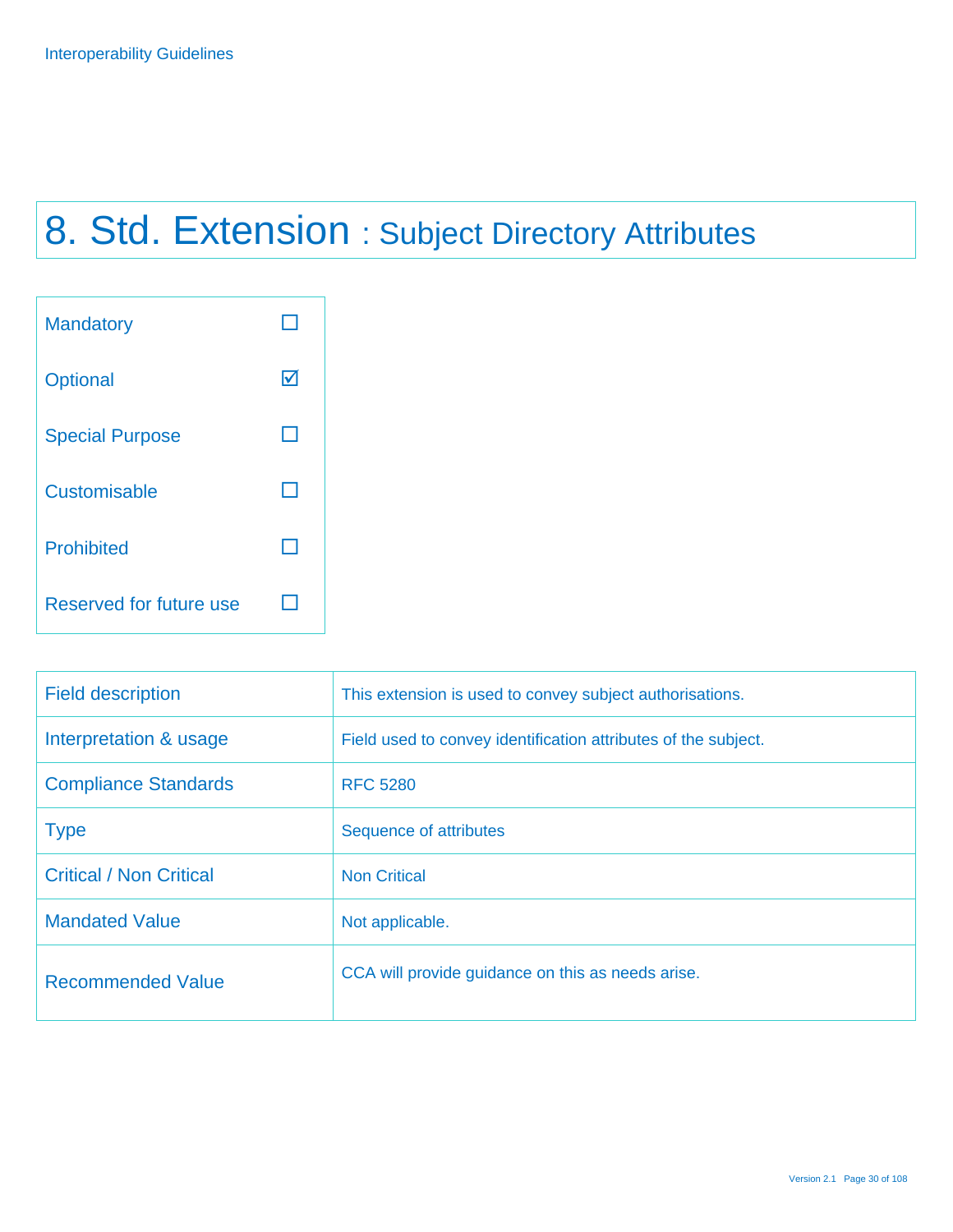## 9. Std. Extension : Basic Constraints

| <b>Mandatory</b>        |   |
|-------------------------|---|
| <b>Optional</b>         |   |
| <b>Special Purpose*</b> | M |
| Customisable            |   |
| <b>Prohibited</b>       |   |
| Reserved for future use |   |

Note: Mandatory in RCAI, CA & Sub-CA certificates and to be absent in end entity certificates.

| <b>Field description</b>       | The basic constraints extension identifies whether the subject of the certificate<br>is a CA and the maximum number of CAs may follow in the certification path   |
|--------------------------------|-------------------------------------------------------------------------------------------------------------------------------------------------------------------|
| Interpretation & usage         | The use of this field is used to validate if the public key contained can be used<br>to verify Certificate and CRL signatures and the length of certificate path. |
| <b>Compliance Standards</b>    | <b>RFC 5280</b>                                                                                                                                                   |
| <b>Type</b>                    | Boolean, Numeric                                                                                                                                                  |
| <b>Critical / Non Critical</b> | <b>Critical</b>                                                                                                                                                   |
|                                | For a certifying Authority & sub-CA, Basic Constraints field for CA Boolean<br>must be asserted.                                                                  |
| <b>Mandated Value</b>          | RCAI self-signed CA certificate shall not contain pathLengthConstraint.                                                                                           |
|                                | CA certificate shall contain pathLengthConstraint $= 0$ if there are no sub-CA<br>for that licensed CA.                                                           |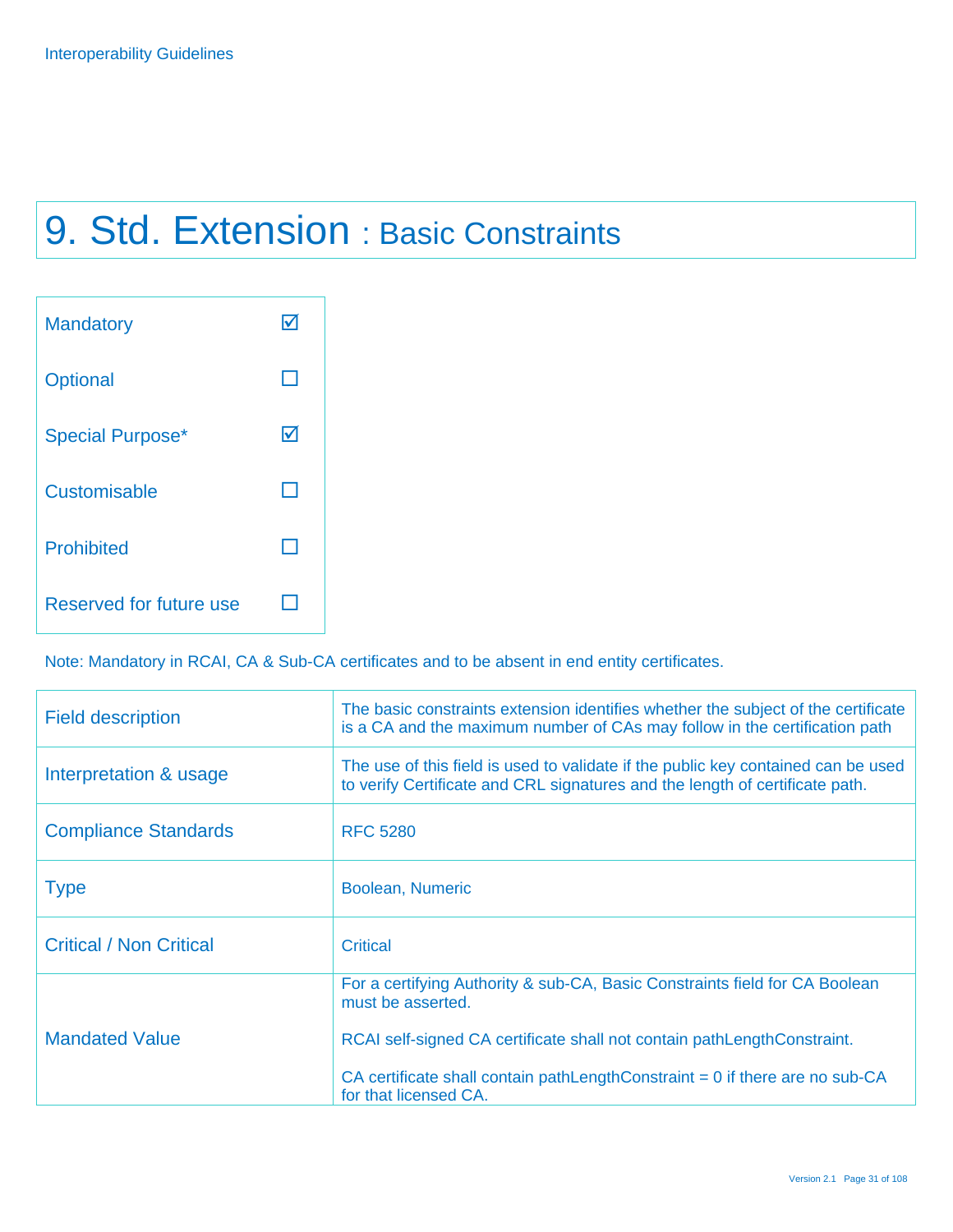| CA certificate shall contain pathLengthConstraint $= 1$ if there are sub-CAs for<br>that licensed CA. |
|-------------------------------------------------------------------------------------------------------|
| Sub-CA certificate shall contain pathLengthConstraint = 0.                                            |
| For end user certificate, the field MUST NOT be present.                                              |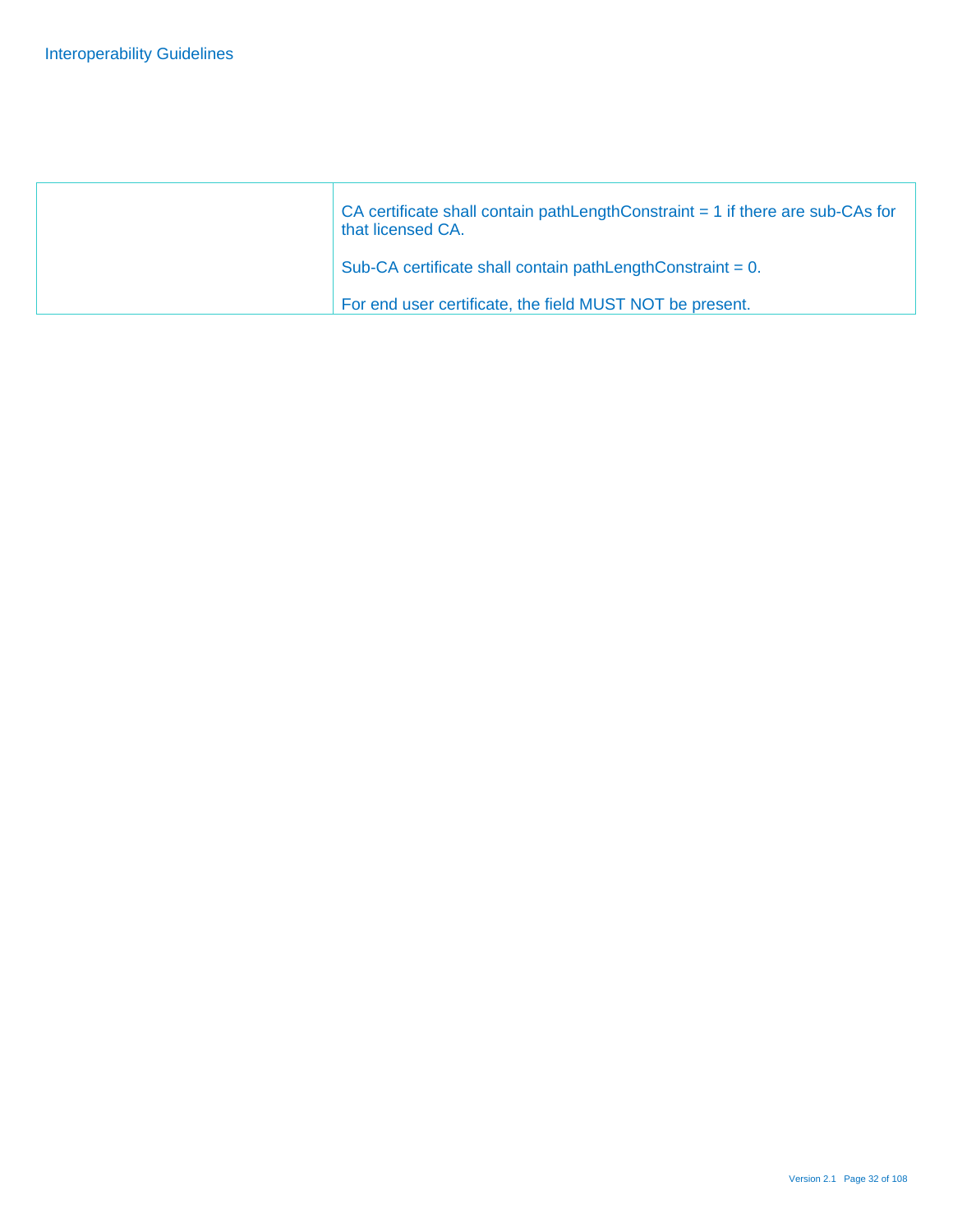## 10. Std. Extension : Name Constraints

| <b>Mandatory</b>        |   |
|-------------------------|---|
| Optional                |   |
| <b>Special Purpose</b>  |   |
| Customisable            |   |
| <b>Prohibited</b>       | W |
| Reserved for future use |   |

| <b>Field description</b>       | Defines the namespace which can and/or can not be used in subject and<br>subject alternative fields of the certificates issued by the subject CA |
|--------------------------------|--------------------------------------------------------------------------------------------------------------------------------------------------|
| Interpretation & usage         | Use of this field is prohibited by the CCA                                                                                                       |
| <b>Compliance Standards</b>    | <b>RFC 5280</b>                                                                                                                                  |
| <b>Type</b>                    | Domain name / IP address / directory Name                                                                                                        |
| <b>Critical / Non Critical</b> | <b>Critical</b>                                                                                                                                  |
| <b>Mandated Value</b>          | Field is not to be used                                                                                                                          |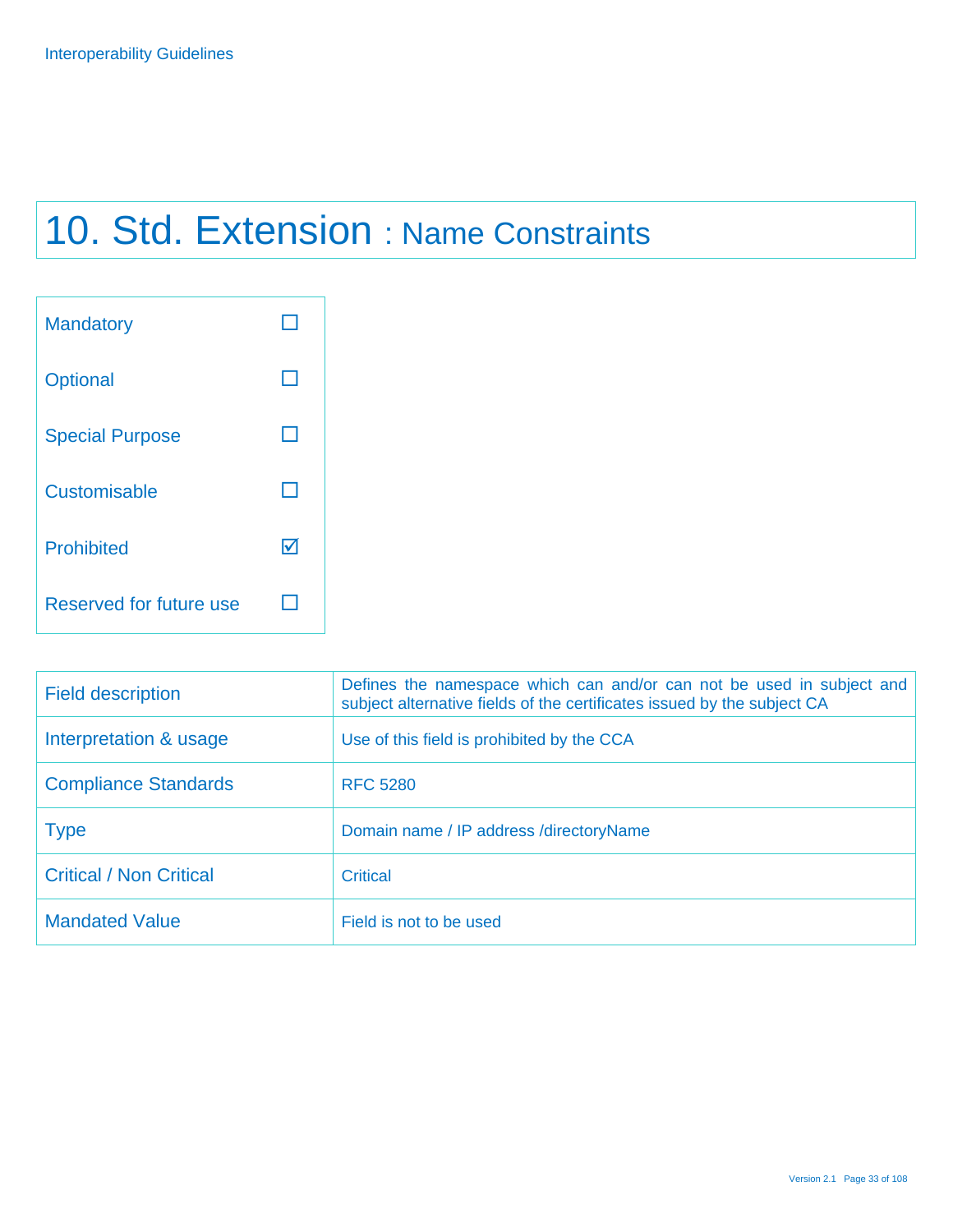## 11. Std. Extension : Policy Constraints

| <b>Mandatory</b>        |   |
|-------------------------|---|
| Optional                |   |
| <b>Special Purpose</b>  |   |
| Customisable            |   |
| <b>Prohibited</b>       | W |
| Reserved for future use |   |

| <b>Field description</b>       | Limits the policy mapping or mandates an acceptable policy in certificate path. |
|--------------------------------|---------------------------------------------------------------------------------|
| Interpretation & usage         | Use of this field is prohibited by the CCA                                      |
| <b>Compliance Standards</b>    | <b>RFC 5280</b>                                                                 |
| <b>Type</b>                    | <b>OIDs</b>                                                                     |
| <b>Critical / Non Critical</b> | <b>Critical</b>                                                                 |
| <b>Mandated Value</b>          | Field is not to be used                                                         |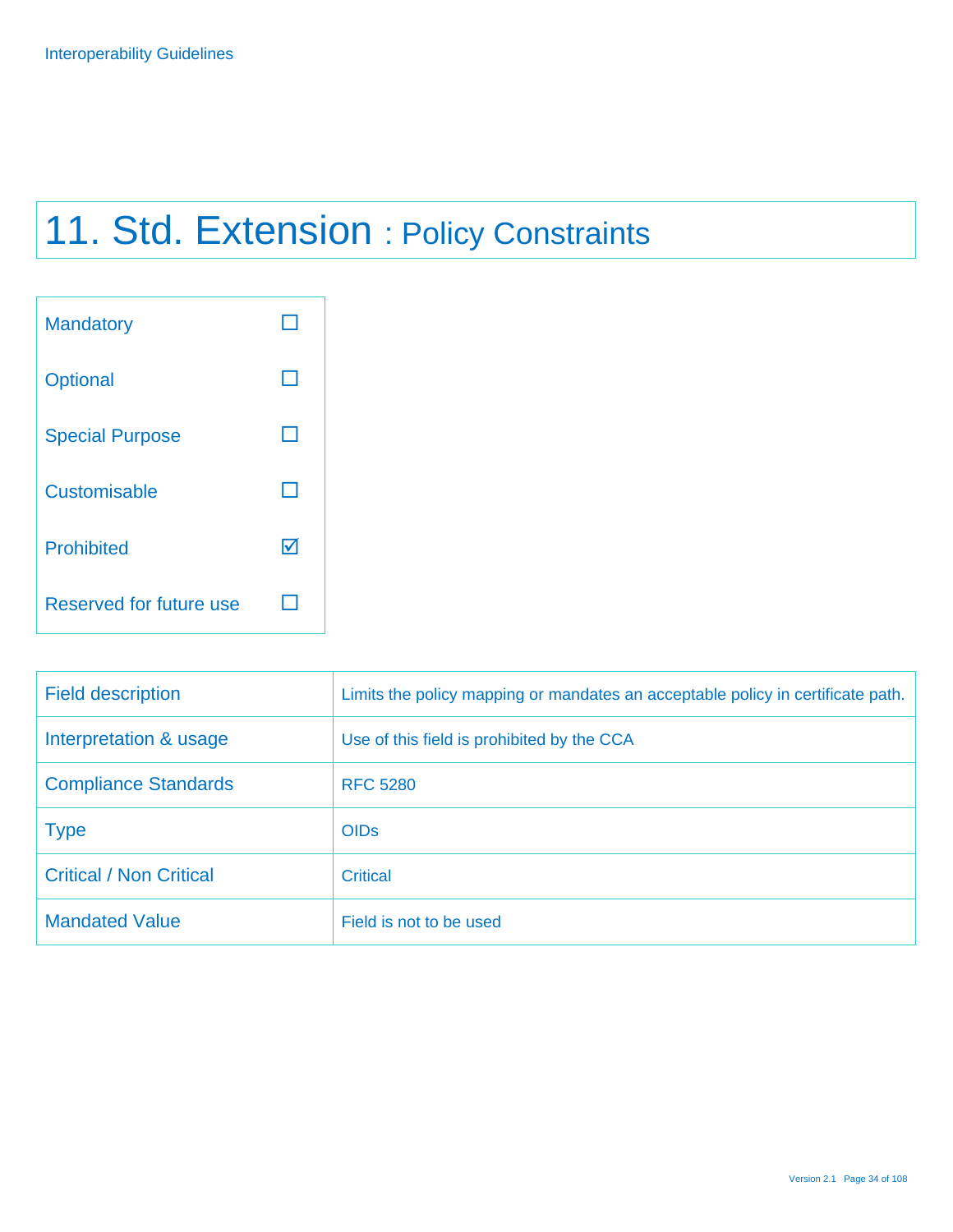## 12. Std. Extension : Extended Key Usage

| <b>Mandatory</b>        |   |
|-------------------------|---|
| Optional                | M |
| <b>Special Purpose</b>  | M |
| Customisable            |   |
| <b>Prohibited</b>       |   |
| Reserved for future use |   |

| <b>Field description</b>       | Further limits the use of a certificate based on cryptographic application.                                                                                                                                                                                                                        |
|--------------------------------|----------------------------------------------------------------------------------------------------------------------------------------------------------------------------------------------------------------------------------------------------------------------------------------------------|
| Interpretation & usage         | This field is to be used only for special purpose certificates.<br>For special purpose certificates, refer Annexure II                                                                                                                                                                             |
| <b>Compliance Standards</b>    | <b>RFC 5280</b>                                                                                                                                                                                                                                                                                    |
| <b>Type</b>                    | <b>OID</b>                                                                                                                                                                                                                                                                                         |
| <b>Critical / Non Critical</b> | Critical / Non Critical as listed below                                                                                                                                                                                                                                                            |
| <b>Mandated Value</b>          | <b>None</b>                                                                                                                                                                                                                                                                                        |
| <b>Recommended Value</b>       | CAs MAY configure the following extended key usage as per guidance<br>provided in Annexure II only<br>id-kp-server Auth $\{1\ 3\ 6\ 1\ 5\ 5\ 7\ 3\ 1\}$ (for server certificates) – Non Critical<br>id-kp-clientAuth $\{1\ 3\ 6\ 1\ 5\ 5\ 7\ 3\ 2\}$ (for end user and system certificates) –<br>٠ |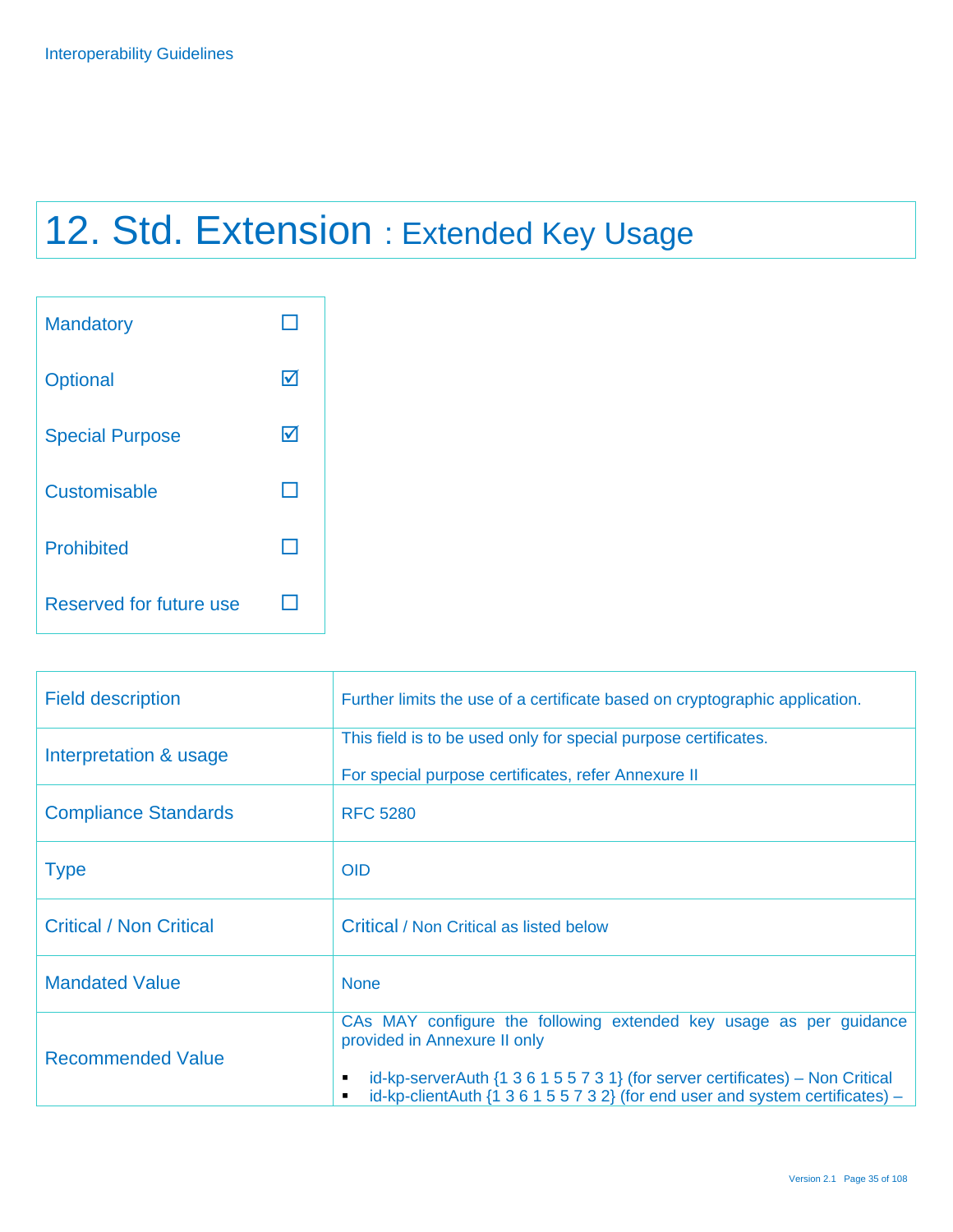| <b>Non Critical</b><br>id-kp-codeSigning {1 3 6 1 5 5 7 3 3} (for signing software) -- Critical<br>п<br>id-kp-emailProtection $\{1\ 3\ 6\ 1\ 5\ 5\ 7\ 3\ 4\}$ (email clients) – Non Critical<br>п<br>id-kp-OCSPSigning {1 3 6 1 5 5 7 3 9} (for OCSP Responder Certificate) -<br>п<br>- Critical<br>id-kp-timestamping {1 3 6 1 5 5 7 3 8} (for time stamp authority) -- Critical<br>п |
|----------------------------------------------------------------------------------------------------------------------------------------------------------------------------------------------------------------------------------------------------------------------------------------------------------------------------------------------------------------------------------------|
| anyExtendedKeyUsage $\{2\ 5\ 29\ 37\ 0\}$ (for any and all applications) – Non<br>п<br>Critical                                                                                                                                                                                                                                                                                        |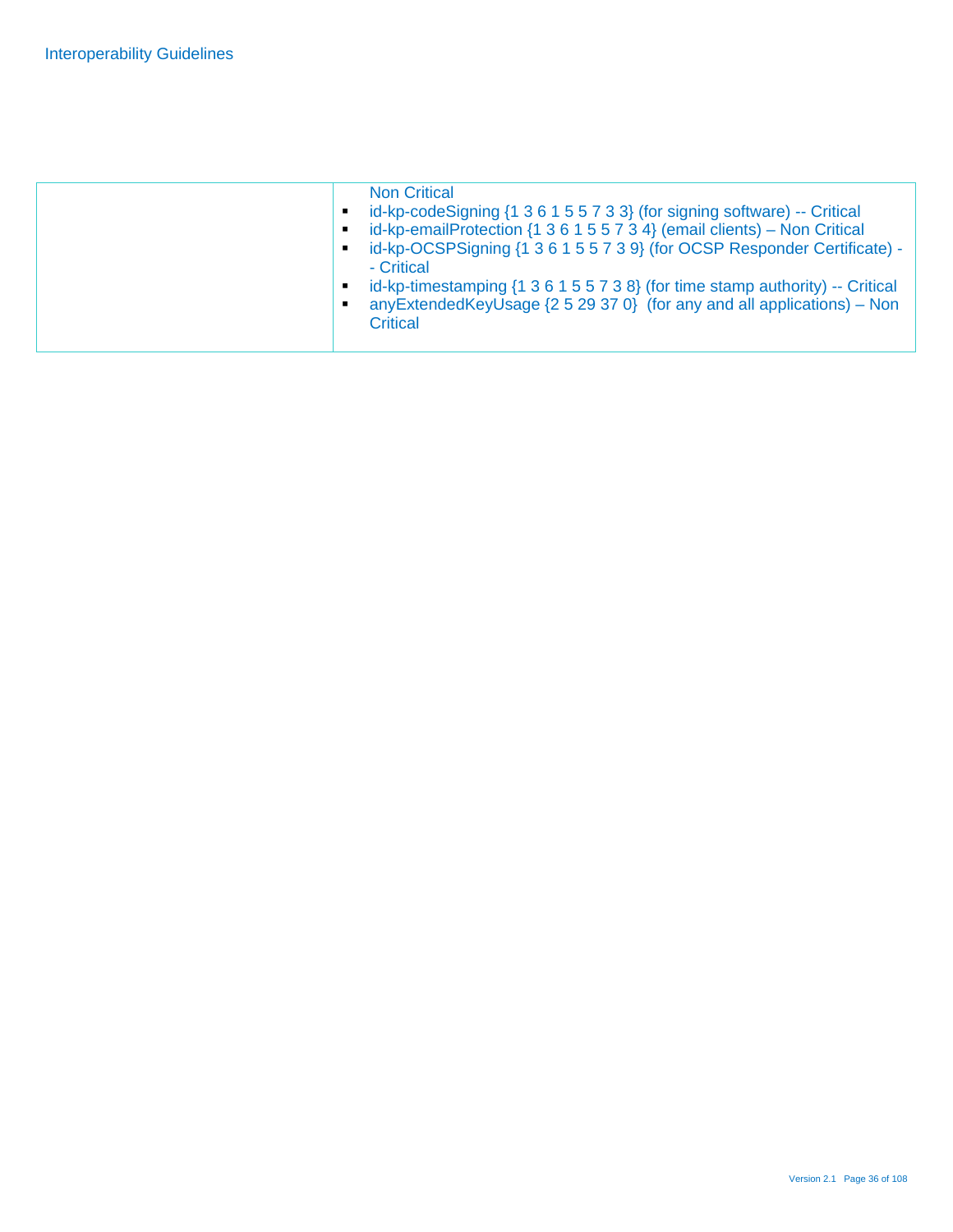# 13. Std. Extension : CRL Distribution Point

| <b>Mandatory</b>        |  |
|-------------------------|--|
| <b>Optional</b>         |  |
| <b>Special Purpose</b>  |  |
| Customisable            |  |
| <b>Prohibited</b>       |  |
| Reserved for future use |  |

| <b>Field description</b>       | The CRL distribution points extension identifies the location and method by<br>which CRL information can be obtained.                                                                                                                                                                                    |
|--------------------------------|----------------------------------------------------------------------------------------------------------------------------------------------------------------------------------------------------------------------------------------------------------------------------------------------------------|
| Interpretation & usage         | The field is interpreted as a Distribution Point URI.                                                                                                                                                                                                                                                    |
| <b>Compliance Standards</b>    | <b>RFC 5280</b>                                                                                                                                                                                                                                                                                          |
| <b>Type</b>                    | URI, IA5String                                                                                                                                                                                                                                                                                           |
| <b>Critical / Non Critical</b> | <b>Non Critical</b>                                                                                                                                                                                                                                                                                      |
| <b>Mandated Value</b>          | DistributionPointName MUST be set and MUST contain a complete HTTP<br>URI pointing to a DER encoded full and complete CRL for all reasons.<br>Distribution Point Name shall contain the full Name and thus shall not contain<br>nameRelativeToCRLIssuer<br>reasons and cRLIssuer fields shall be absent. |
|                                |                                                                                                                                                                                                                                                                                                          |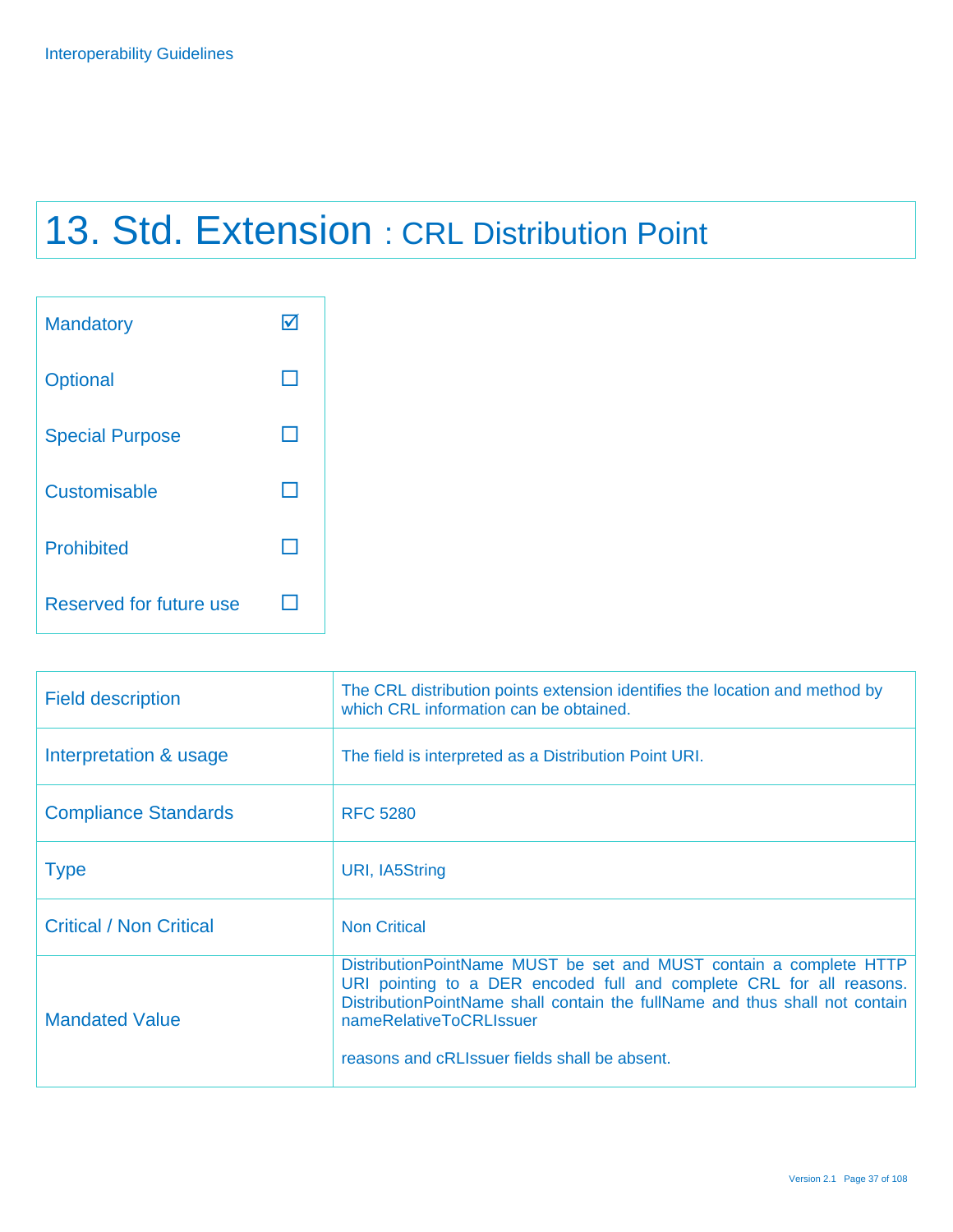# 14. Std. Extension : Inhibit Any Policy

| <b>Mandatory</b>        |  |
|-------------------------|--|
| Optional                |  |
| <b>Special Purpose</b>  |  |
| Customisable            |  |
| <b>Prohibited</b>       |  |
| Reserved for future use |  |

| <b>Field description</b>       | When set, this field inhibits an explicit match with special any Policy OID { 2 5<br>29320 |
|--------------------------------|--------------------------------------------------------------------------------------------|
| Interpretation & usage         | This field is prohibited to be used by CCA                                                 |
| <b>Compliance Standards</b>    | <b>RFC 5280</b>                                                                            |
| <b>Type</b>                    | <b>OID</b>                                                                                 |
| <b>Critical / Non Critical</b> | <b>Critical</b>                                                                            |
| <b>Mandated Value</b>          | This field must not be used.                                                               |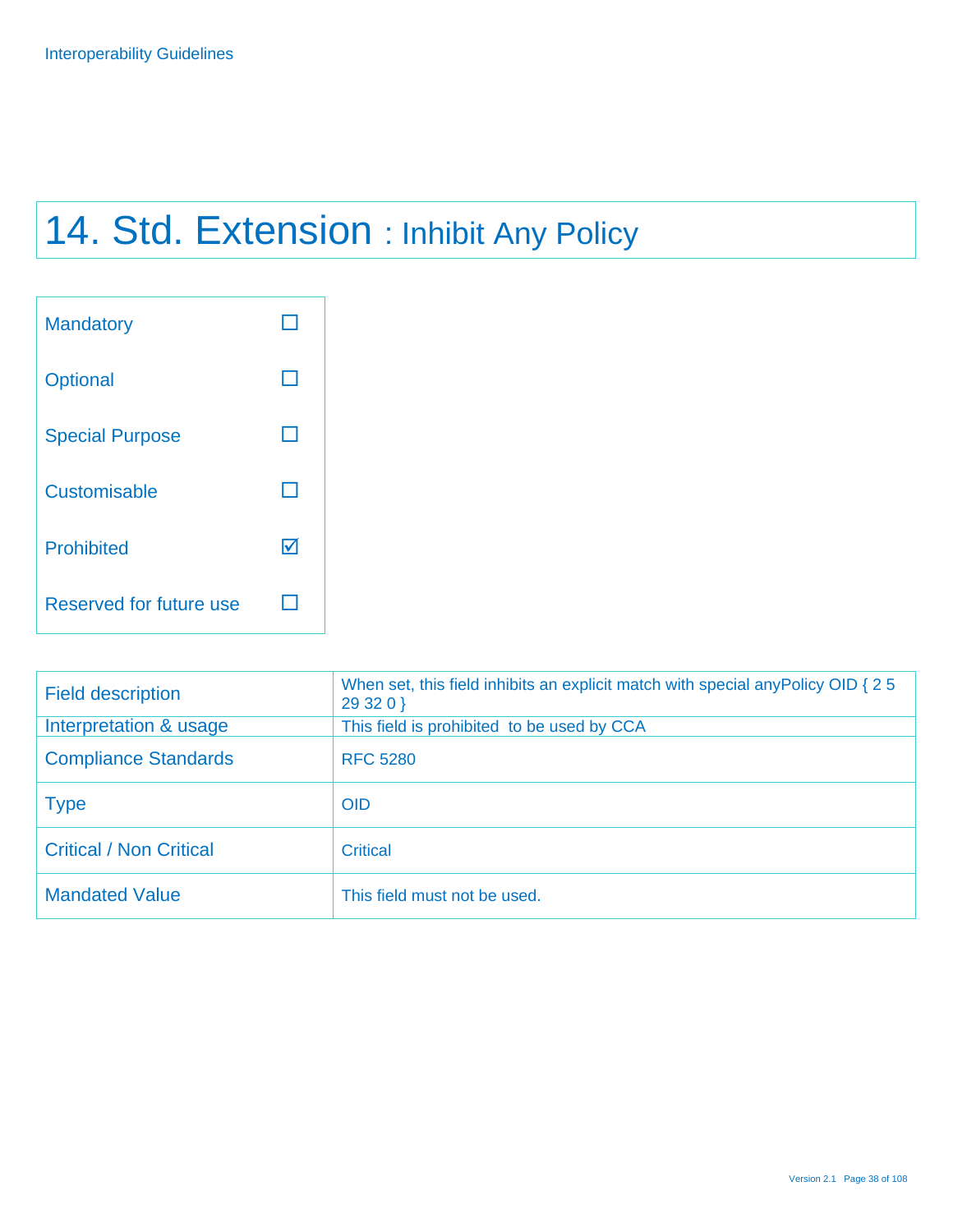# 15. Std. Extension : Freshest CRL

| <b>Mandatory</b>        |   |
|-------------------------|---|
| Optional                |   |
| <b>Special Purpose</b>  |   |
| Customisable            |   |
| <b>Prohibited</b>       | W |
| Reserved for future use |   |

| <b>Field description</b>       | The freshest CRL extension identifies how delta CRL information is obtained. |
|--------------------------------|------------------------------------------------------------------------------|
| Interpretation & usage         | The use of this field is prohibited by the CCA                               |
| <b>Compliance Standards</b>    | <b>RFC 5280</b>                                                              |
| <b>Type</b>                    | URI                                                                          |
| <b>Critical / Non Critical</b> | <b>Non Critical</b>                                                          |
| <b>Mandated Value</b>          | This field must not be used.                                                 |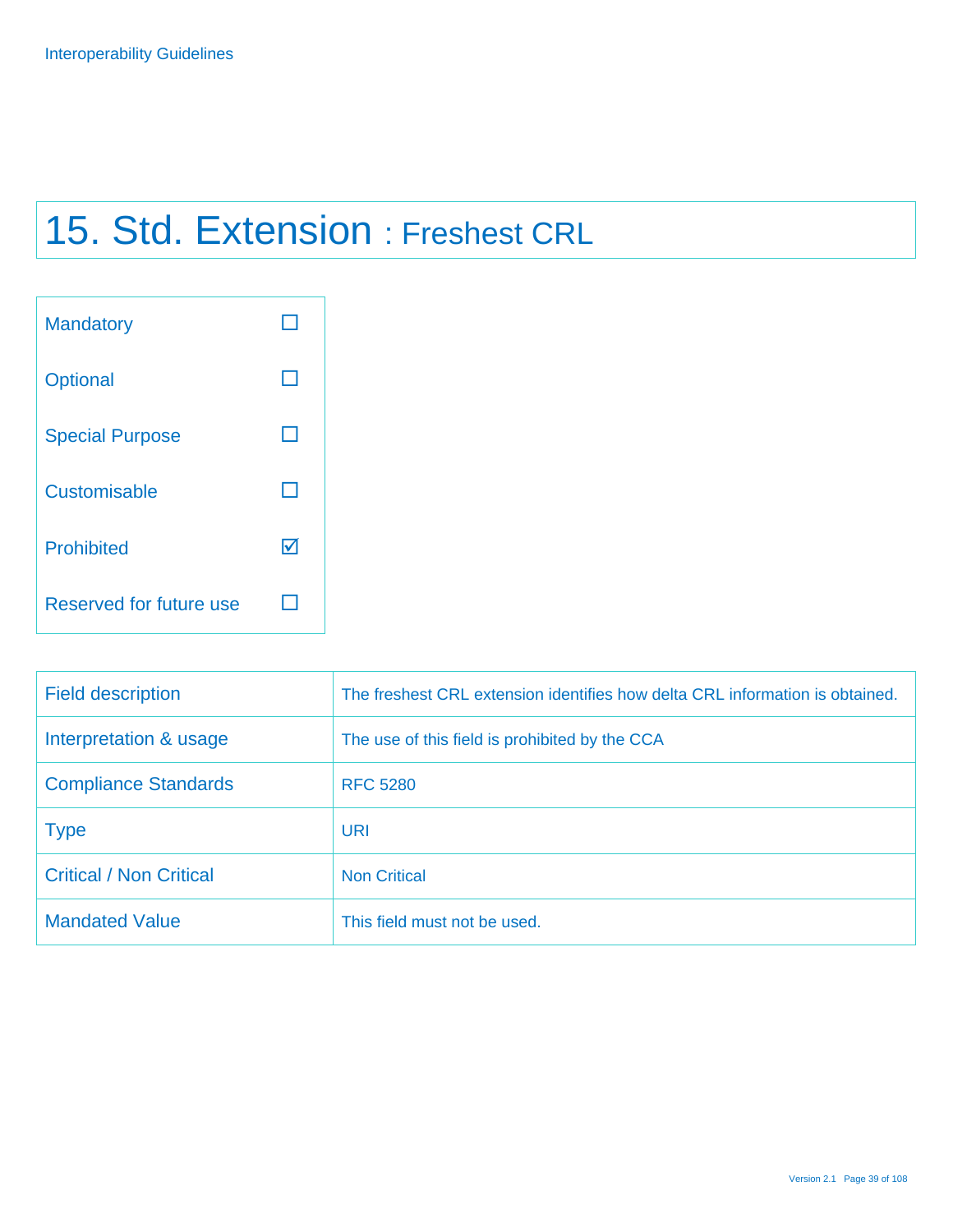## Private Extensions

# 1. Pvt. Internet Extension : Authority Information Access

| <b>Mandatory</b>        |  |
|-------------------------|--|
| Optional                |  |
| <b>Special Purpose</b>  |  |
| Customisable            |  |
| <b>Prohibited</b>       |  |
| Reserved for future use |  |

| <b>Field description</b>       | The extension provides information for accessing information and services of<br>the issuer.                                                                                                                                                                                                                                        |
|--------------------------------|------------------------------------------------------------------------------------------------------------------------------------------------------------------------------------------------------------------------------------------------------------------------------------------------------------------------------------|
| Interpretation & usage         | The field is used to access information regarding the issuer (such as issuer<br>certificate) and the OCSP service                                                                                                                                                                                                                  |
| <b>Compliance Standards</b>    | <b>RFC 5280</b>                                                                                                                                                                                                                                                                                                                    |
| <b>Type</b>                    | URI                                                                                                                                                                                                                                                                                                                                |
| <b>Critical / Non Critical</b> | <b>Non Critical</b>                                                                                                                                                                                                                                                                                                                |
| <b>Mandated Value</b>          | The id-ad-calssuers MUST point to certificates issued to the CA issuing the<br>certificate containing this field. This should specify a HTTP URI which points<br>to a single DER encoded certificate or a collection of DER encoded<br>certificates in a BER or DER encoded "certs-only" CMS message as specified<br>in [RFC3852]. |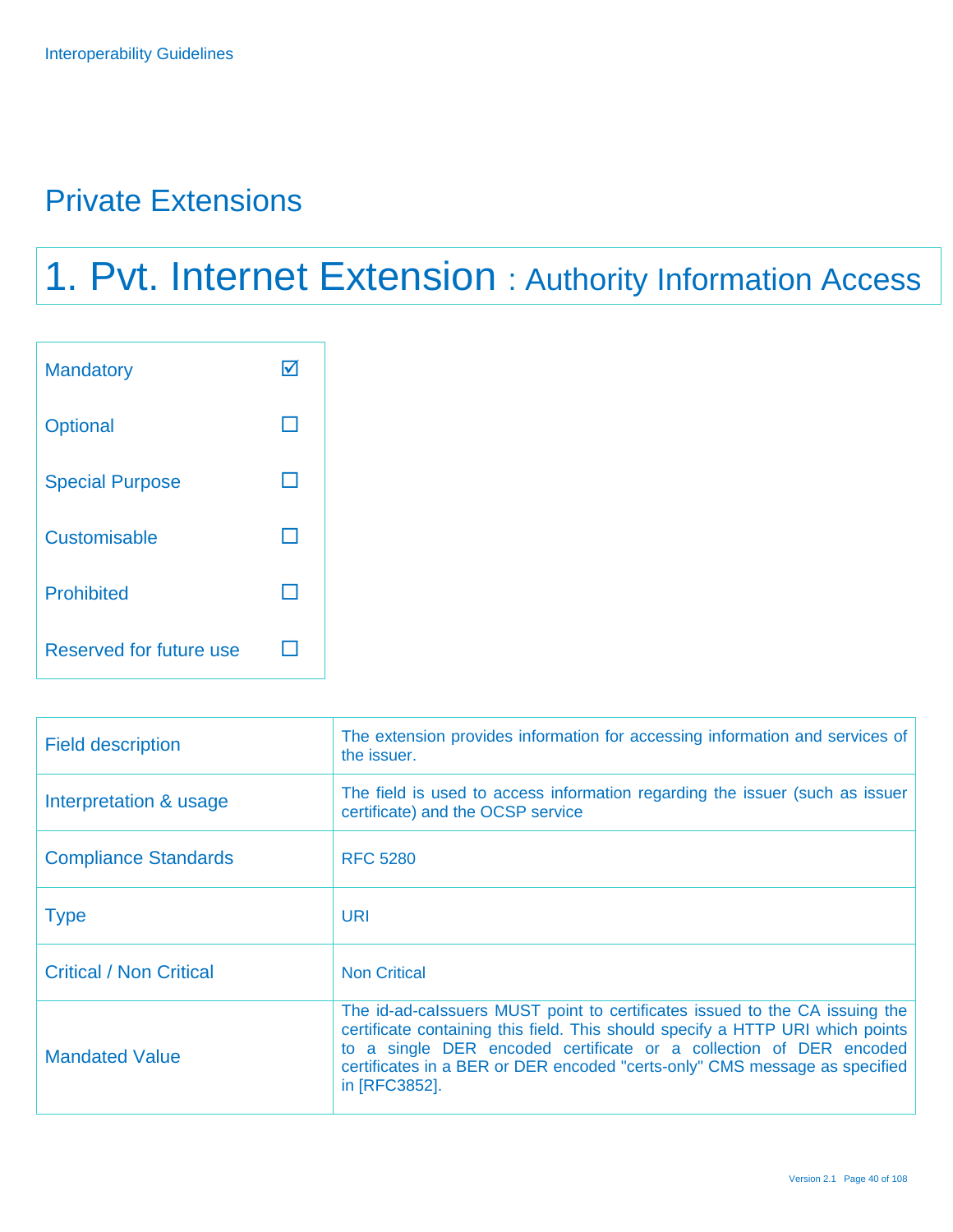| The id-ad-ocsp accesslocation must specify the location of the OCSP                   |  |
|---------------------------------------------------------------------------------------|--|
| responder as an HTTP URL encoded as IA5String using the syntax defined in $\parallel$ |  |
| [RFC5280] for CAs using OCSP. If OCSP is not used, id-ad-ocsp                         |  |
| accesslocation accessMethod must not be present.                                      |  |
|                                                                                       |  |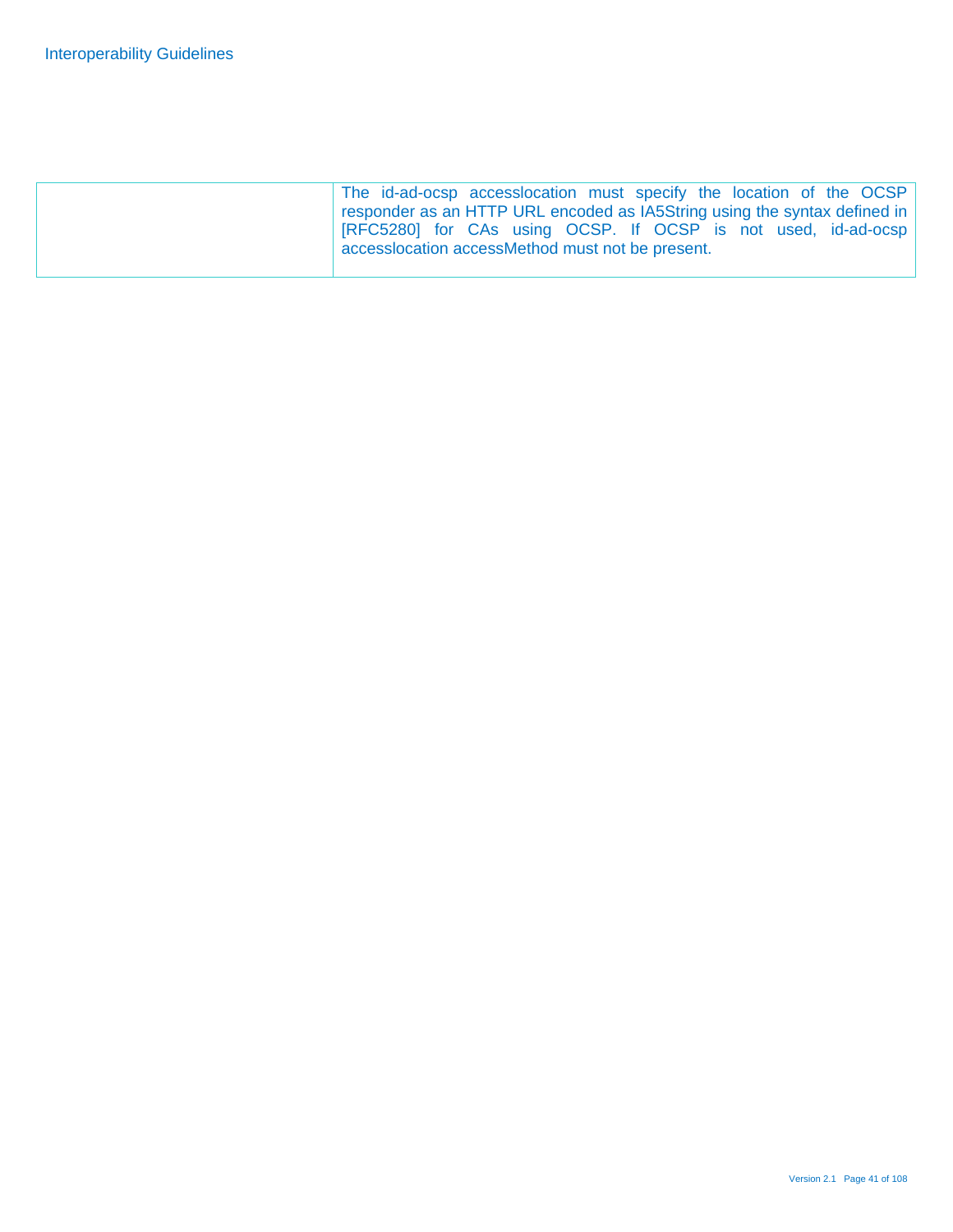# 2. Pvt. Internet Extension : Subject Information Access

| <b>Mandatory</b>        |   |
|-------------------------|---|
| Optional                |   |
| <b>Special Purpose</b>  |   |
| Customisable            |   |
| <b>Prohibited</b>       | W |
| Reserved for future use |   |

| <b>Field description</b>       | The extension provides information for accessing information and services<br>regarding the subject |
|--------------------------------|----------------------------------------------------------------------------------------------------|
| Interpretation & usage         | The use of this field is prohibited by the CCA                                                     |
| <b>Compliance Standards</b>    | <b>RFC 5280</b>                                                                                    |
| <b>Type</b>                    | URI                                                                                                |
| <b>Critical / Non Critical</b> | <b>Non Critical</b>                                                                                |
| <b>Mandated Value</b>          | This field must not be used.                                                                       |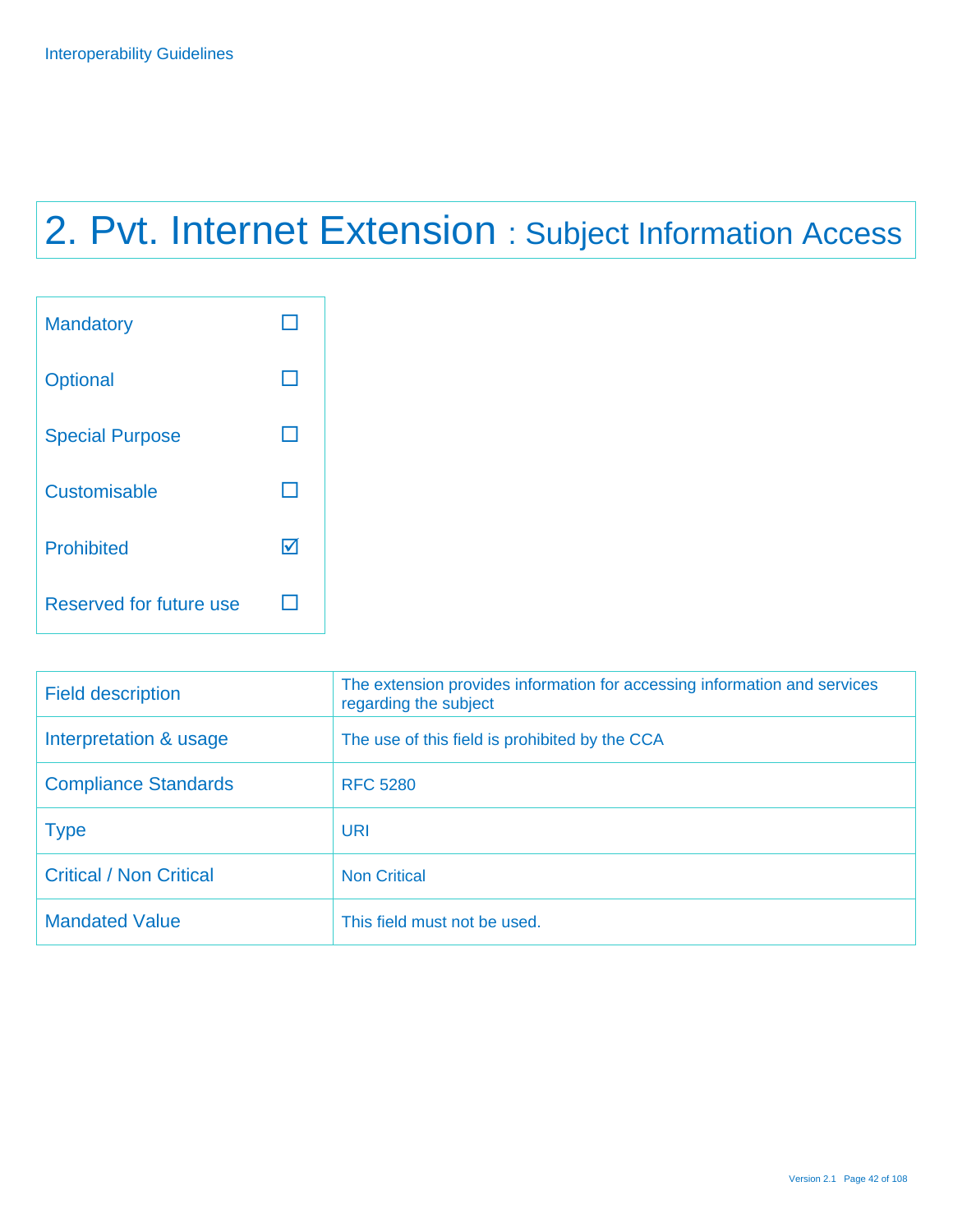## Annexure I – Issuer and Subject field specification

#### **Background**

The issuer field identifies the entity that has signed and issued the certificate. It is required that the Issuer field MUST contain a non-empty distinguished name (DN). The issuer field is defined as the X.501 type Name [X.501].

Subject field associates the public key in the certificate with an entity. The subject field MUST be populated for all certificates issued by a CA. The Subject field MUST contain a X.500 distinguished name (DN). Again, the Subject field too must follow X.501 distinguished name format.

A distinguished name consist of a hierarchical structure composed of attributes such as Common name, organization, organization unit, common name etc. and the corresponding vales for these attributes. The standard set of attributes is defined in the X.520 specification.

As explained in the first section of this report, the India PKI hierarchy is depicted in the figure below.



**Figure 2: PKI Hierarchy**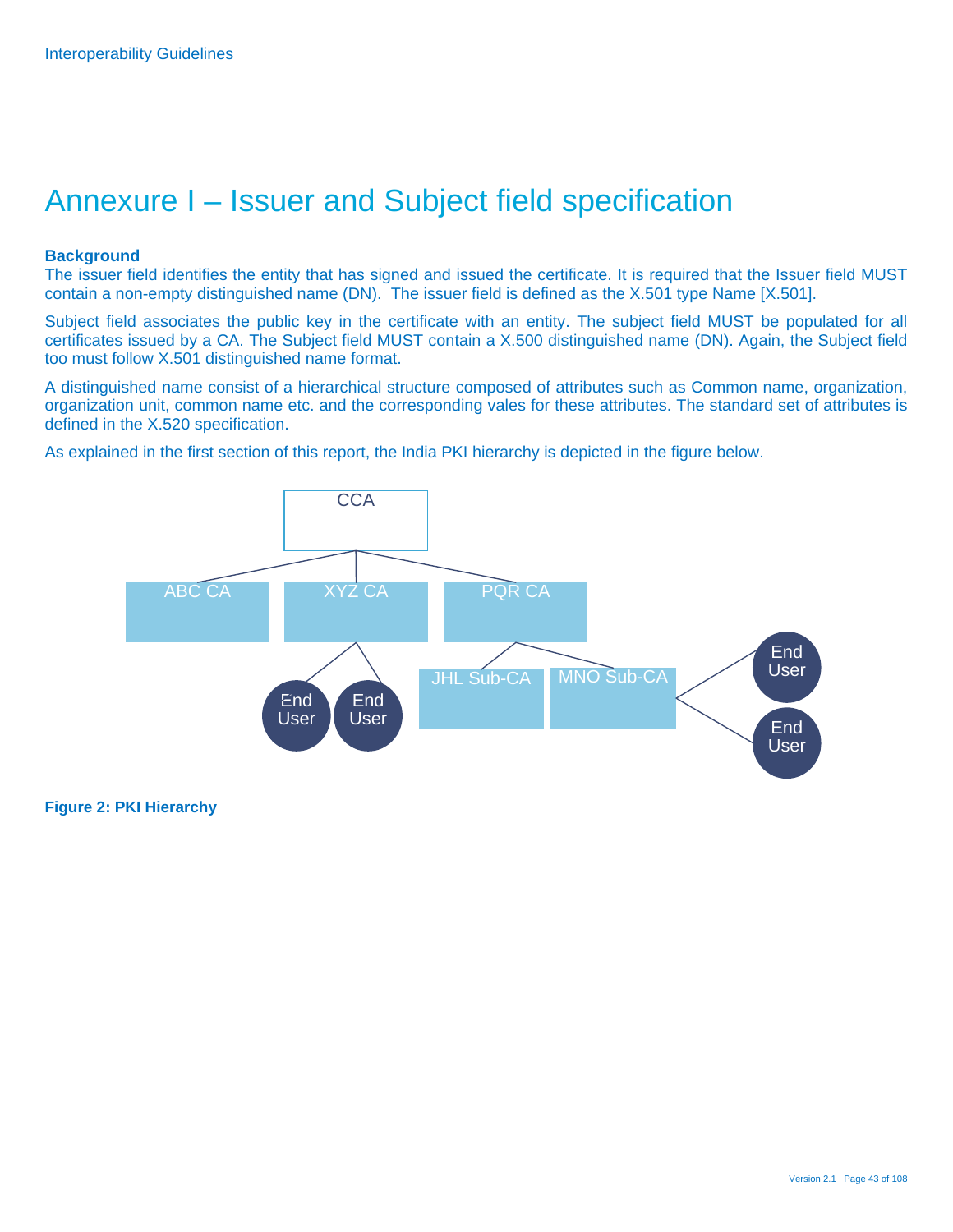#### **Naming Conventions**

In order to standardize the naming for the CAs and sub-CAs, the following guideline is to be adopted for determining the 'Common Name' (CN) for CAs and Sub-CAs.

| <b>Entity</b>               | <b>Naming (Common Name)</b>                                                                            | <b>Example</b>                                                     |
|-----------------------------|--------------------------------------------------------------------------------------------------------|--------------------------------------------------------------------|
| <b>Certifying Authority</b> | "Certifying Authority Name" CA {Generation Qualifier}<br>(re-issuance number)                          | XYZ CA 2009<br>XYZ CA 2009-1                                       |
| Sub-CA                      | "Certifying Authority Name" sub-CA for "Branding"<br>Name" {Generation qualifier} (re-issuance number} | XYZ Sub CA for Income Tax 2009<br>XYZ Sub CA for Income Tax 2009-1 |

Note: The generation qualifier will be used only on re-issuance of certificate keys for the CA. The generation qualifier necessarily is to be in the form of 4 digit year (yyyy). In case multiple certificates have been issued in the same year, the year indicator is to be followed by hyphen and digit indicating the re-issuance of certificate. E.g. When a certificate is issued in 2009, the CA name will be XYZ CA 2009. When the certificate is reissued in the same year, the CA name will be indicate as 2009 – 1.

Each Relative Distinguished Name (RDN) shall contain a single attribute type and associated value.

Attribute values shall be encoded as specified below:

| Sr. No         | <b>Attribute Type</b>    | <b>Attribute Value Encoding</b> |
|----------------|--------------------------|---------------------------------|
|                | Country                  | <b>Printable String</b>         |
| $\overline{2}$ | Organisation             | <b>Printable String</b>         |
| 3              | <b>Organisation Unit</b> | <b>Printable String</b>         |
| 4              | <b>Post Code</b>         | <b>Printable String</b>         |
| 5              | <b>State / Province</b>  | <b>Printable String</b>         |
| 6              | <b>Street Address</b>    | <b>Printable String</b>         |
| $\overline{7}$ | <b>House Identifier</b>  | <b>Printable String</b>         |
| 8              | <b>Common Name</b>       | <b>Printable String</b>         |
| 9              | <b>Serial Number</b>     | <b>Printable String</b>         |
| 10             | <b>Unique Identifier</b> | <b>Bit String</b>               |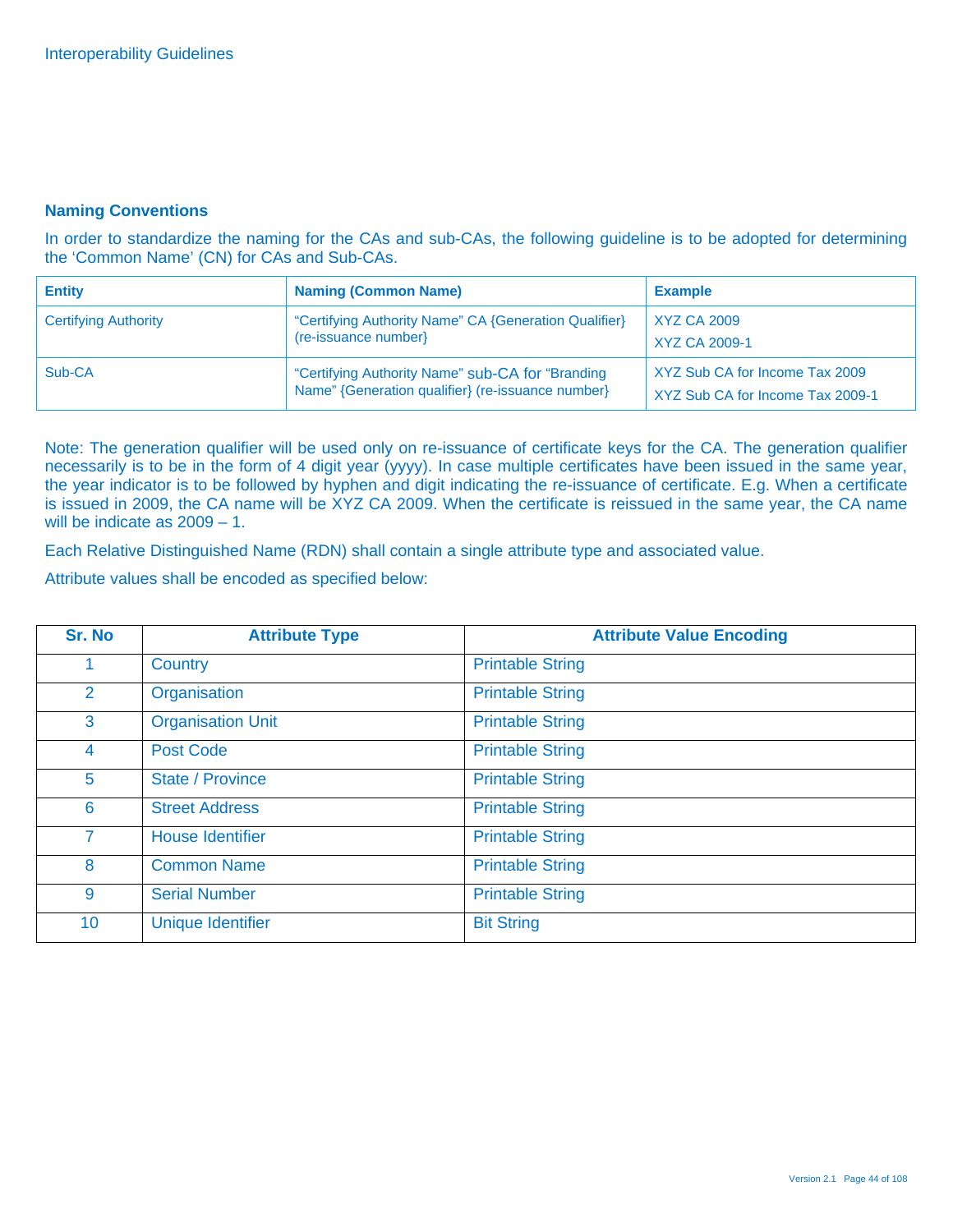#### **Specifications for Issuer and Subject DN**

The summary of issuer and subject fields are presented in the table below. Note that the attributes are presented in a reverse order than that of a directory structure.

| Sr.<br>No. | <b>Certificate Type</b>                            | <b>Issuer</b>                                             | <b>Subject</b>                                            |
|------------|----------------------------------------------------|-----------------------------------------------------------|-----------------------------------------------------------|
|            | <b>RCAI</b>                                        | <b>Self</b>                                               | Same as issuer                                            |
| 2          | <b>Licensed CA</b>                                 | Same as Subject in CCA<br>Certificate                     | <b>Refer licensed CA Subject</b><br><b>Specifications</b> |
| 3          | <b>Sub CA</b>                                      | Same as subject in<br>licensed CA Certificate             | <b>Refer sub CA Subject</b><br><b>Specifications</b>      |
| 4          | <b>End User (certificate)</b><br>issued by sub-CA) | Same as subject for issuing<br>CA (or sub-CA) Certificate | <b>Refer End user subject</b><br>specifications           |

#### **CCA Certificate – SUBJECT and ISSUER specifications**

The CCA certificate must comply with following distinguished name specifications for both subject and issuers (for a self signed certificate)

| Sr. No. | <b>Attribute</b>        | Value                                                 |
|---------|-------------------------|-------------------------------------------------------|
|         | <b>Common Name (CN)</b> | CCA India {Generation Qualifier} (re-issuance number} |
| 2       | Organisation (O)        | India PKI*                                            |
| 3       | Country (C)             | India (IN)                                            |

#### **CA Certificate –Issuer specifications**

| Sr. No.              | <b>Attribute</b>        | Value                                                 |
|----------------------|-------------------------|-------------------------------------------------------|
| $\blacktriangleleft$ | <b>Common Name (CN)</b> | CCA India {Generation Qualifier} (re-issuance number} |
| 2                    | Organisation (O)        | India PKI*                                            |
| 3                    | Country (C)             | India (IN)                                            |

<sup>\*</sup> With respect to creation of separate distinct chain for special operation "O=India PKI" will be substituted with "O=India PKI (XXXXXXXXXXX operations)"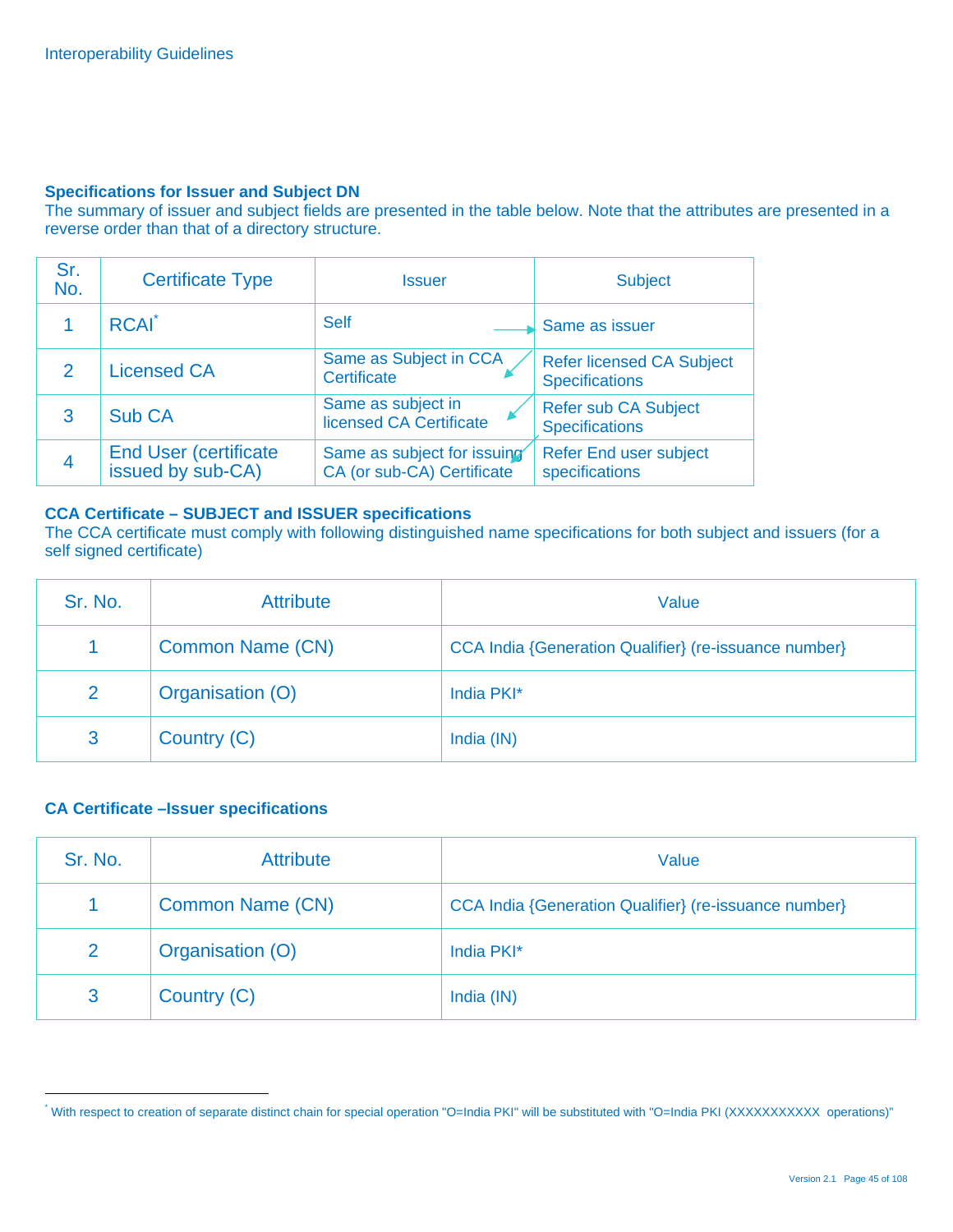-

#### **CA Certificate – SUBJECT specifications**

| Sr. No.        | <b>Attribute</b>                | Value                                                                                                                                                     |
|----------------|---------------------------------|-----------------------------------------------------------------------------------------------------------------------------------------------------------|
|                |                                 | Max Length: 64 characters                                                                                                                                 |
| 1              | <b>Common Name (CN)</b>         | • Licensed (subject) CA Name (name by which it will<br>be commonly known) (Refer Naming Conventions<br>section in organisational recommendations section) |
|                |                                 | Max Length: 60 Characters                                                                                                                                 |
|                |                                 | This attribute MUST contain the                                                                                                                           |
|                |                                 | • Flat number, Apartment name and Plot no.                                                                                                                |
| 2              | <b>House Identifier</b>         |                                                                                                                                                           |
|                |                                 | <b>OR</b>                                                                                                                                                 |
|                |                                 | • House Name / Number and Plot Number                                                                                                                     |
|                |                                 | of the CA's head office or registered office address                                                                                                      |
|                |                                 | Max Length: 60 Characters                                                                                                                                 |
| 3              | <b>Street Address</b>           | This attribute value MUST contain following<br>parameters of the CA's head office or registered office<br>address                                         |
|                |                                 | • Locality / colony name                                                                                                                                  |
|                |                                 | • (nearest) Street Name                                                                                                                                   |
|                |                                 | • Town / Suburb / Village                                                                                                                                 |
|                |                                 | • City name (if applicable)                                                                                                                               |
|                |                                 | • District                                                                                                                                                |
|                |                                 | Max Length: 60 Characters                                                                                                                                 |
| 4              | <b>State / Province</b>         | • State / province where the Certifying Authority has its<br>head office or registered office                                                             |
|                |                                 |                                                                                                                                                           |
| 5.             | <b>Postal Code</b>              | Pin Code of the CA's head office or registered office<br>address                                                                                          |
| 6              | <b>Organisational Unit (OU)</b> | "Certifying Authority"                                                                                                                                    |
| $\overline{7}$ | Organisation (O)                | Max Length: 64 Characters                                                                                                                                 |
|                |                                 | Legal Name of the Organisation operating the CA <sup>®</sup>                                                                                              |

With respect to creation of separate distinct chain for special operation "O= Legal Name of the Organization operating CA " will be substituted with "O= Legal Name of the Organization operating CA (XXXXXXXXXX operations)"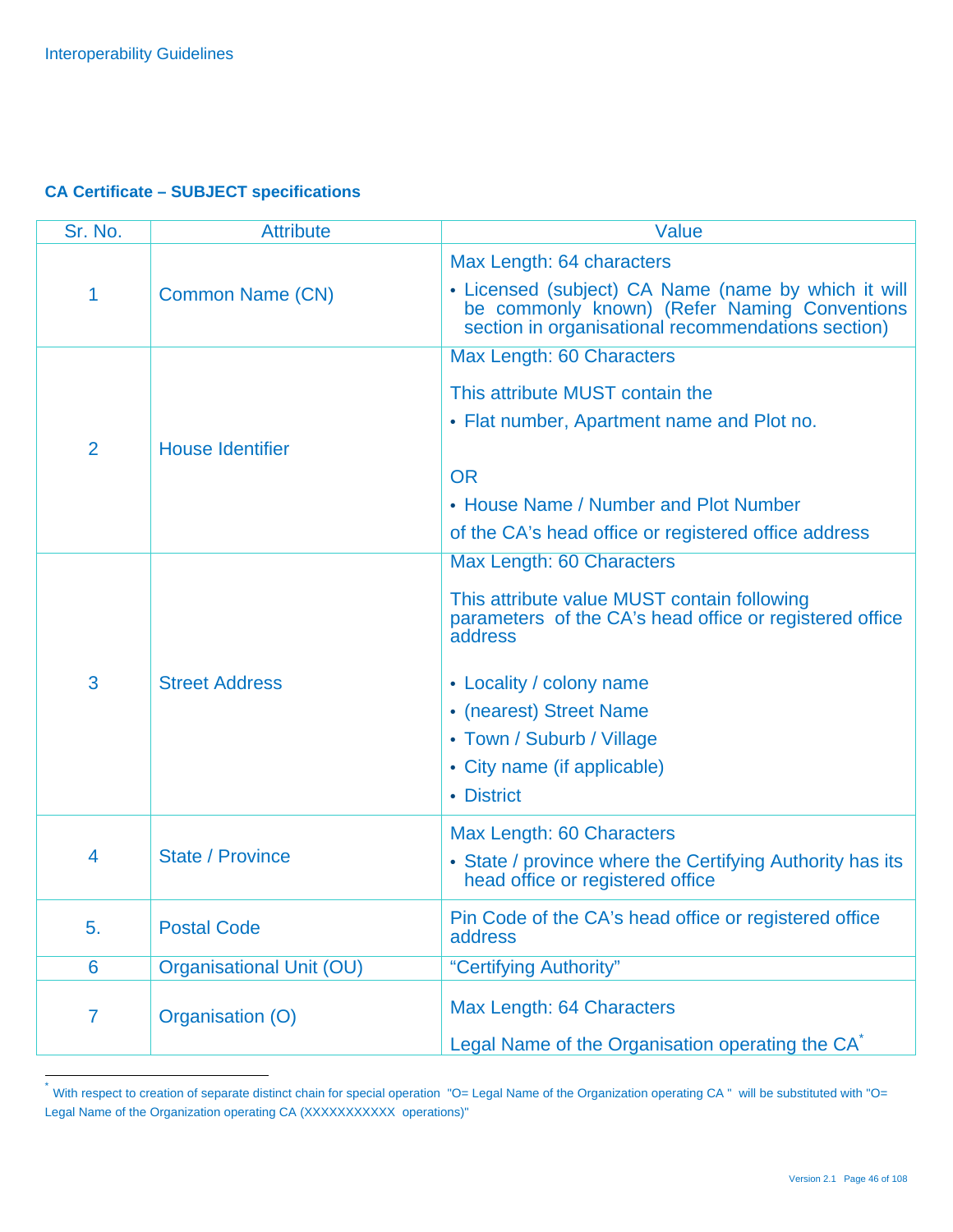|             | Max Length: 2 Characters                                         |
|-------------|------------------------------------------------------------------|
| Country (C) | Country code as per the verified residential / office<br>address |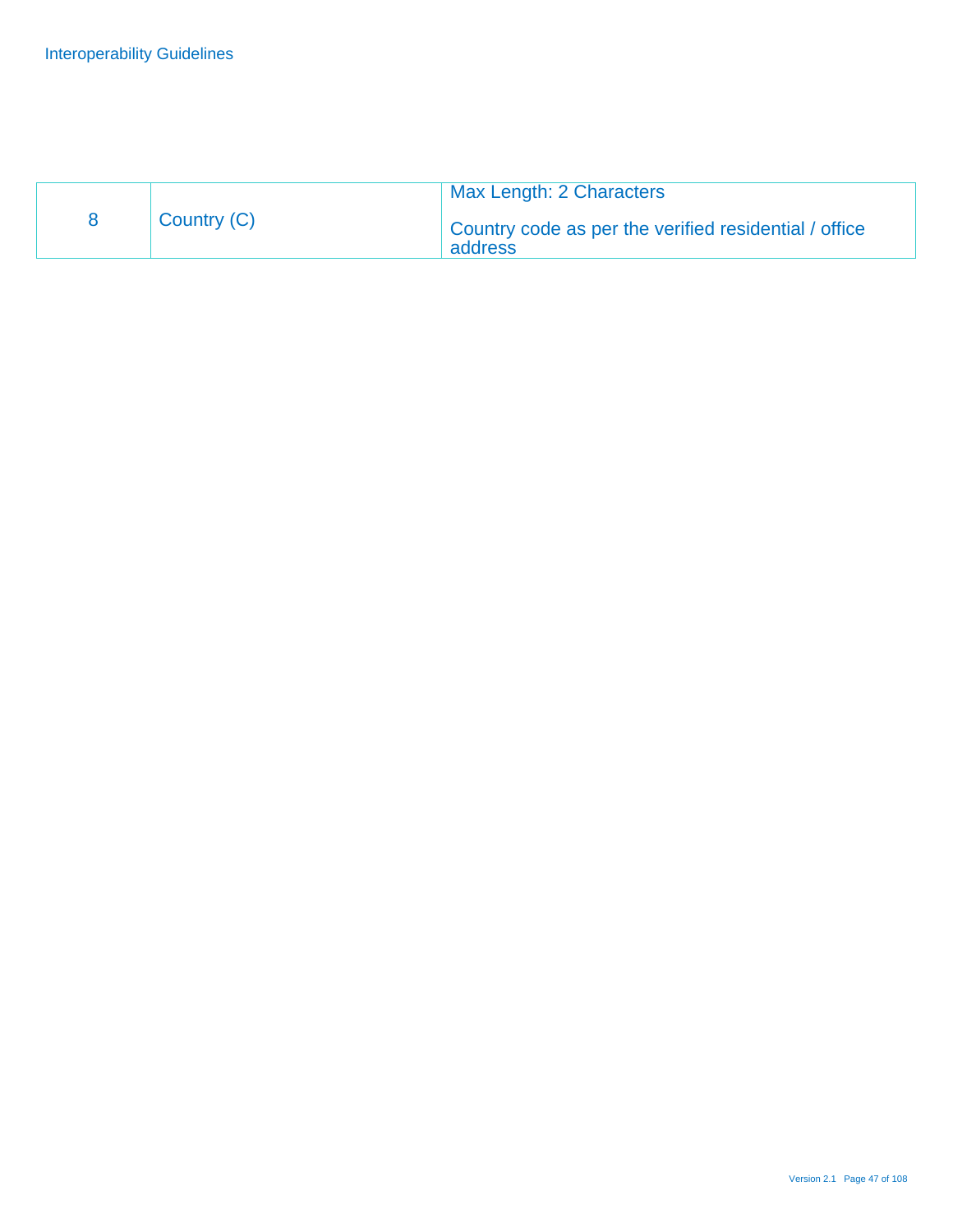#### **Sub-CA Certificate – Issuer specifications**

Issuer Field for Sub-CA MUST be same as the Subject Field for the CA have been again provided here for easy reference

| Sr. No.         | <b>Attribute</b>                | Value                                          |
|-----------------|---------------------------------|------------------------------------------------|
| 1               | Common Name (CN)                | Same as SUBJECT field in Issuer CA certificate |
| 2               | <b>House Identifier</b>         | Same as SUBJECT field in Issuer CA certificate |
| 3               | <b>Street Address</b>           | Same as SUBJECT field in Issuer CA certificate |
| $\overline{4}$  | State / Province                | Same as SUBJECT field in Issuer CA certificate |
| 5.              | <b>Postal Code</b>              | Same as SUBJECT field in Issuer CA certificate |
| $6\phantom{1}6$ | <b>Organisational Unit (OU)</b> | Same as SUBJECT field in Issuer CA certificate |
| $\overline{7}$  | Organisation (O)                | Same as SUBJECT field in Issuer CA certificate |
| 8               | Country (C)                     | Same as SUBJECT field in Issuer CA certificate |

#### **Sub-CA Certificate – Subject specifications**

| Sr. No.        | <b>Attribute</b>                | Value                                                                                                           |
|----------------|---------------------------------|-----------------------------------------------------------------------------------------------------------------|
| 1              | Common Name (CN)                | Sub-CA Common Name (refer CA naming conventions)                                                                |
| 2              | <b>Organisational Unit (OU)</b> | Sub-CA                                                                                                          |
| 3              | Organisation (O)                | Legal Name of the Organisation operating the Sub-CA (same<br>as the O in Issuer field of Issuer CA certificate) |
| $\overline{4}$ | Country (C)                     | Max Length: 2 Characters<br>Country code as per the verified residential / office address                       |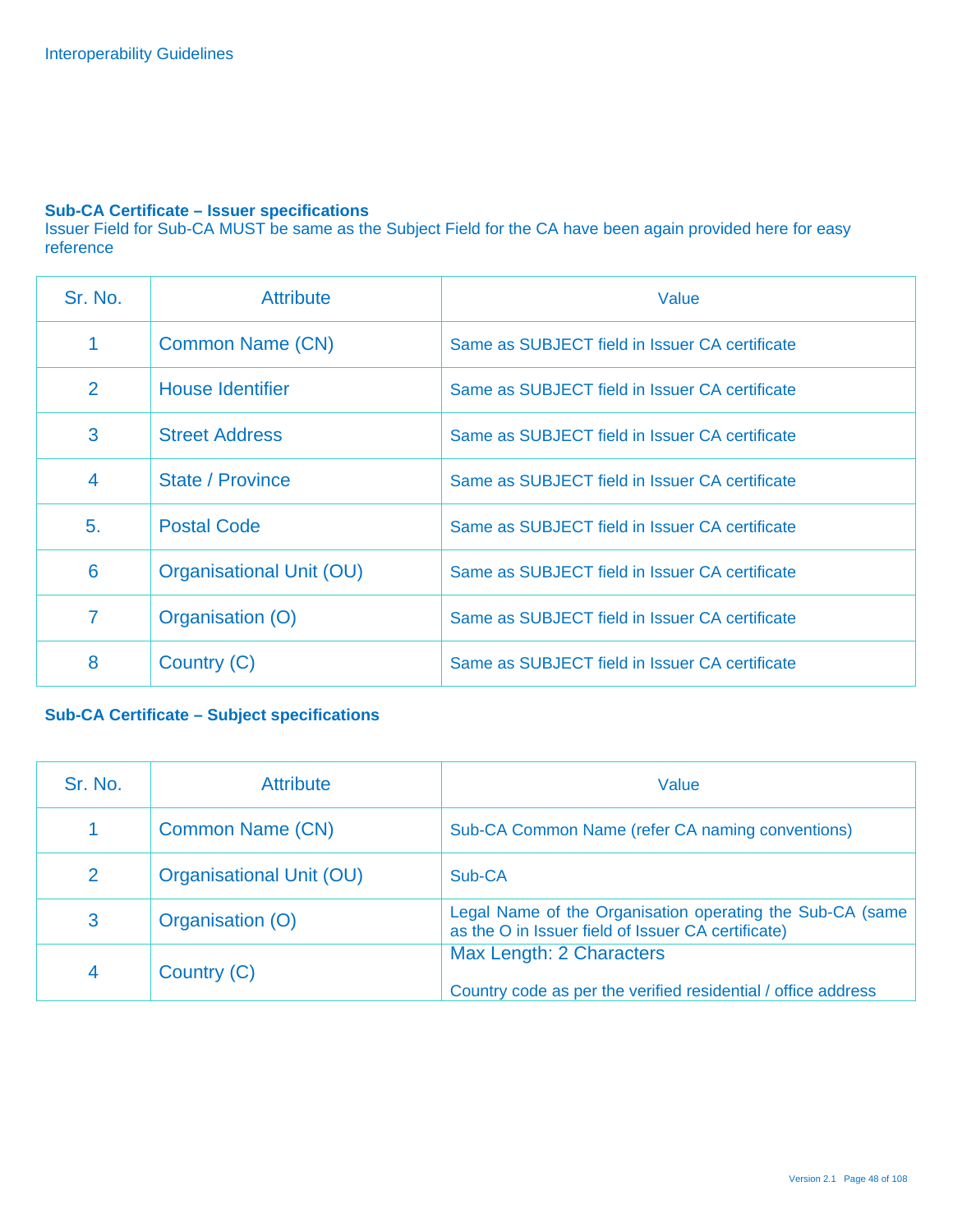#### **End User Certificate (Issued by a Sub-CA) – Issuer specifications**

Issuer Field for Sub-CA MUST be same as the Subject Field for the Sub-CA have been again provided here for easy reference

| Sr. No.        | <b>Attribute</b>                | Value                                   |
|----------------|---------------------------------|-----------------------------------------|
|                | Common Name (CN)                | Same as SUBJECT field in issuing sub-CA |
| 2              | <b>Organisational Unit (OU)</b> | Same as SUBJECT field in issuing sub-CA |
| 3              | Organisation (O)                | Same as SUBJECT field in issuing sub-CA |
| $\overline{4}$ | Country (C)                     | Same as SUBJECT field in issuing sub-CA |

#### **End User Certificate –Subject Specifications**

| Max Length: 64 Characters                                                                                                                                                                                                                                                                                                                                                                                                                                                                                                                                                                                                                                                                                                                                                                                                                                                                                                                                                                                                                                                     |
|-------------------------------------------------------------------------------------------------------------------------------------------------------------------------------------------------------------------------------------------------------------------------------------------------------------------------------------------------------------------------------------------------------------------------------------------------------------------------------------------------------------------------------------------------------------------------------------------------------------------------------------------------------------------------------------------------------------------------------------------------------------------------------------------------------------------------------------------------------------------------------------------------------------------------------------------------------------------------------------------------------------------------------------------------------------------------------|
| The Common name should be constructed in the following manner<br>CN = "Surname" "Given Name" "Initials"<br><b>Surname</b><br>The surname is name "inherited" by and individual from individual's parent or<br>assumed by marriage.<br>In the Indian context, Surname is same as last name or family name. In<br>certain populations, where the use of Surname is not prevalent, the<br>Surname will mean the part of the name which is common with the<br>individual's parents or spouse (assumed from marriage).<br>1.<br>• Common Name<br><b>Given Names</b><br>Given name is the name which is given to an individual by parent, or chosen<br>by the individual, or by the name by which the individual is known.<br>The given Name MUST not be Blank or substituted by initials.<br>Generation qualifier if any (Jr. II) MUST be appended to the given name with<br>a space distinguishing both.<br><b>Initials</b><br>This being a completely optional field and MAY contain initials of parts of<br>person's name not already addressed in and of the above attributes. |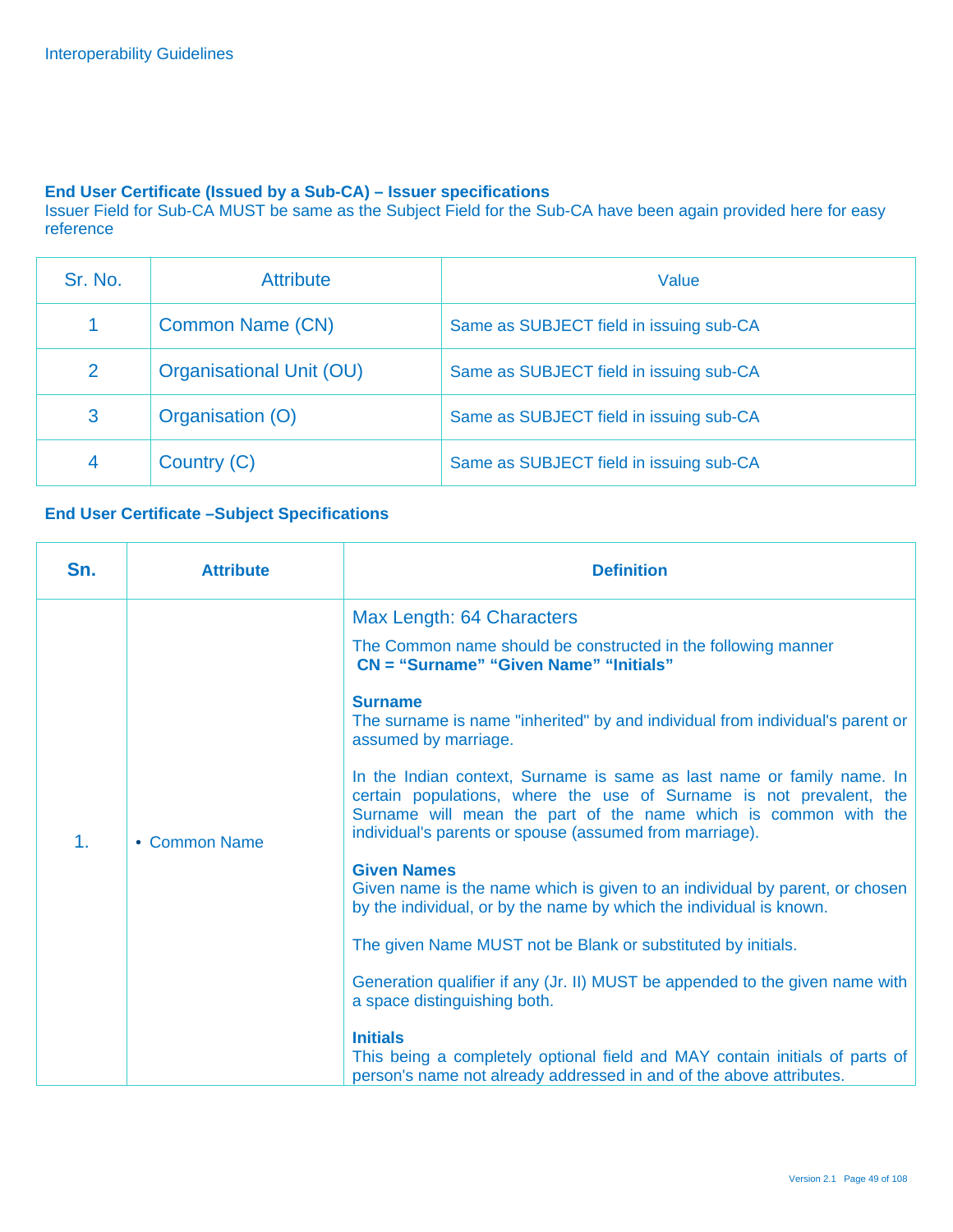| Sn.            | <b>Attribute</b>              | <b>Definition</b>                                                                                                                                                                                                                                                  |
|----------------|-------------------------------|--------------------------------------------------------------------------------------------------------------------------------------------------------------------------------------------------------------------------------------------------------------------|
| 2.             | <b>Serial Number</b>          | This attribute should be populated with the SHA 256 hash of the PAN<br>number of the end user. The hash must be calculated for the PAN number<br>after deleting all leading and trailing blanks. In case PAN has not been<br>provided, this field must be omitted. |
| 3.             | <b>Unique Identifier</b>      | This is a reserved attribute and shall be used in the future for SHA 256 hash<br>of Citizen ID or any other Unique ID for individuals. Currently this attribute is<br>omitted.                                                                                     |
|                |                               | <b>Max Length: 60 Characters</b>                                                                                                                                                                                                                                   |
| 4              | <b>State or Province Name</b> | This attribute value MUST be populated with the name of the State /<br>Province of Subject's residential or office address.                                                                                                                                        |
| 5              | <b>Postal Code</b>            | PIN Code for the for Subject's residential or office address.                                                                                                                                                                                                      |
|                |                               | Max Length: 64 Characters                                                                                                                                                                                                                                          |
| 6              | <b>Organisation Unit</b>      | This attribute MUST either contain the name of the department or sub-<br>division of the organisation the person belongs to if the certificate is being<br>issued for official purposes OR must not be used.                                                       |
|                |                               | The Organisational unit must not be present when the organisation has been<br>marked as "personal"                                                                                                                                                                 |
|                |                               | Max Length: 64 Characters                                                                                                                                                                                                                                          |
| $\overline{7}$ | Organisation                  | This attribute MUST contain either<br>Name of the organisation the person belongs to $-$ if such information has<br>been verified by the CA<br><b>OR</b><br><b>Contain string "Personal"</b><br>٠                                                                  |
|                | <b>Country</b>                | Max Length: 2 Characters                                                                                                                                                                                                                                           |
| 8              |                               | Country code as per the verified residential / office address                                                                                                                                                                                                      |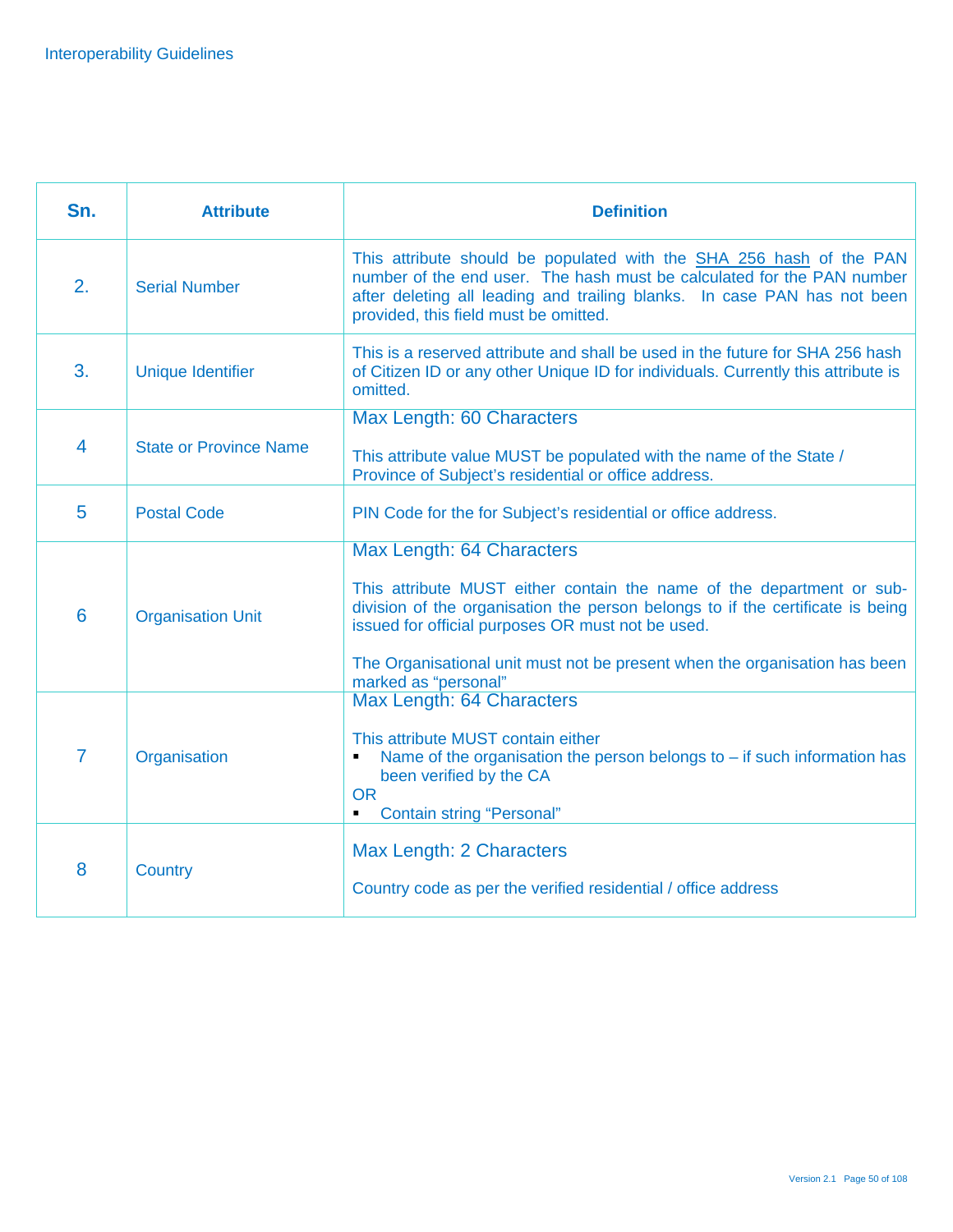## **Certificate Subject & Issuer Examples**

The subject and issuer profiles starting CA certificate onwards are illustrated below.

## 1. (n)Code Solutions

#### CA Certificate *Issuer DN*

| IJJUGI DIV       |                |  |
|------------------|----------------|--|
| <b>Attribute</b> | <b>Value</b>   |  |
| Common Name (CN) | CCA India 2007 |  |
| Organization (O) | India PKI      |  |
| Country (C)      | India (IN)     |  |

#### *Subject DN*

| <b>Attribute</b>         | <b>Value</b>                                             |
|--------------------------|----------------------------------------------------------|
|                          | (n)Code Solutions CA {Generation Qualifier} (re-issuance |
| Common Name (CN)         | $number\}$                                               |
| <b>House Identifier</b>  | 301, GNFC Infotower                                      |
|                          | Bodakdev,                                                |
| <b>Street Address</b>    | S G Road,                                                |
|                          | Ahmedabad                                                |
| State / Province         | Gujarat                                                  |
| <b>Postal Code</b>       | 380054                                                   |
| Organizational Unit (OU) | <b>Certifying Authority</b>                              |
| Organization (O)         | Gujarat Narmada Valley Fertilizers Company Ltd.          |
| Country (C)              | IN                                                       |

<sup>&</sup>quot;With respect to creation of separate distinct chain for special operation "O=India PKI" will be substituted with "O=India PKI (XXXXXXXXXXX operations)"<br>"With respect to creation of separate distinct chain for special oper Legal Name of the Organization operating CA (XXXXXXXXXXX operations)"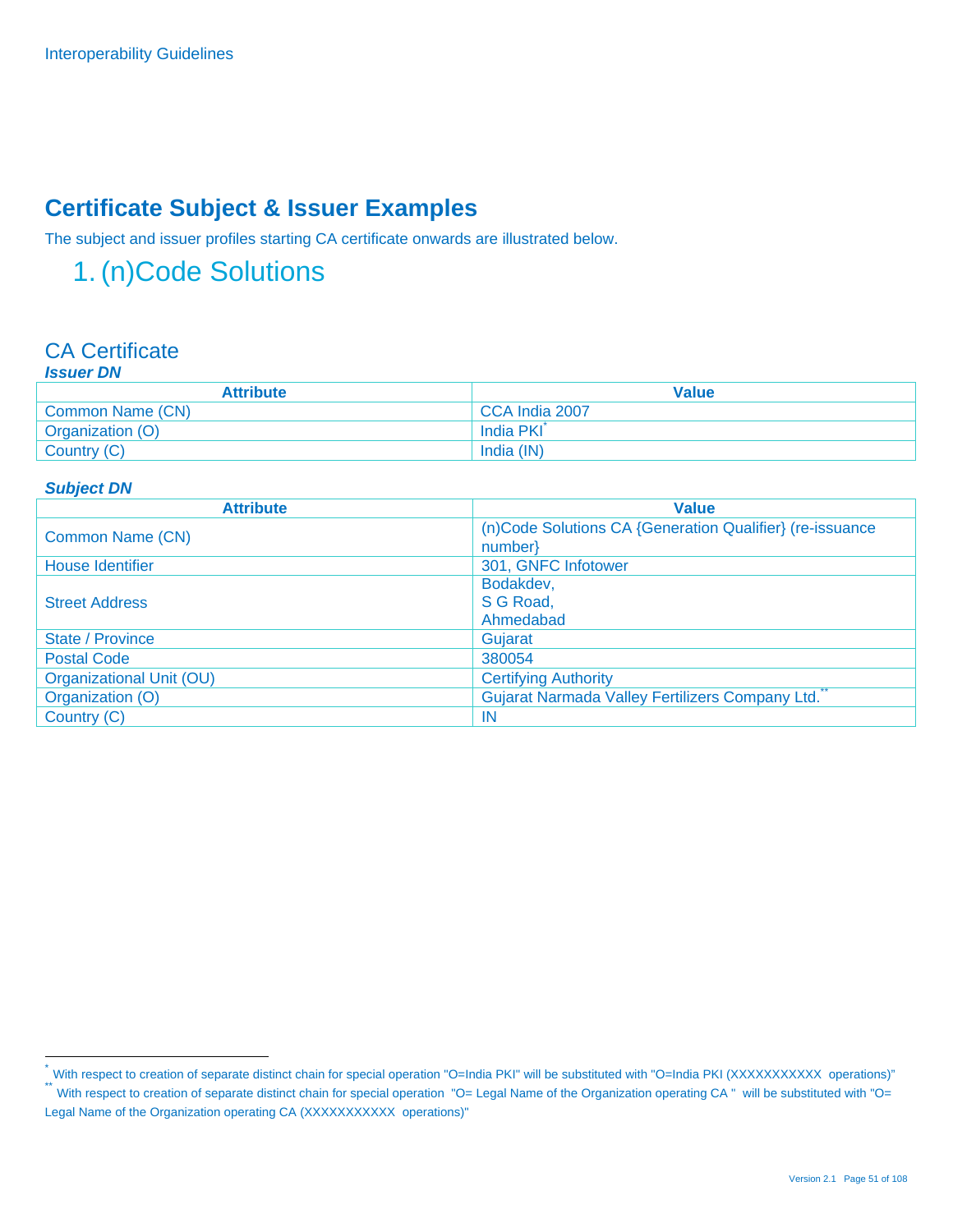#### *Issuer DN*

| <b>Attribute</b>         | <b>Value</b>                                             |
|--------------------------|----------------------------------------------------------|
|                          | (n)Code Solutions CA {Generation Qualifier} {Re-issuance |
| Common Name (CN)         | Number}                                                  |
| <b>House Identifier</b>  | 301, GNFC Infotower                                      |
|                          | Bodakdev,                                                |
| <b>Street Address</b>    | S G Road,                                                |
|                          | Ahmedabad                                                |
| State / Province         | Gujarat                                                  |
| <b>Postal Code</b>       | 380054                                                   |
| Organizational Unit (OU) | <b>Certifying Authority</b>                              |
| Organization (O)         | Gujarat Narmada Valley Fertilizers Company Ltd.**        |
| Country (C)              | -IN                                                      |

#### *Subject DN*

| <b>Attribute</b>         | <b>Value</b>                                             |
|--------------------------|----------------------------------------------------------|
| <b>Common Name (CN)</b>  | (n)Code Solutions sub-CA for Income Tax {Generation      |
|                          | Qualifier} {Re-issuance Number}                          |
| Organizational Unit (OU) | Sub-CA                                                   |
| Organization (O)         | <b>Gujarat Narmada Valley Fertilizers Company Ltd.**</b> |
| Country (C)              | -IN                                                      |

## End User Certificate Profile (issued by CA)

#### *Issuer DN*

| <b>Attribute</b>                | <b>Value</b>                                             |
|---------------------------------|----------------------------------------------------------|
|                                 | (n)Code Solutions CA {Generation Qualifier} {Re-issuance |
| Common Name (CN)                | Number}                                                  |
| <b>House Identifier</b>         | 301, GNFC Infotower                                      |
|                                 | Bodakdev,                                                |
| <b>Street Address</b>           | S G Road,                                                |
|                                 | Ahmedabad                                                |
| State / Province                | Gujarat                                                  |
| <b>Postal Code</b>              | 380054                                                   |
| <b>Organizational Unit (OU)</b> | <b>Certifying Authority</b>                              |
| Organization (O)                | Gujarat Narmada Valley Fertilizers Company Ltd.          |
| Country (C)                     | IN                                                       |

 $\ddot{\phantom{1}}$ With respect to creation of separate distinct chain for special operation "O= Legal Name of the Organization operating CA " will be substituted with "O= Legal Name of the Organization operating CA (XXXXXXXXXX operations)"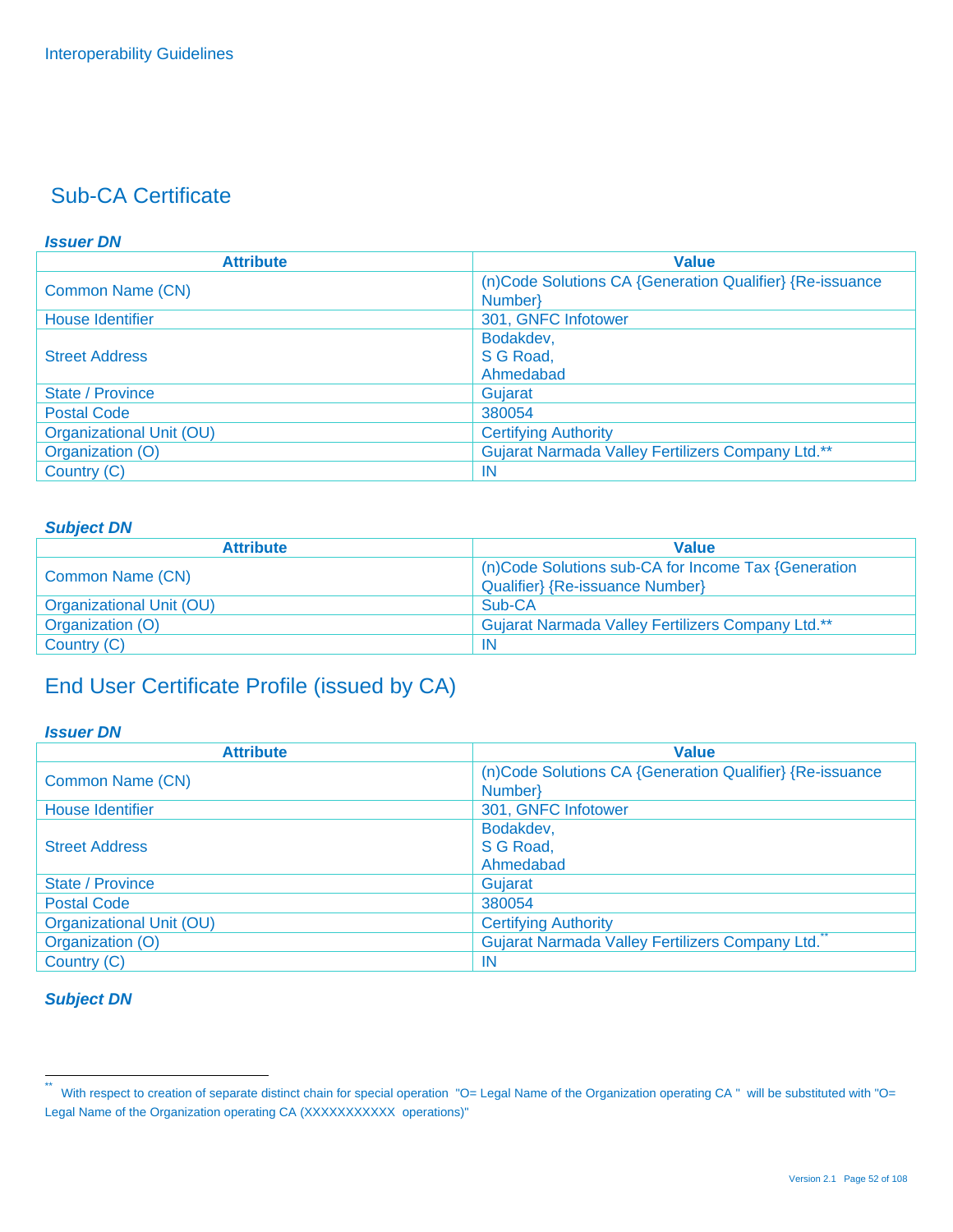| <b>Attribute</b>              | <b>Value</b>                                                     |
|-------------------------------|------------------------------------------------------------------|
| Common Name (CN)              | Joshi Amrut Manohar                                              |
| <b>Serial Number</b>          | 794dbed34bedd3659726f53e44b482b5fc30c76f44baa328522047551c1a4fa4 |
| <b>State or Province Name</b> | <b>Uttar Pradesh</b>                                             |
| <b>Postal Code</b>            | 226020                                                           |
| Organizational Unit (OU)      | <b>Marketing</b>                                                 |
| Organization (O)              | <b>OM Constructions Pvt. Ltd.</b>                                |
| Country (C)                   | IN                                                               |

## End User Certificate Profile (issued by sub-CA)

#### *Issuer DN*

| <b>Attribute</b>         | <b>Value</b>                                                                           |
|--------------------------|----------------------------------------------------------------------------------------|
| Common Name (CN)         | (n)Code Solutions sub-CA for Income Tax {Generation<br>Qualifier} {Re-issuance Number} |
| Organizational Unit (OU) | Sub-CA                                                                                 |
| Organization (O)         | Gujarat Narmada Valley Fertilizers Company Ltd.                                        |
| Country (C)              | IN                                                                                     |

| <b>Attribute</b>              | <b>Value</b>                                                     |
|-------------------------------|------------------------------------------------------------------|
| Common Name (CN)              | Joshi Amrut Manohar                                              |
| <b>Serial Number</b>          | 794DBED34BEDD3659726F53E44B482B5FC30C76F44BAA328522047551C1A4FA4 |
| <b>State or Province Name</b> | <b>Uttar Pradesh</b>                                             |
| <b>Postal Code</b>            | 226020                                                           |
| Organizational Unit (OU)      | <b>Marketing</b>                                                 |
| Organization (O)              | <b>OM Constructions Pvt. Ltd.</b>                                |
| Country (C)                   | -IN                                                              |

 $\ddot{\phantom{1}}$ With respect to creation of separate distinct chain for special operation "O= Legal Name of the Organization operating CA " will be substituted with "O= Legal Name of the Organization operating CA (XXXXXXXXXX operations)"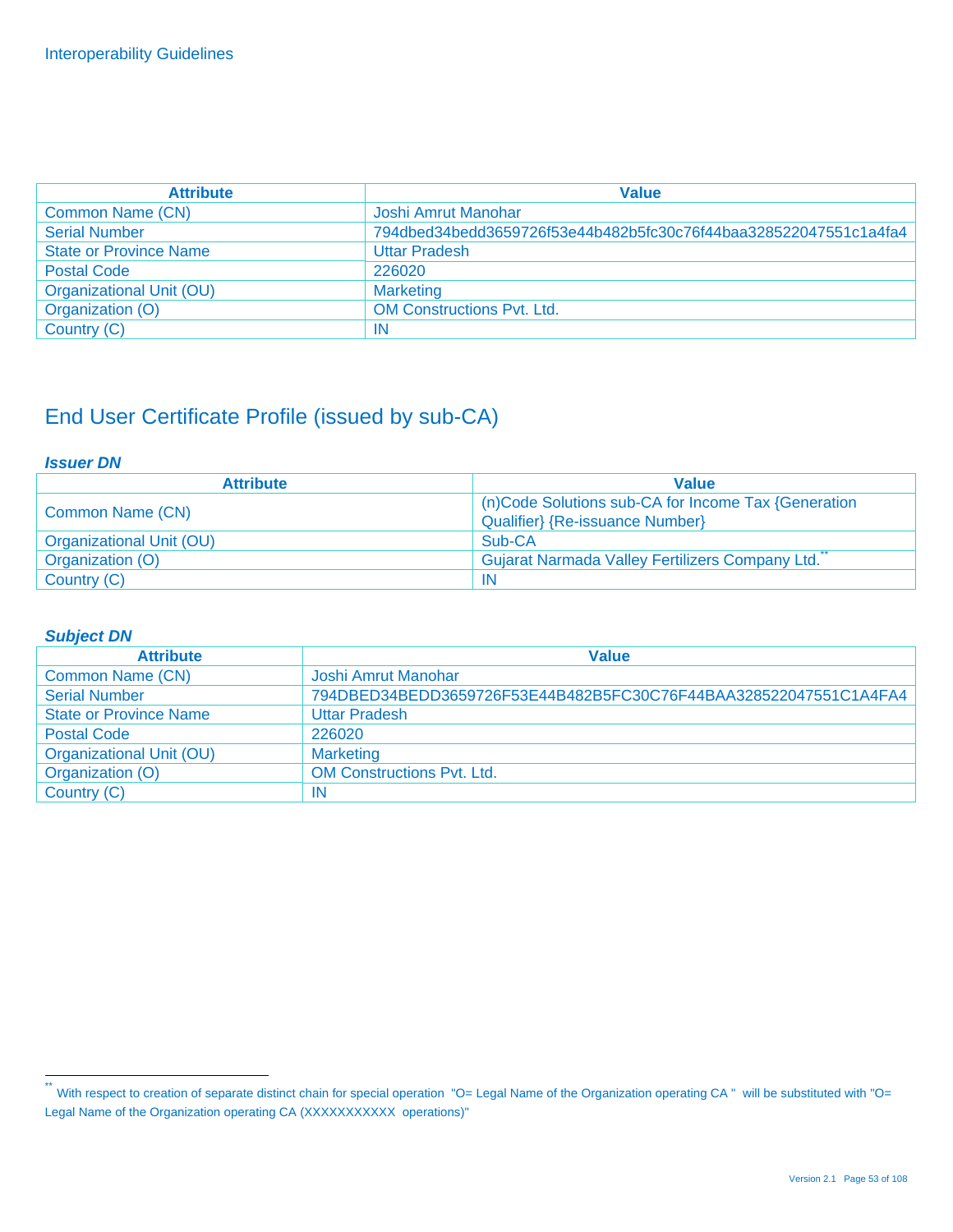## 2. MTNL TrustLine

#### CA Certificate

#### *Issuer DN*

| Attribute               | Value          |
|-------------------------|----------------|
| <b>Common Name (CN)</b> | CCA India 2007 |
| Organization (O)        | India PKI      |
| Country (C)             | India (IN)     |

#### *Subject DN*

| <b>Attribute</b>         | <b>Value</b>                                          |
|--------------------------|-------------------------------------------------------|
|                          | MTNL TrustLine CA {Generation Qualifier} {Re-issuance |
| Common Name (CN)         | Number}                                               |
| House Identifier         | 5515, 5th Floor, Core - V                             |
|                          | Mahanagar Doorsanchar Sadan                           |
| <b>Street Address</b>    | <b>CGO Complex,</b>                                   |
|                          | Lodhi Road,                                           |
| <b>State / Province</b>  | <b>New Delhi</b>                                      |
| <b>Postal Code</b>       | 110003                                                |
| Organizational Unit (OU) | <b>Certifying Authority</b>                           |
| Organization (O)         | Mahanagar Telephone Nigam Limited                     |
| Country (C)              | <b>IN</b>                                             |

<sup>.&</sup>lt;br>™With respect to creation of separate distinct chain for special operation "O=India PKI" will be substituted with "O=India PKI (XXXXXXXXXX operations)"<br>™With respect to creation of separate distinct chain for special op

Legal Name of the Organization operating CA (XXXXXXXXXX operations)"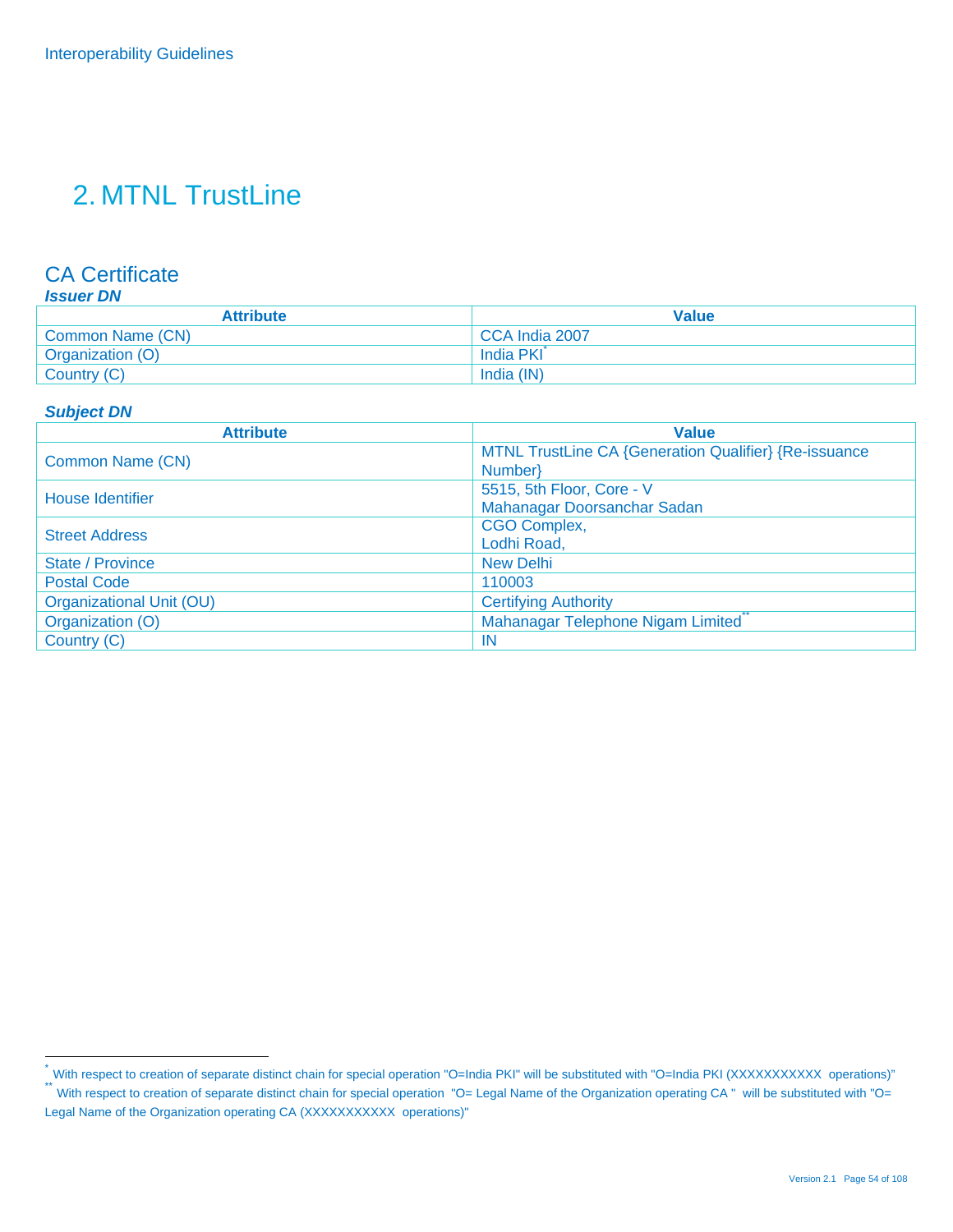#### *Issuer DN*

| <b>Attribute</b>                | <b>Value</b>                                          |
|---------------------------------|-------------------------------------------------------|
| Common Name (CN)                | MTNL TrustLine CA {Generation Qualifier} {Re-issuance |
|                                 | Number}                                               |
| House Identifier                | 5515, 5th Floor, Core - V                             |
|                                 | Mahanagar Doorsanchar Sadan                           |
| <b>Street Address</b>           | <b>CGO Complex,</b>                                   |
|                                 | Lodhi Road,                                           |
| <b>State / Province</b>         | <b>New Delhi</b>                                      |
| <b>Postal Code</b>              | 110003                                                |
| <b>Organizational Unit (OU)</b> | <b>Certifying Authority</b>                           |
| Organization (O)                | Mahanagar Telephone Nigam Limited                     |
| Country (C)                     | -IN                                                   |

#### *Subject DN*

| <b>Attribute</b>         | <b>Value</b>                                                                        |
|--------------------------|-------------------------------------------------------------------------------------|
| Common Name (CN)         | MTNL TrustLine sub-CA for Income Tax {Generation<br>Qualifier} {Re-issuance Number} |
| Organizational Unit (OU) | Sub-CA                                                                              |
| Organization (O)         | Mahanagar Telephone Nigam Limited**                                                 |
| Country (C)              | -IN                                                                                 |

## End User Certificate Profile (issued by CA)

#### *Issuer DN*

| <b>Attribute</b>         | <b>Value</b>                                          |
|--------------------------|-------------------------------------------------------|
| Common Name (CN)         | MTNL TrustLine CA {Generation Qualifier} {Re-issuance |
|                          | Number                                                |
| State / Province         | <b>New Delhi</b>                                      |
| <b>Postal Code</b>       | 110003                                                |
| Organizational Unit (OU) | <b>Certifying Authority</b>                           |
| Organization (O)         | Mahanagar Telephone Nigam Limited**                   |
| Country (C)              | -IN                                                   |

 $\ddot{\ast}$ With respect to creation of separate distinct chain for special operation "O= Legal Name of the Organization operating CA " will be substituted with "O= Legal Name of the Organization operating CA (XXXXXXXXXX operations)"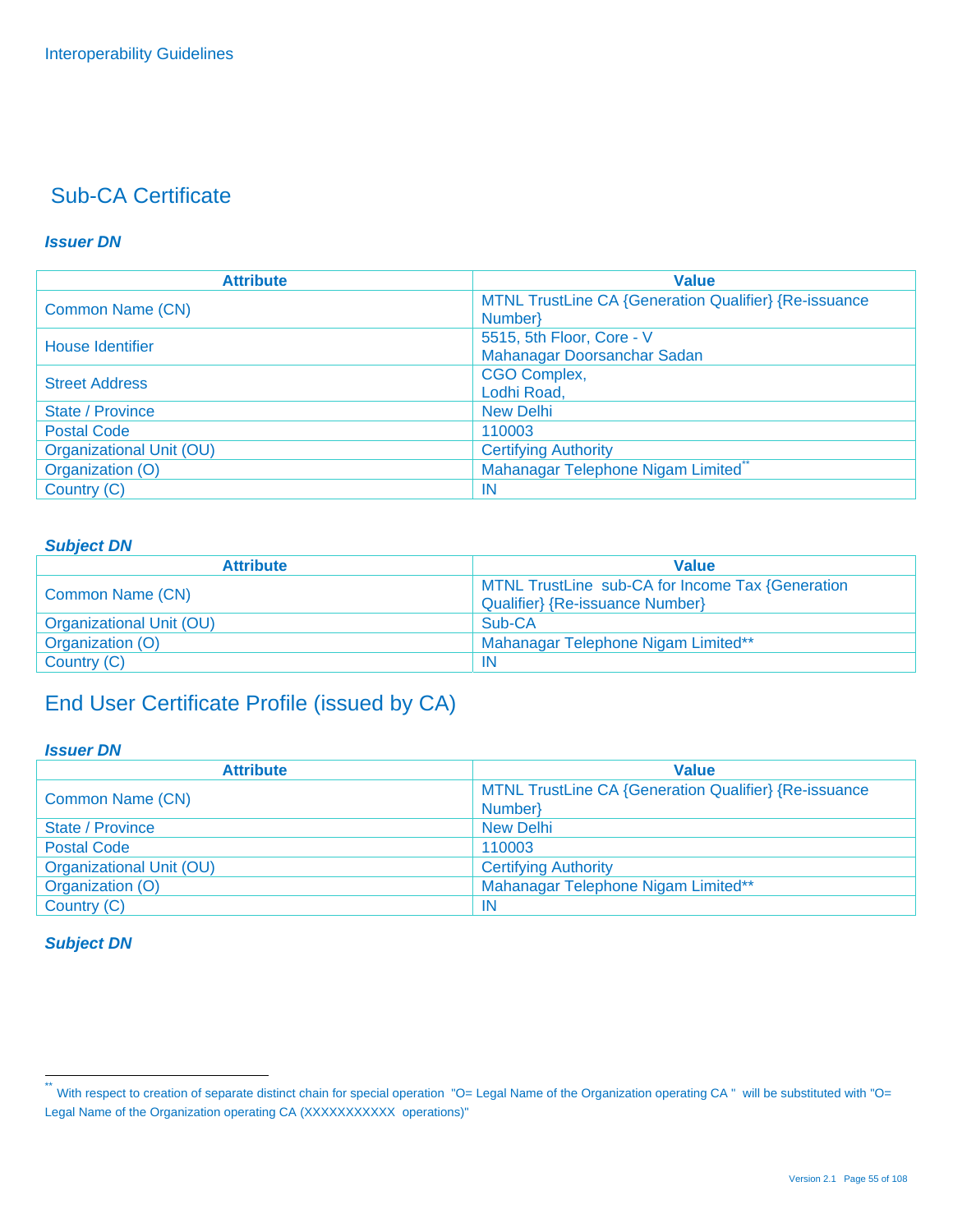| <b>Attribute</b>              | <b>Value</b>                                                     |
|-------------------------------|------------------------------------------------------------------|
| Common Name (CN)              | Joshi Amrut Manohar                                              |
| <b>Serial Number</b>          | 794DBED34BEDD3659726F53E44B482B5FC30C76F44BAA328522047551C1A4FA4 |
| <b>State or Province Name</b> | <b>Uttar Pradesh</b>                                             |
| <b>Postal Code</b>            | 226020                                                           |
| Organizational Unit (OU)      | <b>Marketing</b>                                                 |
| Organization (O)              | <b>OM Constructions Pyt. Ltd.</b>                                |
| Country (C)                   | IN                                                               |

## End User Certificate Profile (issued by sub-CA)

#### *Issuer DN*

| <b>Attribute</b>         | <b>Value</b>                                     |
|--------------------------|--------------------------------------------------|
| Common Name (CN)         | MTNL TrustLine sub-CA for Income Tax {Generation |
|                          | Qualifier} {Re-issuance Number}                  |
| Organizational Unit (OU) | Sub-CA                                           |
| Organization (O)         | Mahanagar Telephone Nigam Limited                |
| Country (C)              | IN                                               |

| <b>Attribute</b>              | <b>Value</b>                                                     |
|-------------------------------|------------------------------------------------------------------|
| Common Name (CN)              | Joshi Amrut Manohar                                              |
| <b>Serial Number</b>          | 794DBED34BEDD3659726F53E44B482B5FC30C76F44BAA328522047551C1A4FA4 |
| <b>State or Province Name</b> | <b>Uttar Pradesh</b>                                             |
| <b>Postal Code</b>            | 226020                                                           |
| Organizational Unit (OU)      | <b>Marketing</b>                                                 |
| Organization (O)              | <b>OM Constructions Pvt. Ltd.</b>                                |
| Country (C)                   | IN                                                               |

 $\ddot{\phantom{1}}$ With respect to creation of separate distinct chain for special operation "O= Legal Name of the Organization operating CA " will be substituted with "O= Legal Name of the Organization operating CA (XXXXXXXXXX operations)"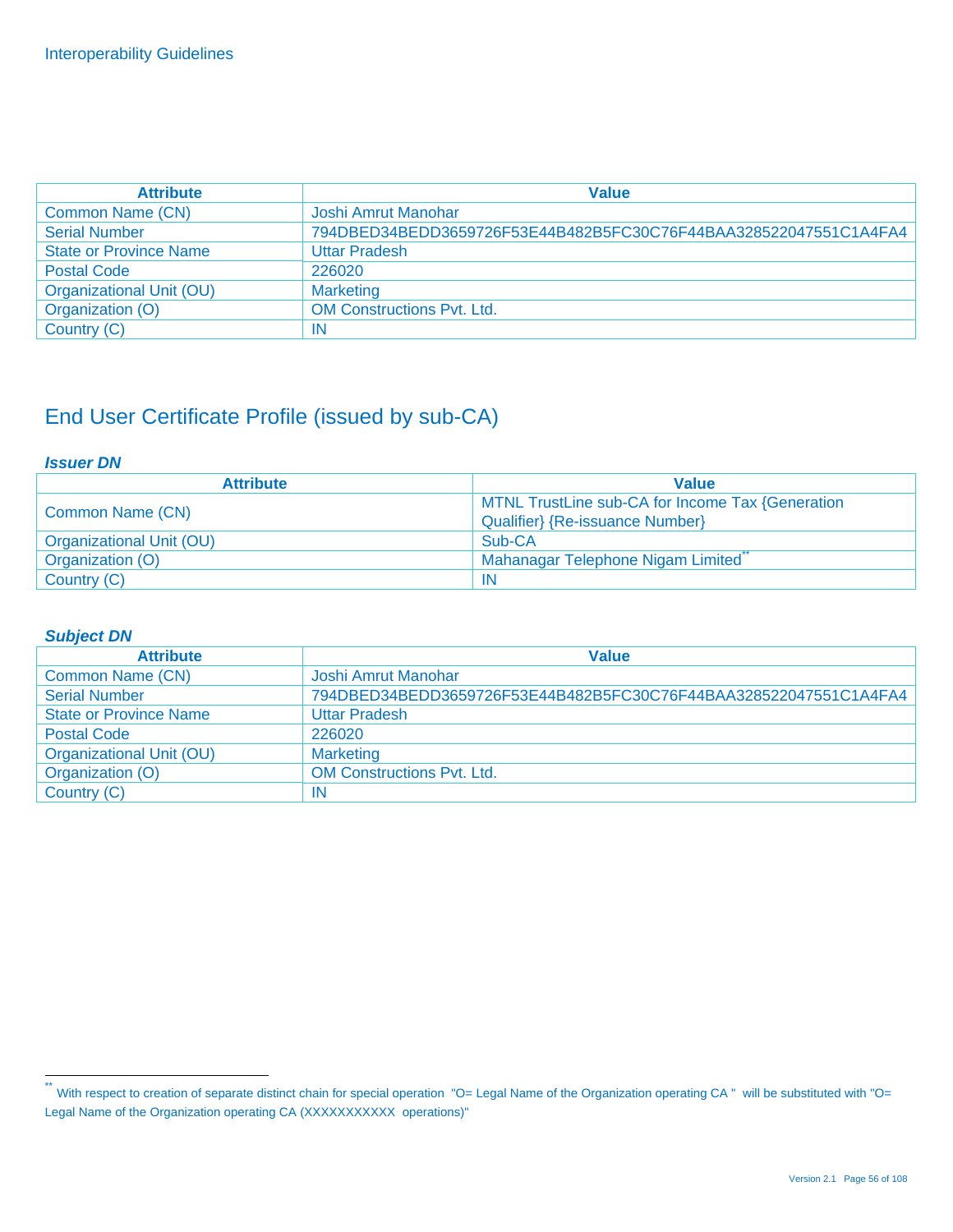## 3. TCS CA

#### CA Certificate

#### *Issuer DN*

| <b>Attribute</b> | <b>Value</b>   |
|------------------|----------------|
| Common Name (CN) | CCA India 2007 |
| Organization (O) | India PKI      |
| Country (C)      | India (IN)     |

#### *Subject DN*

| <b>Attribute</b>         | <b>Value</b>                                              |
|--------------------------|-----------------------------------------------------------|
| Common Name (CN)         | <b>TCS CA {Generation Qualifier} {Re-issuance Number}</b> |
| <b>House Identifier</b>  | 11th Floor, Air India Building                            |
| <b>Street Address</b>    | Nariman Point,                                            |
|                          | Mumbai                                                    |
| <b>State / Province</b>  | Maharashtra                                               |
| <b>Postal Code</b>       | 400 021                                                   |
| Organizational Unit (OU) | <b>Certifying Authority</b>                               |
| Organization (O)         | <b>Tata Consultancy Services Ltd.</b>                     |
| Country (C)              | -IN                                                       |

<sup>\*</sup> With respect to Mauritius Operations, "O=India PKI" will be substituted with "O=India PKI for Mauritius Operations"

<sup>\*\*&</sup>lt;br>With respect to creation of separate distinct chain for special operation "O= Legal Name of the Organization operating CA " will be substituted with "O= Legal Name of the Organization operating CA (XXXXXXXXXX operations)"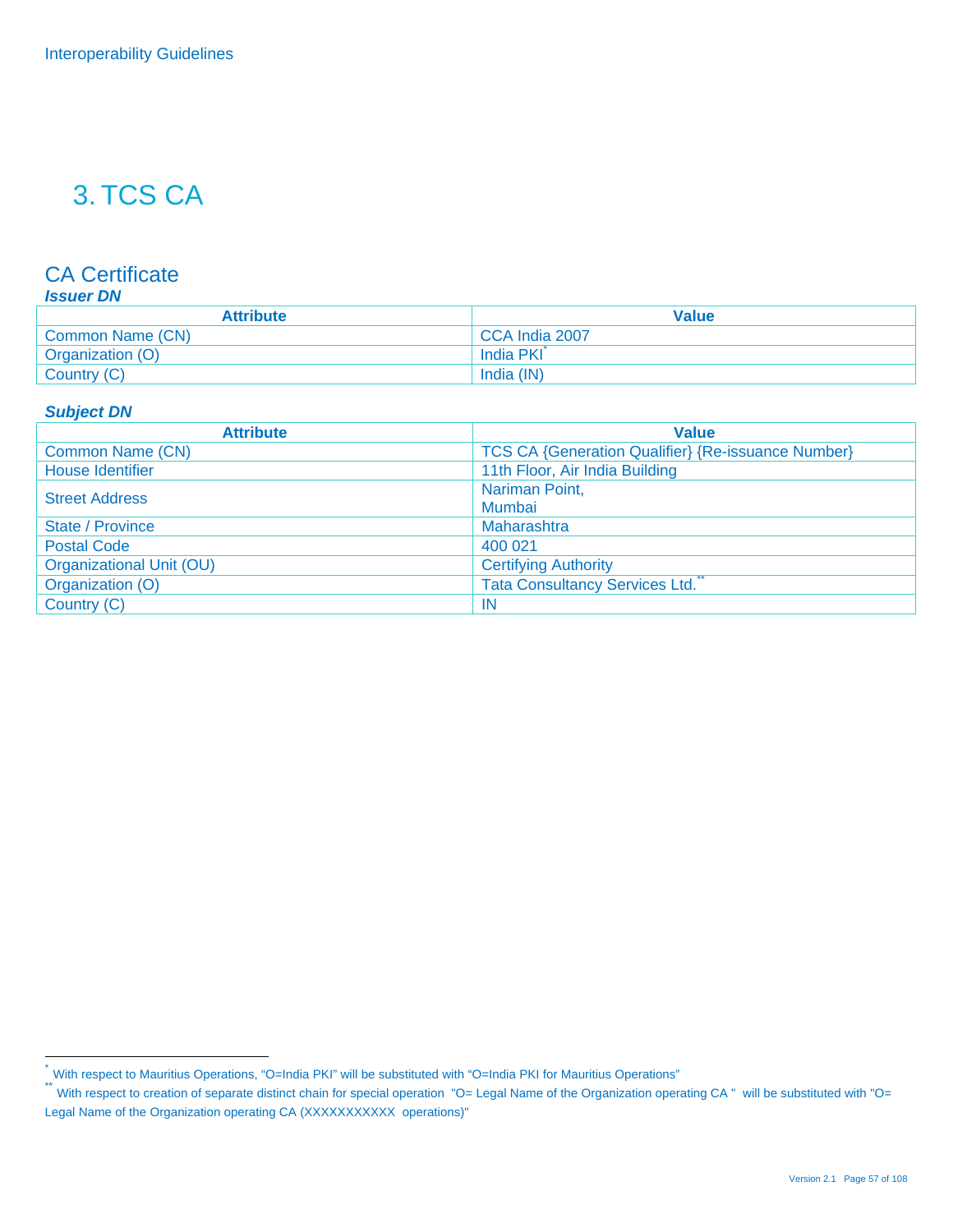#### *Issuer DN*

| <b>Attribute</b>         | <b>Value</b>                                              |
|--------------------------|-----------------------------------------------------------|
| Common Name (CN)         | <b>TCS CA {Generation Qualifier} {Re-issuance Number}</b> |
| <b>House Identifier</b>  | 11th Floor, Air India Building                            |
| <b>Street Address</b>    | Nariman Point,                                            |
|                          | Mumbai                                                    |
| <b>State / Province</b>  | Maharashtra                                               |
| <b>Postal Code</b>       | 400 021                                                   |
| Organizational Unit (OU) | <b>Certifying Authority</b>                               |
| Organization (O)         | Tata Consultancy Services Ltd.                            |
| Country (C)              | -IN                                                       |

#### *Subject DN*

| <b>Attribute</b>         | <b>Value</b>                                                              |
|--------------------------|---------------------------------------------------------------------------|
| Common Name (CN)         | TCS sub-CA for Income Tax {Generation Qualifier} {Re-<br>issuance Number} |
| Organizational Unit (OU) | Sub-CA                                                                    |
| Organization (O)         | <b>Tata Consultancy Services Ltd.**</b>                                   |
| Country (C)              | IN                                                                        |

## End User Certificate Profile (issued by CA)

#### *Issuer DN*

| <b>Attribute</b>         | <b>Value</b>                                              |
|--------------------------|-----------------------------------------------------------|
| Common Name (CN)         | <b>TCS CA {Generation Qualifier} {Re-issuance Number}</b> |
| <b>House Identifier</b>  | 11th Floor, Air India Building                            |
| <b>Street Address</b>    | Nariman Point,                                            |
|                          | Mumbai                                                    |
| <b>State / Province</b>  | Maharashtra                                               |
| <b>Postal Code</b>       | 400 021                                                   |
| Organizational Unit (OU) | <b>Certifying Authority</b>                               |
| Organization (O)         | <b>Tata Consultancy Services Ltd.**</b>                   |
| Country (C)              | -IN                                                       |

 $\ddot{\ast}$ With respect to creation of separate distinct chain for special operation "O= Legal Name of the Organization operating CA " will be substituted with "O= Legal Name of the Organization operating CA (XXXXXXXXXX operations)"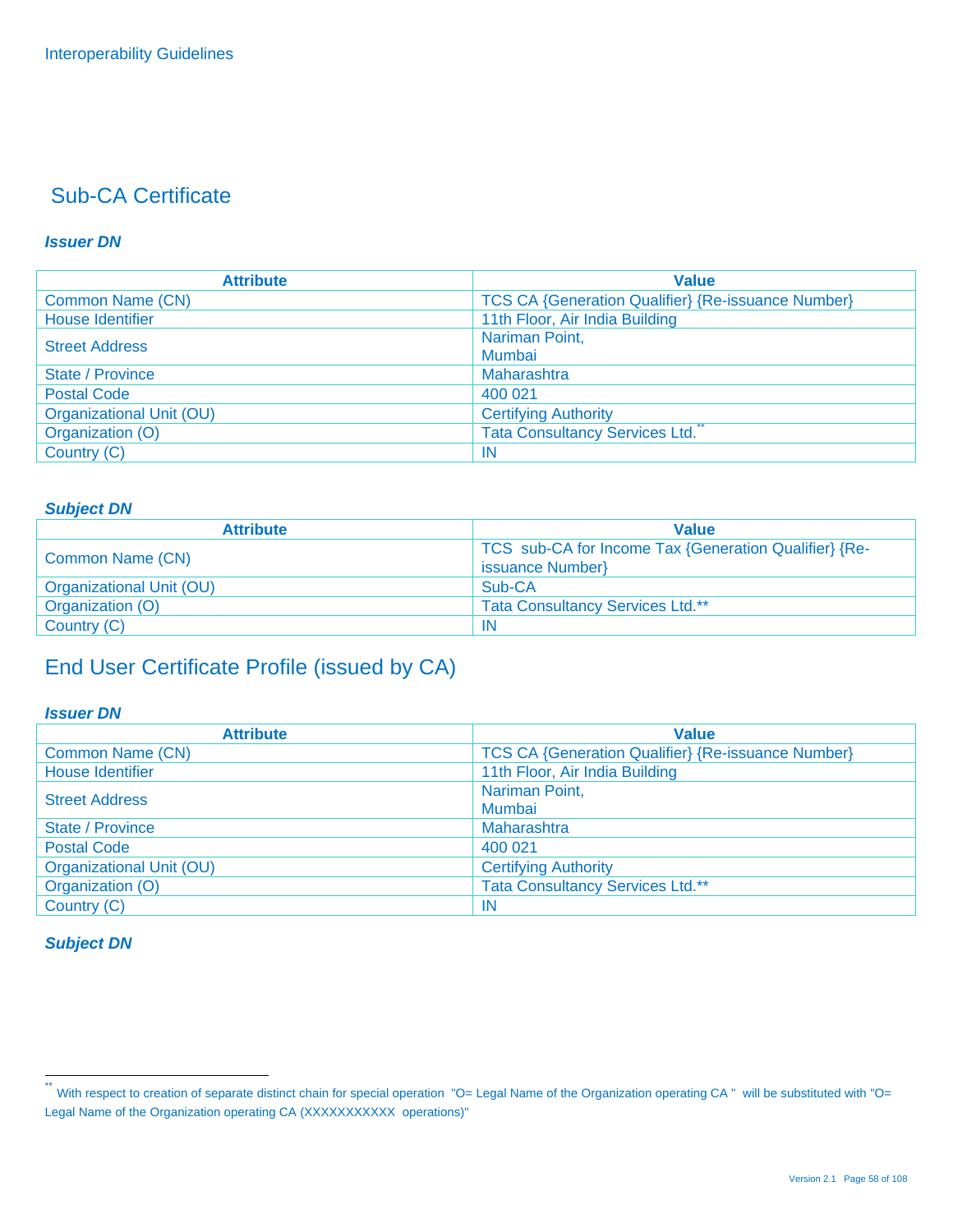| <b>Attribute</b>              | <b>Value</b>                                                     |
|-------------------------------|------------------------------------------------------------------|
| Common Name (CN)              | Joshi Amrut Manohar                                              |
| <b>Serial Number</b>          | 794DBED34BEDD3659726F53E44B482B5FC30C76F44BAA328522047551C1A4FA4 |
| <b>State or Province Name</b> | <b>Uttar Pradesh</b>                                             |
| <b>Postal Code</b>            | 226020                                                           |
| Organizational Unit (OU)      | <b>Marketing</b>                                                 |
| Organization (O)              | <b>OM Constructions Pyt. Ltd.</b>                                |
| Country (C)                   | ΙN                                                               |

## End User Certificate Profile (issued by sub-CA)

#### *Issuer DN*

| <b>Attribute</b>         | <b>Value</b>                                          |
|--------------------------|-------------------------------------------------------|
| Common Name (CN)         | TCS sub-CA for Income Tax {Generation Qualifier} {Re- |
|                          | issuance Number}                                      |
| Organizational Unit (OU) | Sub-CA                                                |
| Organization (O)         | <b>Tata Consultancy Services Ltd.</b>                 |
| Country (C)              | -IN                                                   |

| <b>Attribute</b>              | <b>Value</b>                                                     |
|-------------------------------|------------------------------------------------------------------|
| Common Name (CN)              | Joshi Amrut Manohar                                              |
| <b>Serial Number</b>          | 794DBED34BEDD3659726F53E44B482B5FC30C76F44BAA328522047551C1A4FA4 |
| <b>State or Province Name</b> | <b>Uttar Pradesh</b>                                             |
| <b>Postal Code</b>            | 226020                                                           |
| Organizational Unit (OU)      | <b>Marketing</b>                                                 |
| Organization (O)              | <b>OM Constructions Pvt. Ltd.</b>                                |
| Country (C)                   | -IN                                                              |

 $\ddot{\phantom{1}}$ With respect to creation of separate distinct chain for special operation "O= Legal Name of the Organization operating CA " will be substituted with "O= Legal Name of the Organization operating CA (XXXXXXXXXX operations)"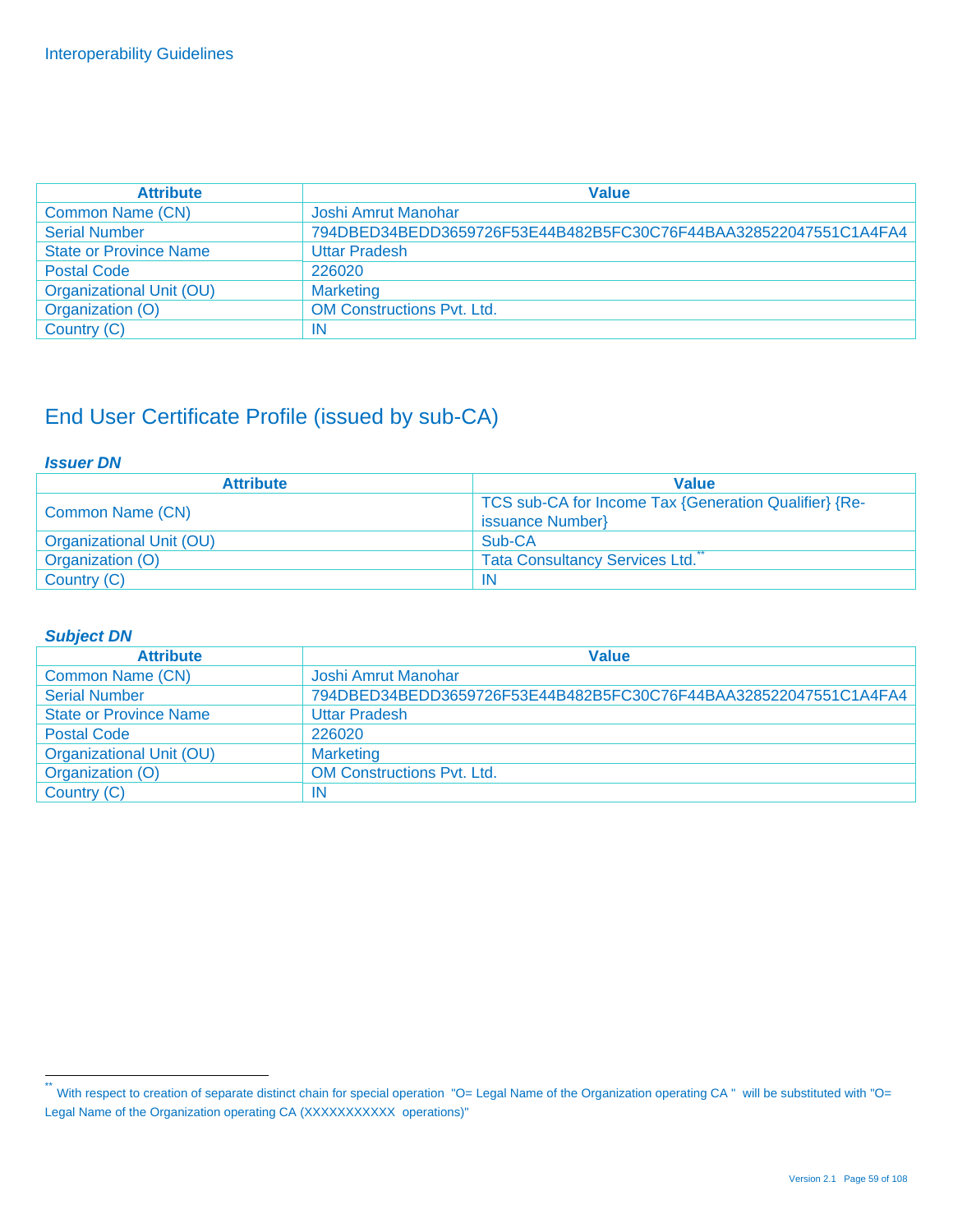## 4. iTrust CA (IDRBT)

#### CA Certificate

#### *Issuer DN*

| <b>DN Attribute</b> | Value          |
|---------------------|----------------|
| Common Name (CN)    | CCA India 2007 |
| Organization (O)    | India PKI      |
| Country (C)         | India (IN)     |

#### *Subject DN*

| <b>Attribute</b>                | <b>Value</b>                                                |
|---------------------------------|-------------------------------------------------------------|
| Common Name (CN)                | <b>IDRBT CA {Generation Qualifier} {Re-issuance Number}</b> |
| <b>House Identifier</b>         | <b>Castle Hills</b>                                         |
|                                 | Road No. 1,                                                 |
| <b>Street Address</b>           | Masab Tank,                                                 |
|                                 | Hyderabad                                                   |
| State / Province                | <b>Andhra Pradesh</b>                                       |
| <b>Postal Code</b>              | 500 057                                                     |
| <b>Organizational Unit (OU)</b> | <b>Certifying Authority</b>                                 |
| Organization (O)                | Institute for Development & Research in Banking             |
|                                 | <b>Technology</b>                                           |
| Country (C)                     | <b>IN</b>                                                   |

With respect to creation of separate distinct chain for special operation "O=India PKI" will be substituted with "O=India PKI (XXXXXXXXXXX operations)"<br>With respect to creation of separate distinct chain for special operat Legal Name of the Organization operating CA (XXXXXXXXXX operations)"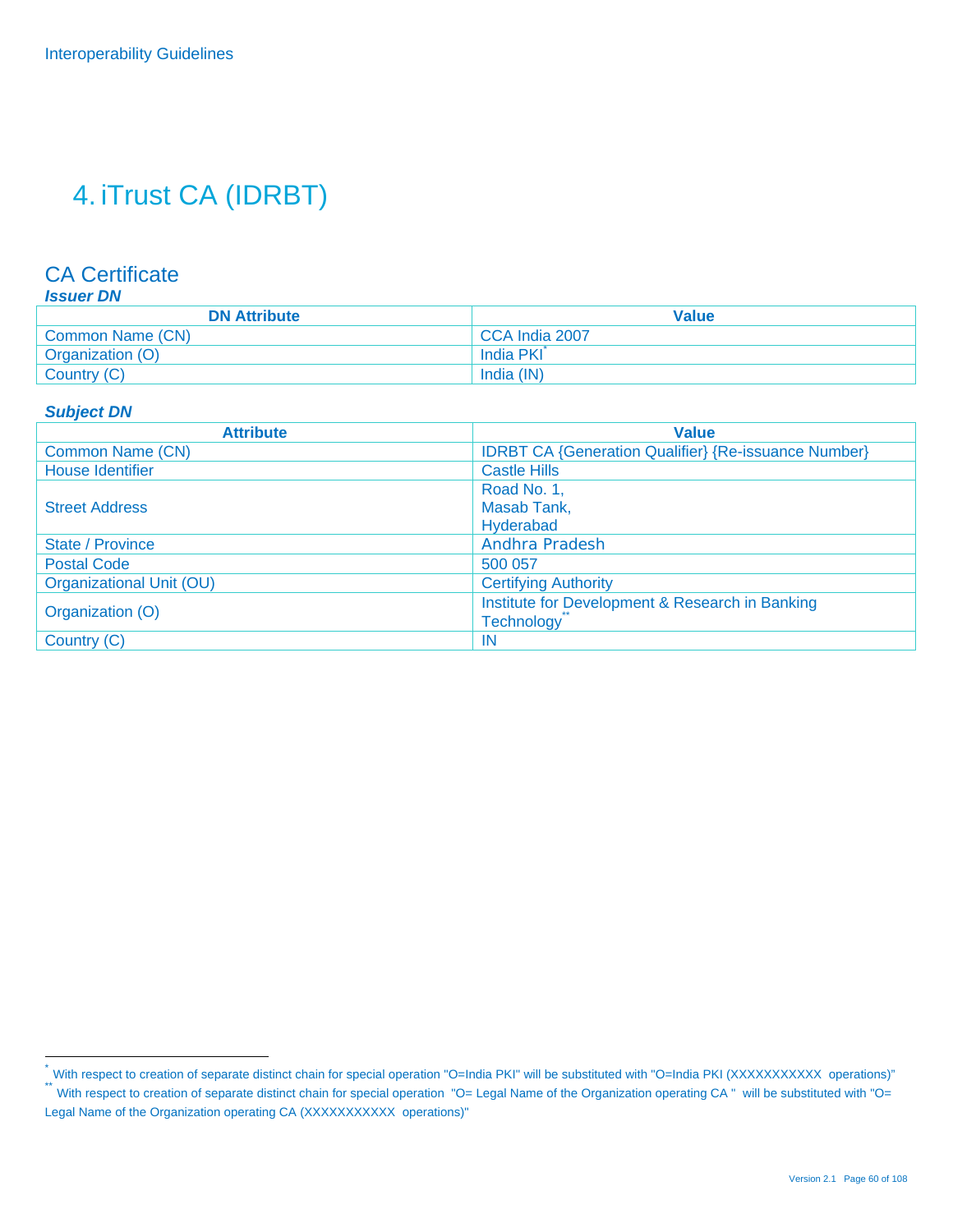#### *Issuer DN*

| <b>Attribute</b>         | <b>Value</b>                                                |
|--------------------------|-------------------------------------------------------------|
| Common Name (CN)         | <b>IDRBT CA {Generation Qualifier} {Re-issuance Number}</b> |
| <b>House Identifier</b>  | <b>Castle Hills</b>                                         |
|                          | Road No. 1,                                                 |
| <b>Street Address</b>    | Masab Tank,                                                 |
|                          | Hyderabad                                                   |
| State / Province         | <b>Andhra Pradesh</b>                                       |
| <b>Postal Code</b>       | 500 057                                                     |
| Organizational Unit (OU) | <b>Certifying Authority</b>                                 |
| Organization (O)         | Institute for Development & Research in Banking             |
|                          | Technology                                                  |
| Country (C)              | IN                                                          |

#### *Subject DN*

| <b>Attribute</b>         | <b>Value</b>                                                                |
|--------------------------|-----------------------------------------------------------------------------|
| Common Name (CN)         | IDRBT sub-CA for Income Tax {Generation Qualifier} {Re-<br>issuance Number} |
| Organizational Unit (OU) | Sub-CA                                                                      |
| Organization (O)         | Institute for Development & Research in Banking<br>Technology**             |
| Country (C)              | -IN                                                                         |

## End User Certificate Profile (issued by CA)

#### *Issuer DN*

| <b>Attribute</b>         | <b>Value</b>                                                |
|--------------------------|-------------------------------------------------------------|
| Common Name (CN)         | <b>IDRBT CA {Generation Qualifier} {Re-issuance Number}</b> |
| House Identifier         | <b>Castle Hills</b>                                         |
|                          | Road No. 1,                                                 |
| <b>Street Address</b>    | Masab Tank,                                                 |
|                          | Hyderabad                                                   |
| State / Province         | <b>Andhra Pradesh</b>                                       |
| <b>Postal Code</b>       | 500 057                                                     |
| Organizational Unit (OU) | <b>Certifying Authority</b>                                 |
| Organization (O)         | Institute for Development & Research in Banking             |
|                          | Technology**                                                |
| Country (C)              | -IN                                                         |

#### *Subject DN*

<sup>\*\*&</sup>lt;br>With respect to creation of separate distinct chain for special operation "O= Legal Name of the Organization operating CA " will be substituted with "O= Legal Name of the Organization operating CA (XXXXXXXXXX operations)"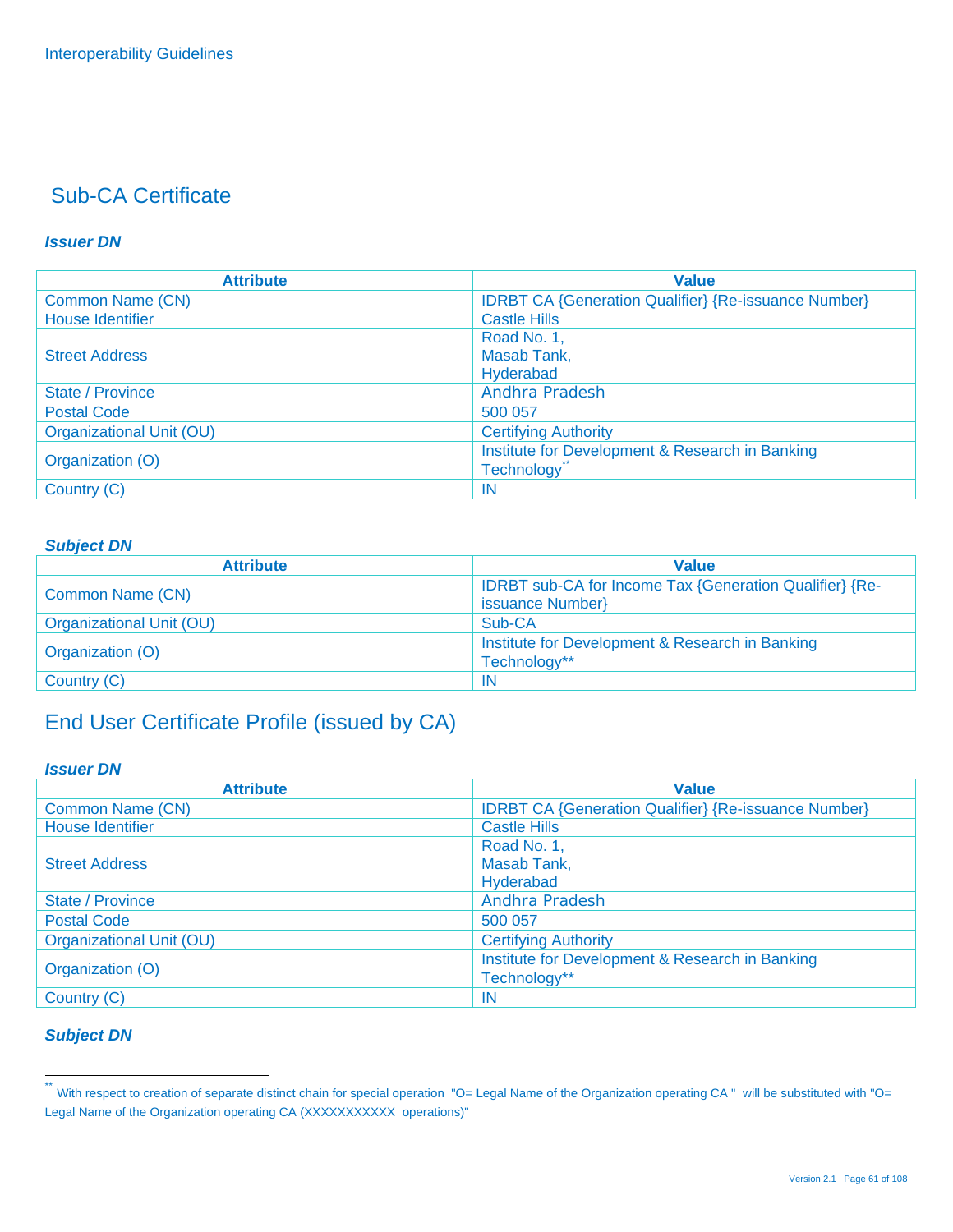| <b>Attribute</b>              | <b>Value</b>                                                     |
|-------------------------------|------------------------------------------------------------------|
| Common Name (CN)              | Joshi Amrut Manohar                                              |
| <b>Serial Number</b>          | 794DBED34BEDD3659726F53E44B482B5FC30C76F44BAA328522047551C1A4FA4 |
| <b>State or Province Name</b> | <b>Uttar Pradesh</b>                                             |
| <b>Postal Code</b>            | 226020                                                           |
| Organizational Unit (OU)      | <b>Marketing</b>                                                 |
| Organization (O)              | <b>OM Constructions Pvt. Ltd.</b>                                |
| Country (C)                   | IN                                                               |

## End User Certificate Profile (issued by sub-CA)

#### *Issuer DN*

| <b>Attribute</b>         | <b>Value</b>                                                                |
|--------------------------|-----------------------------------------------------------------------------|
| Common Name (CN)         | IDRBT sub-CA for Income Tax {Generation Qualifier} {Re-<br>issuance Number} |
| Organizational Unit (OU) | Sub-CA                                                                      |
| Organization (O)         | Institute for Development & Research in Banking<br><b>Technology</b>        |
| Country (C)              | IN                                                                          |

| <b>Attribute</b>              | <b>Value</b>                                                     |
|-------------------------------|------------------------------------------------------------------|
| Common Name (CN)              | Joshi Amrut Manohar                                              |
| <b>Serial Number</b>          | 794DBED34BEDD3659726F53E44B482B5FC30C76F44BAA328522047551C1A4FA4 |
| <b>State or Province Name</b> | <b>Uttar Pradesh</b>                                             |
| <b>Postal Code</b>            | 226020                                                           |
| Organizational Unit (OU)      | <b>Marketing</b>                                                 |
| Organization (O)              | <b>OM Constructions Pvt. Ltd.</b>                                |
| Country (C)                   | IN                                                               |

 $\ddot{\phantom{1}}$ With respect to creation of separate distinct chain for special operation "O= Legal Name of the Organization operating CA " will be substituted with "O= Legal Name of the Organization operating CA (XXXXXXXXXX operations)"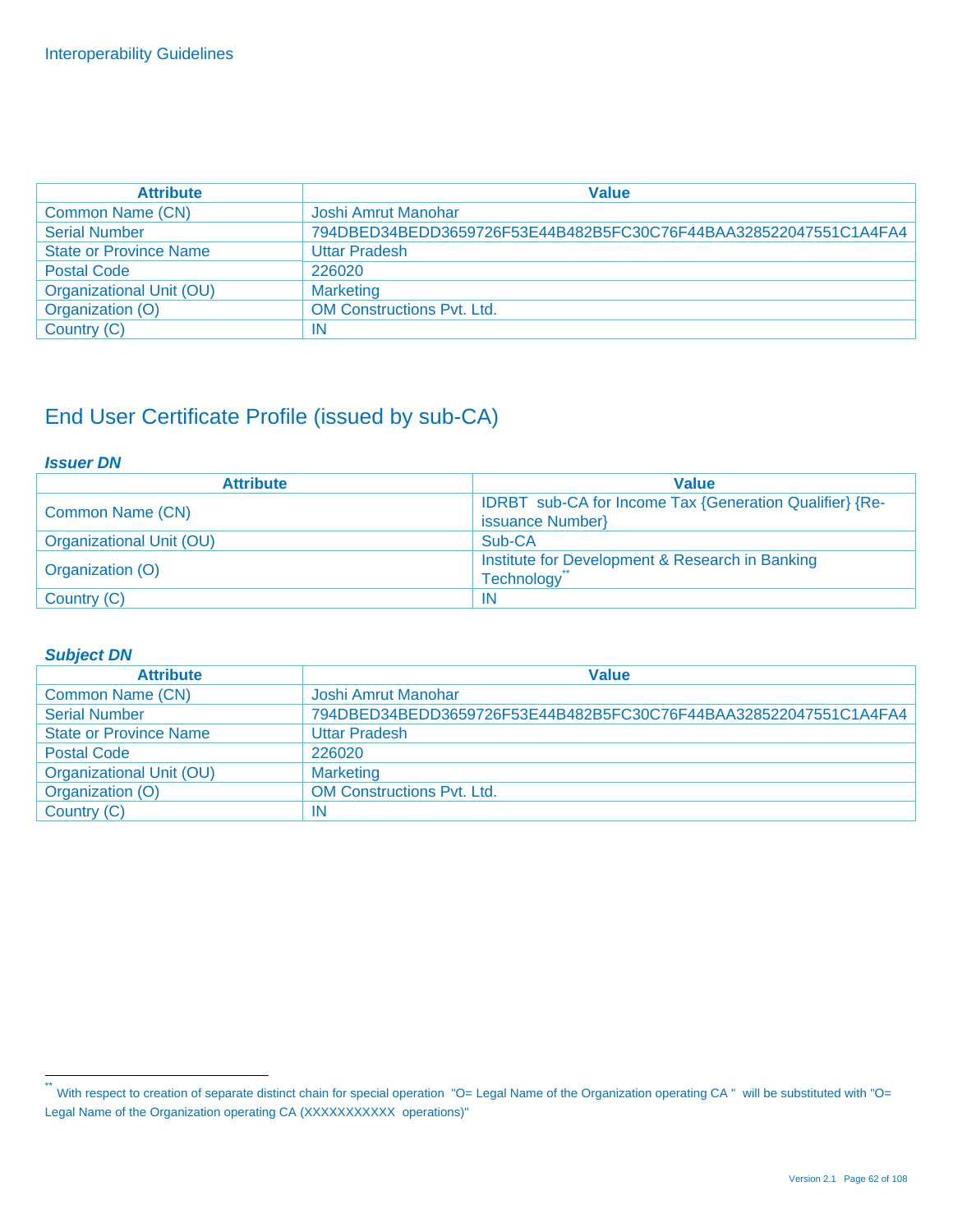## 5. NIC CA

#### CA Certificate

#### *Issuer DN*

| <b>Attribute</b> | Value          |
|------------------|----------------|
| Common Name (CN) | CCA India 2007 |
| Organization (O) | India PKI      |
| Country (C)      | India (IN)     |

#### *Subject DN*

| <b>Attribute</b>         | <b>Value</b>                                           |
|--------------------------|--------------------------------------------------------|
| Common Name (CN)         | NIC CA {Generation Qualifier} {Re-issuance Number}     |
| <b>House Identifier</b>  | Ministry of Communications and Information Technology, |
|                          | A-Block,                                               |
| <b>Street Address</b>    | <b>CGO Complex,</b>                                    |
|                          | Lodhi Road,                                            |
| <b>State / Province</b>  | <b>New Delhi</b>                                       |
| <b>Postal Code</b>       | 110 003                                                |
| Organizational Unit (OU) | <b>Certifying Authority</b>                            |
| Organization (O)         | National Informatics Centre                            |
| Country (C)              | -IN                                                    |

<sup>.&</sup>lt;br>™With respect to creation of separate distinct chain for special operation "O=India PKI" will be substituted with "O=India PKI (XXXXXXXXXX operations)"<br>™With respect to creation of separate distinct chain for special op

Legal Name of the Organization operating CA (XXXXXXXXXX operations)"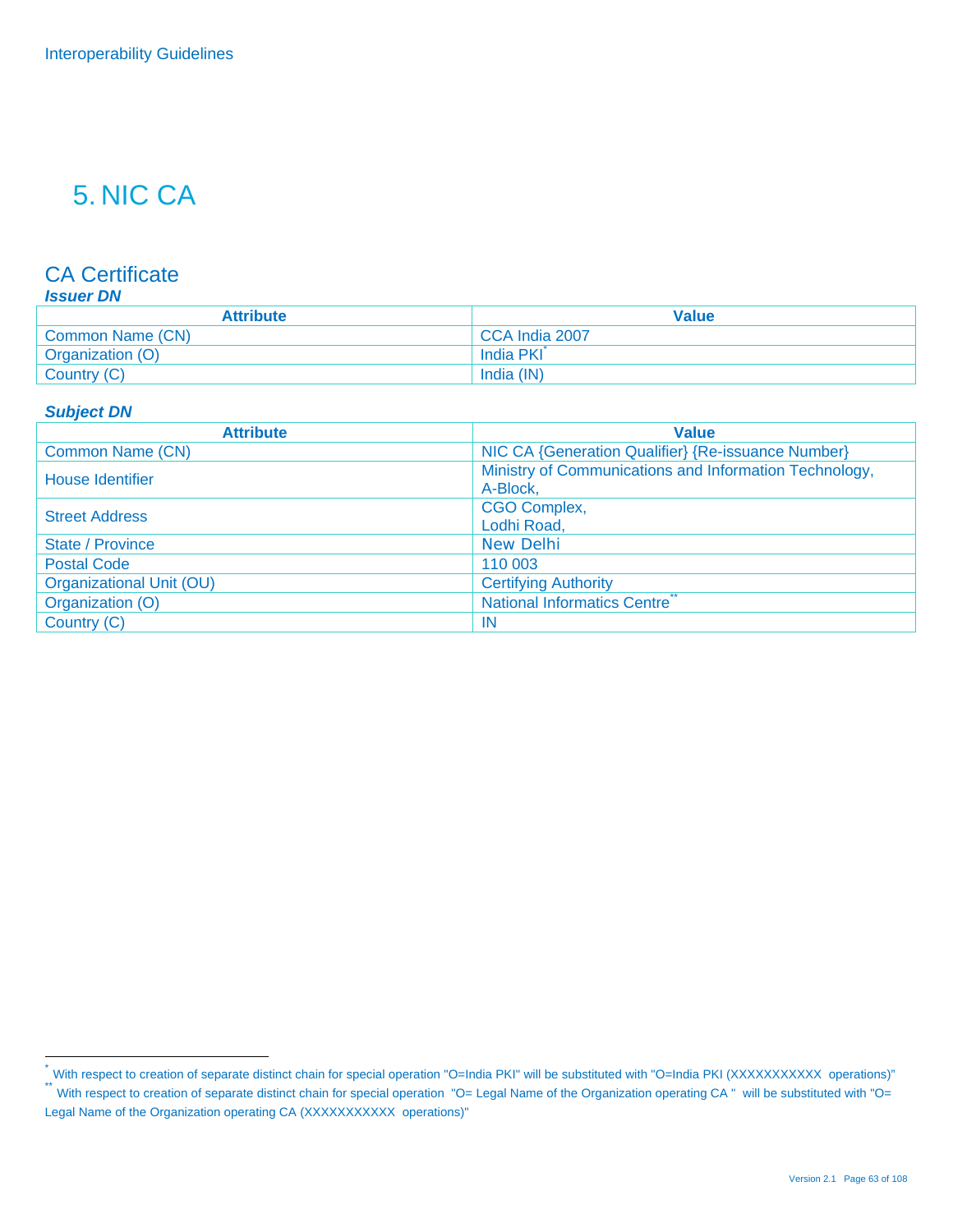#### *Issuer DN*

| <b>Attribute</b>         | <b>Value</b>                                                       |
|--------------------------|--------------------------------------------------------------------|
| Common Name (CN)         | NIC CA {Generation Qualifier} {Re-issuance Number}                 |
| House Identifier         | Ministry of Communications and Information Technology,<br>A-Block, |
| <b>Street Address</b>    | <b>CGO Complex,</b><br>Lodhi Road,                                 |
| State / Province         | <b>New Delhi</b>                                                   |
| <b>Postal Code</b>       | 110 003                                                            |
| Organizational Unit (OU) | <b>Certifying Authority</b>                                        |
| Organization (O)         | National Informatics Centre                                        |
| Country (C)              | -IN                                                                |

#### *Subject DN*

| <b>Attribute</b>         | <b>Value</b>                                                              |
|--------------------------|---------------------------------------------------------------------------|
| Common Name (CN)         | NIC sub-CA for Income Tax {Generation Qualifier} {Re-<br>issuance Number} |
| Organizational Unit (OU) | Sub-CA                                                                    |
| Organization (O)         | <b>National Informatics Centre**</b>                                      |
| Country (C)              | IN                                                                        |

## End User Certificate Profile (issued by CA)

#### *Issuer DN*

| <b>Attribute</b>         | <b>Value</b>                                                       |
|--------------------------|--------------------------------------------------------------------|
| <b>Common Name (CN)</b>  | NIC CA {Generation Qualifier} {Re-issuance Number}                 |
| <b>House Identifier</b>  | Ministry of Communications and Information Technology,<br>A-Block, |
| <b>Street Address</b>    | <b>CGO Complex,</b><br>Lodhi Road,                                 |
| State / Province         | New Delhi                                                          |
| <b>Postal Code</b>       | 110 003                                                            |
| Organizational Unit (OU) | <b>Certifying Authority</b>                                        |
| Organization (O)         | <b>National Informatics Centre**</b>                               |
| Country (C)              | -IN                                                                |

 $\ddot{\phantom{1}}$ With respect to creation of separate distinct chain for special operation "O= Legal Name of the Organization operating CA " will be substituted with "O= Legal Name of the Organization operating CA (XXXXXXXXXX operations)"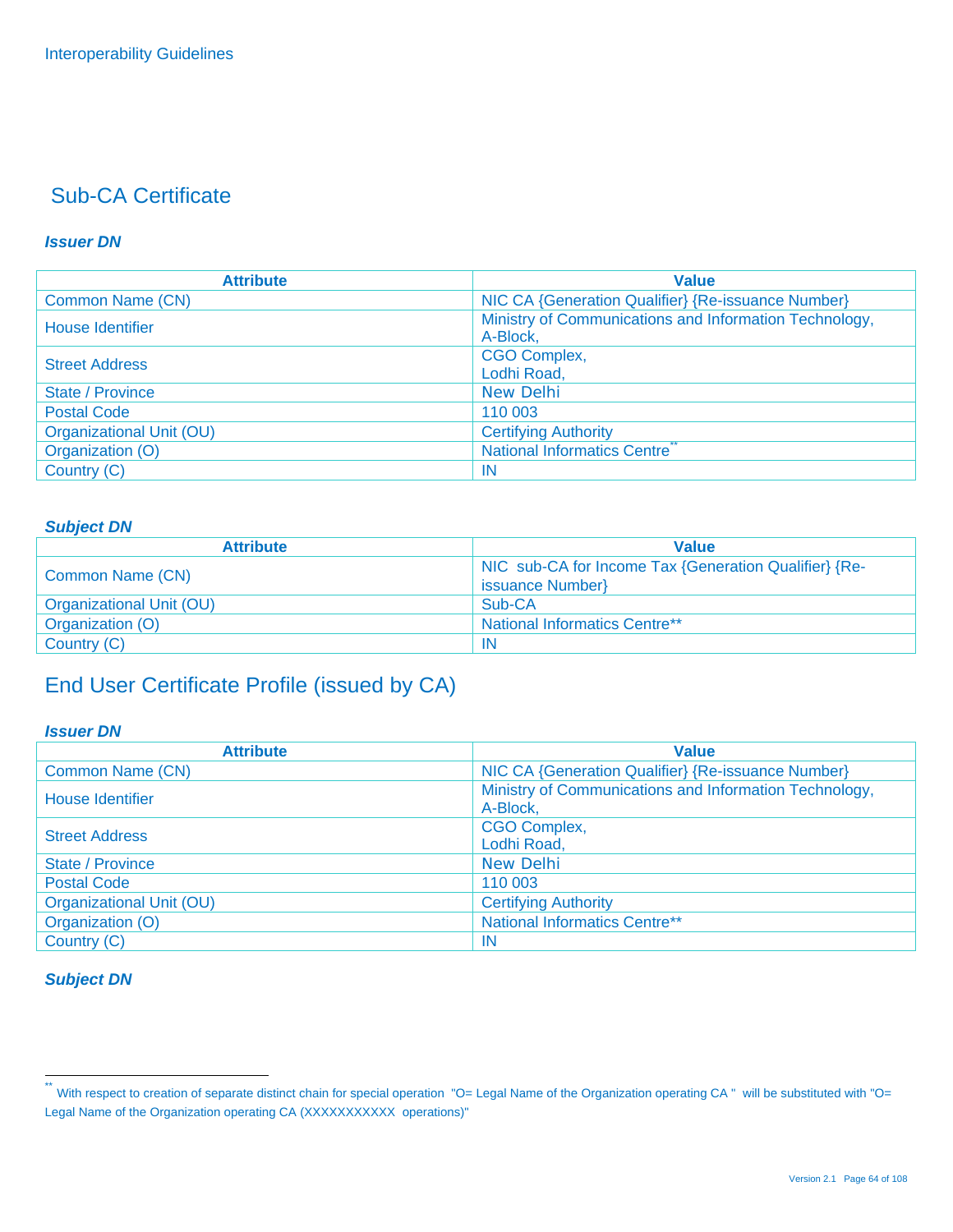| <b>Attribute</b>              | <b>Value</b>                                                     |
|-------------------------------|------------------------------------------------------------------|
| Common Name (CN)              | Joshi Amrut Manohar                                              |
| <b>Serial Number</b>          | 794DBED34BEDD3659726F53E44B482B5FC30C76F44BAA328522047551C1A4FA4 |
| <b>State or Province Name</b> | <b>Uttar Pradesh</b>                                             |
| <b>Postal Code</b>            | 226020                                                           |
| Organizational Unit (OU)      | <b>Marketing</b>                                                 |
| Organization (O)              | <b>OM Constructions Pyt. Ltd.</b>                                |
| Country (C)                   | ΙN                                                               |

## End User Certificate Profile (issued by sub-CA)

#### *Issuer DN*

| <b>Attribute</b>         | <b>Value</b>                                          |
|--------------------------|-------------------------------------------------------|
| Common Name (CN)         | NIC sub-CA for Income Tax {Generation Qualifier} {Re- |
|                          | issuance Number}                                      |
| Organizational Unit (OU) | Sub-CA                                                |
| Organization (O)         | <b>National Informatics Centre</b>                    |
| Country (C)              | -IN                                                   |

| <b>Attribute</b>              | <b>Value</b>                                                     |
|-------------------------------|------------------------------------------------------------------|
| Common Name (CN)              | Joshi Amrut Manohar                                              |
| <b>Serial Number</b>          | 794DBED34BEDD3659726F53E44B482B5FC30C76F44BAA328522047551C1A4FA4 |
| <b>State or Province Name</b> | <b>Uttar Pradesh</b>                                             |
| <b>Postal Code</b>            | 226020                                                           |
| Organizational Unit (OU)      | <b>Marketing</b>                                                 |
| Organization (O)              | <b>OM Constructions Pvt. Ltd.</b>                                |
| Country (C)                   | ΙN                                                               |

 $\ddot{\phantom{1}}$ With respect to creation of separate distinct chain for special operation "O= Legal Name of the Organization operating CA " will be substituted with "O= Legal Name of the Organization operating CA (XXXXXXXXXX operations)"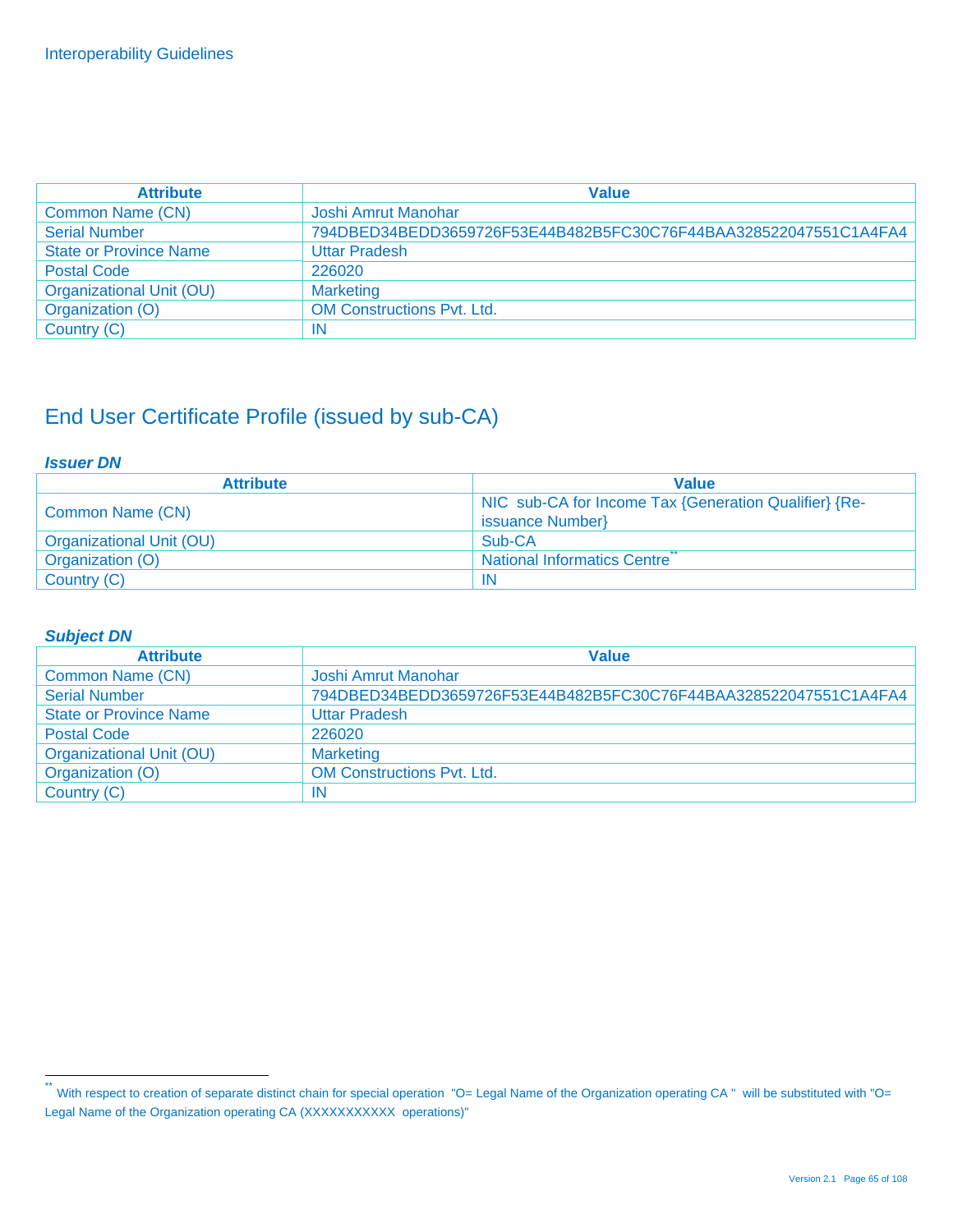## 6. Safescrypt CA

#### CA Certificate *Issuer DN*

| <b>Attribute</b> | <b>Value</b>   |
|------------------|----------------|
| Common Name (CN) | CCA India 2007 |
| Organization (O) | India PKI      |
| Country (C)      | India (IN)     |

#### *Subject DN*

| <b>Attribute</b>         | <b>Value</b>                                              |
|--------------------------|-----------------------------------------------------------|
| Common Name (CN)         | Safescrypt CA {Generation Qualifier} {Re-issuance Number} |
| <b>House Identifier</b>  | Il Floor, Tidel Park,                                     |
|                          | 4 Canal Bank Road,                                        |
| <b>Street Address</b>    | Taramani,                                                 |
|                          | Chennai.                                                  |
| State / Province         | <b>Tamil Nadu</b>                                         |
| <b>Postal Code</b>       | 600 113                                                   |
| Organizational Unit (OU) | <b>Certifying Authority</b>                               |
| Organization (O)         | Safescrypt Ltd.                                           |
| Country (C)              | IN                                                        |

<sup>.&</sup>lt;br>™With respect to creation of separate distinct chain for special operation "O=India PKI" will be substituted with "O=India PKI (XXXXXXXXXX operations)"<br>™With respect to creation of separate distinct chain for special op

Legal Name of the Organization operating CA (XXXXXXXXXX operations)"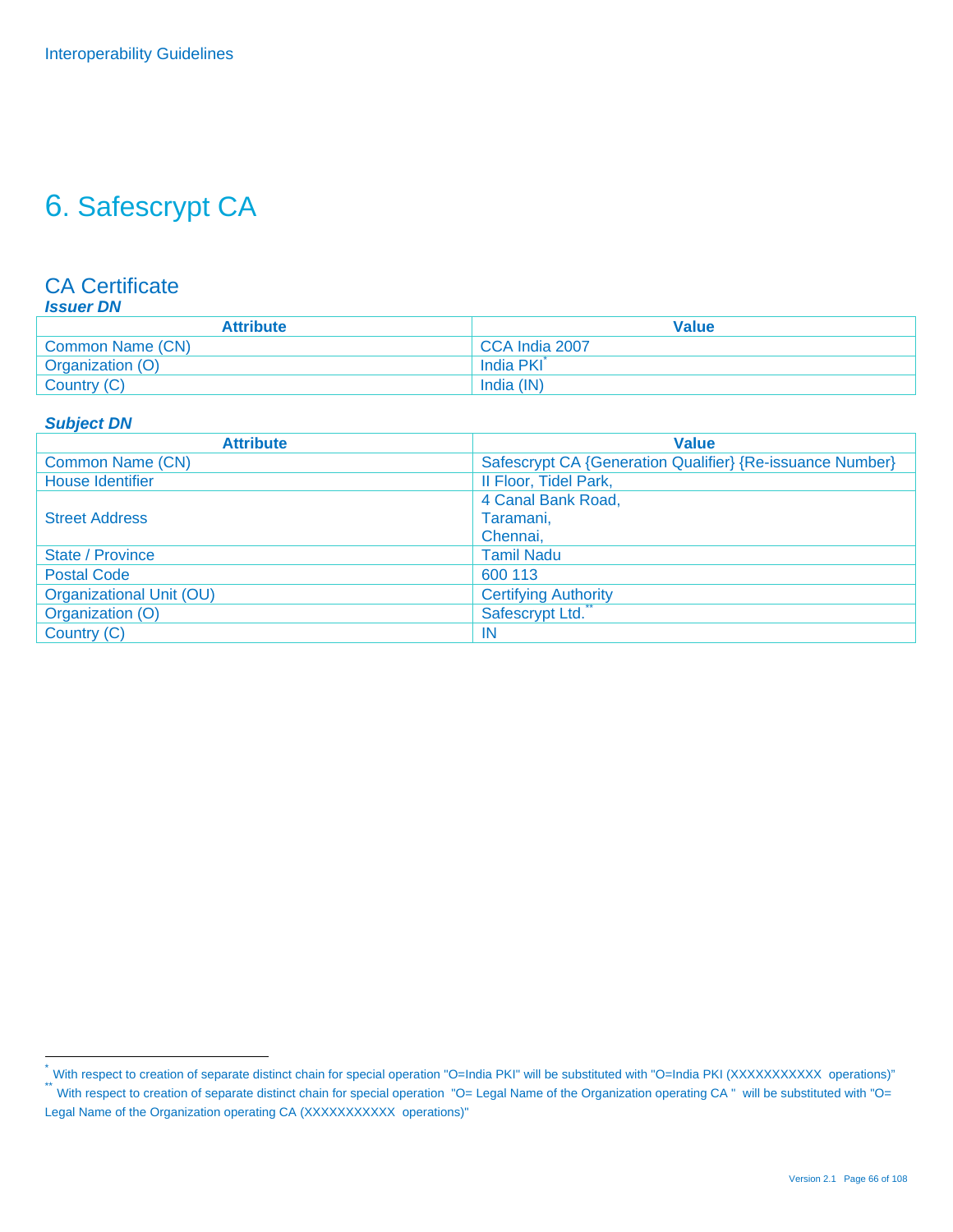#### *Issuer DN*

| <b>Attribute</b>         | <b>Value</b>                                              |
|--------------------------|-----------------------------------------------------------|
| Common Name (CN)         | Safescrypt CA {Generation Qualifier} {Re-issuance Number} |
| House Identifier         | Il Floor, Tidel Park,                                     |
|                          | 4 Canal Bank Road,                                        |
| <b>Street Address</b>    | Taramani,                                                 |
|                          | Chennai,                                                  |
| <b>State / Province</b>  | <b>Tamil Nadu</b>                                         |
| <b>Postal Code</b>       | 600 113                                                   |
| Organizational Unit (OU) | <b>Certifying Authority</b>                               |
| Organization (O)         | Safescrypt Ltd.                                           |
| Country (C)              | -IN                                                       |

#### *Subject DN*

| <b>Attribute</b>         | <b>Value</b>                                            |
|--------------------------|---------------------------------------------------------|
| Common Name (CN)         | Safescrypt sub-CA for Income Tax {Generation Qualifier} |
|                          | {Re-issuance Number}                                    |
| Organizational Unit (OU) | Sub-CA                                                  |
| Organization (O)         | Safescrypt Ltd.**                                       |
| Country (C)              | IN                                                      |

## End User Certificate Profile (issued by CA)

#### *Issuer DN*

| <b>Attribute</b>         | <b>Value</b>                                              |
|--------------------------|-----------------------------------------------------------|
| Common Name (CN)         | Safescrypt CA {Generation Qualifier} {Re-issuance Number} |
| House Identifier         | II Floor, Tidel Park,                                     |
|                          | 4 Canal Bank Road,                                        |
| <b>Street Address</b>    | Taramani,                                                 |
|                          | Chennai.                                                  |
| State / Province         | <b>Tamil Nadu</b>                                         |
| <b>Postal Code</b>       | 600 113                                                   |
| Organizational Unit (OU) | <b>Certifying Authority</b>                               |
| Organization (O)         | Safescrypt Ltd.**                                         |
| Country (C)              | IN                                                        |

 $\ddot{\phantom{1}}$ With respect to creation of separate distinct chain for special operation "O= Legal Name of the Organization operating CA " will be substituted with "O= Legal Name of the Organization operating CA (XXXXXXXXXX operations)"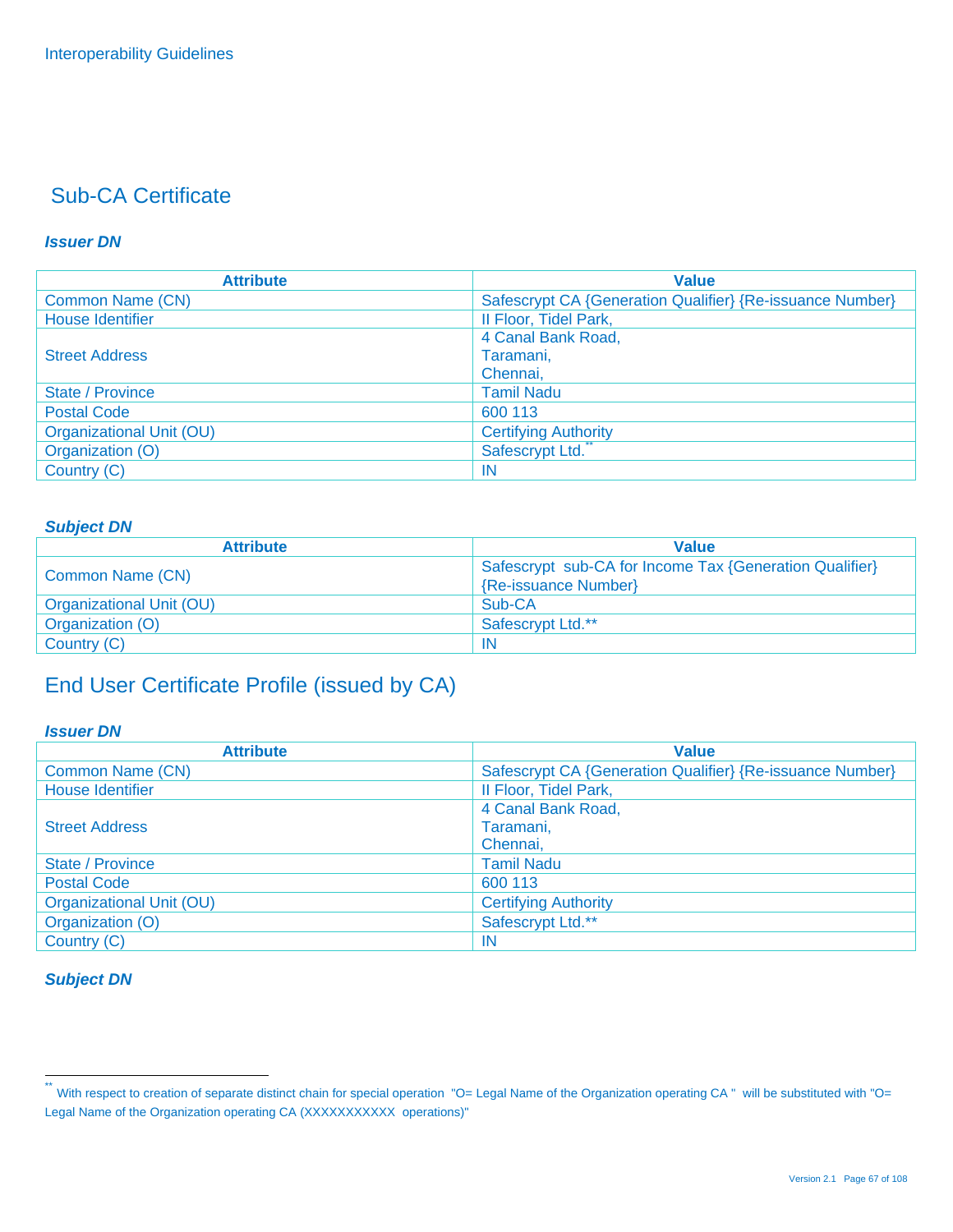| <b>Attribute</b>              | <b>Value</b>                                                     |
|-------------------------------|------------------------------------------------------------------|
| Common Name (CN)              | Joshi Amrut Manohar                                              |
| <b>Serial Number</b>          | 794DBED34BEDD3659726F53E44B482B5FC30C76F44BAA328522047551C1A4FA4 |
| <b>State or Province Name</b> | <b>Uttar Pradesh</b>                                             |
| <b>Postal Code</b>            | 226020                                                           |
| Organizational Unit (OU)      | <b>Marketing</b>                                                 |
| Organization (O)              | <b>OM Constructions Pyt. Ltd.</b>                                |
| Country (C)                   | IN                                                               |

## End User Certificate Profile (issued by sub-CA)

#### *Issuer DN*

| <b>Attribute</b>         | <b>Value</b>                                                                    |
|--------------------------|---------------------------------------------------------------------------------|
| Common Name (CN)         | Safescrypt sub-CA for Income Tax {Generation Qualifier}<br>{Re-issuance Number} |
| Organizational Unit (OU) | Sub-CA                                                                          |
| Organization (O)         | Safescrypt Ltd.                                                                 |
| Country (C)              | -IN                                                                             |

| <b>Attribute</b>              | <b>Value</b>                                                     |
|-------------------------------|------------------------------------------------------------------|
| Common Name (CN)              | Joshi Amrut Manohar                                              |
| <b>Serial Number</b>          | 794DBED34BEDD3659726F53E44B482B5FC30C76F44BAA328522047551C1A4FA4 |
| <b>State or Province Name</b> | <b>Uttar Pradesh</b>                                             |
| <b>Postal Code</b>            | 226020                                                           |
| Organizational Unit (OU)      | <b>Marketing</b>                                                 |
| Organization (O)              | <b>OM Constructions Pvt. Ltd.</b>                                |
| Country (C)                   | -IN                                                              |

 $\ddot{\phantom{1}}$ With respect to creation of separate distinct chain for special operation "O= Legal Name of the Organization operating CA " will be substituted with "O= Legal Name of the Organization operating CA (XXXXXXXXXX operations)"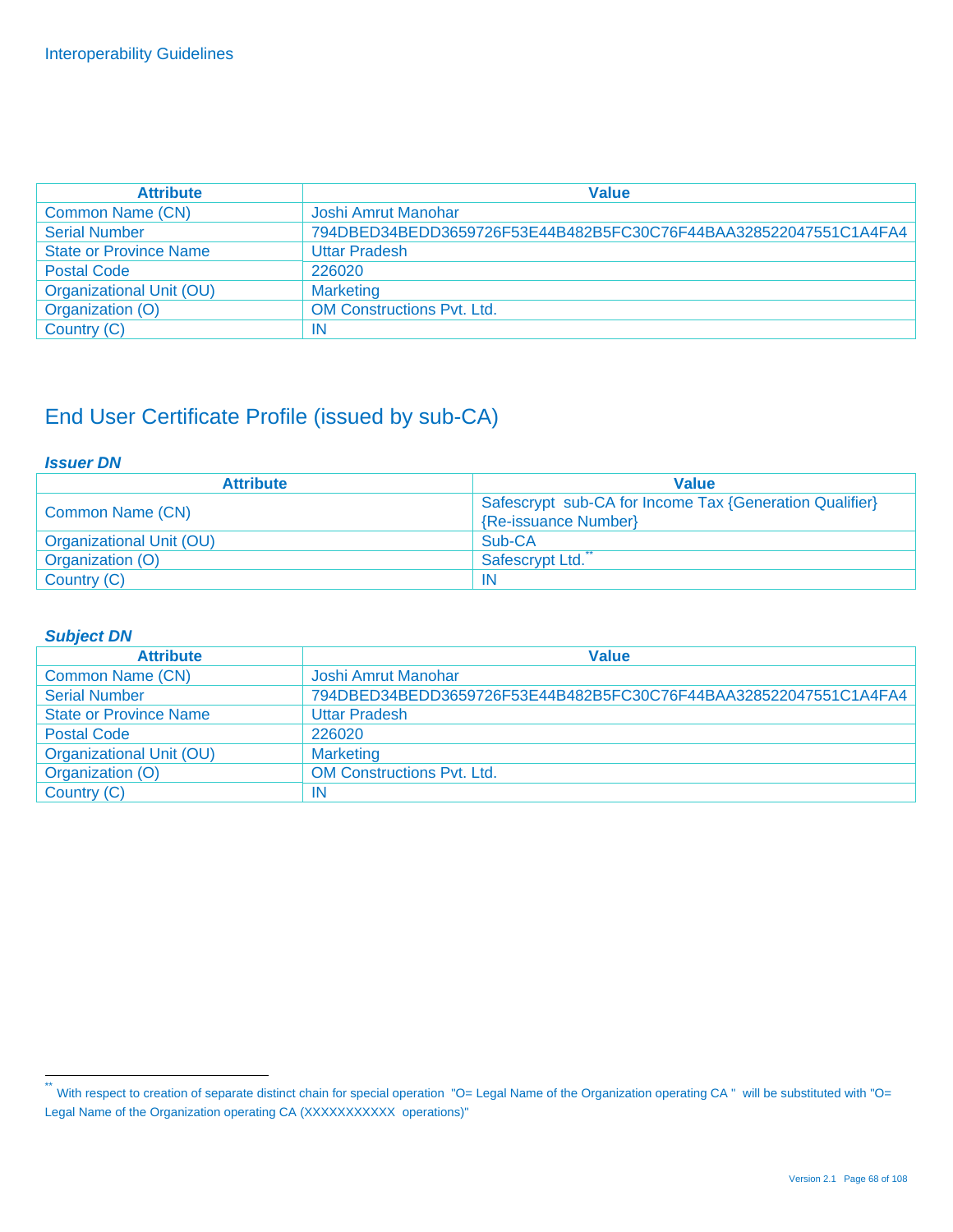## 7. e-Mudhra CA

### CA Certificate

#### *Issuer DN*

| <b>Attribute</b> | Value          |
|------------------|----------------|
| Common Name (CN) | CCA India 2007 |
| Organization (O) | ⊺India PKI     |
| Country (C)      | India (IN)     |

#### *Subject DN*

| <b>Attribute</b>         | <b>Value</b>                                            |
|--------------------------|---------------------------------------------------------|
| Common Name (CN)         | e-Mudhra CA {Generation Qualifier} {Re-issuance Number} |
| House Identifier         | TOWER No 5,3-6 Floor,                                   |
|                          | International Info Park,                                |
| <b>Street Address</b>    | Vashi,                                                  |
|                          | Navi Mumbai                                             |
| State / Province         | Maharashtra                                             |
| <b>Postal Code</b>       | 400 703                                                 |
| Organizational Unit (OU) | <b>Certifying Authority</b>                             |
| Organization (O)         | 3i Infotech Consumer Services Ltd                       |
| Country (C)              | -IN                                                     |

<sup>.&</sup>lt;br>™With respect to creation of separate distinct chain for special operation "O=India PKI" will be substituted with "O=India PKI (XXXXXXXXXX operations)"<br>™With respect to creation of separate distinct chain for special op

Legal Name of the Organization operating CA (XXXXXXXXXX operations)"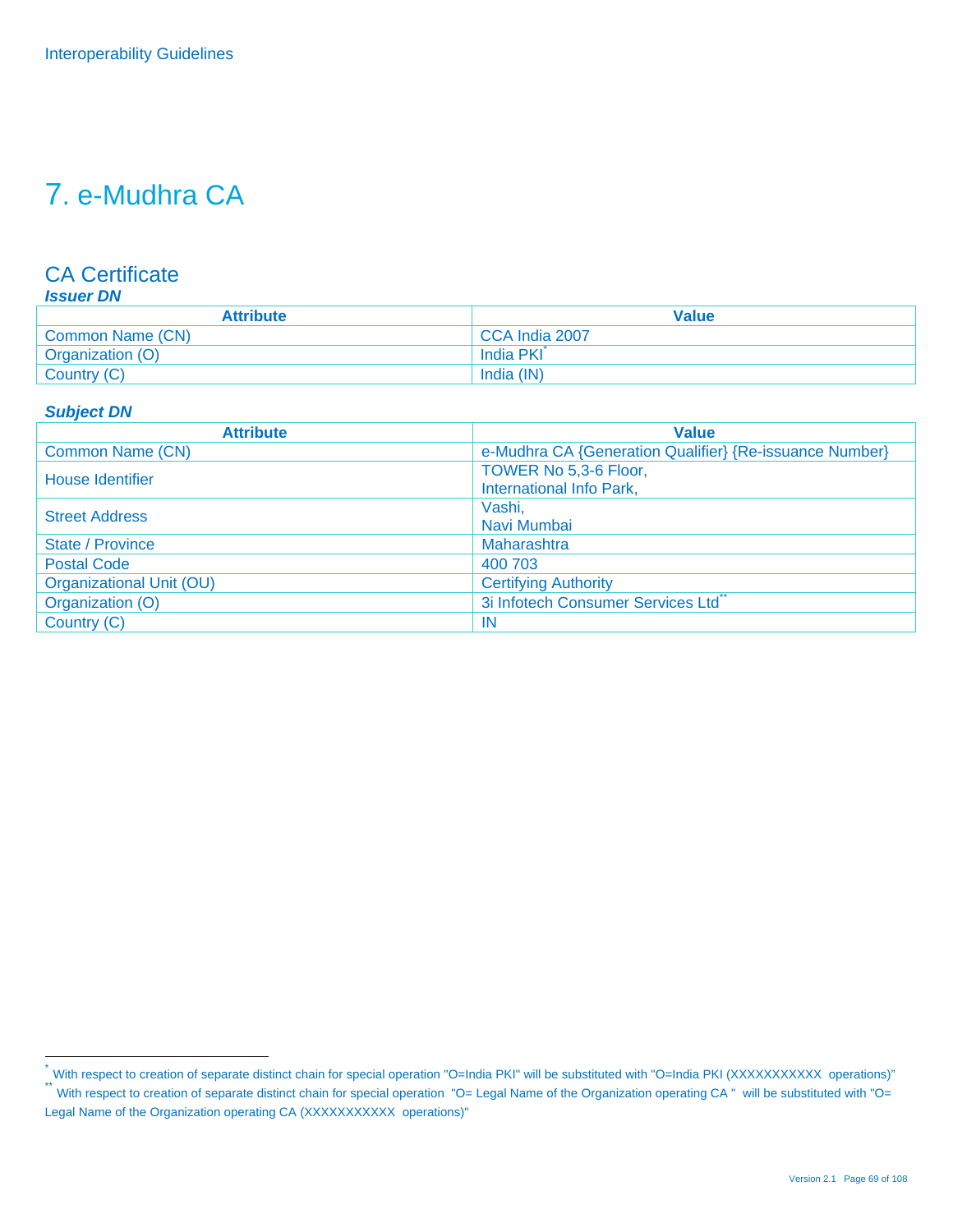#### *Issuer DN*

| <b>Attribute</b>         | <b>Value</b>                                            |
|--------------------------|---------------------------------------------------------|
| Common Name (CN)         | e-Mudhra CA {Generation Qualifier} {Re-issuance Number} |
| House Identifier         | TOWER No 5,3-6 Floor,                                   |
|                          | International Info Park,                                |
| <b>Street Address</b>    | Vashi,                                                  |
|                          | Navi Mumbai                                             |
| State / Province         | Maharashtra                                             |
| <b>Postal Code</b>       | 400 703                                                 |
| Organizational Unit (OU) | <b>Certifying Authority</b>                             |
| Organization (O)         | 3i Infotech Consumer Services Ltd                       |
| Country (C)              | <b>IN</b>                                               |

#### *Subject DN*

| <b>Attribute</b>         | <b>Value</b>                                                                   |
|--------------------------|--------------------------------------------------------------------------------|
| <b>Common Name (CN)</b>  | e-Mudhra sub-CA for Income Tax {Generation Qualifier} {Re-<br>issuance Number} |
| Organizational Unit (OU) | Sub-CA                                                                         |
| Organization (O)         | 3i Infotech Consumer Services Ltd**                                            |
| Country (C)              | -IN                                                                            |

## End User Certificate Profile (issued by CA)

#### *Issuer DN*

| <b>Attribute</b>                | <b>Value</b>                                            |
|---------------------------------|---------------------------------------------------------|
| Common Name (CN)                | e-Mudhra CA {Generation Qualifier} {Re-issuance Number} |
| <b>House Identifier</b>         | TOWER No 5,3-6 Floor,<br>International Info Park,       |
| <b>Street Address</b>           | Vashi,<br>Navi Mumbai                                   |
| State / Province                | Maharashtra                                             |
| <b>Postal Code</b>              | 400 703                                                 |
| <b>Organizational Unit (OU)</b> | <b>Certifying Authority</b>                             |
| Organization (O)                | 3i Infotech Consumer Services Ltd**                     |
| Country (C)                     | <b>IN</b>                                               |

 $\ddot{\ast}$ With respect to creation of separate distinct chain for special operation "O= Legal Name of the Organization operating CA " will be substituted with "O= Legal Name of the Organization operating CA (XXXXXXXXXX operations)"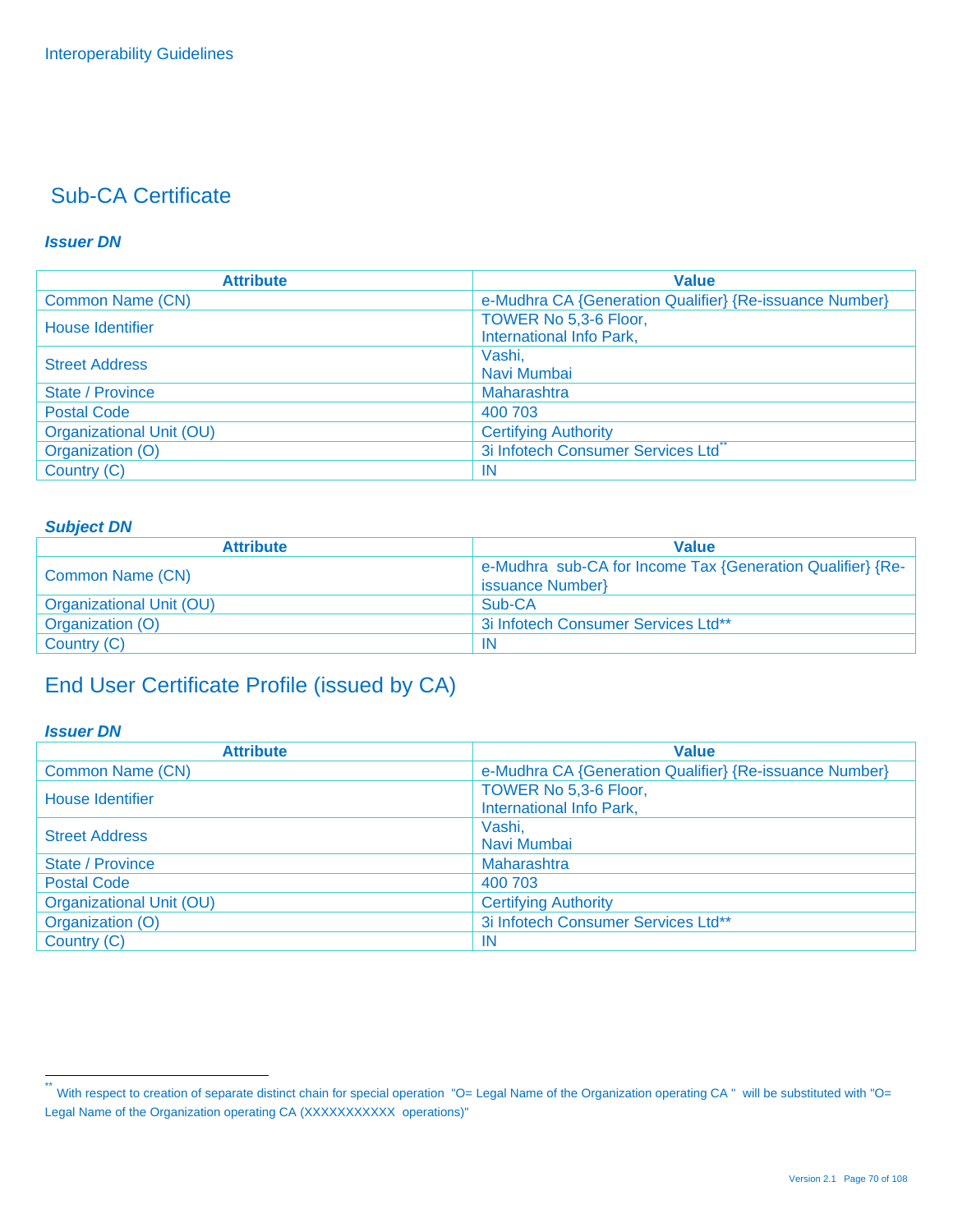#### *Subject DN*

| <b>Attribute</b>              | <b>Value</b>                                                     |
|-------------------------------|------------------------------------------------------------------|
| Common Name (CN)              | Joshi Amrut Manohar                                              |
| <b>Serial Number</b>          | 794DBED34BEDD3659726F53E44B482B5FC30C76F44BAA328522047551C1A4FA4 |
| <b>State or Province Name</b> | <b>Uttar Pradesh</b>                                             |
| <b>Postal Code</b>            | 226020                                                           |
| Organizational Unit (OU)      | <b>Marketing</b>                                                 |
| Organization (O)              | <b>OM Constructions Pvt. Ltd.</b>                                |
| Country (C)                   | IN.                                                              |

## End User Certificate Profile (issued by sub-CA)

#### *Issuer DN*

| <b>Attribute</b>         | <b>Value</b>                                                                   |
|--------------------------|--------------------------------------------------------------------------------|
| Common Name (CN)         | e-Mudhra sub-CA for Income Tax {Generation Qualifier} {Re-<br>issuance Number} |
| Organizational Unit (OU) | Sub-CA                                                                         |
| Organization (O)         | 3i Infotech Consumer Services Ltd                                              |
| Country (C)              | -IN                                                                            |

| <b>Attribute</b>              | <b>Value</b>                                                     |
|-------------------------------|------------------------------------------------------------------|
| Common Name (CN)              | Joshi Amrut Manohar                                              |
| <b>Serial Number</b>          | 794DBED34BEDD3659726F53E44B482B5FC30C76F44BAA328522047551C1A4FA4 |
| <b>State or Province Name</b> | <b>Uttar Pradesh</b>                                             |
| <b>Postal Code</b>            | 226020                                                           |
| Organizational Unit (OU)      | <b>Marketing</b>                                                 |
| Organization (O)              | <b>OM Constructions Pyt. Ltd.</b>                                |
| Country (C)                   | IN                                                               |

 $\ddot{\phantom{1}}$ With respect to creation of separate distinct chain for special operation "O= Legal Name of the Organization operating CA " will be substituted with "O= Legal Name of the Organization operating CA (XXXXXXXXXX operations)"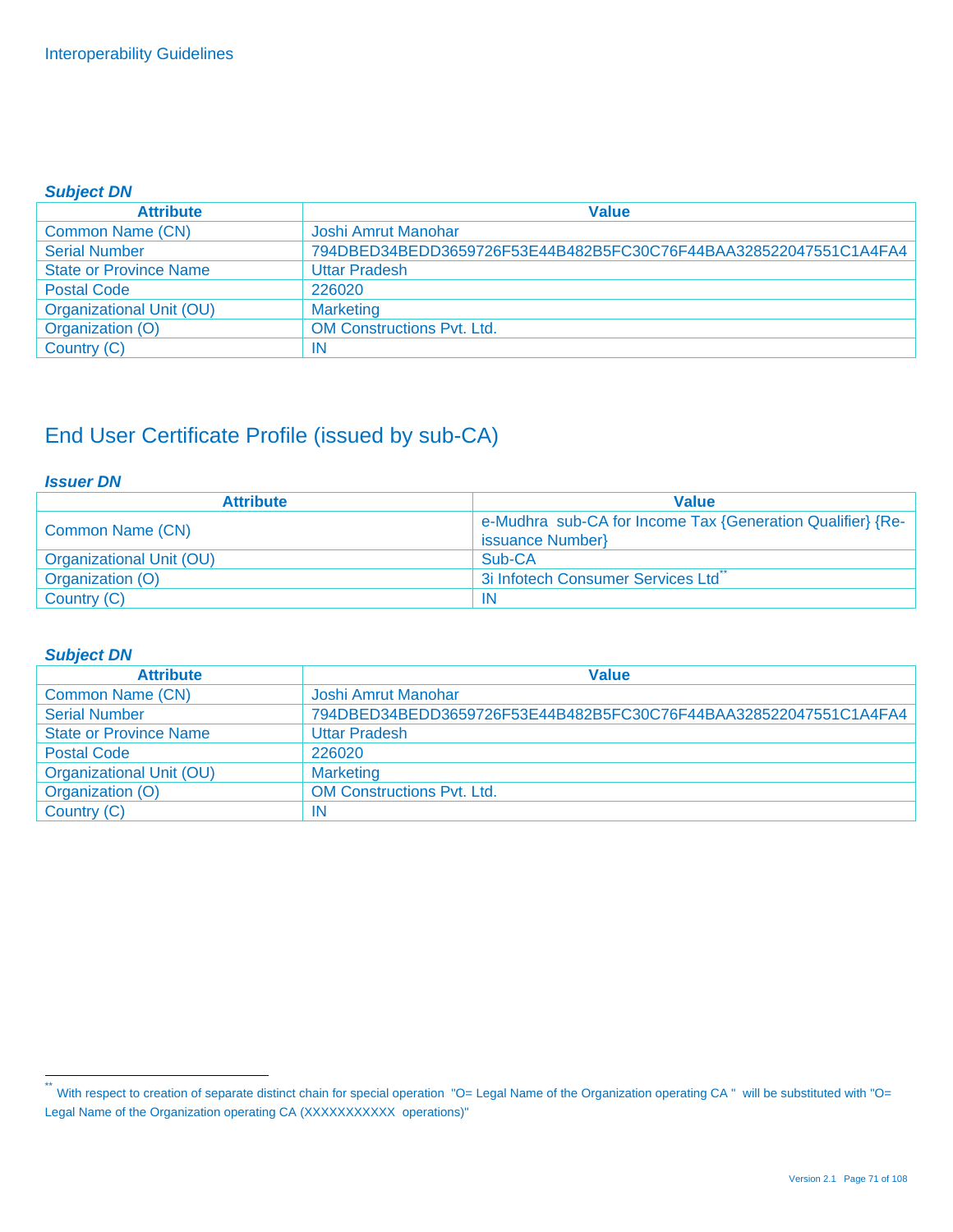## Annexure II - Special Purpose Certificates

Generally digital certificates are issued to persons for the purpose of digital signature. However some special uses of digital certificate exists for which the certificate fields and extensions vary. These certificates are termed by CCA as special purpose certificates. The special purpose certificates issues by a licensed CA will be compliant with the specifications mentioned in this document. Additionally, licensed CA may not issue any type of special certificates other than those mentioned herein unless explicit approval from CCA has been obtained for the same. The special purpose certificates approved by CCA are as follows.

#### 1. SSL Certificate

The SSL or secure sockets layer certificate is a certificate assigned to web server. The variation in the certificate fields and extensions as compared to general specification is as follows

| Sn.           | Field / Extension          | Variation                                                                                                                                                                                                                                                                                                                                                                                                                                                                                    |
|---------------|----------------------------|----------------------------------------------------------------------------------------------------------------------------------------------------------------------------------------------------------------------------------------------------------------------------------------------------------------------------------------------------------------------------------------------------------------------------------------------------------------------------------------------|
| $\mathbf 1$ . | • Subject Name             | <b>Common Name (CN)</b><br><b>Fully Qualified Domain Name(FQDN)</b><br><b>Optional Attributes</b><br><b>State / Province</b><br>$\blacksquare$<br>State / province for verified Office address<br><b>Organisation Unit(OU)</b><br>٠<br>Department / Division to which the individual belongs within his<br>organisation<br>Organisation (O)<br>$\blacksquare$<br>Legal Name of the organisation the person belongs to<br>Country (C)<br>п<br>Country code as per the verified Office address |
| 2.            | • Key Usage                | The key usage field MUST have ONLY the following parameters set<br><b>Digital Signature, Key Encipherment</b>                                                                                                                                                                                                                                                                                                                                                                                |
| 3.            | • Extended Key usage       | If present, extended key usage MUST include<br>Server authentication id-kp-serverAuth {1 3 6 1 5 5 7 3 1}<br>Client Authentication id-kp-clientAuth {1 3 6 1 5 5 7 3 2}                                                                                                                                                                                                                                                                                                                      |
| 4.            | • Subject Alternative Name | <b>Subject Alternative Name:</b><br>dnsName(s) for the server(s) / web page as an IA5 string                                                                                                                                                                                                                                                                                                                                                                                                 |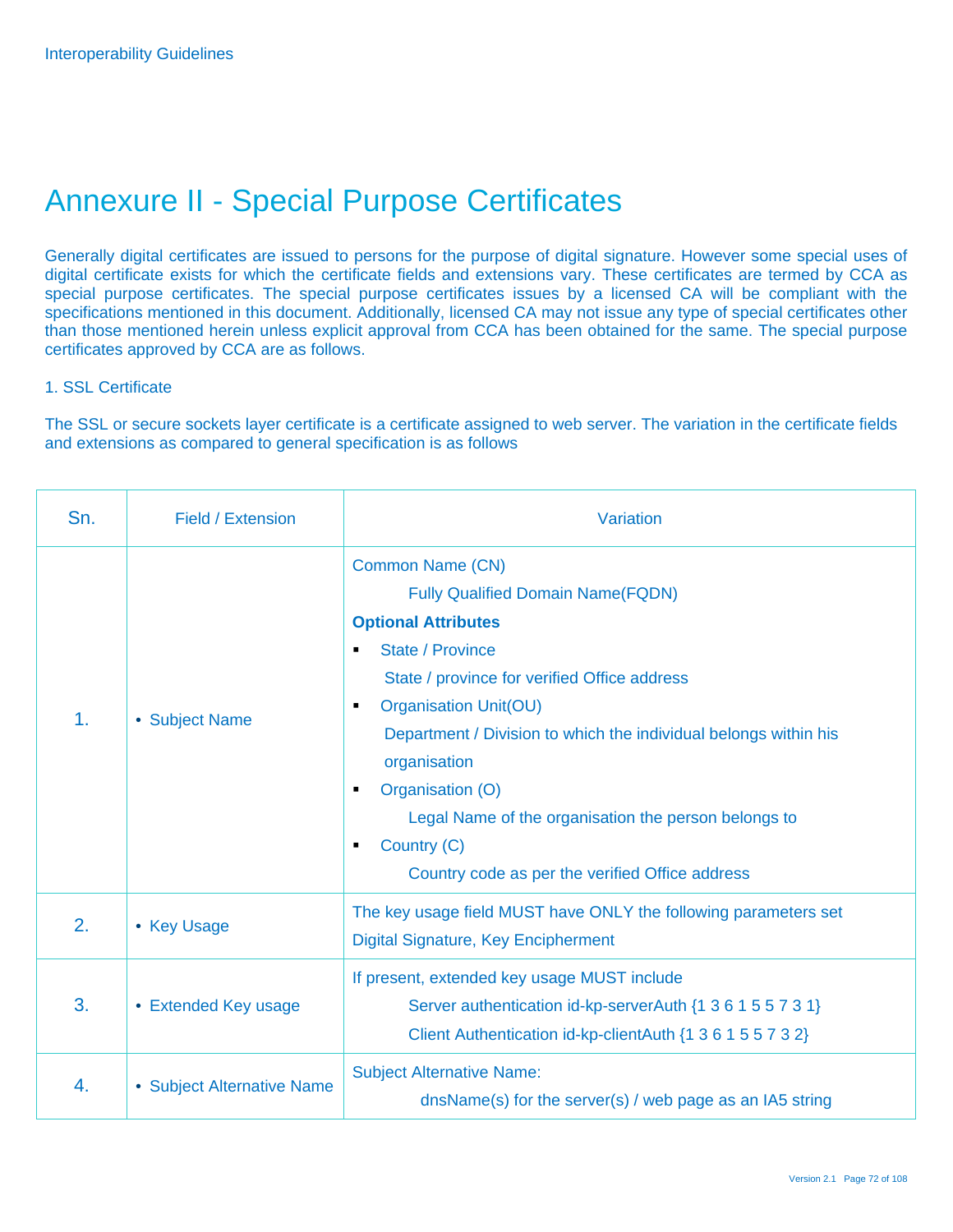|  | IP addresses of the server as a printable string in "network byte |
|--|-------------------------------------------------------------------|
|  | $\sqrt{1}$ order", as specified in $[RFC791]$                     |
|  |                                                                   |

#### 2. System Certificates

Where certificates need to be issued to computer systems for the purpose of machine to machine authentication, it is of paramount importance that the certificate contains a unique identification relating to the systems. At the same time, it is essential that the applications making use of such certificates are designed to verify the system with the digital certificate being used. The certificate field requirements for system certificates include

| Sn.            | Field / Extension                         | Variation                                                                                                                                                                                                                                                                                                                                                                                                                               |
|----------------|-------------------------------------------|-----------------------------------------------------------------------------------------------------------------------------------------------------------------------------------------------------------------------------------------------------------------------------------------------------------------------------------------------------------------------------------------------------------------------------------------|
| 1.             | <b>Subject Name</b>                       | The CN in the Subject Name MUST contain either<br>IP Address of the system as a printable string in "network byte"<br>$\bullet$<br>order", as specified in [RFC791]<br>MAC Address of primary network interface as a printable string<br>$\bullet$<br>Serial number (CPU or any electronically verifiable serial number)<br>$\bullet$<br>as a printable string<br>Unique ID (such as CPU identifier) as a printable string<br>$\bullet$ |
| 2 <sub>1</sub> | <b>Key Usage</b>                          | Key Encipherment, Digital Signature                                                                                                                                                                                                                                                                                                                                                                                                     |
| 3.             | <b>Subject Alternative</b><br><b>Name</b> | Subject Alternative Name MUST contain either<br>IP Address of the system as a octet string in "network byte order",<br>$\bullet$<br>as specified in [RFC791]<br>dnsName in IA5String format<br>$\bullet$                                                                                                                                                                                                                                |
| 4              | <b>Extended Key Usage</b>                 | id-kp-serverAuth {1 3 6 1 5 5 7 3 1},<br>id-kp-clientAuth {1 3 6 1 5 5 7 3 2}                                                                                                                                                                                                                                                                                                                                                           |

Applications wishing to utilise these certificates must be developed to independently verify the CN vis-à-vis the actual at the time of each transaction. Additionally, the private key of the certificate should be held in a secure token or smart cards. For applications processing sensitive or high value transactions, it is recommended that the private key be stored in a Hardware Security Module (HSM).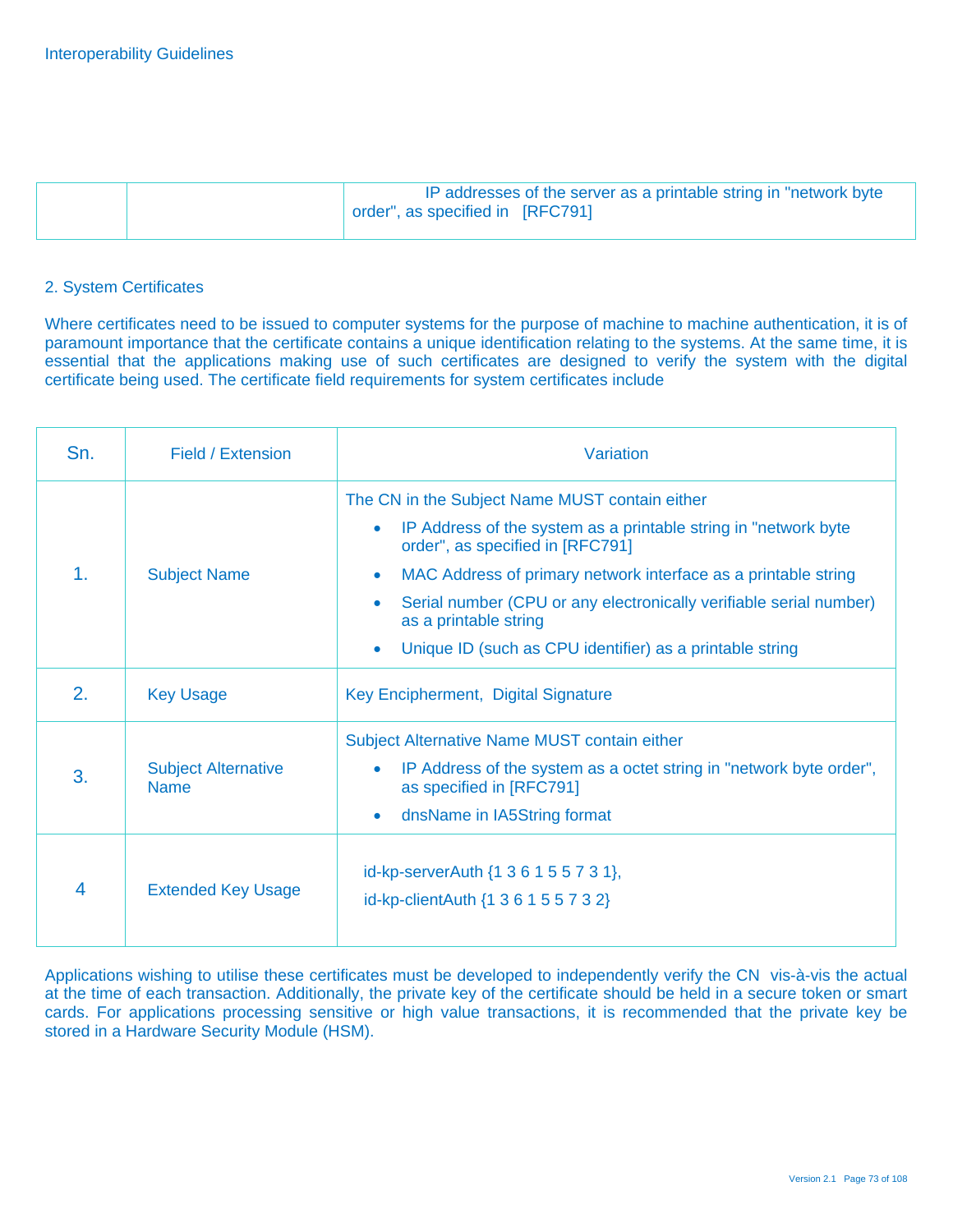#### 3. Time stamping authority certificate

Licensed CAs in India my issue certificates for the purpose of time stamping. It is recommended by the CCA that a time stamping certificate should be exclusively used for the purpose. The only variation for time stamping certificate will be the Extended Key Usage extension. The extension should be set as

| Sn. | Field / Extension    | Variation                                                                                                                                            |
|-----|----------------------|------------------------------------------------------------------------------------------------------------------------------------------------------|
|     | • Subject            | Should follow same naming conventions as a CA with "CA" and "Certifying<br>Authority" replaced with "TSA" and "Time Stamping Authority" respectively |
| 2.  | • Key Usage          | <b>Digital Signature</b>                                                                                                                             |
| 3.  | • Extended Key Usage | Time stamping id-kp-timestamping $\{1\ 3\ 6\ 1\ 5\ 5\ 7\ 3\ 8\}$ -- Critical                                                                         |

These certificates are to be issued to persons or agencies acting as time stamping authorities.

#### 4. Code Signing

Signing of software code is gaining importance. End users and corporations may wish to sign the software code to indicate genuineness of the software. Certificates may be issued by licensed CAs for code signing purposes. The certificate key usage field MUST be set as follows

| Sn. | Field / Extension    | Variation                                                      |  |
|-----|----------------------|----------------------------------------------------------------|--|
|     | • Key Usage          | <b>Digital Signature</b>                                       |  |
| 2.  | • Extended Key Usage | Code Signing id-kp-codeSigning {1 3 6 1 5 5 7 3 3} -- Critical |  |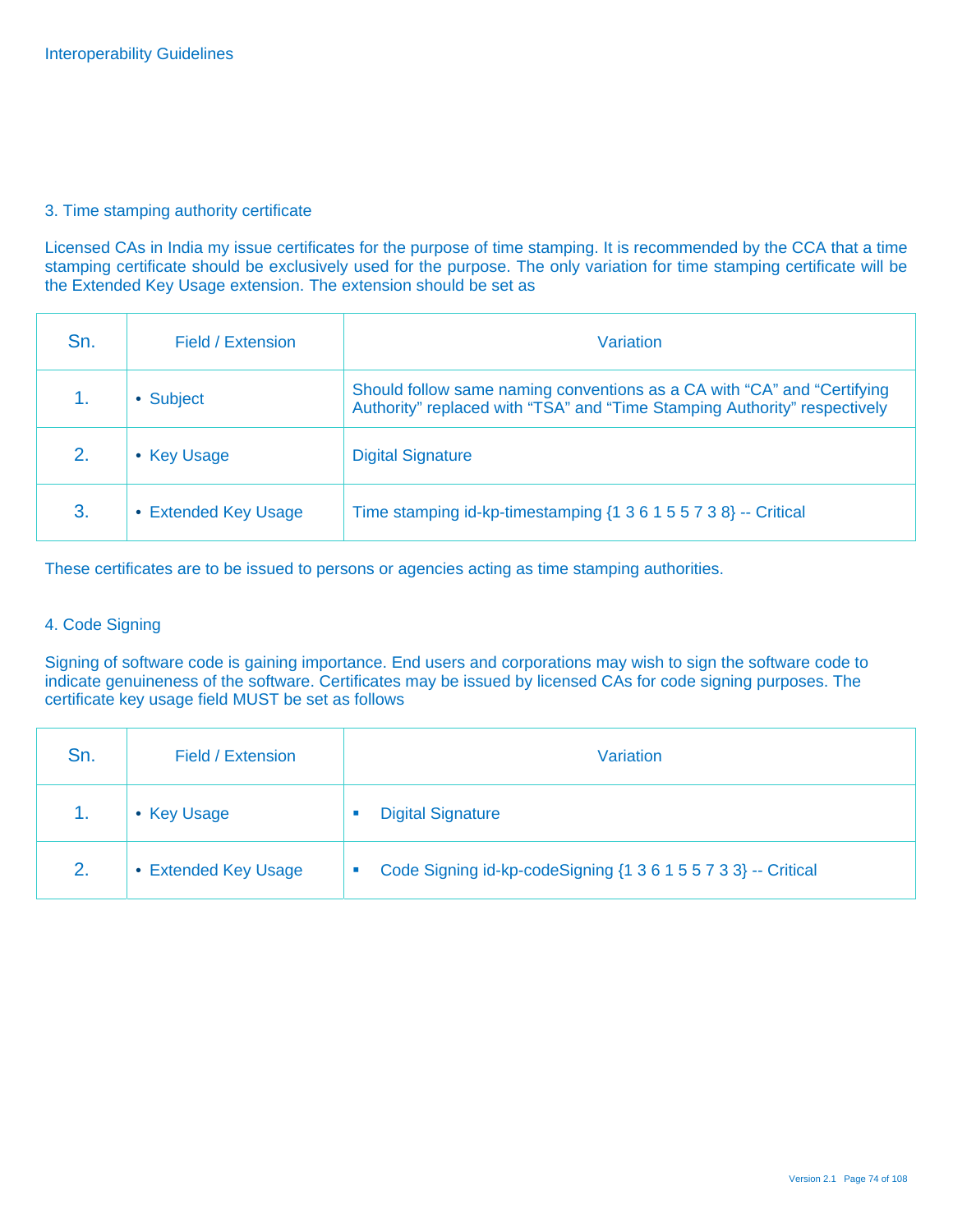#### 5. Encryption Certificate

Certificates for encryption of information must be separate from normal end-user / subscriber digital signature certificate. The certificate may be used for data encryption / decryption or email protection. The variations would exist in the key usage and extended key usage fields as below

| Sn. | Field / Extension | Variation          |
|-----|-------------------|--------------------|
|     | • Key Usage       | • Key encipherment |

#### 6. OCSP Responder Certificate

The OCSP responder certificates will have the following variation in the fields.

| Sn.          | Field / Extension                 | Variation                                                                                                                                            |                                                                                                                                                          |  |  |  |  |
|--------------|-----------------------------------|------------------------------------------------------------------------------------------------------------------------------------------------------|----------------------------------------------------------------------------------------------------------------------------------------------------------|--|--|--|--|
| 1.           | <b>Validity Period</b>            | Validity expressed in UTC Time for certificates valid through 2049                                                                                   |                                                                                                                                                          |  |  |  |  |
| 2.           | <b>Subject Distinguished Name</b> | <b>Common Name</b><br>(CN)<br><b>Organisational Unit</b><br>(OU)<br>Organisation (O)<br>Country (C)                                                  | <ocsp name="" responder=""><br/><b>OCSP Responder</b><br/>Legal Name of the OCSP Organization<br/>Country code as per the verified office address</ocsp> |  |  |  |  |
| 3.           | <b>Key Usage</b>                  | DigitalSignature                                                                                                                                     |                                                                                                                                                          |  |  |  |  |
| $\mathbf{4}$ | <b>Certificate Policies</b>       | The value must contain the OID representing the CCA certificate policy the<br>certificate is valid for; and all the lower level certificate polices. |                                                                                                                                                          |  |  |  |  |
| 5.           | <b>Extended Key Usage</b>         | id-kp-OCSPSigning {1 3 6 1 5 5 7 3 9}                                                                                                                |                                                                                                                                                          |  |  |  |  |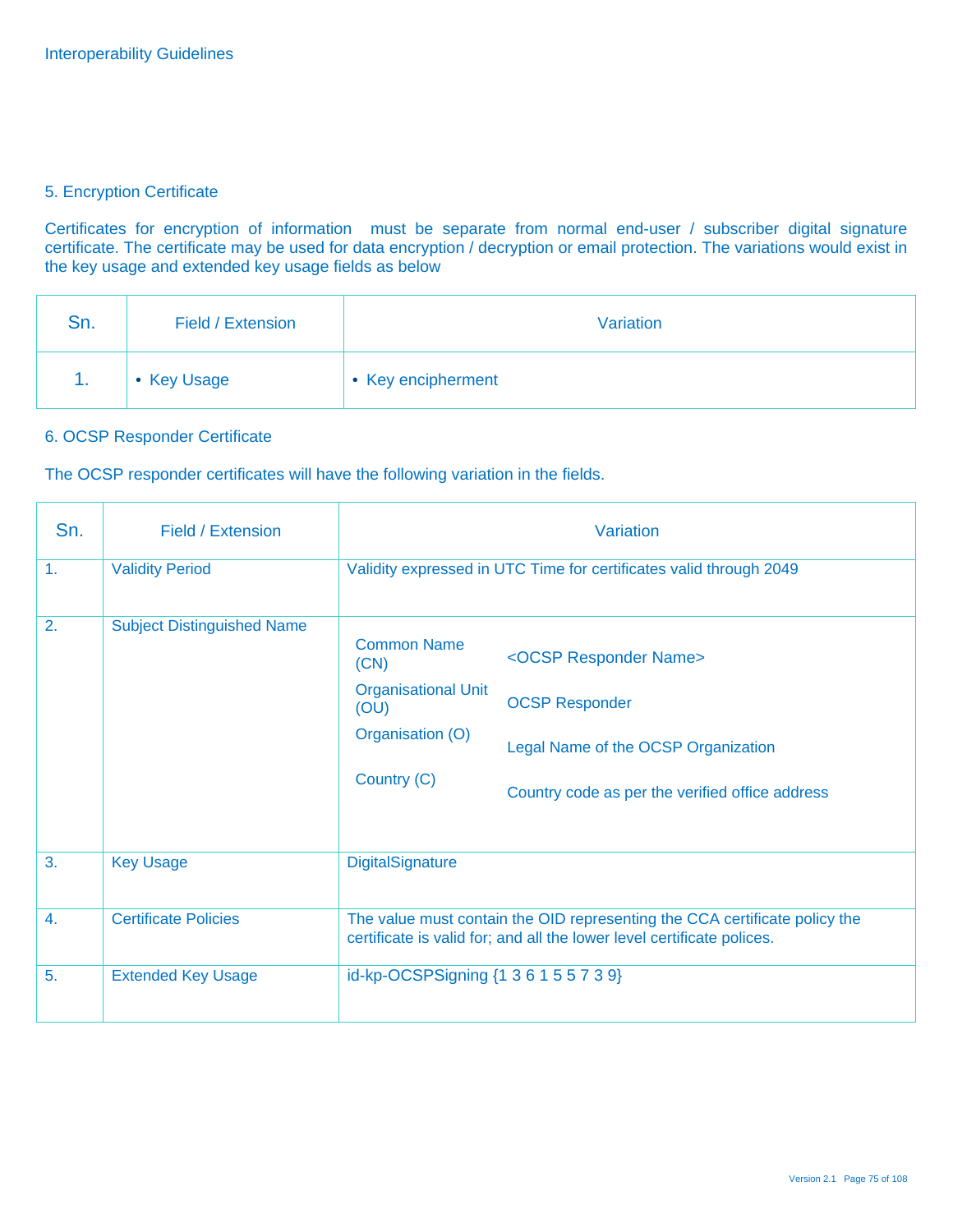#### 7. Organisational Document Signer Certificate

The Document Signer Certificates are issued to organisational software applications for operating automatically to authenticate documents/information attributed to the organisation by using Digital Signature applied on the document documents/Information. The certificate field requirements for Document Signer Certificates include.

| Sn. | Field / Extension           | Variation                                                                                                                                                                                                                                                                                                                                                                                                                                                                                |
|-----|-----------------------------|------------------------------------------------------------------------------------------------------------------------------------------------------------------------------------------------------------------------------------------------------------------------------------------------------------------------------------------------------------------------------------------------------------------------------------------------------------------------------------------|
| 1.  | <b>Subject Name</b>         | DS Legal Name of the Organisation (number)<br>DS represent Documents/Information Signer.<br>$\bullet$<br>(number) should be appended to differentiate the certificate(s)<br>$\bullet$<br>issued to same organisation                                                                                                                                                                                                                                                                     |
| 2.  | <b>Key Usage</b>            | Digital Signature, nonRepudiation(O)                                                                                                                                                                                                                                                                                                                                                                                                                                                     |
| 4   | Extended Key Usage*         | Secure E-Mail {1.3.6.1.5.5.7.3.4} (Optional)<br>MSFT Document Signing {1.3.6.1.4.1.311.10.3.12} (Optional)<br>Adobe Document Signing {1.2.840.113583.1.1.5} (Optional)                                                                                                                                                                                                                                                                                                                   |
| 5   | <b>Certificate Policies</b> | The value must contain the OID representing the CCA certificate policy the<br>certificate is valid for; and all the lower level certificate polices.<br>The value must contain the policy ID, $(2.16.356.100.10.1)$ to limits the<br>usage of this certificate only in the context of automated signing and also<br>to reflect organisational accountability. Relying party application should<br>validate accordingly. This certificate is not meant for individual signing<br>purpose. |

\* If there is no additional purpose other than the basic purposes defined in the key usage extension then extended Key Usage may not be present.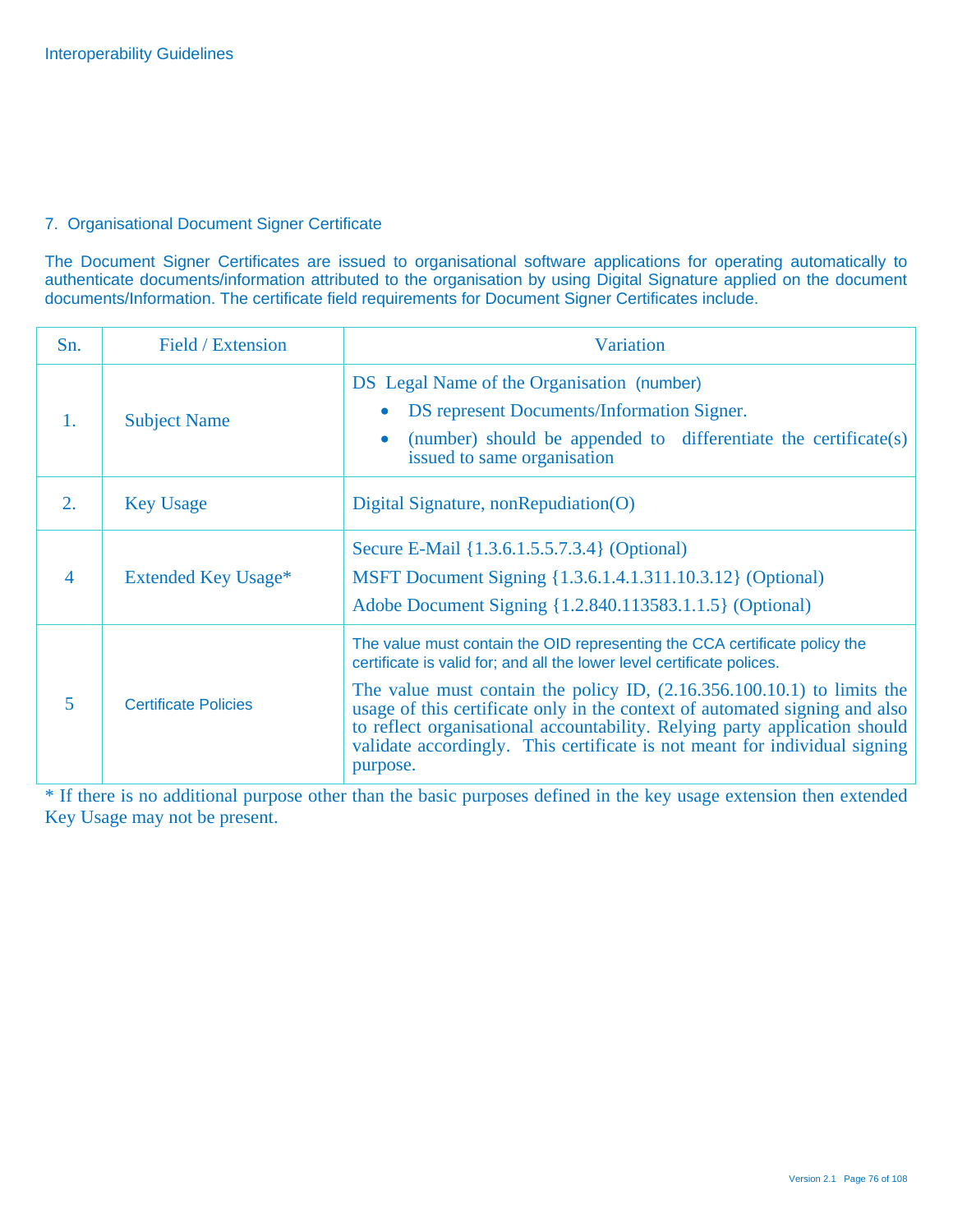# Annexure III - Reference Certificate Profiles

This section provides reference certificate profiles for use of Certifying Authority for creation and issuance of Digital Certificate.

Legend M: Mandatory O: Optional

C: Critical NC: Non Critical

### CA Certificate Profile

| Sn.              | <b>Field</b>                                | M/O | <b>C/NC</b> | <b>Value</b>                                                                      |           |                                                                                                                                                                 |
|------------------|---------------------------------------------|-----|-------------|-----------------------------------------------------------------------------------|-----------|-----------------------------------------------------------------------------------------------------------------------------------------------------------------|
| $\mathbf{1}$ .   | Version                                     | M   | <b>NA</b>   | The mandated value is 2. (i.e., The certificate must be in a version 3<br>format) |           |                                                                                                                                                                 |
| 2.               | <b>Serial Number</b>                        | M   | <b>NA</b>   | certificate issued by a CA.                                                       |           | Positive number of maximum Length 20 bytes and unique to each                                                                                                   |
| 3.               | <b>Issuer Signature</b><br>Algorithm        | M   | <b>NA</b>   | <b>OR</b>                                                                         |           | <b>SHA1 with RSA Encryption (null parameters)</b><br><b>SHA256 with RSA Encryption (null parameters)</b>                                                        |
| $\overline{4}$ . | <b>Issuer Distinguished</b><br><b>Name</b>  | M   | <b>NA</b>   | <b>Common Name (CN)</b>                                                           |           | <b>CCA India {Generation Qualifier} {Re-</b><br>issuance Number}                                                                                                |
|                  |                                             |     |             | Organisation (O)                                                                  |           | India PKI*                                                                                                                                                      |
|                  |                                             |     |             | Country (C)                                                                       |           | India (IN)                                                                                                                                                      |
| 5.               | <b>Validity Period</b>                      | M   | <b>NA</b>   |                                                                                   |           | Validity expressed in UTC Time for certificates valid through 2049                                                                                              |
| 6.               | <b>Subject Distinguished</b><br><b>Name</b> | M   | <b>NA</b>   | Common<br>Name (CN)                                                               |           | "Certifying Authority Name" CA {Generation<br>Qualifier} (re-issuance number)                                                                                   |
|                  |                                             |     |             | House<br><b>Identifier</b>                                                        | <b>OR</b> | This attribute MUST contain the<br>Flat number, Apartment name and Plot no.<br>House Name / Number and Plot Number                                              |
|                  |                                             |     |             | <b>Street Address</b>                                                             | address   | Of the CA;s head office / registered office<br>This attribute value MUST contain following<br>parameters of the CA's head office / registered<br>office address |
|                  |                                             |     |             |                                                                                   |           | Locality / colony name                                                                                                                                          |

\* With respect to Mauritius Operations, "O=India PKI" will be substituted with "O=India PKI for Mauritius Operations"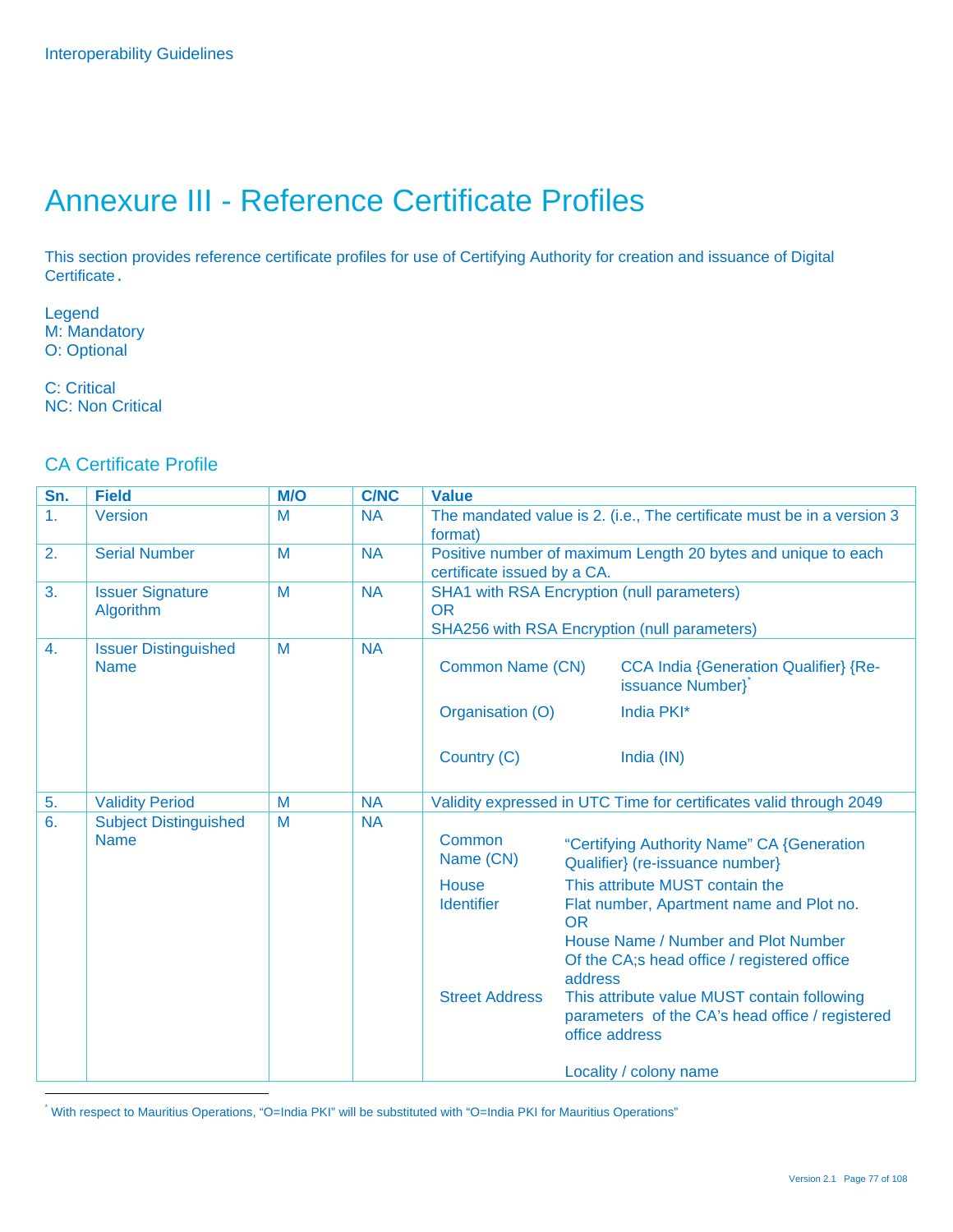|    |                                                 |   |             |                                                                                                                                            | (nearest) Street Name<br>Town / Suburb / Village<br>City name (if applicable)<br><b>District</b>                                                                                                                                                     |  |
|----|-------------------------------------------------|---|-------------|--------------------------------------------------------------------------------------------------------------------------------------------|------------------------------------------------------------------------------------------------------------------------------------------------------------------------------------------------------------------------------------------------------|--|
|    |                                                 |   |             | State /<br>Province                                                                                                                        | State / province where the Certifying Authority<br>has its head office or registered office                                                                                                                                                          |  |
|    |                                                 |   |             | <b>Postal Code</b>                                                                                                                         | <b>Pin Code</b>                                                                                                                                                                                                                                      |  |
|    |                                                 |   |             | Organisational<br>Unit (OU)                                                                                                                | "Certifying Authority"                                                                                                                                                                                                                               |  |
|    |                                                 |   |             | Organisation<br>(O)                                                                                                                        | Legal Name of the CA                                                                                                                                                                                                                                 |  |
|    |                                                 |   |             | Country (C)                                                                                                                                | Country code as per the verified CAs head<br>office or registered office address                                                                                                                                                                     |  |
| 7. | <b>Subject Public Key</b><br><b>Information</b> | M | <b>NA</b>   | public exponent                                                                                                                            | rsaEncryption {1 2 840 113549 1 1 1}, 2048 RSA Key modulus,                                                                                                                                                                                          |  |
| 8. | <b>Issuer's Signature</b><br>Algorithm          | M | <b>NA</b>   | sha-1WithRSAEncryption {1 2 840 113549 1 1 5} (null parameters)<br>orsha256 WithRSAEncryption {1 2 840 113549 1 1 11} (null<br>parameters) |                                                                                                                                                                                                                                                      |  |
| 9. | <b>Signature Value</b>                          | M | <b>NA</b>   | <b>Issuer CA's signature</b>                                                                                                               |                                                                                                                                                                                                                                                      |  |
|    | <b>Extensions</b>                               |   |             |                                                                                                                                            |                                                                                                                                                                                                                                                      |  |
| 1. | <b>Authority Key Identifier</b>                 | M | <b>NC</b>   | (currently 4f 1e c0 58 27 d8 b8 e4)                                                                                                        | Root Certifying Authority of India (RCAI) SubjectkeyIndetifier                                                                                                                                                                                       |  |
| 2. | <b>Subject Key Identifier</b>                   | M | <b>NC</b>   | Octet String of unique value associated with the Public key                                                                                |                                                                                                                                                                                                                                                      |  |
| 3. | <b>Key Usage</b>                                | M | $\mathbf C$ | keyCertSign, cRLSign                                                                                                                       |                                                                                                                                                                                                                                                      |  |
| 4. | <b>Certificate Policies</b>                     | M | <b>NC</b>   | polices.                                                                                                                                   | The value must contain the OID representing the CCA certificate<br>policy the certificate is valid for; and all the lower level certificate                                                                                                          |  |
| 5. | <b>Basic Constraints</b>                        | M | $\mathbf C$ |                                                                                                                                            | CA Boolean = True, pathLenConstraints 0 or 1 depending on sub-CA                                                                                                                                                                                     |  |
| 6. | <b>CRL Distribution Points</b>                  | M | <b>NC</b>   |                                                                                                                                            | DistributionPointName MUST be set and MUST contain a complete<br>HTTP URI pointing to a DER encoded full and complete CRL for all<br>reasons. DistributionPointName shall contain the fullName and thus<br>shall not contain nameRelativeToCRLIssuer |  |
|    |                                                 |   |             |                                                                                                                                            | reasons and cRLIssuer fields shall be absent.                                                                                                                                                                                                        |  |
| 7. | <b>Authority Information</b><br><b>Access</b>   | M | <b>NC</b>   | be absent.                                                                                                                                 | The id-ad-calssuers OID shall be absent.<br>The id-ad-ocsp accesslocation must specify the location of the<br>OCSP responder, using the conventions defined in [RFC2560] if<br>RCAI uses OCSP. If RCAI does not use OCSP AIA extension shall         |  |
|    |                                                 |   |             |                                                                                                                                            |                                                                                                                                                                                                                                                      |  |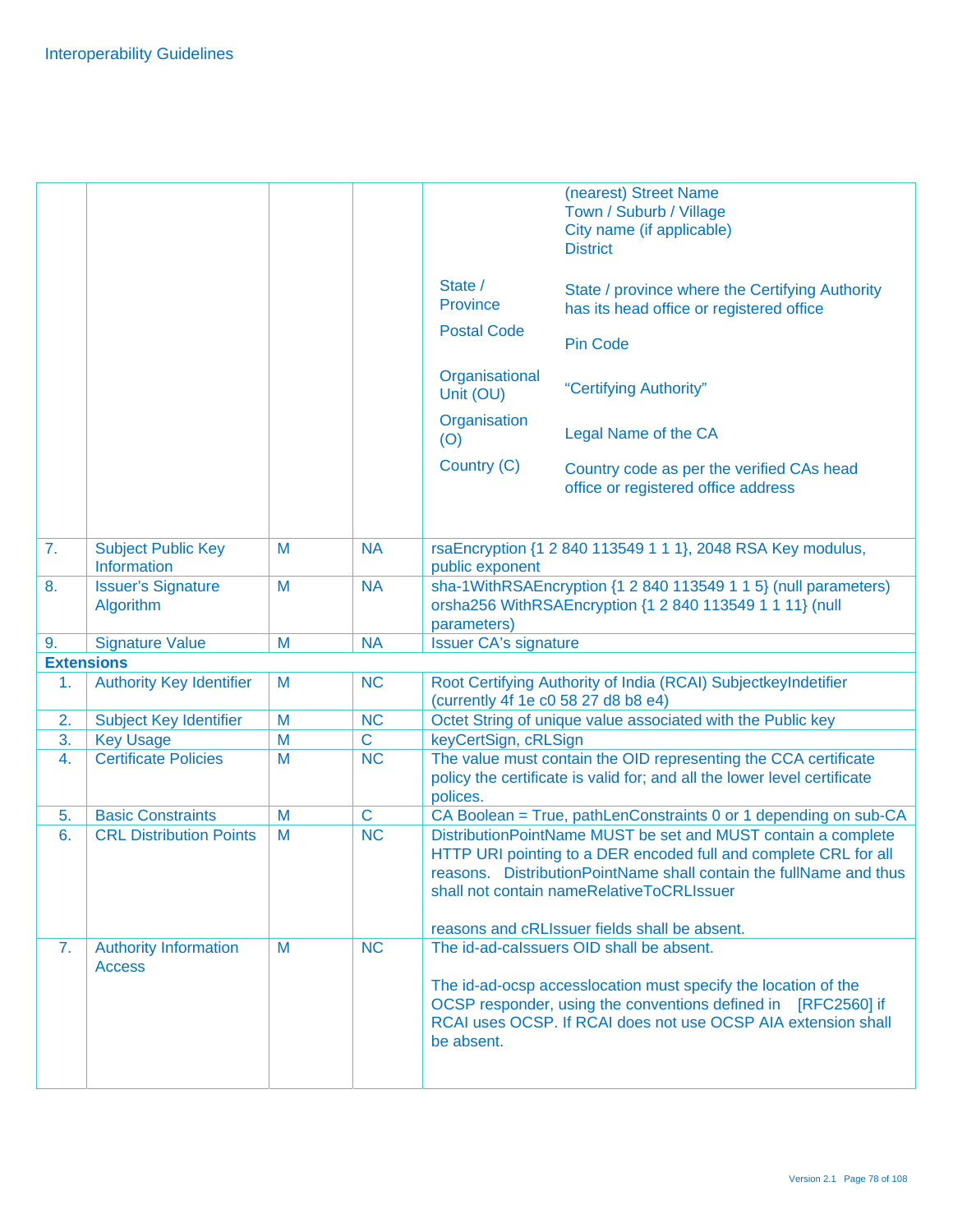### Sub-CA Certificate Profile

| Sn. | <b>Field</b>                                | M/O | <b>C/NC</b> | <b>Value</b>                                                                                                                                                                                                                                                                                                                     |  |  |
|-----|---------------------------------------------|-----|-------------|----------------------------------------------------------------------------------------------------------------------------------------------------------------------------------------------------------------------------------------------------------------------------------------------------------------------------------|--|--|
| 1.  | <b>Version</b>                              | M   | <b>NA</b>   | The mandated value is 2. (i.e., The certificate must be in a version 3<br>format)                                                                                                                                                                                                                                                |  |  |
| 2.  | <b>Serial Number</b>                        | M   | <b>NA</b>   | Positive number of maximum Length 20 bytes and unique to each<br>certificate issued by a CA.                                                                                                                                                                                                                                     |  |  |
| 3.  | <b>Issuer Signature</b><br>Algorithm        | M   | <b>NA</b>   | <b>SHA1 with RSA Encryption (null parameters)</b><br><b>OR</b><br><b>SHA256 with RSA Encryption (null parameters)</b>                                                                                                                                                                                                            |  |  |
| 4.  | <b>Issuer Distinguished</b><br><b>Name</b>  | M   | <b>NA</b>   | Must be same as Subject DN of the Issuing CA                                                                                                                                                                                                                                                                                     |  |  |
| 5.  | <b>Validity Period</b>                      | M   | <b>NA</b>   | Validity expressed in UTC Time for certificates valid through 2049                                                                                                                                                                                                                                                               |  |  |
| 6.  | <b>Subject Distinguished</b><br><b>Name</b> | M   | <b>NA</b>   | <b>Common Name</b><br>"Certifying Authority Name" sub-CA for<br>(CN)<br>"Branding Name" {Generation qualifier} (re-<br>issuance number}<br>Organisational<br>Sub-CA<br>Unit (OU)<br>Organisation<br>Legal Name of the Sub-CA (same as CA legal<br>(O)<br>name)<br>Country (C)<br>Country code as per the verified office address |  |  |
| 7.  | <b>Subject Public Key</b><br>Information    | M   | <b>NA</b>   | rsaEncryption {1 2 840 113549 1 1 1}, 2048 RSA Key modulus,<br>public exponent                                                                                                                                                                                                                                                   |  |  |
| 8.  | <b>Issuer's Signature</b>                   | M   | <b>NA</b>   | sha-1WithRSAEncryption {1 2 840 113549 1 1 5} (null parameters)<br>orsha256 WithRSAEncryption {1 2 840 113549 1 1 11} (null<br>parameters)                                                                                                                                                                                       |  |  |
| 9.  | <b>Signature Value</b>                      | M   | <b>NA</b>   | <b>Issuer CA's signature</b>                                                                                                                                                                                                                                                                                                     |  |  |
|     | <b>Extensions</b>                           |     |             |                                                                                                                                                                                                                                                                                                                                  |  |  |
| 1.  | <b>Authority Key Identifier</b>             | M   | <b>NC</b>   | <b>Issuing CA SubjectkeyIndetifier</b>                                                                                                                                                                                                                                                                                           |  |  |
| 2.  | <b>Subject Key Identifier</b>               | M   | <b>NC</b>   | Octet String of unique value associated with the Public key                                                                                                                                                                                                                                                                      |  |  |
| 3.  | <b>Key Usage</b>                            | M   | $\mathbf C$ | keyCertSign, cRLSign                                                                                                                                                                                                                                                                                                             |  |  |
| 4.  | <b>Certificate Policies</b>                 | M   | <b>NC</b>   | The value must contain the OID representing the CCA certificate<br>policy the certificate is valid for; and all the lower level certificate<br>polices.                                                                                                                                                                          |  |  |
| 5.  | <b>Basic Constraints</b>                    | M   | $\mathbf C$ | $CA$ Boolean = True, pathLenConstraints = 0                                                                                                                                                                                                                                                                                      |  |  |
| 6.  | <b>CRL Distribution Points</b>              | M   | <b>NC</b>   | DistributionPointName MUST be set and MUST contain a complete<br>HTTP URI pointing to a DER encoded full and complete CRL for all<br>DistributionPointName shall contain the fullName and<br>reasons.<br>thus shall not contain nameRelativeToCRLIssuer<br>reasons and cRLIssuer fields shall be absent.                         |  |  |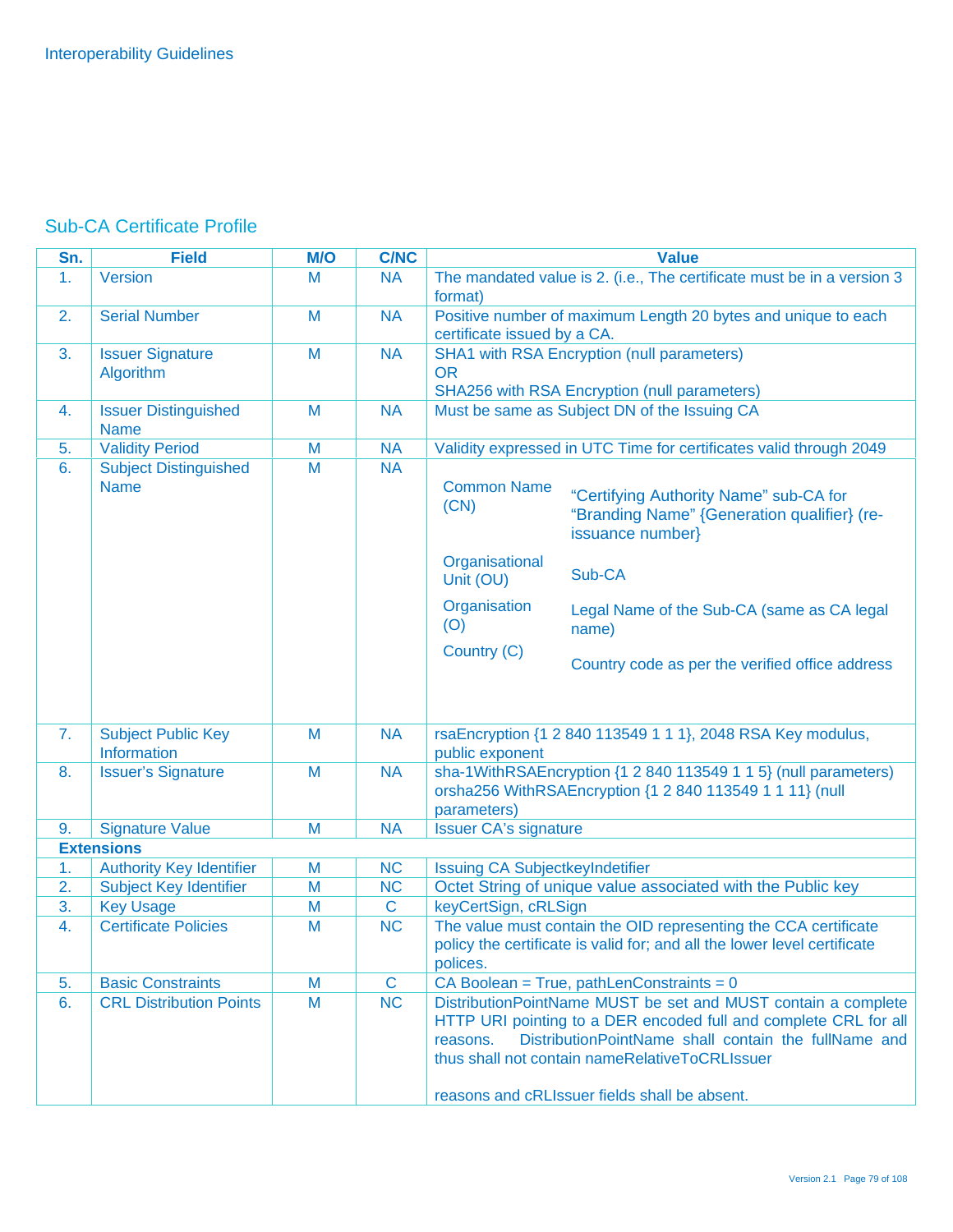| <b>Authority Information</b><br><b>Access</b> | М | NC. | The id-ad-calssuers OID MUST point to the certificate issued to the<br>Licensed CA by RCAI. The OID should specify a HTTP URI which<br>points to a single DER encoded certificate or a collection of DER<br>encoded certificates in a BER or DER encoded "certs-only" CMS<br>message as specified in [RFC3852].<br>The id-ad-ocsp accesslocation must specify the location of the<br>OCSP responder, using the conventions defined in [RFC2560] for<br>CAs using OCSP. If OCSP is not used, the OID must not be<br>present. |
|-----------------------------------------------|---|-----|-----------------------------------------------------------------------------------------------------------------------------------------------------------------------------------------------------------------------------------------------------------------------------------------------------------------------------------------------------------------------------------------------------------------------------------------------------------------------------------------------------------------------------|

# End User Certificate Profile (issued for personal use)

| Sn. | <b>Field</b>                                | M/O | <b>C/NC</b> | <b>Value</b>                                                                      |                                                                                                                                                                                                                                                                                                                                                                                              |  |
|-----|---------------------------------------------|-----|-------------|-----------------------------------------------------------------------------------|----------------------------------------------------------------------------------------------------------------------------------------------------------------------------------------------------------------------------------------------------------------------------------------------------------------------------------------------------------------------------------------------|--|
| 1.  | Version                                     | M   | <b>NA</b>   | The mandated value is 2. (i.e., The certificate must be in a version<br>3 format) |                                                                                                                                                                                                                                                                                                                                                                                              |  |
| 2.  | <b>Serial Number</b>                        | M   | <b>NA</b>   | certificate issued by a CA.                                                       | Positive number of maximum Length 20 bytes and unique to each                                                                                                                                                                                                                                                                                                                                |  |
| 3.  | <b>Issuer Signature</b><br>Algorithm        | M   | <b>NA</b>   | <b>OR</b>                                                                         | <b>SHA1</b> with RSA Encryption (null parameters)<br>SHA256 with RSA Encryption (null parameters)                                                                                                                                                                                                                                                                                            |  |
| 4.  | <b>Issuer Distinguished</b><br><b>Name</b>  | M   | <b>NA</b>   |                                                                                   | Must be same as Subject DN of the issuing CA                                                                                                                                                                                                                                                                                                                                                 |  |
| 5.  | <b>Validity Period</b>                      | M   | <b>NA</b>   |                                                                                   | Validity expressed in UTC Time for certificates valid through 2049                                                                                                                                                                                                                                                                                                                           |  |
| 6.  | <b>Subject Distinguished</b><br><b>Name</b> | M   | <b>NA</b>   | Common<br>Name (CN)<br><b>Serial</b><br><b>Number</b>                             | Name string of maximum 64 characters<br>constructed in the following manner<br>"Surname" "Given Name" "Initials"<br>This attribute should be populated with the<br>SHA 256 hash of the PAN number of the end<br>user. The hash must be calculated for the<br>PAN number after deleting all leading and<br>trailing blanks. In case PAN has not been<br>provided, this field must be omitted. |  |
|     |                                             |     |             | State /<br><b>Province</b>                                                        | State / province for verified residential<br>address                                                                                                                                                                                                                                                                                                                                         |  |
|     |                                             |     |             | <b>Postal Code</b>                                                                | PIN Code for the for Subject's residential<br>address.                                                                                                                                                                                                                                                                                                                                       |  |
|     |                                             |     |             | Organisation<br>(O)                                                               | Personal                                                                                                                                                                                                                                                                                                                                                                                     |  |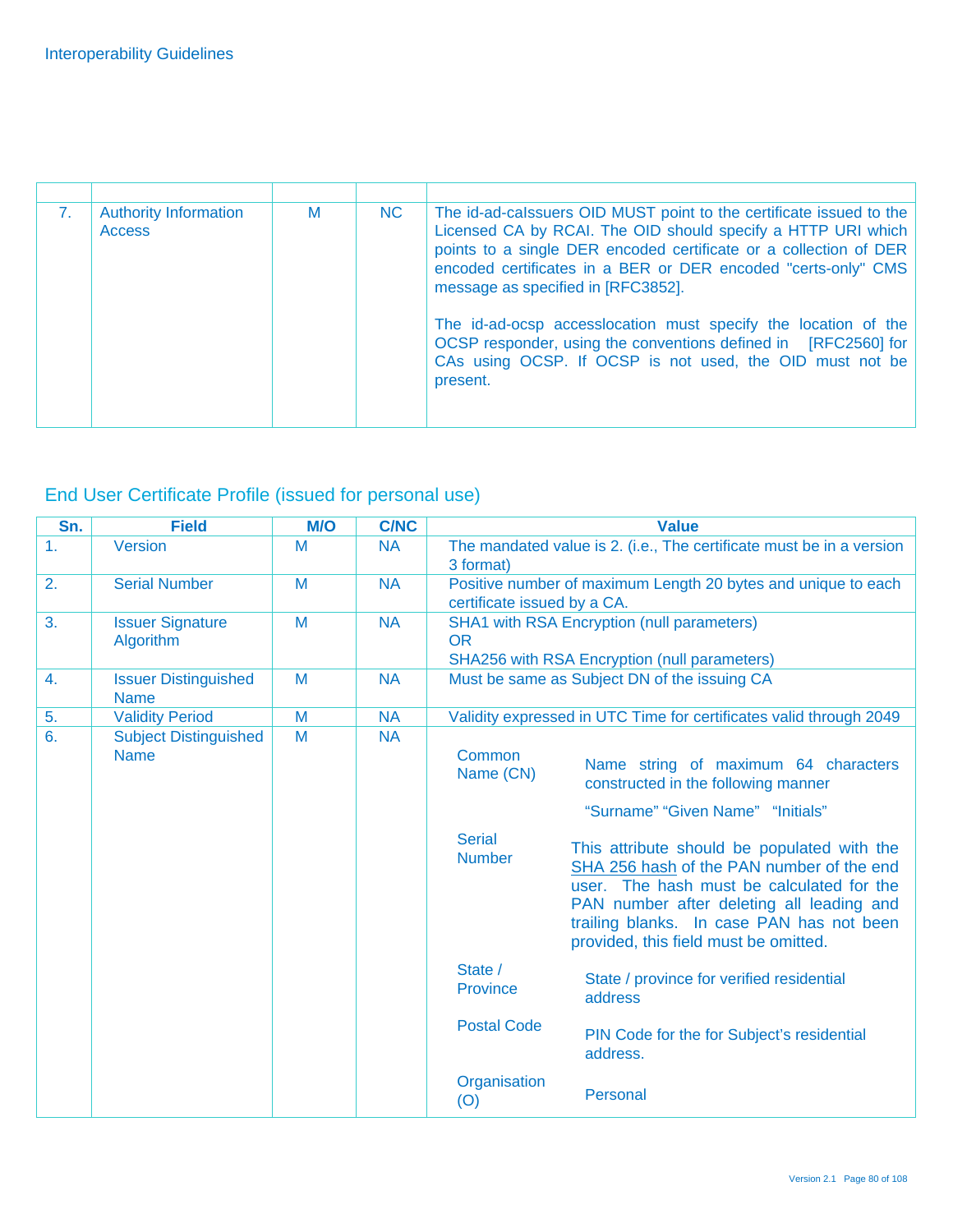|                  |                                               |              |                | Country (C)<br>Country code as per the verified residential<br>address                                                                                                                                                                                                                                                                                                                                                                                                                                                                                   |
|------------------|-----------------------------------------------|--------------|----------------|----------------------------------------------------------------------------------------------------------------------------------------------------------------------------------------------------------------------------------------------------------------------------------------------------------------------------------------------------------------------------------------------------------------------------------------------------------------------------------------------------------------------------------------------------------|
| 7.               | <b>Subject Public Key</b><br>Information      | M            | <b>NA</b>      | rsaEncryption, 1024 RSA Key modulus, public exponent                                                                                                                                                                                                                                                                                                                                                                                                                                                                                                     |
| 8.               | <b>Issuer's Signature</b>                     | M            | <b>NA</b>      | sha-1WithRSAEncryption {1 2 840 113549 1 1 5} (null<br>parameters) or sha256 WithRSAEncryption {1 2 840 113549 1 1<br>11} (null parameters)                                                                                                                                                                                                                                                                                                                                                                                                              |
| 9.               | <b>Signature Value</b>                        | M            | <b>NA</b>      | <b>Issuer CA's signature</b>                                                                                                                                                                                                                                                                                                                                                                                                                                                                                                                             |
|                  | <b>Extensions</b>                             |              |                |                                                                                                                                                                                                                                                                                                                                                                                                                                                                                                                                                          |
| 1.               | <b>Authority Key</b><br><b>Identifier</b>     | M            | <b>NC</b>      | <b>Issuing CA SubjectkeyIndetifier</b>                                                                                                                                                                                                                                                                                                                                                                                                                                                                                                                   |
| 2.               | <b>Subject Key Identifier</b>                 | M            | <b>NC</b>      | Octet String of unique value associated with the Public key                                                                                                                                                                                                                                                                                                                                                                                                                                                                                              |
| $\overline{3}$ . | <b>Key Usage</b>                              | M            | $\overline{C}$ | DigitalSignature, nonRepudiation(optional)                                                                                                                                                                                                                                                                                                                                                                                                                                                                                                               |
| 4.               | <b>Certificate Policies</b>                   | M            | <b>NC</b>      | The value must contain the OID representing the CCA certificate<br>policy the certificate is valid for; and all the lower level certificate<br>polices.                                                                                                                                                                                                                                                                                                                                                                                                  |
| 5.               | <b>Subject Alternative</b><br><b>Name</b>     | $\mathsf{O}$ | <b>NC</b>      | <b>Email Address</b>                                                                                                                                                                                                                                                                                                                                                                                                                                                                                                                                     |
| 6.               | <b>CRL Distribution</b><br><b>Points</b>      | M            | <b>NC</b>      | DistributionPointName MUST be set and MUST contain a<br>complete HTTP URI pointing to a DER encoded full and complete<br>CRL for all reasons. DistributionPointName shall contain the<br>fullName and thus shall not contain nameRelativeToCRLIssuer<br>reasons and cRLIssuer fields shall be absent.                                                                                                                                                                                                                                                    |
| 7.               | <b>Authority Information</b><br><b>Access</b> | M            | <b>NC</b>      | The id-ad-calssuers OID MUST point to certificates issued to the<br>CA issuing the certificate containing this field. The OID should<br>specify a HTTP URI which points to a single DER encoded<br>certificate or a collection of DER encoded certificates in a BER or<br>DER encoded "certs-only" CMS message as specified in<br>[RFC3852].<br>The id-ad-ocsp accesslocation must specify the location of the<br>OCSP responder, using the conventions defined in [RFC2560]<br>for CAs using OCSP. If OCSP is not used, the OID must not be<br>present. |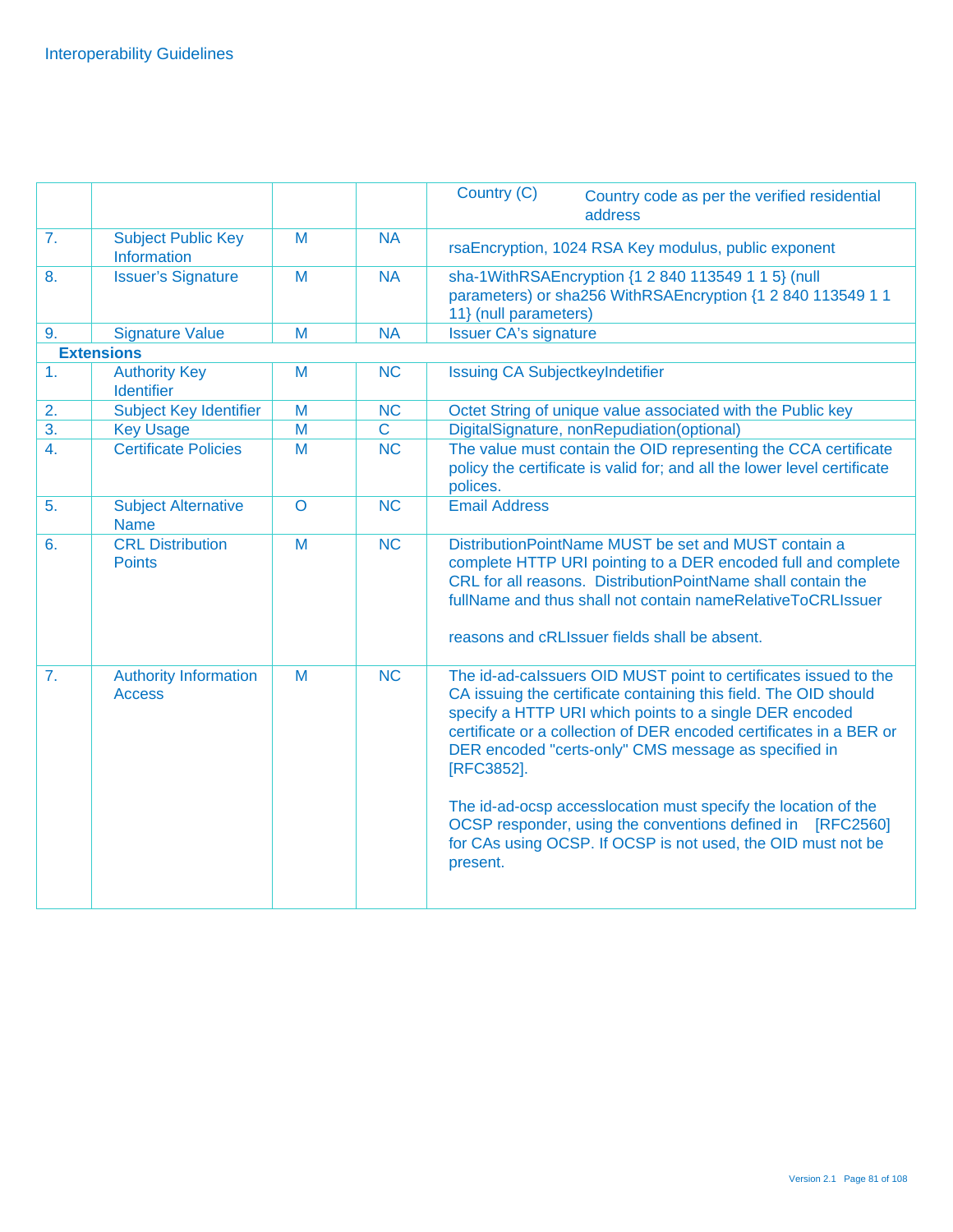# End User Certificate Profile (issued for organization use)

| Sn. | <b>Field</b>                                | <b>M/O</b> | <b>C/NC</b> |                                                                                              | <b>Value</b>                                                                                                                                                                                                                                                             |
|-----|---------------------------------------------|------------|-------------|----------------------------------------------------------------------------------------------|--------------------------------------------------------------------------------------------------------------------------------------------------------------------------------------------------------------------------------------------------------------------------|
| 1.  | <b>Version</b>                              | M          | <b>NA</b>   | format)                                                                                      | The mandated value is 2. (i.e., The certificate must be in a version 3                                                                                                                                                                                                   |
| 2.  | <b>Serial Number</b>                        | M          | <b>NA</b>   | Positive number of maximum Length 20 bytes and unique to each<br>certificate issued by a CA. |                                                                                                                                                                                                                                                                          |
| 3.  | <b>Issuer Signature</b><br>Algorithm        | M          | <b>NA</b>   | <b>OR</b>                                                                                    | <b>SHA1 with RSA Encryption (null parameters)</b><br>SHA256 with RSA Encryption (null parameters)                                                                                                                                                                        |
| 4.  | <b>Issuer Distinguished</b><br><b>Name</b>  | M          | <b>NA</b>   |                                                                                              | Must be same as Subject DN of the issuing CA                                                                                                                                                                                                                             |
| 5.  | <b>Validity Period</b>                      | M          | <b>NA</b>   |                                                                                              | Validity expressed in UTC Time for certificates valid through 2049                                                                                                                                                                                                       |
| 6.  | <b>Subject Distinguished</b><br><b>Name</b> | M          | <b>NA</b>   | <b>Common Name</b><br>(CN)                                                                   | Name string of maximum 64 characters<br>constructed in the following manner<br>"Surname" "Given Name" "Initials"                                                                                                                                                         |
|     |                                             |            |             | <b>Serial Number</b>                                                                         | This attribute should be populated with the<br>SHA 256 hash of the PAN number of the end<br>user. The hash must be calculated for the<br>PAN number after deleting all leading and<br>trailing blanks. In case PAN has not been<br>provided, this field must be omitted. |
|     |                                             |            |             | <b>State / Province</b>                                                                      | State / province for verified Office address                                                                                                                                                                                                                             |
|     |                                             |            |             | <b>Postal Code</b>                                                                           | PIN Code for the for Subject's Office address.                                                                                                                                                                                                                           |
|     |                                             |            |             | Organisation<br>Unit                                                                         | Department / Division to which the individual<br>belongs within his organisation                                                                                                                                                                                         |
|     |                                             |            |             | Organisation<br>(O)                                                                          | Legal Name of the organisation the person<br>belongs to                                                                                                                                                                                                                  |
|     |                                             |            |             | Country (C)                                                                                  | Country code as per the verified Office address                                                                                                                                                                                                                          |
| 7.  | <b>Subject Public Key</b><br>Information    | M          | <b>NA</b>   |                                                                                              | rsaEncryption, 1024 RSA Key modulus, public exponent                                                                                                                                                                                                                     |
| 8.  | <b>Issuer's Signature</b>                   | M          | <b>NA</b>   | <b>or</b><br>parameters)                                                                     | sha-1WithRSAEncryption {1 2 840 113549 1 1 5} (null parameters)<br>sha256 WithRSAEncryption {1 2 840 113549 1 1 11} (null                                                                                                                                                |
| 9.  | <b>Signature Value</b>                      | M          | <b>NA</b>   | <b>Issuer CA's signature</b>                                                                 |                                                                                                                                                                                                                                                                          |
|     | <b>Extensions</b>                           |            |             |                                                                                              |                                                                                                                                                                                                                                                                          |
| 1.  | <b>Authority Key Identifier</b>             | M          | <b>NC</b>   | <b>Issuing CA SubjectkeyIndetifier</b>                                                       |                                                                                                                                                                                                                                                                          |
| 2.  | <b>Subject Key Identifier</b>               | M          | <b>NC</b>   |                                                                                              | Octet String of unique value associated with the Public key                                                                                                                                                                                                              |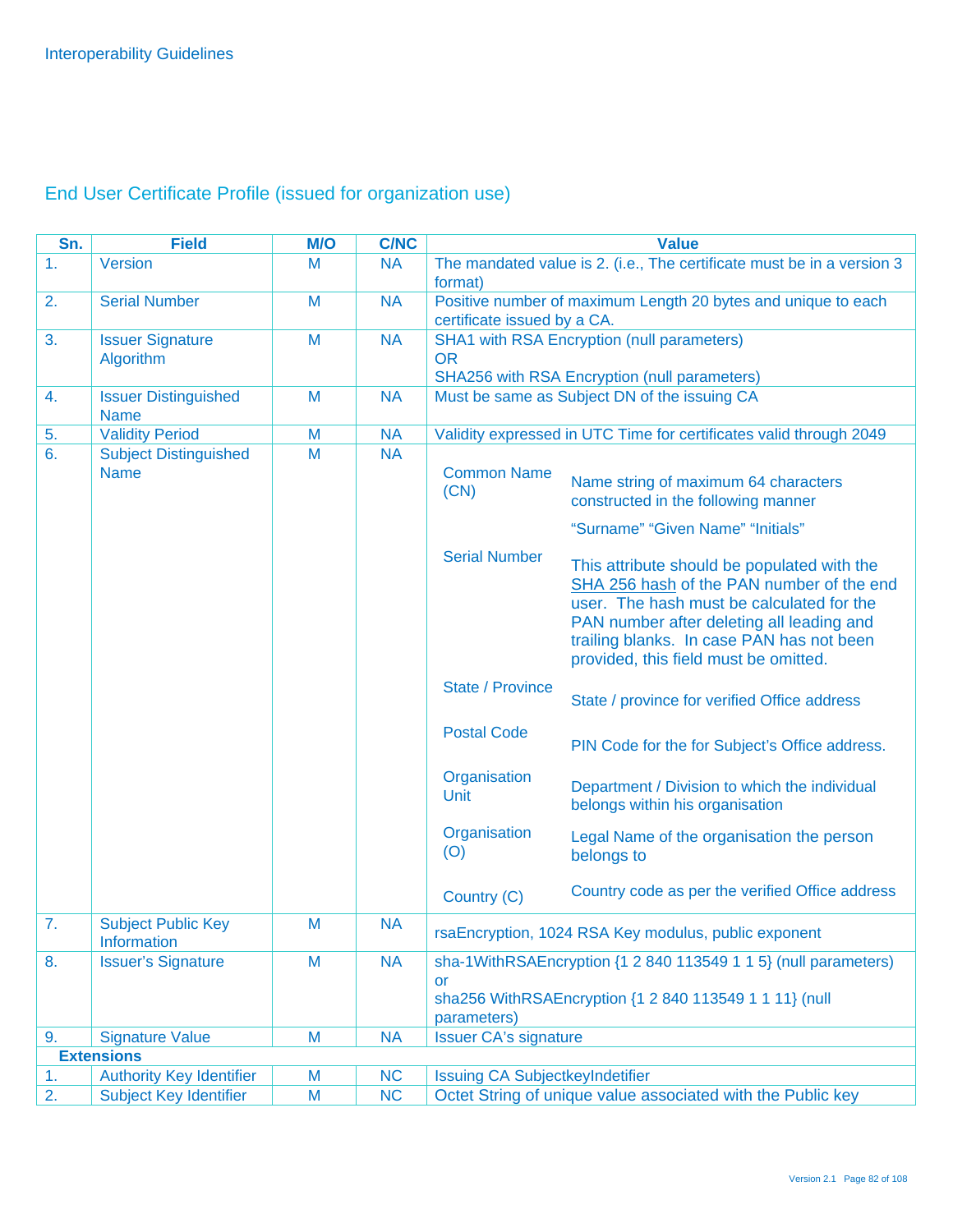| 3.               | <b>Key Usage</b>                              | M        | C.             | DigitalSignature, nonRepudiation(optional)                                                                                                                                                                                                                                                                                                                                                                                                                                                                                                            |
|------------------|-----------------------------------------------|----------|----------------|-------------------------------------------------------------------------------------------------------------------------------------------------------------------------------------------------------------------------------------------------------------------------------------------------------------------------------------------------------------------------------------------------------------------------------------------------------------------------------------------------------------------------------------------------------|
| $\overline{4}$ . | <b>Certificate Policies</b>                   | M        | <b>NC</b>      | The value must contain the OID representing the CCA certificate<br>policy the certificate is valid for; and all the lower level certificate<br>polices.                                                                                                                                                                                                                                                                                                                                                                                               |
| 5.               | <b>Subject Alternative</b><br><b>Name</b>     | $\Omega$ | N <sub>C</sub> | <b>Email Address</b>                                                                                                                                                                                                                                                                                                                                                                                                                                                                                                                                  |
| 6.               | <b>CRL Distribution Points</b>                | M        | <b>NC</b>      | DistributionPointName MUST be set and MUST contain a complete<br>HTTP URI pointing to a DER encoded full and complete CRL for all<br>reasons. DistributionPointName shall contain the fullName and thus<br>shall not contain nameRelativeToCRLIssuer<br>reasons and cRLIssuer fields shall be absent.                                                                                                                                                                                                                                                 |
| 7.               | <b>Authority Information</b><br><b>Access</b> | M        | <b>NC</b>      | The id-ad-calssuers OID MUST point to certificates issued to the CA<br>issuing the certificate containing this field. The OID should specify a<br>HTTP URI which points to a single DER encoded certificate or a<br>collection of DER encoded certificates in a BER or DER encoded<br>"certs-only" CMS message as specified in [RFC3852].<br>The id-ad-ocsp accesslocation must specify the location of the<br>OCSP responder, using the conventions defined in [RFC2560] for<br>CAs using OCSP. If OCSP is not used, the OID must not be<br>present. |

## SSL Certificate Profile

| Sn. | <b>Field</b>                                | <b>M/O</b> | <b>C/NC</b> | <b>Value</b>                                                                                                                                                                                                                                            |
|-----|---------------------------------------------|------------|-------------|---------------------------------------------------------------------------------------------------------------------------------------------------------------------------------------------------------------------------------------------------------|
| 1.  | <b>Version</b>                              | M          | <b>NA</b>   | The mandated value is 2. (i.e., The certificate must be in a version 3<br>format)                                                                                                                                                                       |
| 2.  | <b>Serial Number</b>                        | M          | <b>NA</b>   | Positive number of maximum Length 20 bytes and unique to each<br>certificate issued by a CA.                                                                                                                                                            |
| 3.  | <b>Issuer Signature</b><br>Algorithm        | M          | <b>NA</b>   | <b>SHA1 with RSA Encryption (null parameters)</b><br><b>OR</b><br>SHA256 with RSA Encryption (null parameters)                                                                                                                                          |
| 4.  | <b>Issuer Distinguished</b><br><b>Name</b>  | M          | <b>NA</b>   | Must be same as Subject DN of the issuing CA                                                                                                                                                                                                            |
| 5.  | <b>Validity Period</b>                      | M          | <b>NA</b>   | Validity expressed in UTC Time for certificates valid through 2049                                                                                                                                                                                      |
| 6.  | <b>Subject Distinguished</b><br><b>Name</b> | M          | <b>NA</b>   | Common Name (CN)<br><b>Fully Qualified Domain Name(FQDN)</b><br><b>Optional Attributes</b><br>State / Province<br>State / province for verified Office address<br><b>Organisation Unit(OU)</b><br>Department / Division to which the individual belongs |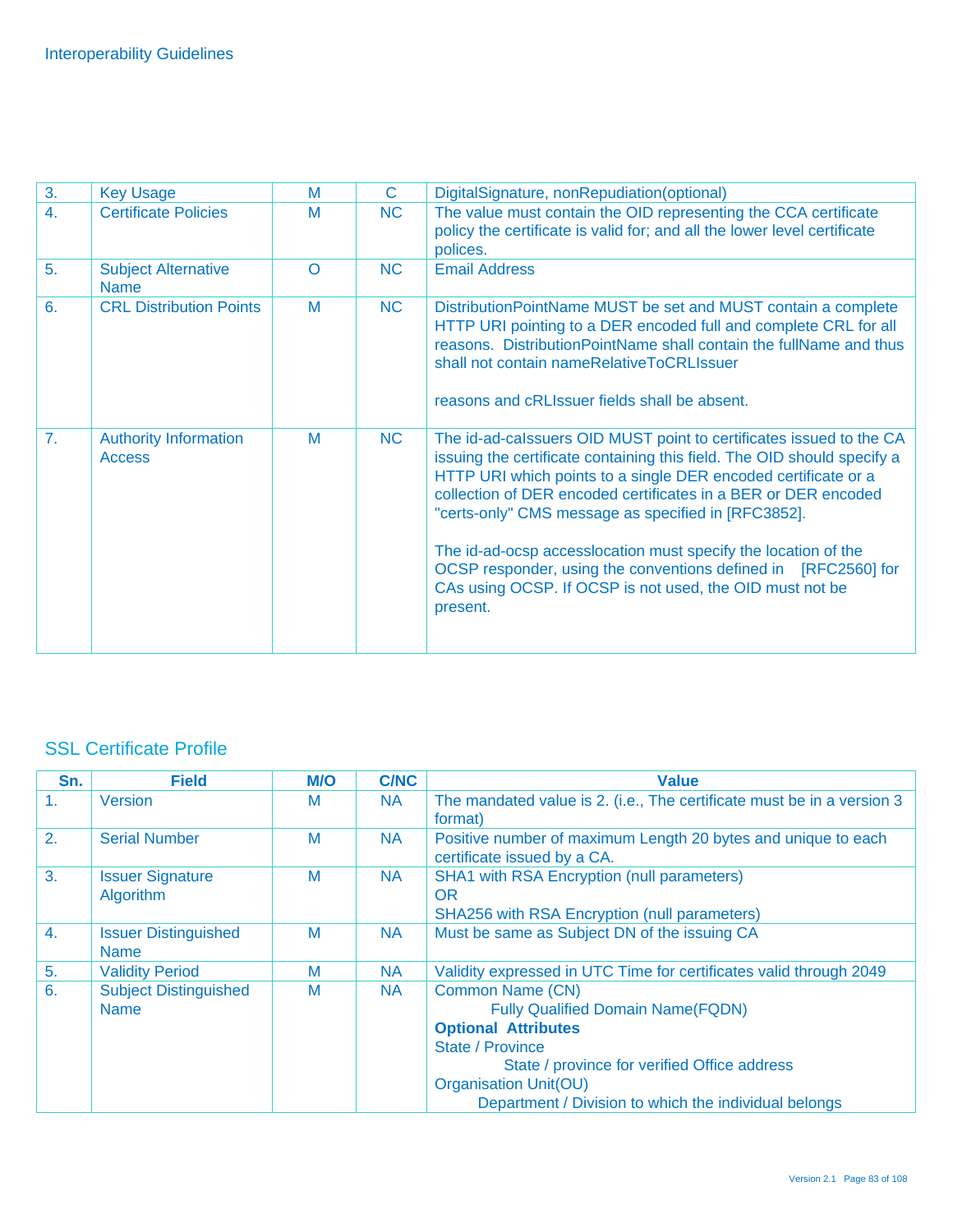|                                                 |                                                                                                                 |                                   | within his organisation                                                                                                                                                                                                                                                                                  |
|-------------------------------------------------|-----------------------------------------------------------------------------------------------------------------|-----------------------------------|----------------------------------------------------------------------------------------------------------------------------------------------------------------------------------------------------------------------------------------------------------------------------------------------------------|
|                                                 |                                                                                                                 |                                   | Organisation (O)                                                                                                                                                                                                                                                                                         |
|                                                 |                                                                                                                 |                                   | Legal Name of the organisation the person belongs to                                                                                                                                                                                                                                                     |
|                                                 |                                                                                                                 |                                   | Country (C)                                                                                                                                                                                                                                                                                              |
|                                                 |                                                                                                                 |                                   | Country code as per the verified Office address                                                                                                                                                                                                                                                          |
| <b>Subject Public Key</b><br><b>Information</b> | M                                                                                                               | <b>NA</b>                         | rsaEncryption, 1024 RSA Key modulus, public exponent                                                                                                                                                                                                                                                     |
| <b>Issuer's Signature</b>                       | M                                                                                                               | <b>NA</b>                         | sha-1WithRSAEncryption {1 2 840 113549 1 1 5} (null parameters)<br><b>or</b><br>sha256 WithRSAEncryption {1 2 840 113549 1 1 11} (null                                                                                                                                                                   |
|                                                 |                                                                                                                 |                                   | parameters)                                                                                                                                                                                                                                                                                              |
|                                                 |                                                                                                                 |                                   | <b>Issuer CA's signature</b>                                                                                                                                                                                                                                                                             |
|                                                 |                                                                                                                 |                                   |                                                                                                                                                                                                                                                                                                          |
|                                                 | M                                                                                                               |                                   | <b>Issuing CA SubjectkeyIndetifier</b>                                                                                                                                                                                                                                                                   |
|                                                 |                                                                                                                 |                                   | Octet String of unique value associated with the Public key                                                                                                                                                                                                                                              |
| <b>Key Usage</b>                                |                                                                                                                 |                                   | <b>Key Encipherment and Digital Signature</b>                                                                                                                                                                                                                                                            |
| <b>Certificate Policies</b>                     | M                                                                                                               | <b>NC</b>                         | The value must contain the OID representing the CCA certificate<br>policy the certificate is valid for; and all the lower level certificate<br>polices.                                                                                                                                                  |
| <b>Subject Alternative</b><br><b>Name</b>       | M                                                                                                               | <b>NC</b>                         | <b>Subject Alternative Name:</b><br>dnsName(s) for the server(s) / web page as an IA5 string<br>IP addresses of the server as a printable string in "network byte<br>×<br>order", as specified in [RFC791]                                                                                               |
| <b>Extended Key Usage</b>                       | $\circ$                                                                                                         | <b>NC</b>                         | If present, extended key usage shall include                                                                                                                                                                                                                                                             |
|                                                 |                                                                                                                 |                                   | id-kp-serverAuth {1 3 6 1 5 5 7 3 1}<br>$\blacksquare$                                                                                                                                                                                                                                                   |
|                                                 |                                                                                                                 |                                   | id-kp-clientAuth {1 3 6 1 5 5 7 3 2}<br>$\blacksquare$                                                                                                                                                                                                                                                   |
| <b>CRL Distribution Points</b>                  | M                                                                                                               | <b>NC</b>                         | DistributionPointName MUST be set and MUST contain a complete<br>HTTP URI pointing to a DER encoded full and complete CRL for all<br>DistributionPointName shall contain the fullName and<br>reasons.<br>thus shall not contain nameRelativeToCRLIssuer<br>reasons and cRLIssuer fields shall be absent. |
|                                                 | <b>Signature Value</b><br><b>Extensions</b><br><b>Authority Key Identifier</b><br><b>Subject Key Identifier</b> | M<br>$\overline{\mathsf{M}}$<br>M | <b>NA</b><br><b>NC</b><br><b>NC</b><br>$\mathbf C$                                                                                                                                                                                                                                                       |

### System Certificate Profile

| Sn.              | <b>Field</b>            | M/O | <b>C/NC</b> | <b>Value</b>                                                           |
|------------------|-------------------------|-----|-------------|------------------------------------------------------------------------|
|                  | Version                 | M   | <b>NA</b>   | The mandated value is 2. (i.e., The certificate must be in a version 3 |
|                  |                         |     |             | format)                                                                |
| $\overline{2}$ . | <b>Serial Number</b>    | M   | <b>NA</b>   | Positive number of maximum Length 20 bytes and unique to each          |
|                  |                         |     |             | certificate issued by a CA.                                            |
|                  | <b>Issuer Signature</b> | м   | <b>NA</b>   | <b>SHA1</b> with RSA Encryption (null parameters)                      |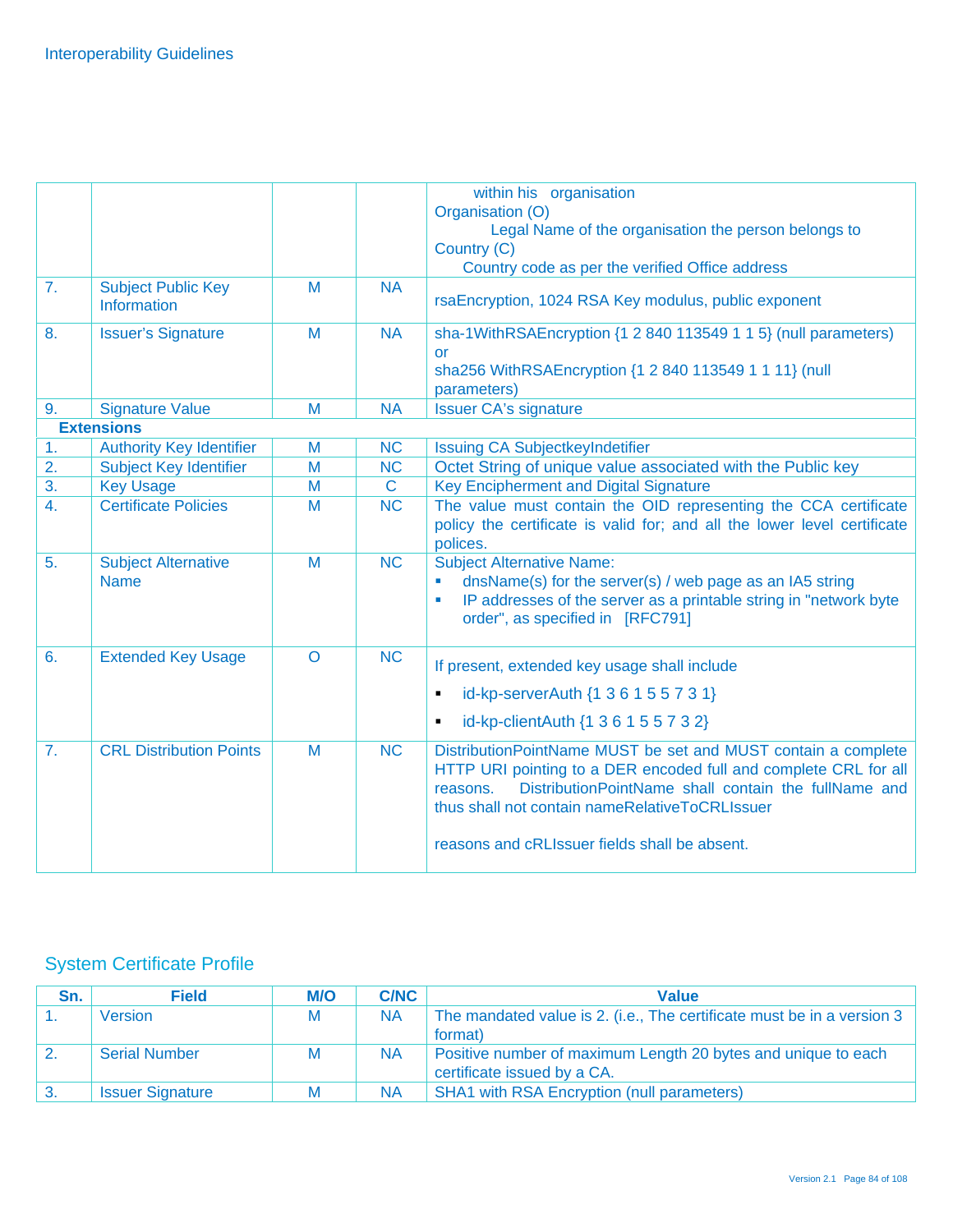|    | Algorithm                                   |         |             | <b>OR</b><br><b>SHA256 with RSA Encryption (null parameters)</b>                                                                                                                                                                                                                                                                                                  |
|----|---------------------------------------------|---------|-------------|-------------------------------------------------------------------------------------------------------------------------------------------------------------------------------------------------------------------------------------------------------------------------------------------------------------------------------------------------------------------|
| 4. | <b>Issuer Distinguished</b><br><b>Name</b>  | M       | <b>NA</b>   | Must be same as Subject DN of the issuing CA                                                                                                                                                                                                                                                                                                                      |
| 5. | <b>Validity Period</b>                      | M       | <b>NA</b>   | Validity expressed in UTC Time for certificates valid through 2049                                                                                                                                                                                                                                                                                                |
| 6. | <b>Subject Distinguished</b><br><b>Name</b> | M       | <b>NA</b>   | The CN in the Subject Name MUST contain either<br>IP Address of the system as a printable string in<br>"network byte order", as specified in [RFC791]<br>MAC Address of primary network interface as a<br>٠<br>printable string<br>Serial number (CPU or any electronically verifiable<br>serial number) as a printable string<br>Unique ID as a printable string |
| 7. | <b>Subject Public Key</b><br>Information    | M       | <b>NA</b>   | rsaEncryption, 1024 RSA Key modulus, public exponent                                                                                                                                                                                                                                                                                                              |
| 8. | <b>Issuer's Signature</b>                   | M       | <b>NA</b>   | sha-1WithRSAEncryption {1 2 840 113549 1 1 5} (null parameters)<br><b>or</b><br>sha256 WithRSAEncryption {1 2 840 113549 1 1 11} (null<br>parameters)                                                                                                                                                                                                             |
| 9. | <b>Signature Value</b>                      | M       | <b>NA</b>   | <b>Issuer CA's signature</b>                                                                                                                                                                                                                                                                                                                                      |
|    | <b>Extensions</b>                           |         |             |                                                                                                                                                                                                                                                                                                                                                                   |
| 1. | <b>Authority Key Identifier</b>             | M       | <b>NC</b>   | <b>Issuing CA SubjectkeyIndetifier</b>                                                                                                                                                                                                                                                                                                                            |
| 2. | <b>Subject Key Identifier</b>               | M       | <b>NC</b>   | Octet String of unique value associated with the Public key                                                                                                                                                                                                                                                                                                       |
| 3. | <b>Key Usage</b>                            | M       | $\mathbf C$ | Key Encipherment and Digital Signature                                                                                                                                                                                                                                                                                                                            |
| 4. | <b>Certificate Policies</b>                 | M       | <b>NC</b>   | The value must contain the OID representing the CCA certificate<br>policy the certificate is valid for; and all the lower level certificate<br>polices.                                                                                                                                                                                                           |
| 5. | <b>Subject Alternative</b><br><b>Name</b>   | M       | <b>NC</b>   | The CN in the Subject Name MUST contain either<br>IP Address of the system as a octet string in "network byte<br>٠<br>order", as specified in [RFC791]<br>dnsName in IA5String format                                                                                                                                                                             |
| 6. | <b>Extended Key Usage</b>                   | $\circ$ | <b>NC</b>   | If present, extended key usage shall include                                                                                                                                                                                                                                                                                                                      |
|    |                                             |         |             | id-kp-serverAuth {1 3 6 1 5 5 7 3 1}                                                                                                                                                                                                                                                                                                                              |
|    |                                             |         |             | id-kp-clientAuth {1 3 6 1 5 5 7 3 2}                                                                                                                                                                                                                                                                                                                              |
| 7. | <b>CRL Distribution Points</b>              | M       | <b>NC</b>   | DistributionPointName MUST be set and MUST contain a complete<br>HTTP URI pointing to a DER encoded full and complete CRL for all<br>reasons. DistributionPointName shall contain the fullName and thus<br>shall not contain nameRelativeToCRLIssuer<br>reasons and cRLIssuer fields shall be absent.                                                             |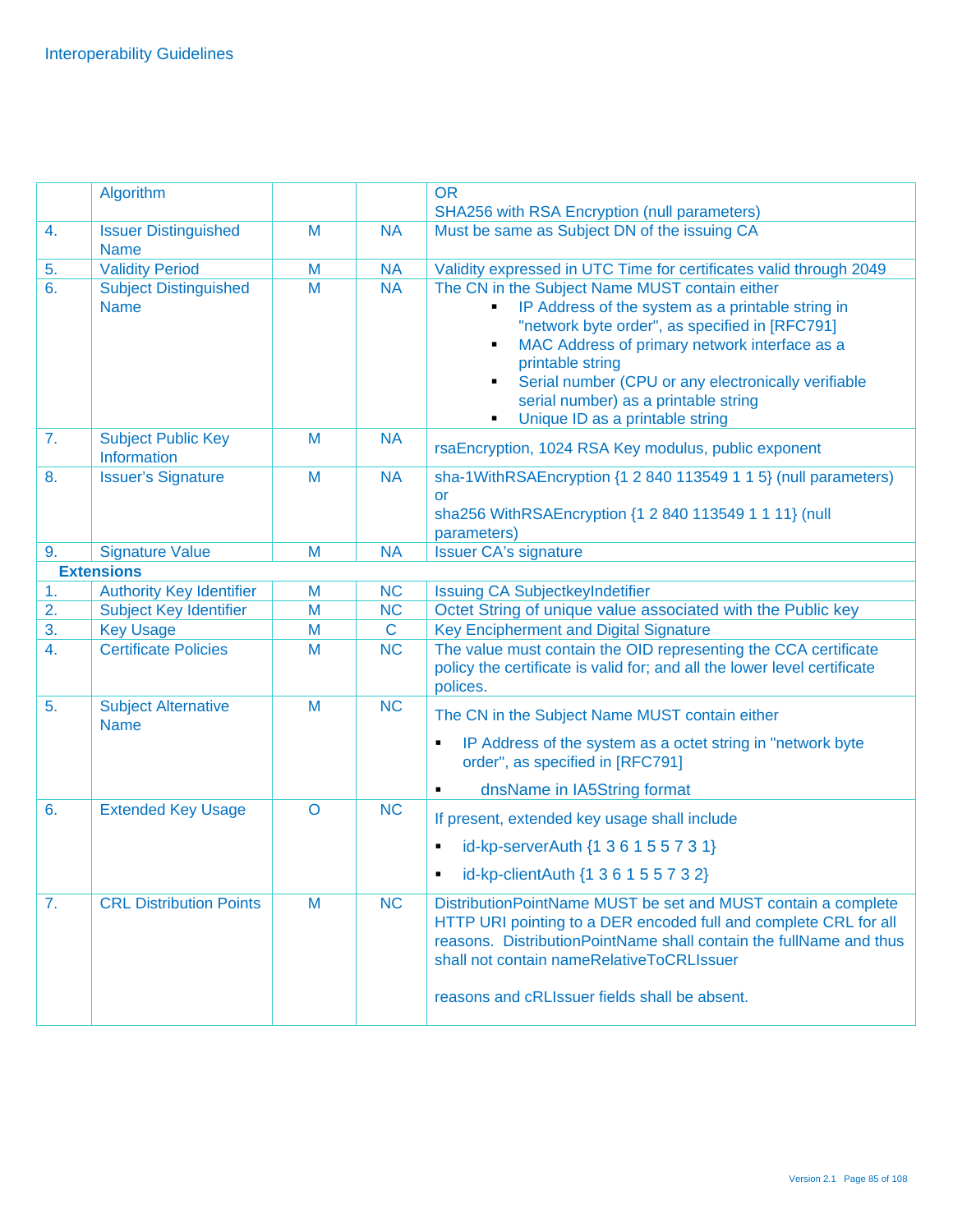# Time Stamping Authority Certificate Profile

| Sn. | <b>Field</b>                                | <b>M/O</b> | <b>C/NC</b> | <b>Value</b>                                                                                                                                                                                                                                                                                                                          |
|-----|---------------------------------------------|------------|-------------|---------------------------------------------------------------------------------------------------------------------------------------------------------------------------------------------------------------------------------------------------------------------------------------------------------------------------------------|
| 1.  | <b>Version</b>                              | M          | <b>NA</b>   | The mandated value is 2. (i.e., The certificate must be in a version 3                                                                                                                                                                                                                                                                |
|     |                                             |            |             | format)                                                                                                                                                                                                                                                                                                                               |
| 2.  | <b>Serial Number</b>                        | M          | <b>NA</b>   | Positive number of maximum Length 20 bytes and unique to each                                                                                                                                                                                                                                                                         |
|     |                                             |            |             | certificate issued by a CA.                                                                                                                                                                                                                                                                                                           |
| 3.  | <b>Issuer Signature</b>                     | M          | <b>NA</b>   | <b>SHA1 with RSA Encryption (null parameters)</b>                                                                                                                                                                                                                                                                                     |
|     | Algorithm                                   |            |             | <b>OR</b>                                                                                                                                                                                                                                                                                                                             |
|     |                                             | M          |             | <b>SHA256 with RSA Encryption (null parameters)</b>                                                                                                                                                                                                                                                                                   |
| 4.  | <b>Issuer Distinguished</b><br><b>Name</b>  |            | <b>NA</b>   | Must be same as Subject DN of the Issuing CA                                                                                                                                                                                                                                                                                          |
| 5.  | <b>Validity Period</b>                      | M          | <b>NA</b>   | Validity expressed in UTC Time for certificates valid through 2049                                                                                                                                                                                                                                                                    |
| 6.  | <b>Subject Distinguished</b><br><b>Name</b> | M          | <b>NA</b>   | <b>Common Name</b><br><time authority="" name="" stamping=""><br/>(CN)<br/>{Generation qualifier} (re-issuance number}<br/>Organisational<br/><b>Time Stamping Authority</b><br/>Unit (OU)<br/>Organisation<br/>Legal Name of the TSA Organization<br/>(O)<br/>Country (C)<br/>Country code as per the verified office address</time> |
| 7.  | <b>Subject Public Key</b><br>Information    | M          | <b>NA</b>   | rsaEncryption, 2048 RSA Key modulus, public exponent                                                                                                                                                                                                                                                                                  |
| 8.  | <b>Issuer's Signature</b>                   | M          | <b>NA</b>   | sha-1WithRSAEncryption {1 2 840 113549 1 1 5} (null parameters)<br><b>or</b><br>sha256 WithRSAEncryption {1 2 840 113549 1 1 11} (null<br>parameters)                                                                                                                                                                                 |
| 9.  | <b>Signature Value</b>                      | M          | <b>NA</b>   | <b>Issuer CA's signature</b>                                                                                                                                                                                                                                                                                                          |
|     | <b>Extensions</b>                           |            |             |                                                                                                                                                                                                                                                                                                                                       |
| 1.  | <b>Authority Key Identifier</b>             | M          | <b>NC</b>   | <b>Issuing CA SubjectkeyIndetifier</b>                                                                                                                                                                                                                                                                                                |
| 2.  | <b>Subject Key Identifier</b>               | M          | <b>NC</b>   | Octet String of unique value associated with the Public key                                                                                                                                                                                                                                                                           |
| 3.  | <b>Key Usage</b>                            | M          | $\mathbf C$ | <b>DigitalSignature</b>                                                                                                                                                                                                                                                                                                               |
| 4.  | <b>Certificate Policies</b>                 | M          | <b>NC</b>   | The value must contain the OID representing the CCA certificate<br>policy the certificate is valid for; and all the lower level certificate<br>polices.                                                                                                                                                                               |
| 5.  | <b>Extended Key Usage</b>                   | M          | $\mathbf C$ | id-kp-timestamping {1 3 6 1 5 5 7 3 8}                                                                                                                                                                                                                                                                                                |
| 6.  | <b>CRL Distribution Points</b>              | M          | <b>NC</b>   | DistributionPointName MUST be set and MUST contain a complete<br>HTTP URI pointing to a DER encoded full and complete CRL for all<br>reasons. Distribution Point Name shall contain the full Name and thus<br>shall not contain nameRelativeToCRLIssuer<br>reasons and cRLIssuer fields shall be absent.                              |
| 7.  | <b>Authority Information</b>                | M          | <b>NC</b>   | The id-ad-calssuers OID MUST point to certificates issued to the CA                                                                                                                                                                                                                                                                   |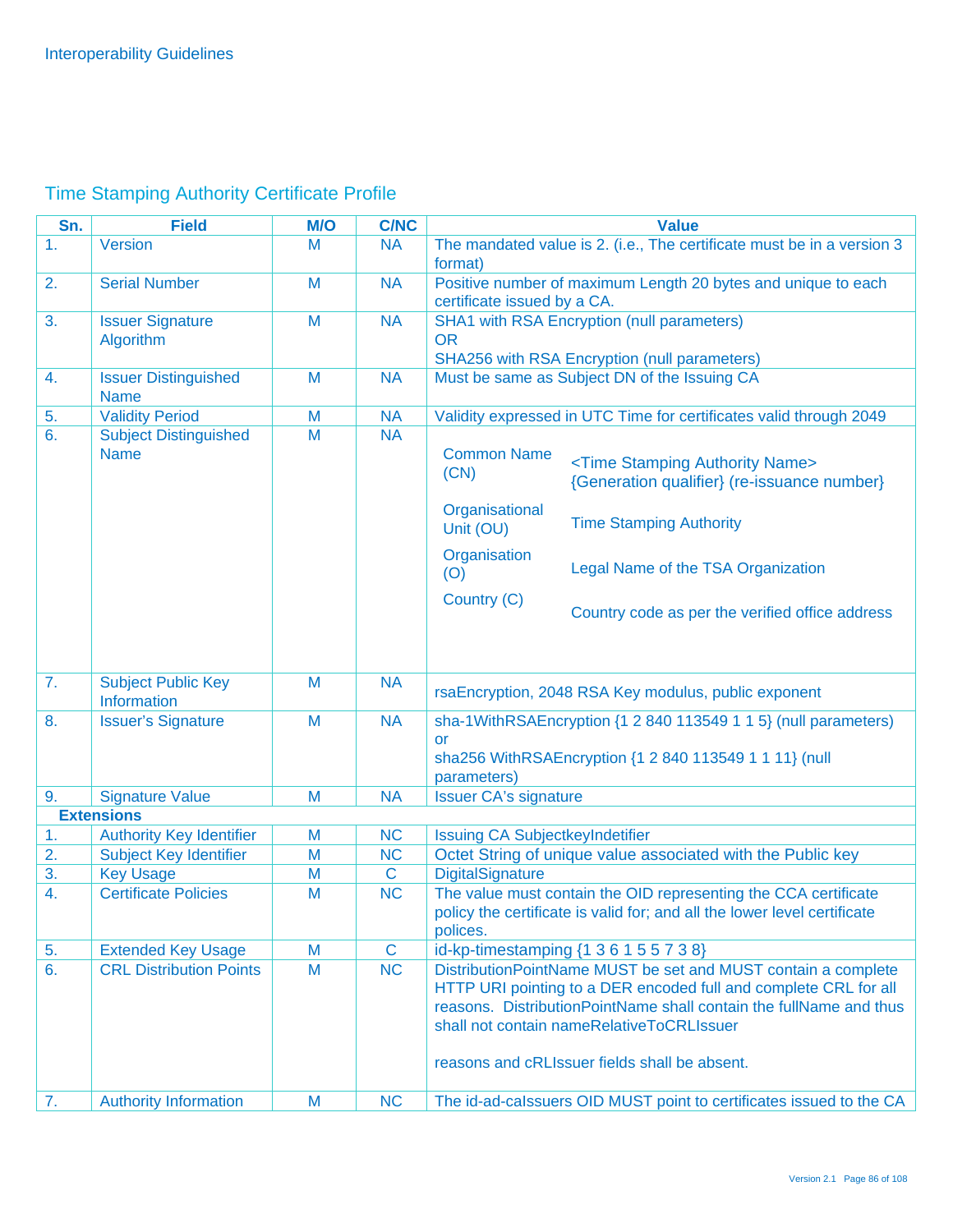| <b>Access</b> | issuing the certificate containing this field. The OID should specify a<br>HTTP URI which points to a single DER encoded certificate or a<br>collection of DER encoded certificates in a BER or DER encoded<br>"certs-only" CMS message as specified in [RFC3852]. |
|---------------|--------------------------------------------------------------------------------------------------------------------------------------------------------------------------------------------------------------------------------------------------------------------|
|               | The id-ad-ocsp accesslocation must specify the location of the<br>OCSP responder, using the conventions defined in [RFC2560] for<br>CAs using OCSP. If OCSP is not used, the OID must not be<br>present.                                                           |

# Code Signing Certificate Profile

| Sn. | <b>Field</b>                 | M/O | <b>C/NC</b> |                             | <b>Value</b>                                                                                        |
|-----|------------------------------|-----|-------------|-----------------------------|-----------------------------------------------------------------------------------------------------|
| 1.  | Version                      | M   | <b>NA</b>   | format)                     | The mandated value is 2. (i.e., The certificate must be in a version 3                              |
| 2.  | <b>Serial Number</b>         | M   | <b>NA</b>   | certificate issued by a CA. | Positive number of maximum Length 20 bytes and unique to each                                       |
| 3.  | <b>Issuer Signature</b>      | M   | <b>NA</b>   |                             | <b>SHA1 with RSA Encryption (null parameters)</b>                                                   |
|     | Algorithm                    |     |             | <b>OR</b>                   |                                                                                                     |
| 4.  | <b>Issuer Distinguished</b>  | M   | <b>NA</b>   |                             | <b>SHA256 with RSA Encryption (null parameters)</b><br>Must be same as Subject DN of the issuing CA |
|     | <b>Name</b>                  |     |             |                             |                                                                                                     |
| 5.  | <b>Validity Period</b>       | M   | <b>NA</b>   |                             | Validity expressed in UTC Time for certificates valid through 2049                                  |
| 6.  | <b>Subject Distinguished</b> | M   | <b>NA</b>   |                             |                                                                                                     |
|     | <b>Name</b>                  |     |             | <b>Common Name</b>          | Name string of maximum 64 characters                                                                |
|     |                              |     |             | (CN)                        | constructed in the following manner                                                                 |
|     |                              |     |             |                             | "Surname" "Given Name" "Initials"                                                                   |
|     |                              |     |             |                             |                                                                                                     |
|     |                              |     |             |                             |                                                                                                     |
|     |                              |     |             |                             | Or                                                                                                  |
|     |                              |     |             |                             | Legal Name of the Organisation                                                                      |
|     |                              |     |             | <b>House Identifier</b>     | This attribute MUST contain the                                                                     |
|     |                              |     |             |                             | • Flat number, Apartment name and Plot no.                                                          |
|     |                              |     |             |                             | <b>OR</b>                                                                                           |
|     |                              |     |             |                             | • House Name / Number and Plot Number                                                               |
|     |                              |     |             |                             | Of the individuals verified OFFICE address                                                          |
|     |                              |     |             | <b>Street Address</b>       | This attribute value MUST contain following<br>parameters of the Subject's OFFICE address           |
|     |                              |     |             |                             | Locality / colony name                                                                              |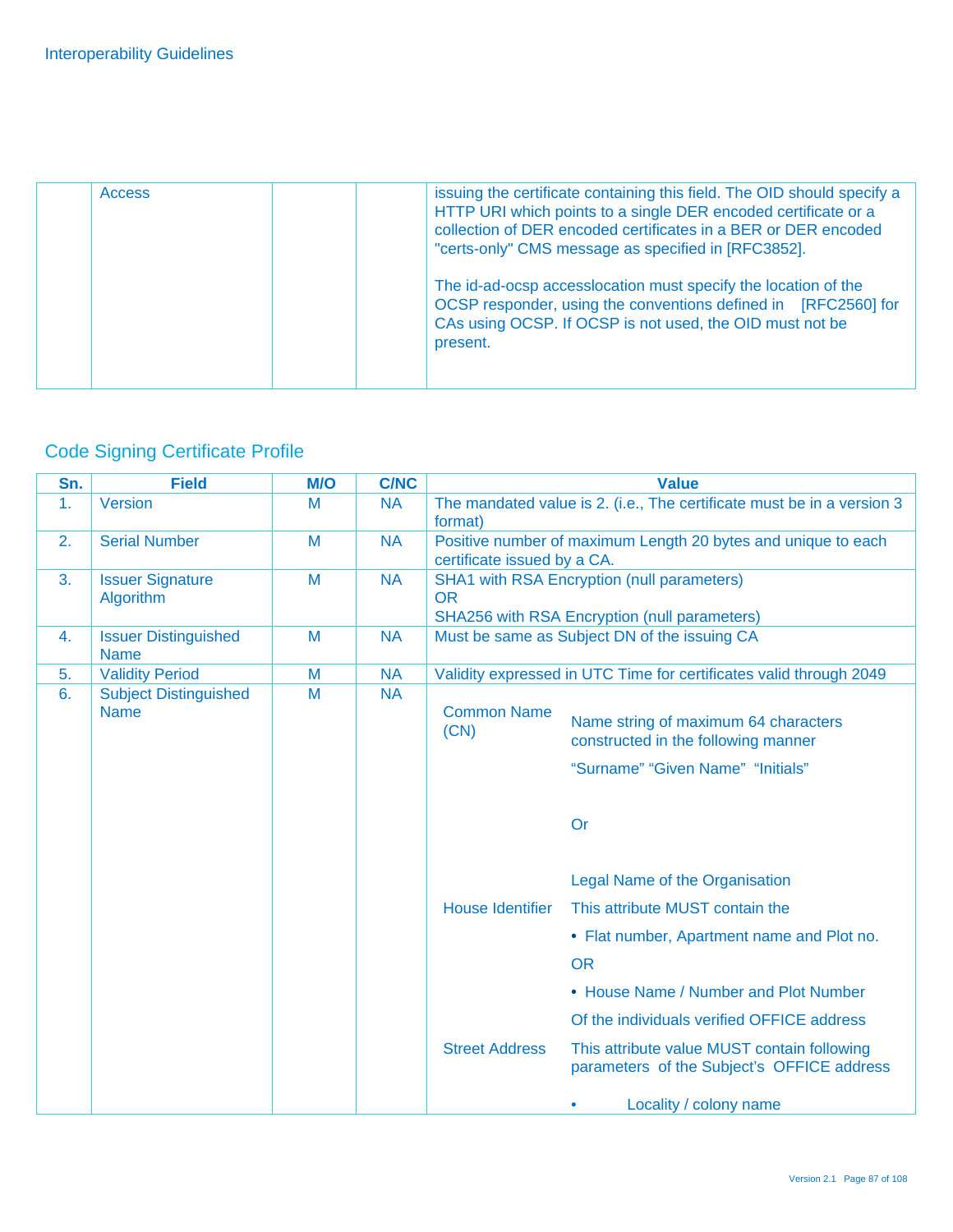|    |                                                          |        |                               | (nearest) Street Name<br>Town / Suburb / Village<br>City name (if applicable)<br><b>District</b><br><b>State / Province</b><br>• State / province for verified Office address<br><b>Postal Code</b><br>• PIN Code for the for Subject's Office<br>address.<br>Organisation<br>Legal Name of the organisation<br>(O)<br>Country (C)<br>Country code as per the verified Office address                                                                                                                                                                 |
|----|----------------------------------------------------------|--------|-------------------------------|-------------------------------------------------------------------------------------------------------------------------------------------------------------------------------------------------------------------------------------------------------------------------------------------------------------------------------------------------------------------------------------------------------------------------------------------------------------------------------------------------------------------------------------------------------|
| 7. | <b>Subject Public Key</b><br>Information                 | M      | <b>NA</b>                     | rsaEncryption, 1024 RSA Key modulus, public exponent                                                                                                                                                                                                                                                                                                                                                                                                                                                                                                  |
| 8. | <b>Issuer's Signature</b>                                | M      | <b>NA</b>                     | sha-1WithRSAEncryption {1 2 840 113549 1 1 5} (null parameters)<br><b>or</b><br>sha256 WithRSAEncryption {1 2 840 113549 1 1 11} (null<br>parameters)                                                                                                                                                                                                                                                                                                                                                                                                 |
| 9. | <b>Signature Value</b>                                   | M      | <b>NA</b>                     | <b>Issuer CA's signature</b>                                                                                                                                                                                                                                                                                                                                                                                                                                                                                                                          |
|    | <b>Extensions</b>                                        |        |                               |                                                                                                                                                                                                                                                                                                                                                                                                                                                                                                                                                       |
| 1. | <b>Authority Key Identifier</b>                          | M      | <b>NC</b>                     | <b>Issuing CA SubjectkeyIndetifier</b>                                                                                                                                                                                                                                                                                                                                                                                                                                                                                                                |
| 2. | <b>Subject Key Identifier</b>                            | M      | <b>NC</b>                     | Octet String of unique value associated with the Public key                                                                                                                                                                                                                                                                                                                                                                                                                                                                                           |
| 3. | <b>Key Usage</b>                                         | M<br>M | $\mathbf C$<br>$\overline{C}$ | <b>DigitalSignature</b>                                                                                                                                                                                                                                                                                                                                                                                                                                                                                                                               |
| 4. | <b>Extended Key Usage</b><br><b>Certificate Policies</b> | M      | <b>NC</b>                     | id-kp-codeSigning {1 3 6 1 5 5 7 3 3}                                                                                                                                                                                                                                                                                                                                                                                                                                                                                                                 |
| 5. |                                                          |        |                               | The value must contain the OID representing the CCA certificate<br>policy the certificate is valid for; and all the lower level certificate<br>polices.                                                                                                                                                                                                                                                                                                                                                                                               |
| 6. | <b>CRL Distribution Points</b>                           | M      | <b>NC</b>                     | DistributionPointName MUST be set and MUST contain a complete<br>HTTP URI pointing to a DER encoded full and complete CRL for all<br>reasons. Distribution Point Name shall contain the full Name and thus<br>shall not contain nameRelativeToCRLIssuer<br>reasons and cRLIssuer fields shall be absent.                                                                                                                                                                                                                                              |
| 7. | <b>Authority Information</b><br><b>Access</b>            | M      | NC                            | The id-ad-calssuers OID MUST point to certificates issued to the CA<br>issuing the certificate containing this field. The OID should specify a<br>HTTP URI which points to a single DER encoded certificate or a<br>collection of DER encoded certificates in a BER or DER encoded<br>"certs-only" CMS message as specified in [RFC3852].<br>The id-ad-ocsp accesslocation must specify the location of the<br>OCSP responder, using the conventions defined in [RFC2560] for<br>CAs using OCSP. If OCSP is not used, the OID must not be<br>present. |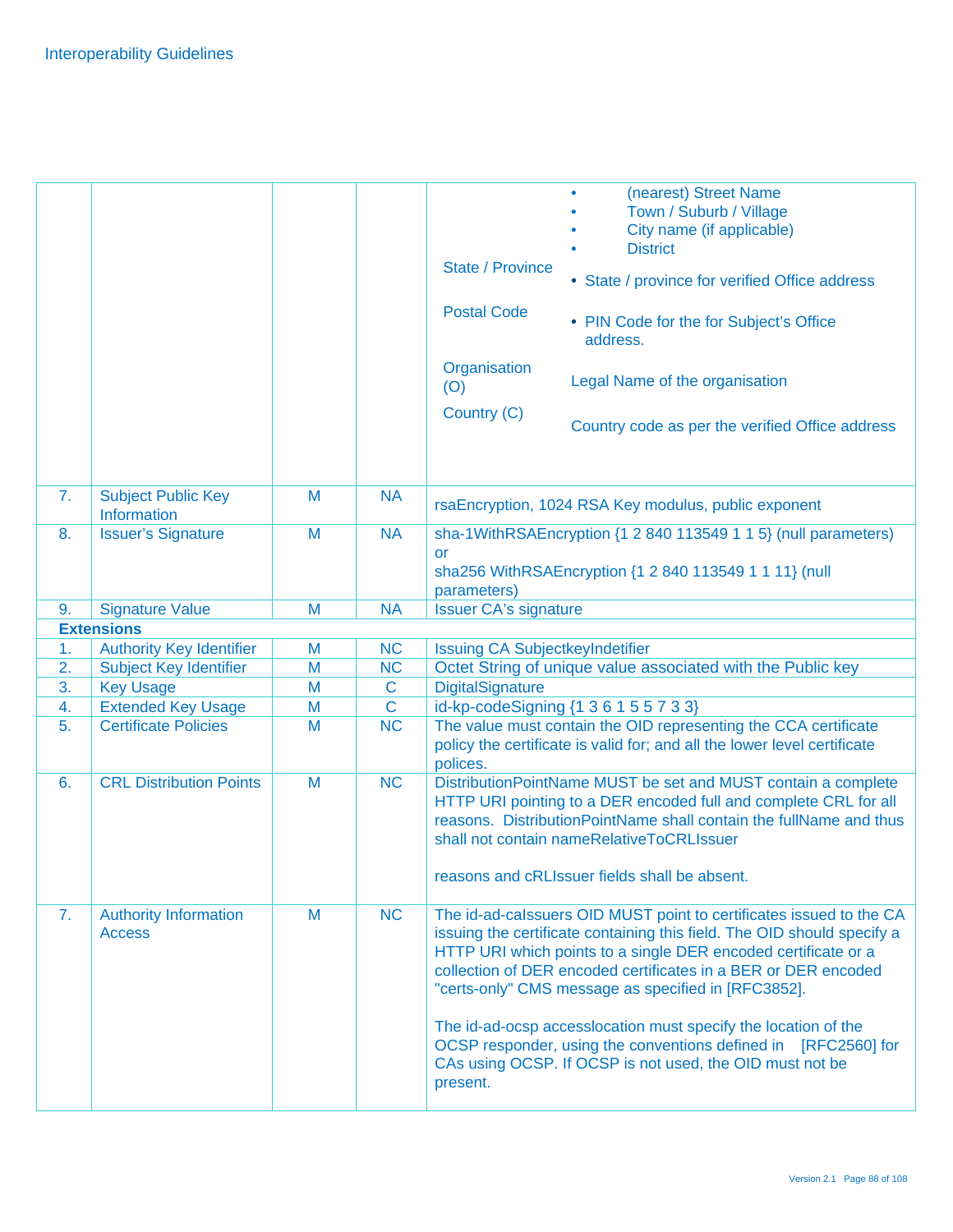### OCSP Responder Certificate Profile

| Sn. | <b>Field</b>                                | M/O            | <b>C/NC</b> | <b>Value</b>                                                                                                                                                                                                                                    |
|-----|---------------------------------------------|----------------|-------------|-------------------------------------------------------------------------------------------------------------------------------------------------------------------------------------------------------------------------------------------------|
| 1.  | Version                                     | M              | <b>NA</b>   | The mandated value is 2. (i.e., The certificate must be in a version 3<br>format)                                                                                                                                                               |
| 2.  | <b>Serial Number</b>                        | M              | <b>NA</b>   | Positive number of maximum Length 20 bytes and unique to each<br>certificate issued by a CA.                                                                                                                                                    |
| 3.  | <b>Issuer Signature</b><br>Algorithm        | M              | <b>NA</b>   | <b>SHA1 with RSA Encryption (null parameters)</b><br><b>OR</b><br>SHA256 with RSA Encryption (null parameters)                                                                                                                                  |
| 4.  | <b>Issuer Distinguished</b><br><b>Name</b>  | M              | <b>NA</b>   | Must be same as Subject DN of the Issuing CA                                                                                                                                                                                                    |
| 5.  | <b>Validity Period</b>                      | M              | <b>NA</b>   | Validity expressed in UTC Time for certificates valid through 2049                                                                                                                                                                              |
| 6.  | <b>Subject Distinguished</b><br><b>Name</b> | M              | <b>NA</b>   | <b>Common Name</b><br><ocsp name="" responder=""><br/>(CN)</ocsp>                                                                                                                                                                               |
|     |                                             |                |             | Organisational<br><b>OCSP Responder</b><br>Unit (OU)                                                                                                                                                                                            |
|     |                                             |                |             | Organisation<br>Legal Name of the OCSP Organization<br>(O)                                                                                                                                                                                      |
|     |                                             |                |             | Country (C)<br>Country code as per the verified office address                                                                                                                                                                                  |
|     |                                             |                |             |                                                                                                                                                                                                                                                 |
| 7.  | <b>Subject Public Key</b><br>Information    | M              | <b>NA</b>   | rsaEncryption, 2048 RSA Key modulus, public exponent                                                                                                                                                                                            |
| 8.  | <b>Issuer's Signature</b>                   | M              | <b>NA</b>   | sha-1WithRSAEncryption {1 2 840 113549 1 1 5} (null parameters)<br><b>or</b><br>sha256 WithRSAEncryption {1 2 840 113549 1 1 11} (null<br>parameters)                                                                                           |
| 9.  | <b>Signature Value</b>                      | M              | <b>NA</b>   | <b>Issuer CA's signature</b>                                                                                                                                                                                                                    |
|     |                                             |                |             |                                                                                                                                                                                                                                                 |
| 1.  | <b>Authority Key Identifier</b>             | M              | <b>NC</b>   | Issuing CA SubjectkeyIndetifier                                                                                                                                                                                                                 |
| 2.  | <b>Subject Key Identifier</b>               | M              | <b>NC</b>   | Octet String of unique value associated with the Public key                                                                                                                                                                                     |
| 3.  | <b>Key Usage</b>                            | M              | $\mathbf C$ | <b>DigitalSignature</b>                                                                                                                                                                                                                         |
| 4.  | <b>Certificate Policies</b>                 | M              | <b>NC</b>   | The value must contain the OID representing the CCA certificate<br>policy the certificate is valid for; and all the lower level certificate<br>polices.                                                                                         |
| 5.  | <b>Extended Key Usage</b>                   | M              | $\mathbf C$ | id-kp-OCSPSigning {1 3 6 1 5 5 7 3 9}                                                                                                                                                                                                           |
| 6.  | <b>CRL Distribution Points</b>              | $\overline{O}$ | NC          | Must be present if no-check extension is absent.                                                                                                                                                                                                |
|     |                                             |                |             | Must be absent if no-check extension is present.                                                                                                                                                                                                |
|     |                                             |                |             | DistributionPointName MUST be set and MUST contain a complete<br>HTTP URI pointing to a DER encoded partitioned CRL for all<br>reasons. Distribution PointName shall contain the fullName and thus<br>shall not contain nameRelativeToCRLIssuer |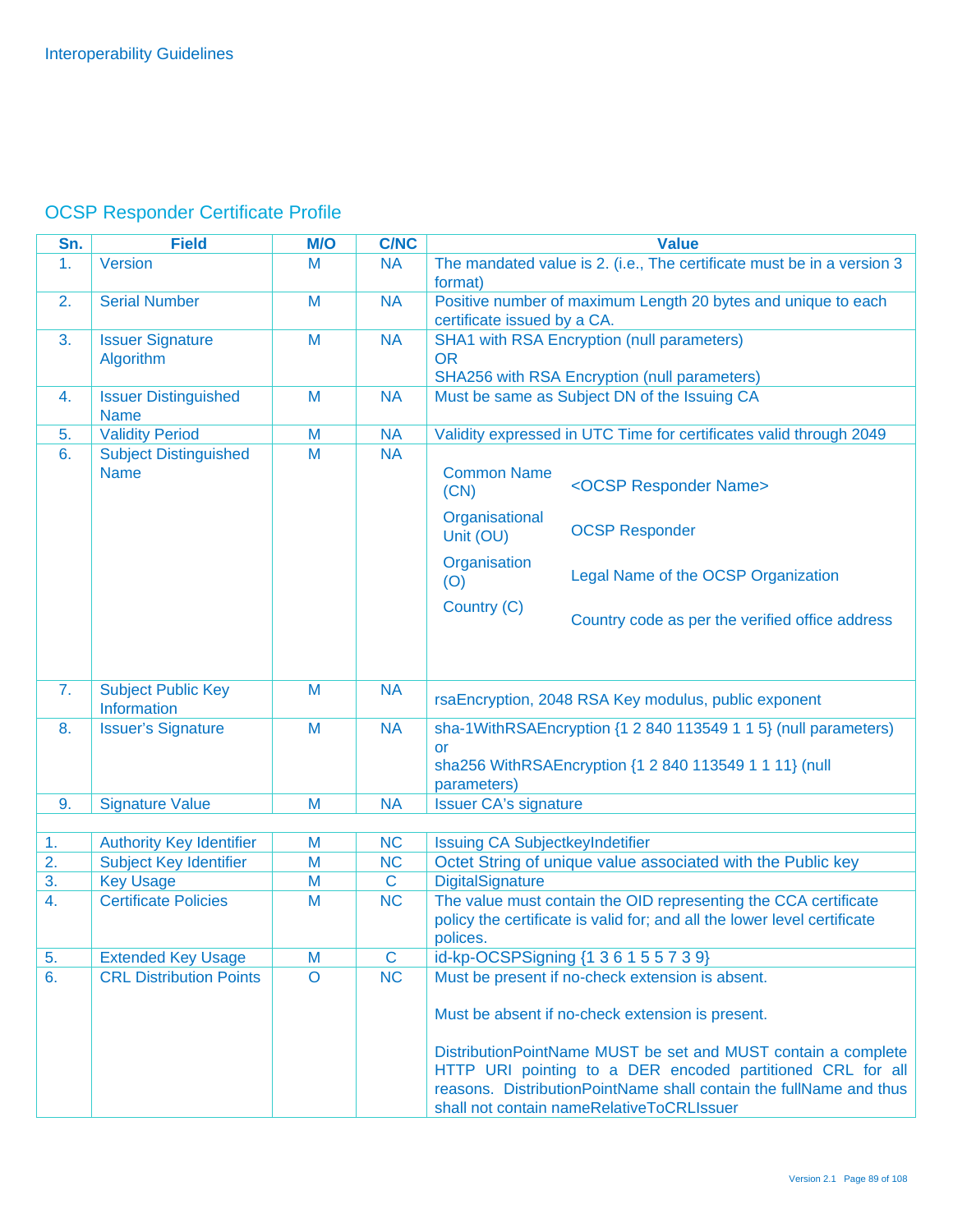|                                               |   |    | reasons and cRLIssuer fields shall be absent.                                                                                                                                                                                                                                                                                             |
|-----------------------------------------------|---|----|-------------------------------------------------------------------------------------------------------------------------------------------------------------------------------------------------------------------------------------------------------------------------------------------------------------------------------------------|
| <b>Authority Information</b><br><b>Access</b> | M | NC | The id-ad-calssuers OID MUST point to certificates issued to the CA<br>issuing the certificate containing this field. The OID should specify a<br>HTTP URI which points to a single DER encoded certificate or a<br>collection of DER encoded certificates in a BER or DER encoded<br>"certs-only" CMS message as specified in [RFC3852]. |

# Encryption Certificate profile (issued for personal use)

| Sn.            | <b>Field</b>                                    | <b>M/O</b> | <b>C/NC</b> |                             | <b>Value</b>                                                                                                                                                                                                                                                             |
|----------------|-------------------------------------------------|------------|-------------|-----------------------------|--------------------------------------------------------------------------------------------------------------------------------------------------------------------------------------------------------------------------------------------------------------------------|
| 1 <sub>1</sub> | Version                                         | M          | <b>NA</b>   | format)                     | The mandated value is 2. (i.e., The certificate must be in a version 3                                                                                                                                                                                                   |
| 2.             | <b>Serial Number</b>                            | M          | <b>NA</b>   | certificate issued by a CA. | Positive number of maximum Length 20 bytes and unique to each                                                                                                                                                                                                            |
| 3.             | <b>Issuer Signature</b><br>Algorithm            | M          | <b>NA</b>   | <b>OR</b>                   | <b>SHA1 with RSA Encryption (null parameters)</b><br><b>SHA256 with RSA Encryption (null parameters)</b>                                                                                                                                                                 |
| 4.             | <b>Issuer Distinguished</b><br><b>Name</b>      | M          | <b>NA</b>   |                             | Must be same as Subject DN of the issuing CA                                                                                                                                                                                                                             |
| 5.             | <b>Validity Period</b>                          | M          | <b>NA</b>   |                             | Validity expressed in UTC Time for certificates valid through 2049                                                                                                                                                                                                       |
| 6.             | <b>Subject Distinguished</b><br><b>Name</b>     | M          | <b>NA</b>   | <b>Common Name</b><br>(CN)  | Name string of maximum 64 characters<br>constructed in the following manner                                                                                                                                                                                              |
|                |                                                 |            |             |                             | "Surname" "Given Name" "Initials"                                                                                                                                                                                                                                        |
|                |                                                 |            |             | <b>Serial Number</b>        | This attribute should be populated with the<br>SHA 256 hash of the PAN number of the end<br>user. The hash must be calculated for the PAN<br>number after deleting all leading and trailing<br>blanks. In case PAN has not been provided,<br>this field must be omitted. |
|                |                                                 |            |             | <b>State / Province</b>     | State / province for verified residential address                                                                                                                                                                                                                        |
|                |                                                 |            |             | <b>Postal Code</b>          | PIN Code for the for Subject's residential<br>address.                                                                                                                                                                                                                   |
|                |                                                 |            |             | Organisation<br>(O)         | Personal                                                                                                                                                                                                                                                                 |
|                |                                                 |            |             | Country (C)                 | Country code as per the verified residential<br>address                                                                                                                                                                                                                  |
| 7.             | <b>Subject Public Key</b><br><b>Information</b> | M          | <b>NA</b>   |                             | rsaEncryption, 1024 RSA Key modulus, public exponent                                                                                                                                                                                                                     |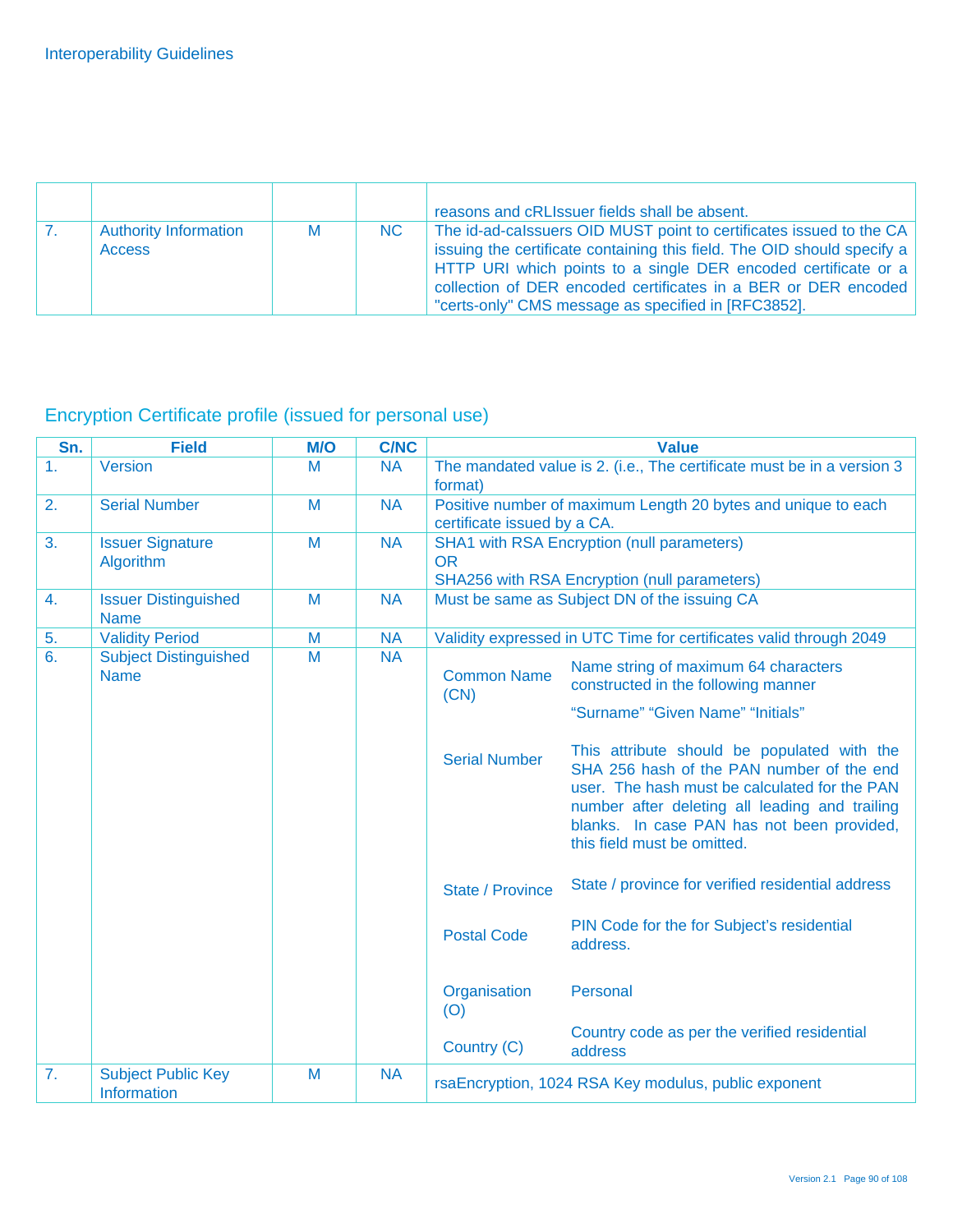| $\overline{8}$ . | <b>Issuer's Signature</b>                     | M       | <b>NA</b>   | sha-1WithRSAEncryption {1 2 840 113549 1 1 5} (null parameters)<br><b>or</b><br>sha256 WithRSAEncryption {1 2 840 113549 1 1 11} (null<br>parameters)                                                                                                                                                                                                                                                                                                                                                                                                 |
|------------------|-----------------------------------------------|---------|-------------|-------------------------------------------------------------------------------------------------------------------------------------------------------------------------------------------------------------------------------------------------------------------------------------------------------------------------------------------------------------------------------------------------------------------------------------------------------------------------------------------------------------------------------------------------------|
| 9.               | <b>Signature Value</b>                        | M       | <b>NA</b>   | <b>Issuer CA's signature</b>                                                                                                                                                                                                                                                                                                                                                                                                                                                                                                                          |
|                  | <b>Extensions</b>                             |         |             |                                                                                                                                                                                                                                                                                                                                                                                                                                                                                                                                                       |
| 1.               | <b>Authority Key Identifier</b>               | M       | <b>NC</b>   | <b>Issuing CA SubjectkeyIndetifier</b>                                                                                                                                                                                                                                                                                                                                                                                                                                                                                                                |
| 2.               | <b>Subject Key Identifier</b>                 | M       | <b>NC</b>   | Octet String of unique value associated with the Public key                                                                                                                                                                                                                                                                                                                                                                                                                                                                                           |
| 3.               | <b>Key Usage</b>                              | M       | $\mathbf C$ | Key encipherment                                                                                                                                                                                                                                                                                                                                                                                                                                                                                                                                      |
| $\overline{4}$ . | <b>Certificate Policies</b>                   | M       | <b>NC</b>   | The value must contain the OID representing the CCA certificate<br>policy the certificate is valid for; and all the lower level certificate<br>polices.                                                                                                                                                                                                                                                                                                                                                                                               |
| 5.               | <b>Subject Alternative</b><br><b>Name</b>     | $\circ$ | <b>NC</b>   | <b>Email Address</b>                                                                                                                                                                                                                                                                                                                                                                                                                                                                                                                                  |
| 6.               | <b>CRL Distribution Points</b>                | M       | <b>NC</b>   | DistributionPointName MUST be set and MUST contain a complete<br>HTTP URI pointing to a DER encoded full and complete CRL for all<br>reasons. DistributionPointName shall contain the fullName and thus<br>shall not contain nameRelativeToCRLIssuer<br>reasons and cRLIssuer fields shall be absent.                                                                                                                                                                                                                                                 |
| 7.               | <b>Authority Information</b><br><b>Access</b> | M       | <b>NC</b>   | The id-ad-calssuers OID MUST point to certificates issued to the CA<br>issuing the certificate containing this field. The OID should specify a<br>HTTP URI which points to a single DER encoded certificate or a<br>collection of DER encoded certificates in a BER or DER encoded<br>"certs-only" CMS message as specified in [RFC3852].<br>The id-ad-ocsp accesslocation must specify the location of the<br>OCSP responder, using the conventions defined in [RFC2560] for<br>CAs using OCSP. If OCSP is not used, the OID must not be<br>present. |

# Encryption Certificate profile (issued for organisation use)

| Sn.              | <b>Field</b>                                | <b>M/O</b> | <b>C/NC</b> | <b>Value</b>                                                                                                          |
|------------------|---------------------------------------------|------------|-------------|-----------------------------------------------------------------------------------------------------------------------|
| 1.               | Version                                     | М          | <b>NA</b>   | The mandated value is 2. (i.e., The certificate must be in a version 3<br>format)                                     |
| 2.               | <b>Serial Number</b>                        | M          | <b>NA</b>   | Positive number of maximum Length 20 bytes and unique to each<br>certificate issued by a CA.                          |
| 3.               | <b>Issuer Signature</b><br>Algorithm        | M          | <b>NA</b>   | <b>SHA1 with RSA Encryption (null parameters)</b><br><b>OR</b><br><b>SHA256 with RSA Encryption (null parameters)</b> |
| $\overline{4}$ . | <b>Issuer Distinguished</b><br><b>Name</b>  | M          | <b>NA</b>   | Must be same as Subject DN of the issuing CA                                                                          |
| 5.               | <b>Validity Period</b>                      | M          | <b>NA</b>   | Validity expressed in UTC Time for certificates valid through 2049                                                    |
| 6.               | <b>Subject Distinguished</b><br><b>Name</b> | M          | <b>NA</b>   | <b>Common Name</b><br>Name string of maximum 64 characters<br>(CN)                                                    |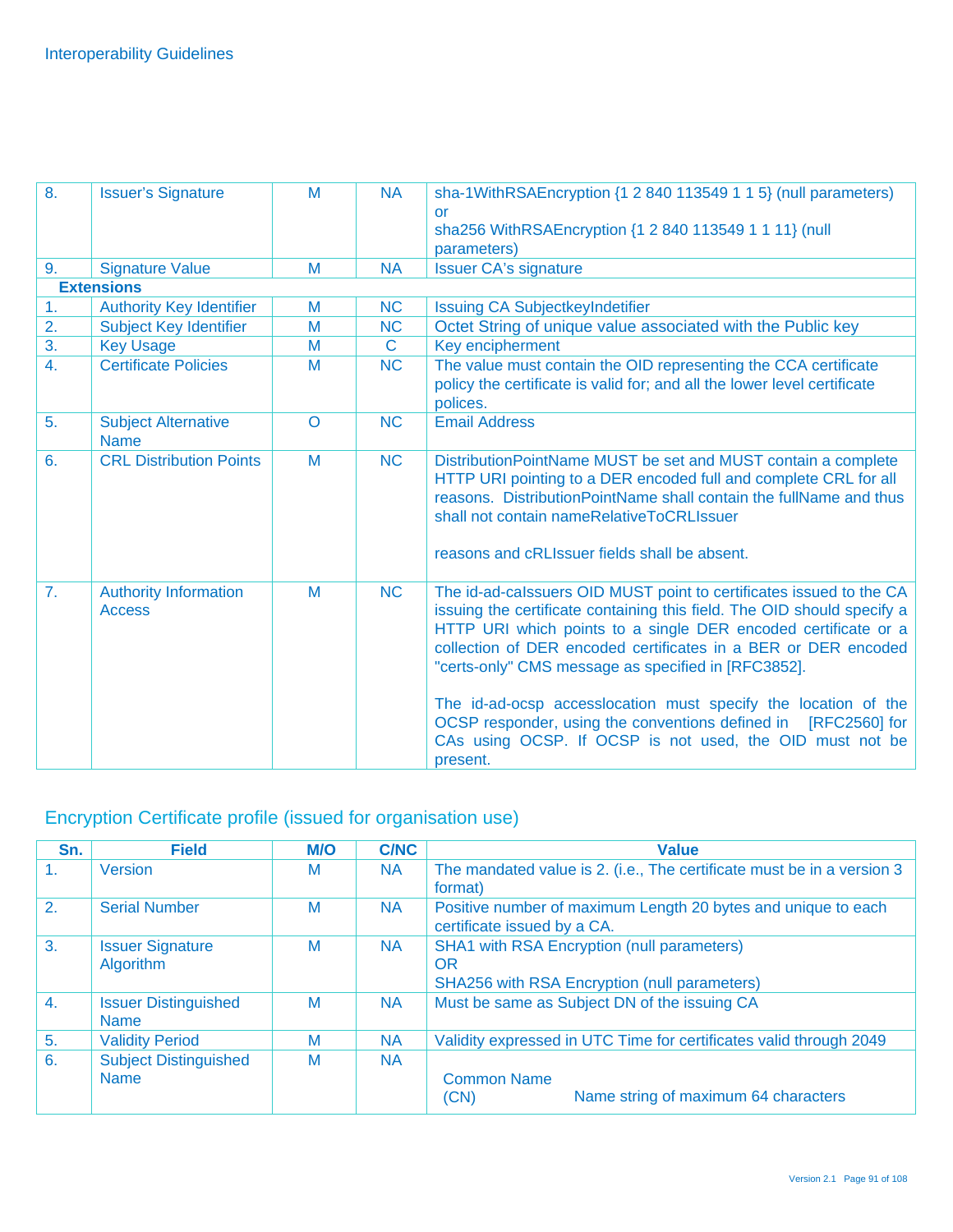|    |                                           |         |                          |                                        | constructed in the following manner                                                                                                                                                                                                                                                                   |
|----|-------------------------------------------|---------|--------------------------|----------------------------------------|-------------------------------------------------------------------------------------------------------------------------------------------------------------------------------------------------------------------------------------------------------------------------------------------------------|
|    |                                           |         |                          |                                        |                                                                                                                                                                                                                                                                                                       |
|    |                                           |         |                          |                                        | "Surname" "Given Name" "Initials"                                                                                                                                                                                                                                                                     |
|    |                                           |         |                          | <b>Serial Number</b>                   | This attribute should be populated with the<br>SHA 256 hash of the PAN number of the<br>end user. The hash must be calculated for<br>the PAN number after deleting all leading<br>and trailing blanks. In case PAN has not<br>been provided, this field must be omitted.                              |
|    |                                           |         |                          | <b>State / Province</b>                | State / province for verified Office address                                                                                                                                                                                                                                                          |
|    |                                           |         |                          | <b>Postal Code</b>                     | PIN Code for the for Subject's Office address.                                                                                                                                                                                                                                                        |
|    |                                           |         |                          | Organisation<br>Unit(OU)               | Department / Division to which the individual<br>belongs within his organisation                                                                                                                                                                                                                      |
|    |                                           |         |                          | Organisation<br>(O)                    | Legal Name of the organisation the person<br>belongs to                                                                                                                                                                                                                                               |
|    |                                           |         |                          | Country (C)                            | Country code as per the verified residential<br>address                                                                                                                                                                                                                                               |
| 7. | <b>Subject Public Key</b>                 | M       | <b>NA</b>                |                                        |                                                                                                                                                                                                                                                                                                       |
|    | Information                               |         |                          |                                        | rsaEncryption, 1024 RSA Key modulus, public exponent                                                                                                                                                                                                                                                  |
| 8. | <b>Issuer's Signature</b>                 | M       | <b>NA</b>                |                                        | sha-1WithRSAEncryption {1 2 840 113549 1 1 5} (null parameters)                                                                                                                                                                                                                                       |
|    |                                           |         |                          | <b>or</b><br>parameters)               | sha256 WithRSAEncryption {1 2 840 113549 1 1 11} (null                                                                                                                                                                                                                                                |
| 9. | <b>Signature Value</b>                    | M       | <b>NA</b>                | <b>Issuer CA's signature</b>           |                                                                                                                                                                                                                                                                                                       |
|    | <b>Extensions</b>                         |         |                          |                                        |                                                                                                                                                                                                                                                                                                       |
| 1. | <b>Authority Key Identifier</b>           | M       | <b>NC</b>                | <b>Issuing CA SubjectkeyIndetifier</b> |                                                                                                                                                                                                                                                                                                       |
| 2. | <b>Subject Key Identifier</b>             | M       | <b>NC</b>                |                                        | Octet String of unique value associated with the Public key                                                                                                                                                                                                                                           |
| 3. | <b>Key Usage</b>                          | M       | $\mathbf C$<br><b>NC</b> | Key encipherment                       |                                                                                                                                                                                                                                                                                                       |
| 4. | <b>Certificate Policies</b>               | M       |                          | polices.                               | The value must contain the OID representing the CCA certificate<br>policy the certificate is valid for; and all the lower level certificate                                                                                                                                                           |
| 5. | <b>Subject Alternative</b><br><b>Name</b> | $\circ$ | <b>NC</b>                | <b>Email Address</b>                   |                                                                                                                                                                                                                                                                                                       |
| 6. | <b>CRL Distribution Points</b>            | M       | <b>NC</b>                |                                        | DistributionPointName MUST be set and MUST contain a complete<br>HTTP URI pointing to a DER encoded full and complete CRL for all<br>reasons. DistributionPointName shall contain the fullName and thus<br>shall not contain nameRelativeToCRLIssuer<br>reasons and cRLIssuer fields shall be absent. |
| 7. | <b>Authority Information</b>              | M       | <b>NC</b>                |                                        | The id-ad-calssuers OID MUST point to certificates issued to the CA                                                                                                                                                                                                                                   |
|    | <b>Access</b>                             |         |                          |                                        | issuing the certificate containing this field. The OID should specify a                                                                                                                                                                                                                               |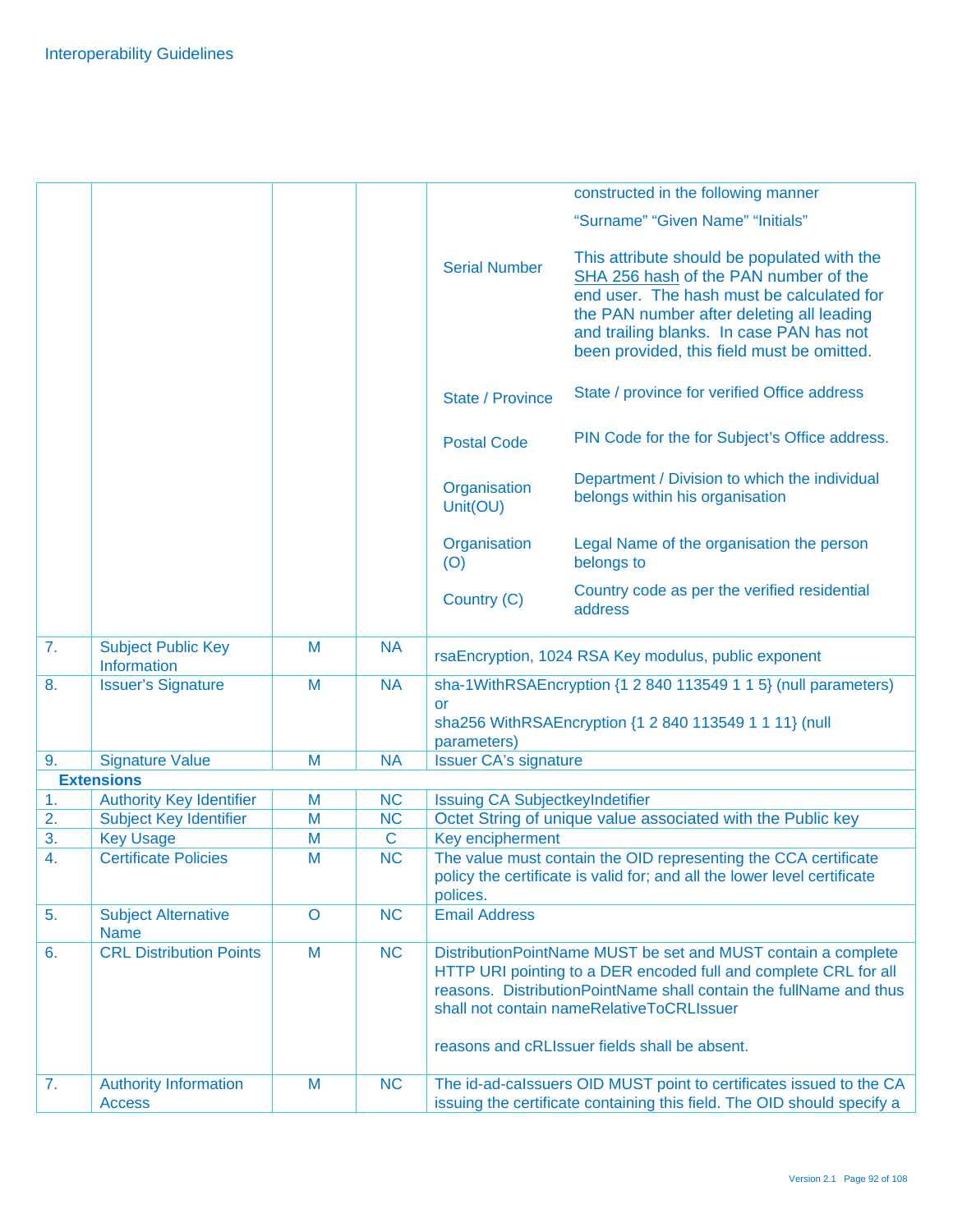| HTTP URI which points to a single DER encoded certificate or a<br>collection of DER encoded certificates in a BER or DER encoded<br>"certs-only" CMS message as specified in [RFC3852].                  |
|----------------------------------------------------------------------------------------------------------------------------------------------------------------------------------------------------------|
| The id-ad-ocsp accesslocation must specify the location of the<br>OCSP responder, using the conventions defined in [RFC2560] for<br>CAs using OCSP. If OCSP is not used, the OID must not be<br>present. |

# Organisational Document Signer Certificate Profile

| Sn. | <b>Field</b>                                | M/O | <b>C/NC</b> | <b>Value</b>                                                                                                                |
|-----|---------------------------------------------|-----|-------------|-----------------------------------------------------------------------------------------------------------------------------|
| 10. | Version                                     | M   | <b>NA</b>   | The mandated value is 2. (i.e., The certificate must be in a version 3<br>format)                                           |
| 11. | <b>Serial Number</b>                        | M   | <b>NA</b>   | Positive number of maximum Length 20 bytes and unique to each<br>certificate issued by a CA.                                |
| 12. | <b>Issuer Signature</b><br>Algorithm        | M   | <b>NA</b>   | <b>SHA256 with RSA Encryption (null parameters)</b>                                                                         |
| 13. | <b>Issuer Distinguished</b><br><b>Name</b>  | M   | <b>NA</b>   | Must be same as Subject DN of the issuing CA                                                                                |
| 14. | <b>Validity Period</b>                      | M   | <b>NA</b>   | Validity expressed in UTC Time for certificates valid through 2049                                                          |
| 15. | <b>Subject Distinguished</b><br><b>Name</b> | M   | <b>NA</b>   | <b>Common Name</b><br>DS Legal Name of the Organisation<br>(CN)<br>(number)                                                 |
|     |                                             |     |             | <b>DS</b> represent<br>$\bullet$<br>Documents/Information Signer.                                                           |
|     |                                             |     |             | (number) should be appended to<br>$\bullet$<br>differentiate<br>the<br>centricate(s)<br>issued to same organisation         |
|     |                                             |     |             | <b>House Identifier</b><br>Of the individuals verified Office address                                                       |
|     |                                             |     |             | <b>Street Address</b><br>This attribute value MUST contain following<br>parameters of the Subject's organisation<br>address |
|     |                                             |     |             | Locality / colony name<br>(nearest) Street Name<br>Town / Suburb / Village<br>City name (if applicable)<br><b>District</b>  |
|     |                                             |     |             | <b>State / Province</b><br>• State / province for verified Office address                                                   |
|     |                                             |     |             | <b>Postal Code</b><br>• PIN Code for the for Subject's Office<br>address.                                                   |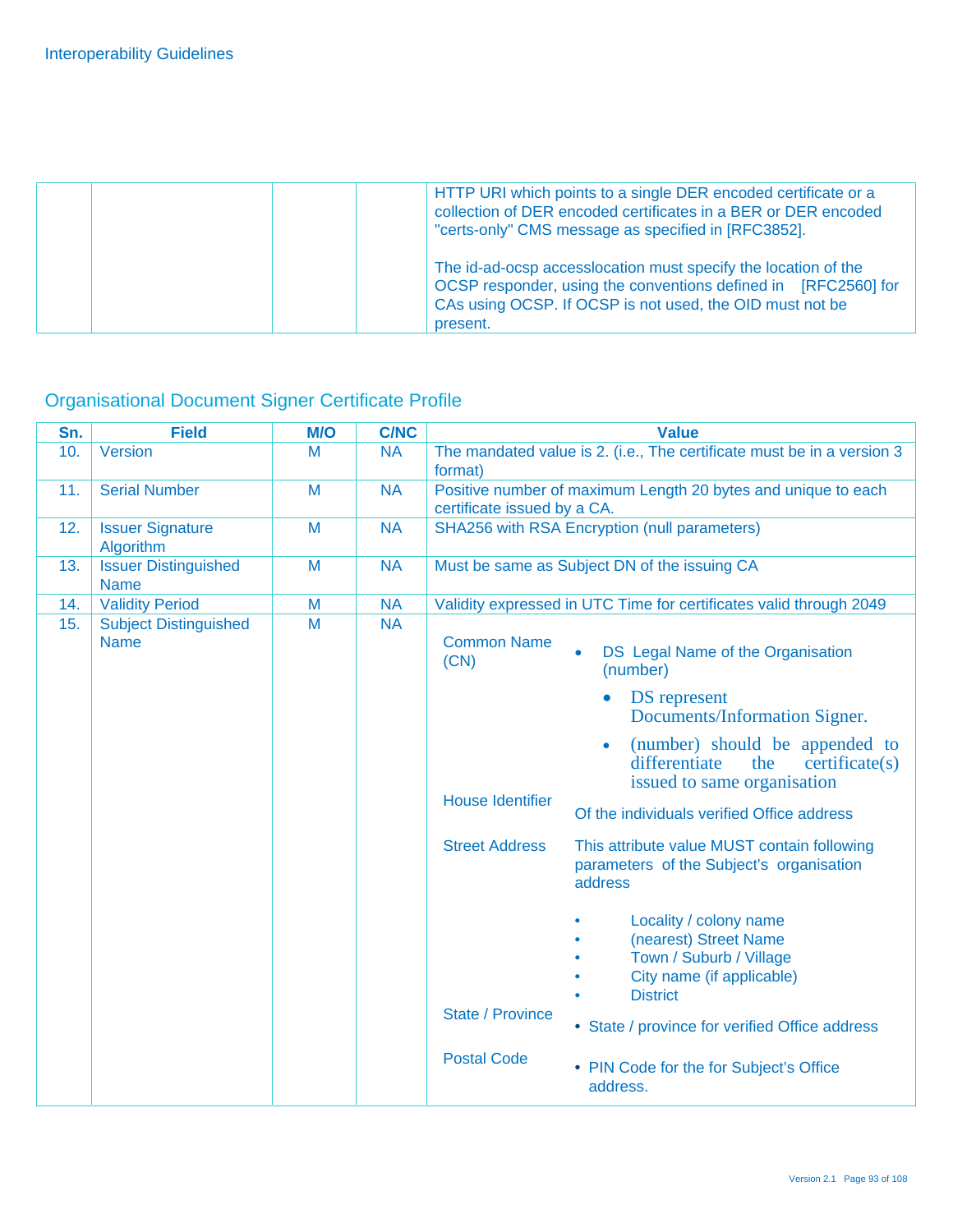|     |                                               |   |                | Country (C)<br>Country code as per the verified Office<br>address                                                                                                                                                                                                                                                                                                                                                                                                                                                                                     |
|-----|-----------------------------------------------|---|----------------|-------------------------------------------------------------------------------------------------------------------------------------------------------------------------------------------------------------------------------------------------------------------------------------------------------------------------------------------------------------------------------------------------------------------------------------------------------------------------------------------------------------------------------------------------------|
| 16. | <b>Subject Public Key</b><br>Information      | M | <b>NA</b>      | rsaEncryption, 2048 RSA Key modulus, public exponent                                                                                                                                                                                                                                                                                                                                                                                                                                                                                                  |
| 17. | <b>Issuer's Signature</b>                     | M | <b>NA</b>      | sha256 WithRSAEncryption {1 2 840 113549 1 1 11} (null<br>parameters)                                                                                                                                                                                                                                                                                                                                                                                                                                                                                 |
| 18. | <b>Signature Value</b>                        | M | <b>NA</b>      | <b>Issuer CA's signature</b>                                                                                                                                                                                                                                                                                                                                                                                                                                                                                                                          |
|     | <b>Extensions</b>                             |   |                |                                                                                                                                                                                                                                                                                                                                                                                                                                                                                                                                                       |
| 8.  | <b>Authority Key Identifier</b>               | M | <b>NC</b>      | <b>Issuing CA SubjectkeyIndetifier</b>                                                                                                                                                                                                                                                                                                                                                                                                                                                                                                                |
| 9.  | <b>Subject Key Identifier</b>                 | M | <b>NC</b>      | Octet String of unique value associated with the Public key                                                                                                                                                                                                                                                                                                                                                                                                                                                                                           |
| 10. | <b>Key Usage</b>                              | M | $\mathbf C$    | DigitalSignature, nonRepudiation(O)                                                                                                                                                                                                                                                                                                                                                                                                                                                                                                                   |
| 11. | <b>Extended Key Usage</b>                     | M | $\overline{C}$ | Secure E-Mail {1.3.6.1.5.5.7.3.4} (Optional)<br>MSFT Document Signing {1.3.6.1.4.1.311.10.3.12} (Optional)<br>Adobe Document Signing {1.2.840.113583.1.1.5} (Optional)                                                                                                                                                                                                                                                                                                                                                                                |
| 12. | <b>Certificate Policies</b>                   | M | <b>NC</b>      | The value must contain the OID representing the CCA certificate<br>policy the certificate is valid for; and all the lower level certificate<br>polices.                                                                                                                                                                                                                                                                                                                                                                                               |
| 13. | <b>CRL Distribution Points</b>                | M | <b>NC</b>      | The value must contain the policy ID, 2.16.356.100.10.1<br>DistributionPointName MUST be set and MUST contain a complete<br>HTTP URI pointing to a DER encoded full and complete CRL for all<br>reasons. Distribution Point Name shall contain the full Name and thus<br>shall not contain nameRelativeToCRLIssuer<br>reasons and cRLIssuer fields shall be absent.                                                                                                                                                                                   |
| 14. | <b>Authority Information</b><br><b>Access</b> | M | <b>NC</b>      | The id-ad-calssuers OID MUST point to certificates issued to the CA<br>issuing the certificate containing this field. The OID should specify a<br>HTTP URI which points to a single DER encoded certificate or a<br>collection of DER encoded certificates in a BER or DER encoded<br>"certs-only" CMS message as specified in [RFC3852].<br>The id-ad-ocsp accesslocation must specify the location of the<br>OCSP responder, using the conventions defined in [RFC2560] for<br>CAs using OCSP. If OCSP is not used, the OID must not be<br>present. |

### CRL Profile

| Sn.      | <b>Field</b>                         | M/O | <b>C/NC</b> | Value                                                                                                |
|----------|--------------------------------------|-----|-------------|------------------------------------------------------------------------------------------------------|
|          | Version                              | М   |             | Should be Version 2 (Field value 1)                                                                  |
| <u>.</u> | <b>Issuer Signature</b><br>Algorithm | M   | <b>NA</b>   | sha-1WithRSAEncryption {1 2 840 113549 1 1 5} or<br>sha256 WithRSAEncryption {1 2 840 113549 1 1 11} |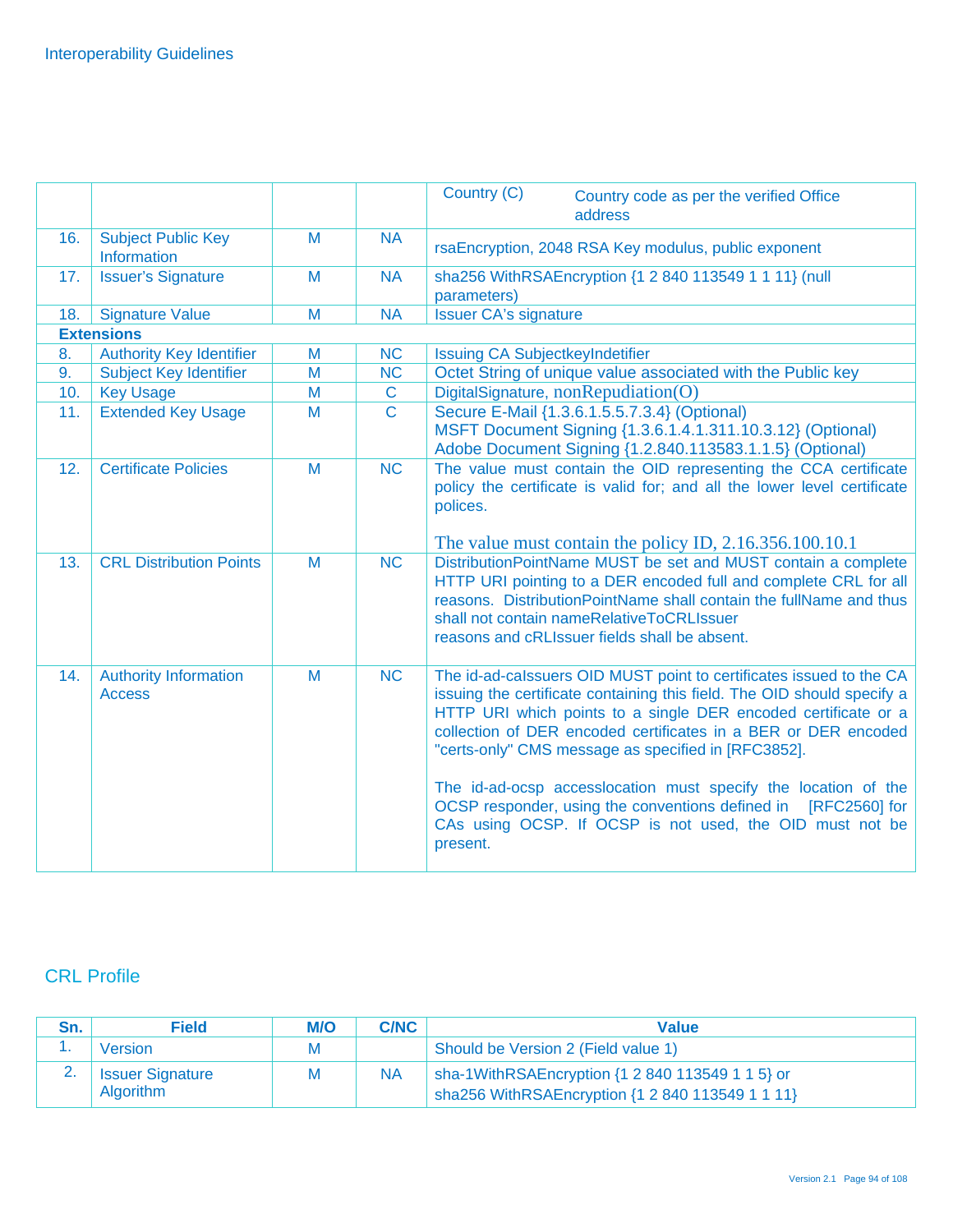| 3.                | <b>Issuer Distinguished</b><br><b>Name</b> | M        | <b>NA</b> | Unique X.500 Issuing CA DN<br>Single value shall be encoded in each RDN. Furthermore, each<br>value shall be encoded as a printable string. |
|-------------------|--------------------------------------------|----------|-----------|---------------------------------------------------------------------------------------------------------------------------------------------|
| 4.                | thisUpdate                                 | M        | <b>NA</b> | Expressed in UTCTime until 2049                                                                                                             |
| 5.                | nextUpdate                                 | M        | <b>NA</b> | Expressed in UTCTime until 2049 (>= thisUpdate + CRL issuance<br>frequency)                                                                 |
| 6.                | Revoked certificates list                  | M        | <b>NA</b> | 0 or more 2-tuple of certificate serial number and revocation date (in<br><b>Generalized Time)</b>                                          |
| 7 <sub>1</sub>    | <b>Issuer's Signature</b>                  | M        | <b>NA</b> | sha-1WithRSAEncryption {1 2 840 113549 1 1 5} or<br>sha256 WithRSAEncryption {1 2 840 113549 1 1 11}                                        |
| <b>Extensions</b> |                                            |          |           |                                                                                                                                             |
| 1.                | <b>CRL Number</b>                          | $\Omega$ | <b>NC</b> | Monotonically increasing integer (never repeated)                                                                                           |
| 2.                | <b>Authority Key Identifier</b>            | M        | NC        | Octet String (must be the same as in Authority Key Identifier field in<br>certificates issued by the CA)                                    |
|                   | <b>CRL Entry Extensions</b>                |          |           |                                                                                                                                             |
| 1 <sub>1</sub>    | <b>Reason Code</b>                         | $\Omega$ | <b>NC</b> | Must be included when reason code = key compromise or CA<br>compromise                                                                      |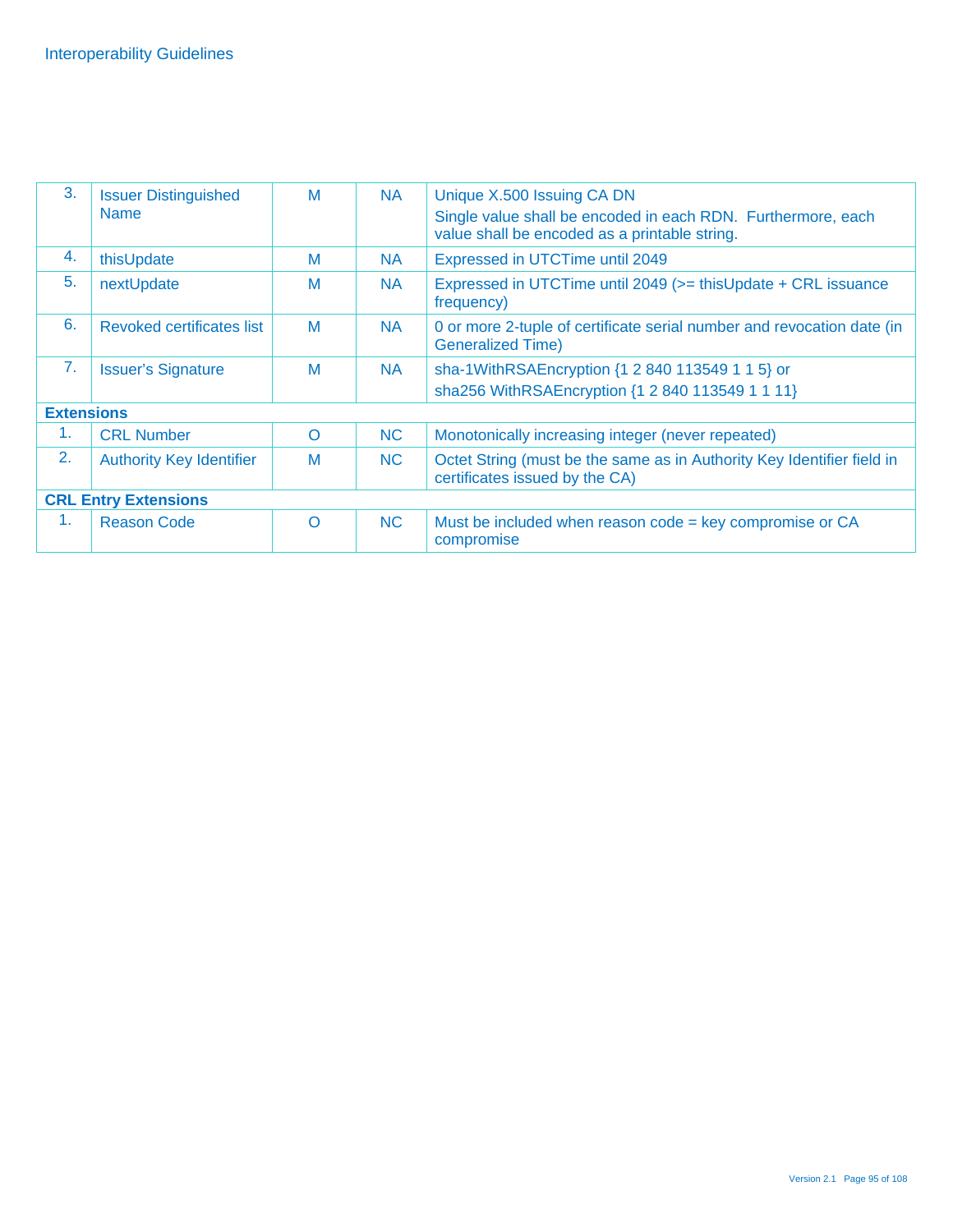# Annexure IV – Application Developer Guidelines

Application developers are to develop applications in compliance with RFC5280 certificate profile. A number of commercial and open source PKI toolkits are available which can be used to develop a standard validation process. Some of the tool kits available include

- Microsoft CAPI for Windows environments
- Microsoft CNG for Vista and Server 2008 environments
- NSS for Linux and Unix environments
- Sun Java toolkit
- Open Source PKIF for Windows, Unix, Linux, .NET, and Java environments.
- Toolkits from PKI vendors

The following guidelines provide the minimum validations and certificate processing which needs to be carried out by applications to establish trust in the certificate presented to them by the user.

#### *Pre-requisites*

- 1. As a prerequisite, the applications need to establish a trust anchor. The trust anchor for the Indian PKI would be the CCA Root Certifying Authority of India (RCAI) Certificate. The certificate needs to be downloaded and installed in the application in a secure manner after verification of the certificate thumbprint.
- 2. The system should know the Certificate Policy OID(s) acceptable to it. For example an application may accept only Class III certificate or both Class II and Class III – depending upon the level of assurance required.
- 3. Applications should be able to determine the prospective certification path. Since the Indian PKI has limited number of CAs and Sub-CA with no cross certification, the CA certificates and sub-CA certificates are easily obtainable manually. Applications also may download the issuers certificate from the URI specified in Authority Information Access (AIA) field
- 4. The applications should have the capability to check the validity of the certificate with CRLs (and OCSP in the future)

#### *Simplified Certificate Validation Steps*

Application developers should carry out certification path validation in accordance to specifications in RFC 5280. The following steps are minimum validations to be performed by an application as an interim measure until it implements the compete path validation algorithm as mentioned in RFC5280.

- 1. Determine the prospective certificate path starting with end-entity certificate to trust anchor by following the AIA pointers in iterative manner.
- 2. for *each certificate* in the certification path starting with the certificate issued by the RCAI
	- a. verify the signature on the certificate using the public key from the previous certificate
	- b. verify that the current time is within the certificate validity
	- c. verify that certificate is not revoked (using CRL or OCSP). This will require verifying signature on the CRL using the same key that was used to verify the signature on the certificate in step 2.a above. For OCSP, the signature is verified on OCSP Response and signature on OCSP Responder certificate is verified using the same key that was used to verify the signature on the certificate in step 2.a above.
	- d. certificate issuer name corresponds to subject name in the previous certificate
- 3. Determine the intersection set of all the policies in the certification path and determine if it confirms to acceptable application policy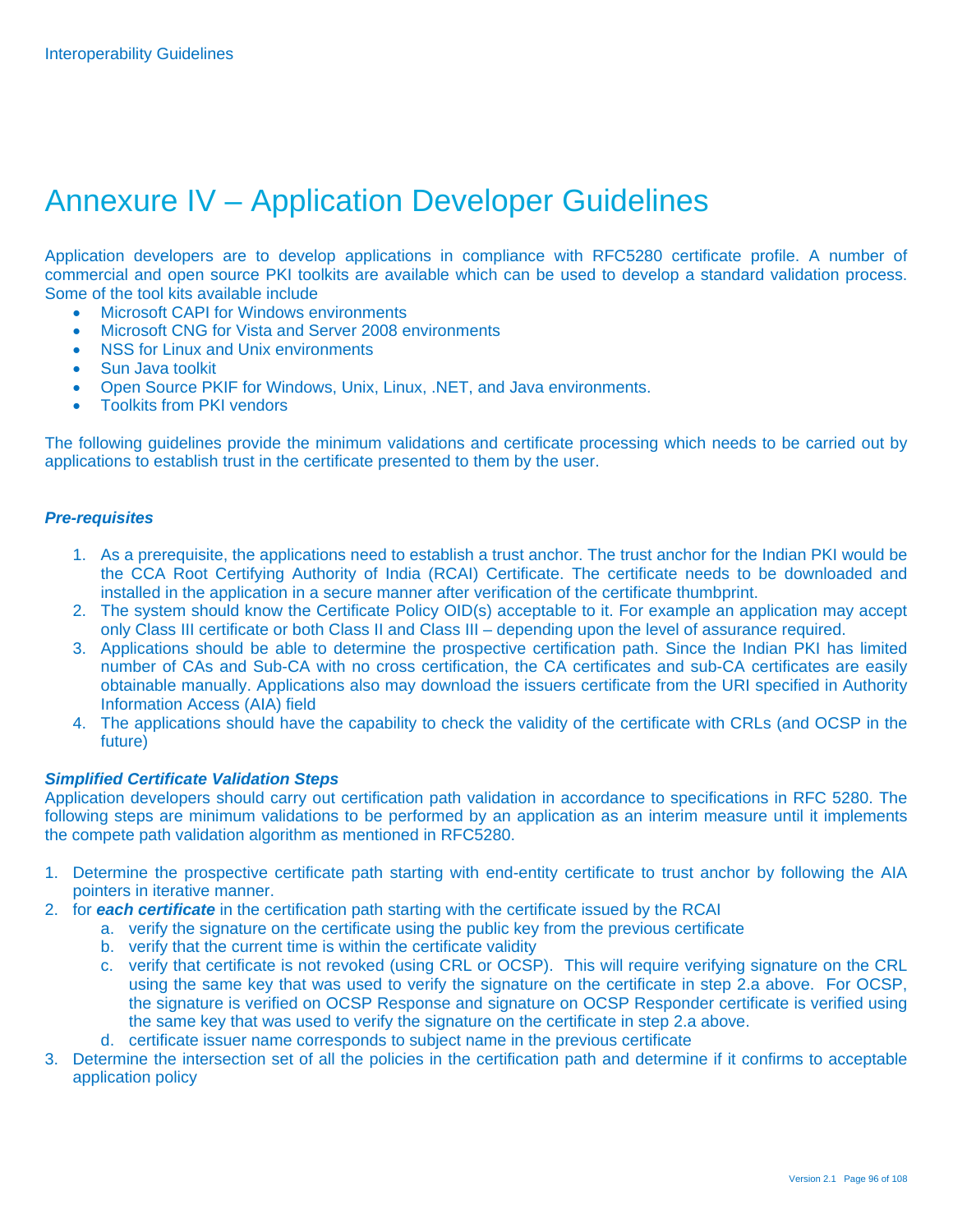4. For all certificates other than end user certificate verify that basicConstraints extension is present and cA is set to TRUE and path length constraint is not violated per RFC 5280.

If any of the above fails, then reject the certificate. Once, the certificate passes the above mentioned validations, verify the use of the public key within the application is consistent with the Key Usage and Extended Key Usage extensions set on the certificate. If not, reject the certificate.

#### *Certificate Use*

The use of the certificate is to be consistent with the Key Usage and Extended Key Usage Extensions specified. The application can use the following information from the validated certificate: Subject DN, Subject Alternative Name, and Subject Public Key algorithm, public key and associated parameters. The use certificate is also consistent with policy-id listed in the Certificate Policies field to ascertain the certificate is used only for indented purpose,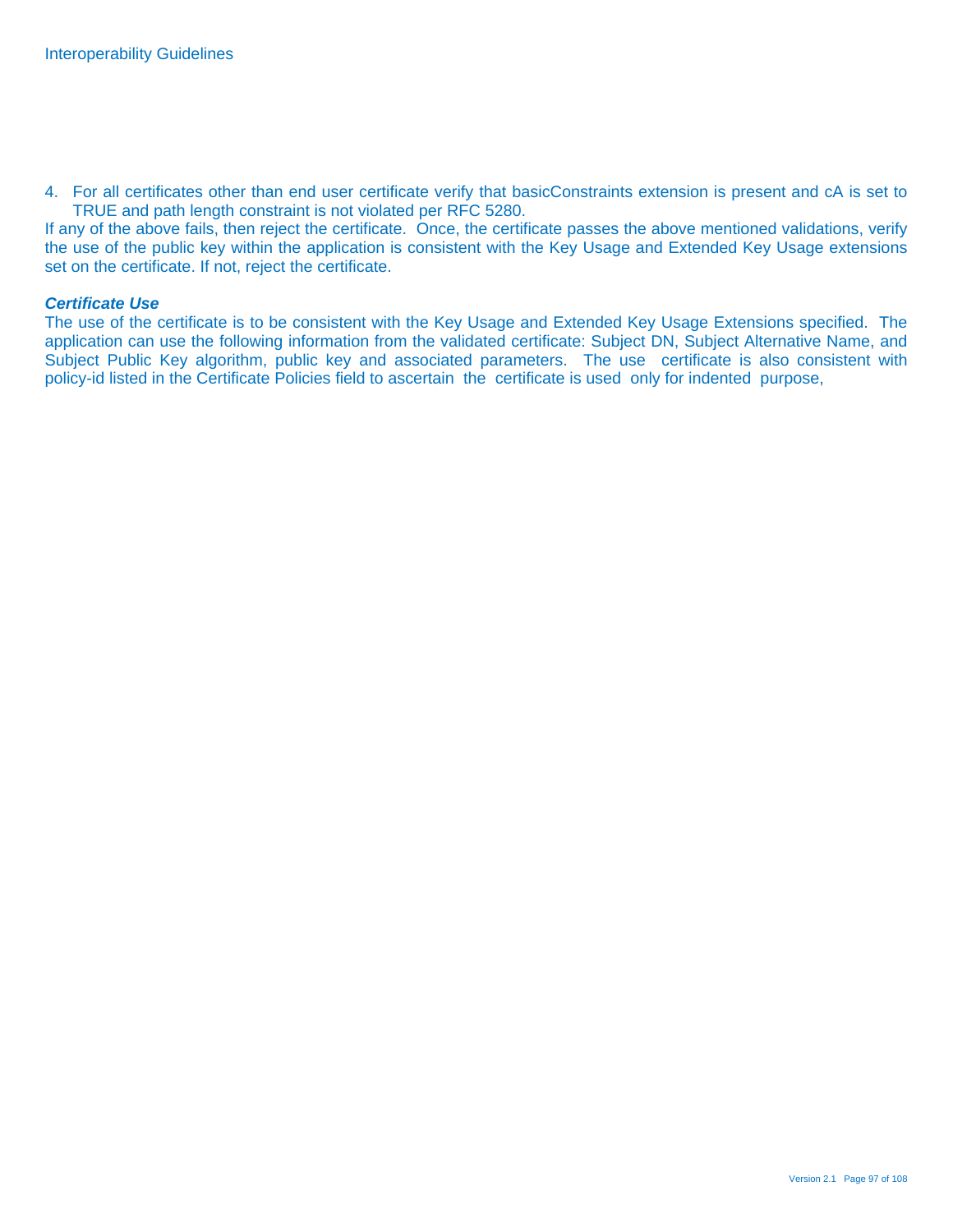# **Change History**

### **1. Migration to 2048-bit RSA key lengths**

| Date            | $15 - 11 - 2010$                                                 |
|-----------------|------------------------------------------------------------------|
| <b>Contents</b> | <b>Field Definition</b>                                          |
| section         | 7. Field Name: Subject Public Key Info,<br><b>Mandated Value</b> |
| Page no         | 15                                                               |

| <b>Version 2.0</b>                                                                    | <b>Version 2.1</b>                                                                                            |
|---------------------------------------------------------------------------------------|---------------------------------------------------------------------------------------------------------------|
| For CA & sub-CA: rsaEncryption, 2048 RSA<br>Key modulus, Public Exponent = $2^{16}+1$ | <b>For CA &amp; sub-CA:</b> rsaEncryption, $\overline{2048}$ RSA<br>Key modulus, Public Exponent = $2^{16}+1$ |
| For end user: rsaEncryption, 1024 RSA Key<br>modulus, Public Exponent = $2^{16}+1$    | For end user: rsaEncryption, 2048 RSA Key modulus, Public Exponent = $2^{16}+1$                               |
|                                                                                       | From January 1,2011, CAs must issue 2048-bit<br>RSA SubCA and end-entity certificates.                        |

### **2. Migration to Secure Hash Algorithms SHA2**

| Date            | 15-11-2010                                            |
|-----------------|-------------------------------------------------------|
| <b>Contents</b> | <b>Field Definition</b>                               |
| <b>Section</b>  | 7. Field Name: SignatureAlgorithms, Mandated<br>Value |
| Page no         | 17                                                    |

| <b>Version 2.0</b>                                                                                                                                                                     | <b>Version 2.1</b>                                                                                                                       |
|----------------------------------------------------------------------------------------------------------------------------------------------------------------------------------------|------------------------------------------------------------------------------------------------------------------------------------------|
| OID for SHA1 with RSA Encryption (null<br>parameters) {iso(1) member-body(2) us(840)<br>rsadsi(113549) pkcs(1) pkcs-1(1) 5}<br><b>OR</b>                                               | OID for SHA1 with RSA Encryption (null<br>parameters) {iso(1) member-body(2) us(840)<br>rsadsi(113549) pkcs(1) pkcs-1(1) 5}<br><b>OR</b> |
| OID for SHA256 with RSA Encryption (null<br>parameters) {iso(1) member-body(2) us(840)<br>rsadsi(113549) pkcs(1) pkcs-1(1) 11}<br>If parameters are present, in this field, they shall | OID for SHA256 with RSA Encryption (null<br>parameters) {iso(1) member-body(2) us(840)<br>rsadsi(113549) pkcs(1) pkcs-1(1) 11}           |
| be ignored.                                                                                                                                                                            | If parameters are present, in this field, they shall<br>be ignored                                                                       |
|                                                                                                                                                                                        | CAs should make SHA2 end-entity certificates<br>available to customers from January 1 2012.                                              |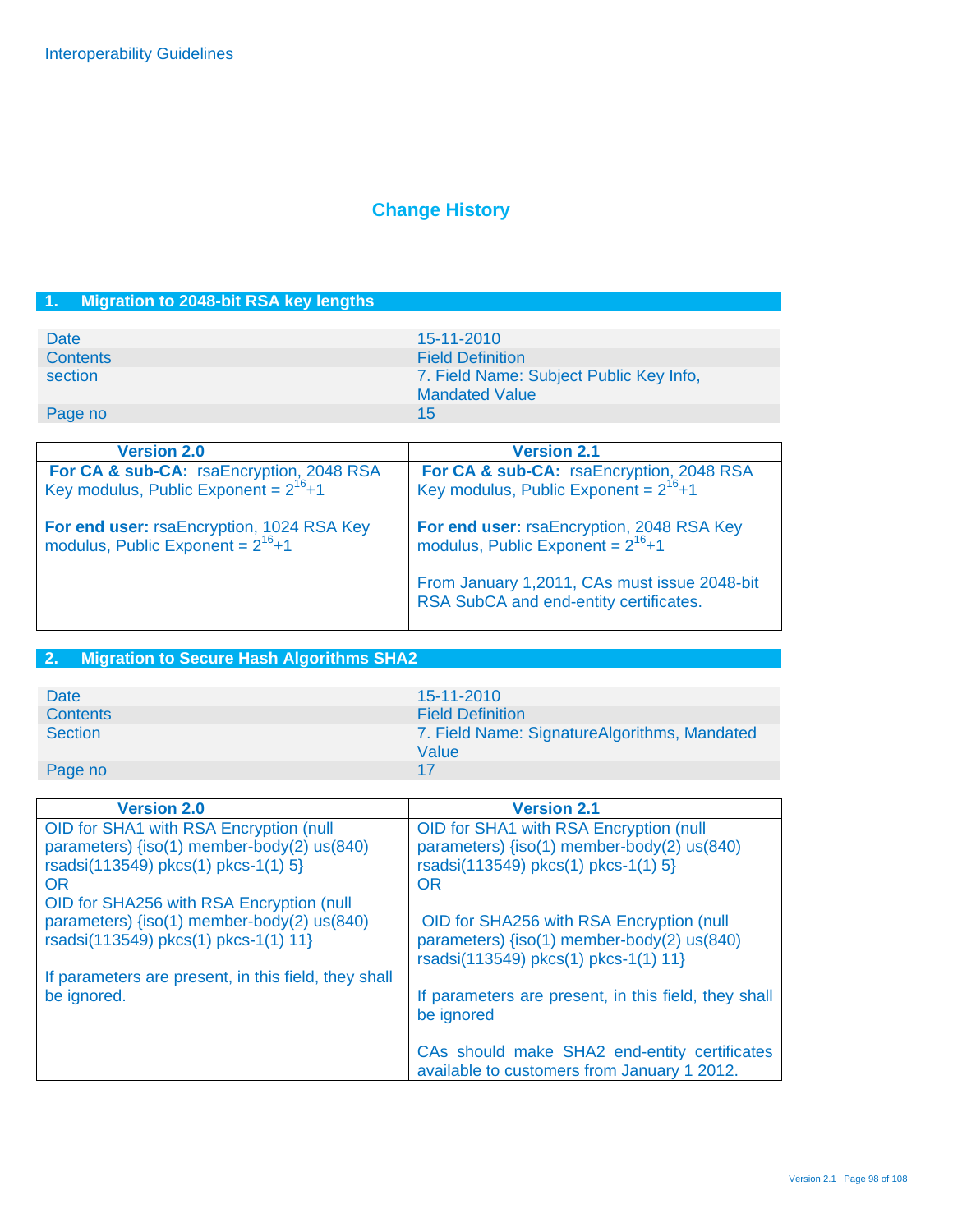### **3. User Notice - IA5 string to Visible String**

| Date            | $15 - 11 - 2010$                        |
|-----------------|-----------------------------------------|
| <b>Contents</b> | <b>Standard Extension Definition</b>    |
| section         | 4. Certificate Policies, Mandated Value |
| Page no         | 25                                      |
|                 |                                         |

| <b>Version 2.0</b> | <b>Version 2.1</b>                                                                                                                                                                                                   |
|--------------------|----------------------------------------------------------------------------------------------------------------------------------------------------------------------------------------------------------------------|
| string             | The end entity certificate should contain User   The end entity certificate should contain User<br>Notice qualifier ' explicit text' encoded as IA5   Notice qualifier ' explicit text' encoded as Visible<br>string |

### **4. Key usage - CA and SubCA Certificate Profile**

| Date            | $15 - 11 - 2010$                        |
|-----------------|-----------------------------------------|
| <b>Contents</b> | <b>CA and SubCA Certificate Profile</b> |
| section         | key usage                               |
| Page no         | 76-79                                   |

| <b>Version 2.0</b>            |           |                   | <b>Version 2.1</b>   |  |
|-------------------------------|-----------|-------------------|----------------------|--|
| keyCertSign<br>nonRepudiation | ,cRLSign, | DigitalSignature, | keyCertSign, cRLSign |  |

#### **5. CRL Profile – Hold Instruction removed**

| Date     | 15-11-2010                                   |
|----------|----------------------------------------------|
| Contents | <b>CRL</b> Profile                           |
| section  | <b>CRL Entry Extension, Hold Instruction</b> |
| Page no  | 90                                           |

| <b>Version 2.0</b>                                                                                                             | <b>Version 2.1</b> |
|--------------------------------------------------------------------------------------------------------------------------------|--------------------|
| Hold Instruction-O-NC- id-holdinstruction-reject.<br>This extension must be present only if reason<br>$code = certificateHold$ | Removed            |

### **6. Key usage - System Certificate Profile**

| Date            | 18-04-2011                        |
|-----------------|-----------------------------------|
| <b>Contents</b> | <b>System Certificate Profile</b> |
| section         | key usage, Extended Key Usage     |
| Page no         | 73                                |

| <b>Version 2.1</b>                                                                                   | <b>Version 2.2</b>                                                                          |
|------------------------------------------------------------------------------------------------------|---------------------------------------------------------------------------------------------|
| Key usage : Server authentication and Client   Key Encipherment, Digital Signature<br>authentication |                                                                                             |
| Extended Key Usage: none                                                                             | id-kp-serverAuth $\{1\ 3\ 6\ 1\ 5\ 5\ 7\ 3\ 1\}$ ,<br>lid-kp-clientAuth {1 3 6 1 5 5 7 3 2} |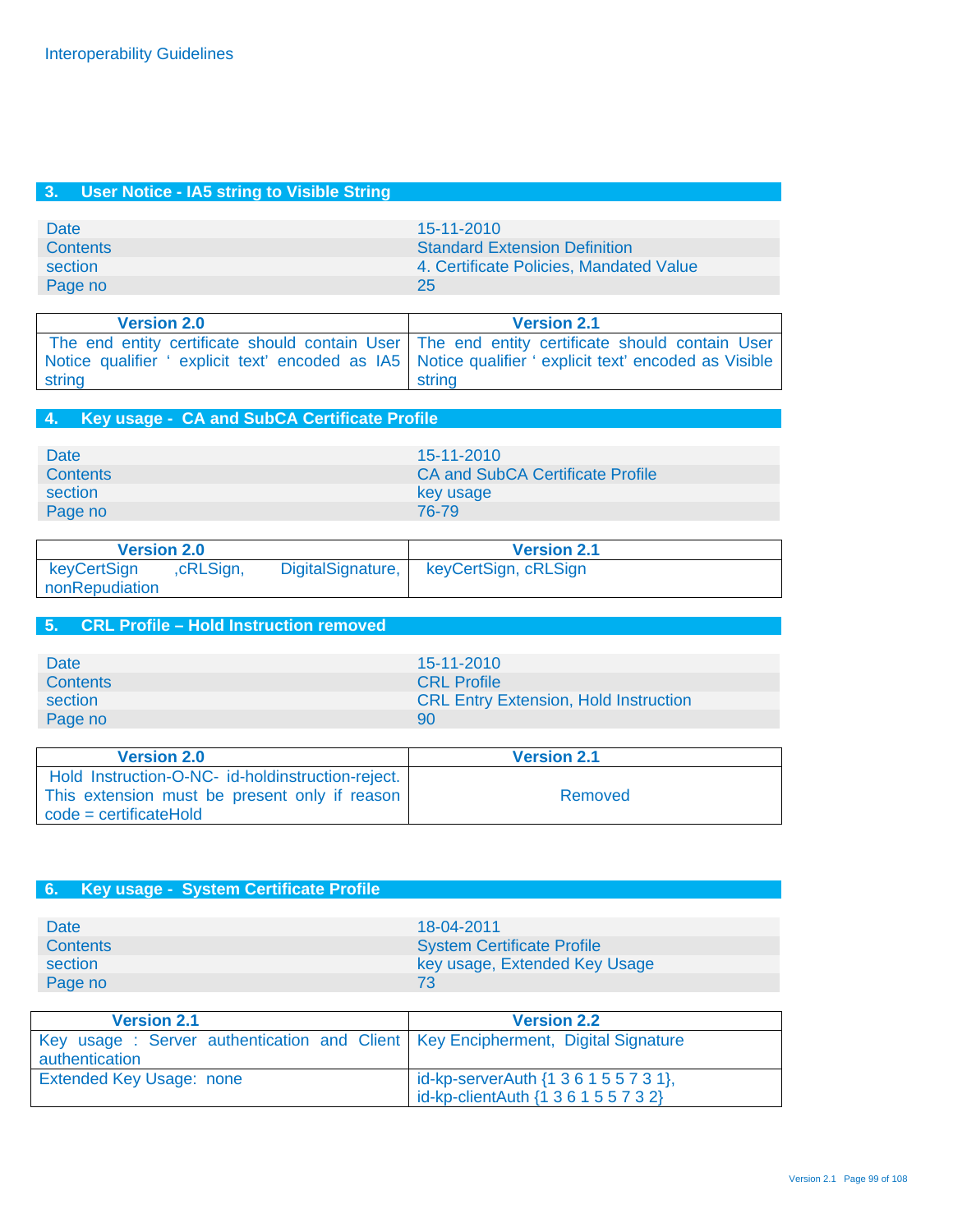### **7. End user certificate - Subject specification**

| <b>Date</b> | 09-05-2011                                   |
|-------------|----------------------------------------------|
| Contents    | End user certificate - Subject specification |
| section     | Common Name                                  |
| Page no     | 49                                           |
|             |                                              |

| <b>Version 2.2</b>                                                                                                                                                                                                                                                                | <b>Version 2.3</b>                                                                                                                                                                                                                                                                |
|-----------------------------------------------------------------------------------------------------------------------------------------------------------------------------------------------------------------------------------------------------------------------------------|-----------------------------------------------------------------------------------------------------------------------------------------------------------------------------------------------------------------------------------------------------------------------------------|
| Max Length: 64 Characters                                                                                                                                                                                                                                                         | Max Length: 64 Characters                                                                                                                                                                                                                                                         |
| The Common name MUST be constructed in the<br>following manner<br>CN = "Surname" "Given Name" "Father /<br><b>Husband's name" "Initials"</b>                                                                                                                                      | The Common name should be constructed in the<br>following manner<br>CN = "Surname" "Given Name" "Initials"                                                                                                                                                                        |
| <b>Surname</b><br>The surname is name "inherited by and<br>individual from individual's parent or assumed by<br>marriage.                                                                                                                                                         | <b>Surname</b><br>The surname is name "inherited" by and<br>individual from individual's parent or assumed by<br>marriage.                                                                                                                                                        |
| In the Indian context, Surname is same as last<br>name or family name. In certain populations,<br>where the use of Surname is not prevalent, the<br>Surname will mean the part of the name which is<br>common with the individual's parents or spouse<br>(assumed from marriage). | In the Indian context, Surname is same as last<br>name or family name. In certain populations,<br>where the use of Surname is not prevalent, the<br>Surname will mean the part of the name which is<br>common with the individual's parents or spouse<br>(assumed from marriage). |
| Where none of the above criteria are satisfied<br>and where applicable, the house name, "gotra,<br>trade, Indian tile, Indian salutation which is an<br>integral part of the person's name is to be used<br>as the surname.                                                       |                                                                                                                                                                                                                                                                                   |
| The Surname MUST not be Blank or substituted<br>by initials.                                                                                                                                                                                                                      |                                                                                                                                                                                                                                                                                   |
| <b>Given Names</b><br>Given name is the name which is given to an<br>individual by parent, or chosen by the individual,<br>or by the name by which the individual is known.                                                                                                       | <b>Given Names</b><br>Given name is the name which is given to an<br>individual by parent, or chosen by the individual,<br>or by the name by which the individual is known.                                                                                                       |
| The given Name MUST not be Blank or<br>substituted by initials.                                                                                                                                                                                                                   | The given Name MUST not be Blank or<br>substituted by initials.                                                                                                                                                                                                                   |
| Generation qualifier if any (Jr. II) MUST be<br>appended to the given name with a space<br>distinguishing both.                                                                                                                                                                   | Generation qualifier if any (Jr. II) MUST be<br>appended to the given name with a space<br>distinguishing both.                                                                                                                                                                   |
| <b>Father / Husband's name</b><br>This is the given name for the individual's father                                                                                                                                                                                              |                                                                                                                                                                                                                                                                                   |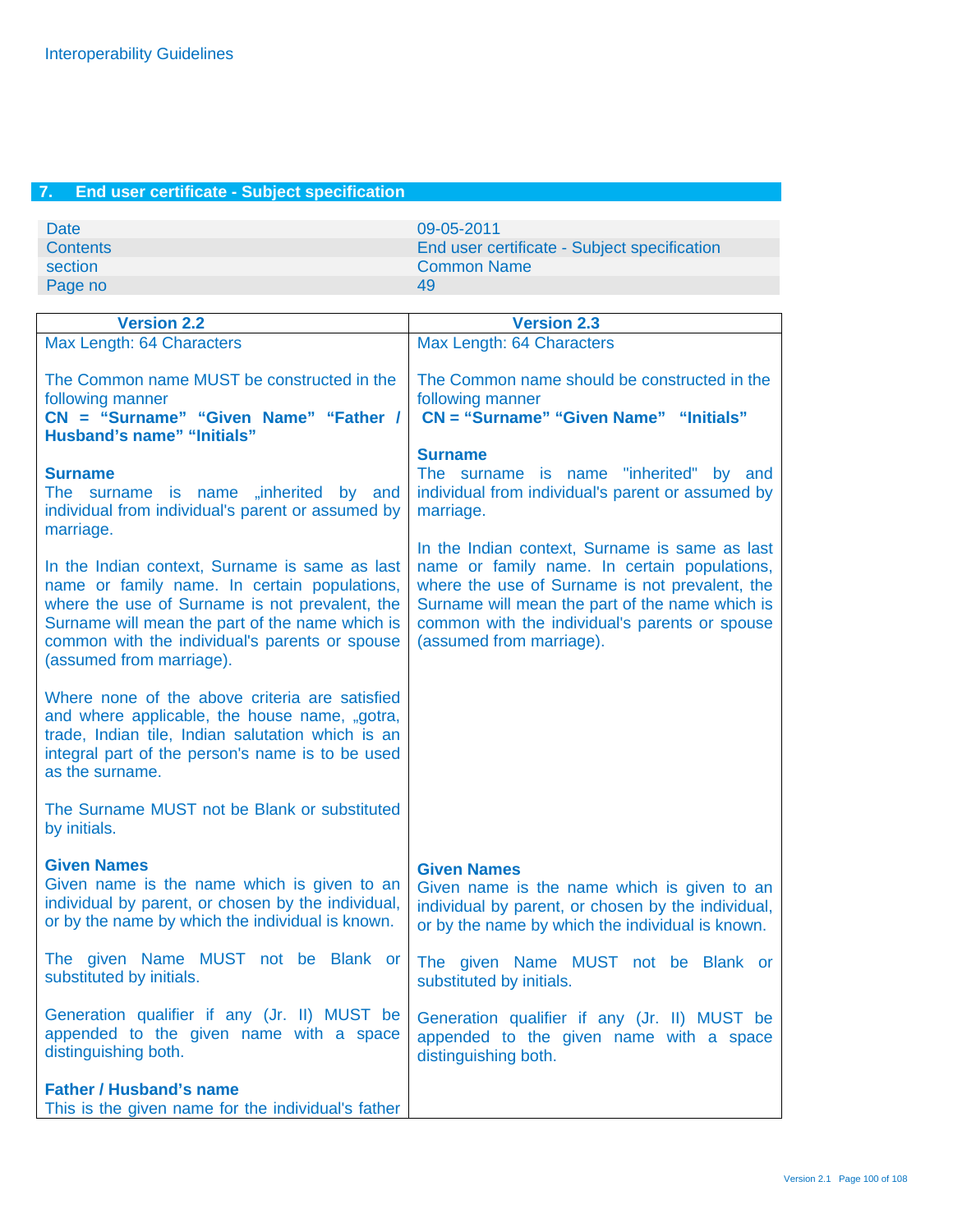| or husband. Father / Husband's name MAY be<br>substituted with an initial.                                                                                              |                                                                                                                                                                          |
|-------------------------------------------------------------------------------------------------------------------------------------------------------------------------|--------------------------------------------------------------------------------------------------------------------------------------------------------------------------|
| <b>Initials</b><br>This being a completely optional field and MAY<br>contain initials of parts of person's name not<br>already addressed in and of the above attributes | <b>Initials</b><br>This being a completely optional field and MAY<br>contain initials of parts of person's name not<br>already addressed in and of the above attributes. |

| <b>Date</b>     | 09-05-2011                                                                                                                                                                                                                                              |
|-----------------|---------------------------------------------------------------------------------------------------------------------------------------------------------------------------------------------------------------------------------------------------------|
| <b>Contents</b> | <b>Subject Distinguished Name - Common Name</b><br>1. End User Certificate Profile (issued for<br>personal use)<br>2. End User Certificate Profile (issued for<br>organization use)<br>3. Code Signing Certificate Profile<br>4. Encryption Certificate |
| <b>Section</b>  | 1-79, 2-81, 3-86, 4-89                                                                                                                                                                                                                                  |
| Page no         |                                                                                                                                                                                                                                                         |

| Version 2.2                                                                                        | Version 2.3 |
|----------------------------------------------------------------------------------------------------|-------------|
| "Surname" "Given Name" "Father / Husband's   "Surname" "Given Name" "Initials"<br>name" "Initials" |             |

### **8. SSL Certificate - Profile**

| Date<br><b>Contents</b> | 13-06-2011<br><b>SSL Certificate Profile</b>                          |
|-------------------------|-----------------------------------------------------------------------|
| section                 | <b>Subject Distinguished Name, Subject Alternative</b><br><b>Name</b> |
| Page no                 | 72                                                                    |

| <b>Version 2.3</b>                              | <b>Version 2.4</b>                            |
|-------------------------------------------------|-----------------------------------------------|
| <b>Subject Distinguished Name:</b>              | <b>Subject Distinguished Name:</b>            |
| The CN in the Subject Name MAY contain either   | Common Name (CN)                              |
| <b>Qualified domain name</b>                    | <b>Fully Qualified Domain Name(FQDN)</b>      |
| IP addresses of the server as a printable       | <b>Optional Attributes</b>                    |
| string in "network byte order", as specified in | <b>State / Province</b>                       |
| [RFC791]                                        | State / province for verified Office address  |
|                                                 | <b>Organisation Unit(OU)</b>                  |
|                                                 | Department / Division to which the individual |
|                                                 | belongs within his organisation               |
|                                                 | Organisation (O)                              |
|                                                 | Legal Name of the organisation the            |
|                                                 | person belongs to                             |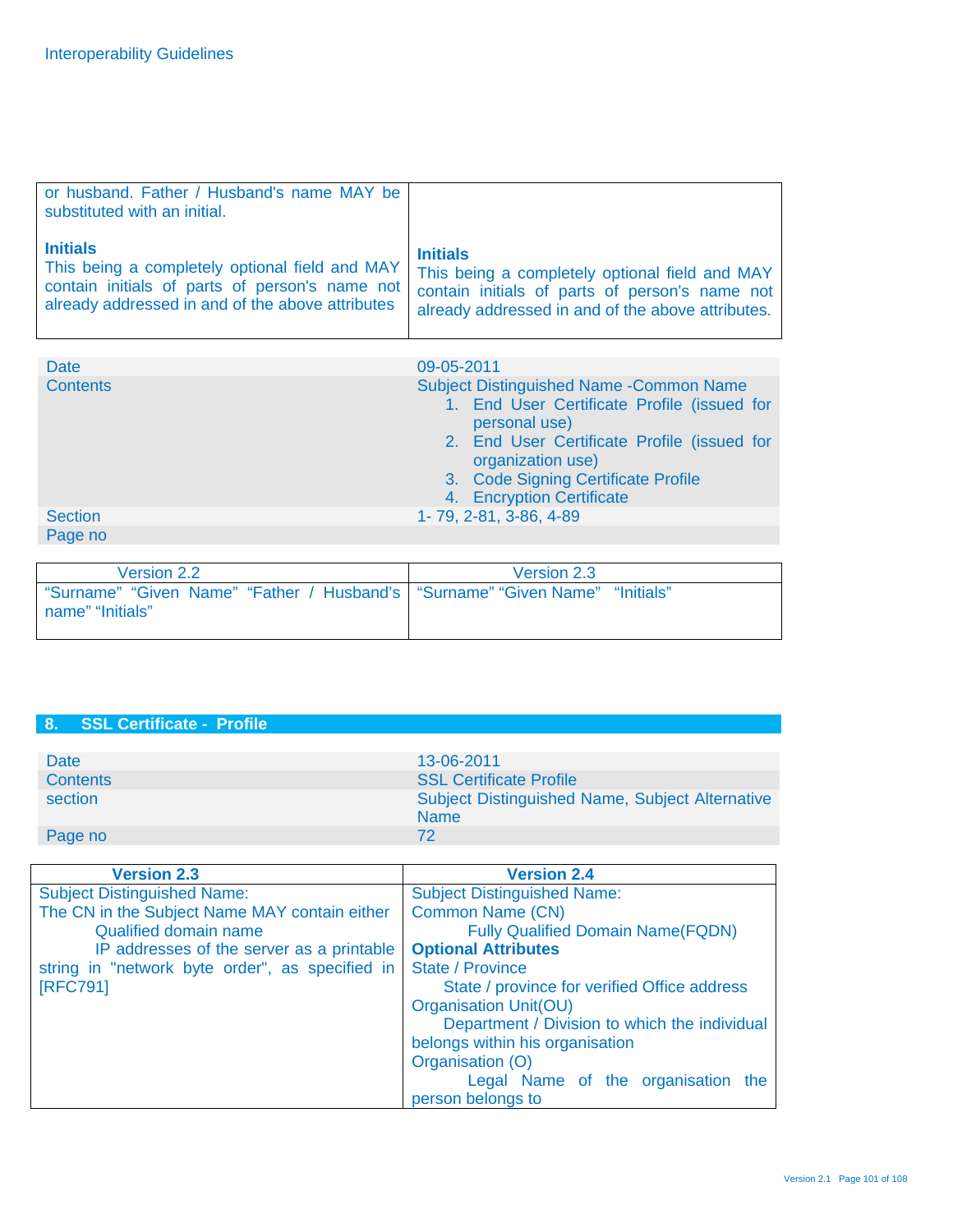|                                                                                           | Country (C)<br>Country code as per the verified Office<br>address                                                                                                                                           |
|-------------------------------------------------------------------------------------------|-------------------------------------------------------------------------------------------------------------------------------------------------------------------------------------------------------------|
| <b>Subject Alternative Name:</b><br>dnsName for the server / web page as<br>an IA5 string | <b>Subject Alternative Name:</b><br>dnsName(s) for the server(s) / web<br>page as an IA5 string<br>IP addresses of the server as a<br>printable string in "network byte order", as<br>specified in [RFC791] |

| <b>Encryption Certificate Profile (Organisational use)</b><br>⊟9.⊹ | <b>New</b>                                                 |
|--------------------------------------------------------------------|------------------------------------------------------------|
|                                                                    |                                                            |
| Date                                                               | 14-06-2011                                                 |
| <b>Contents</b>                                                    | <b>Encryption Certificate Profile (Organisational use)</b> |
| Version                                                            | 24                                                         |
| Page no                                                            | 91                                                         |

# Encryption Certificate (issued for organization use)

| Sn. | <b>Field</b>                                          | M/O | <b>C/NC</b> |                                                                                   | <b>Value</b>                                                                                                                                                                                                                                                                                                                                                                                          |
|-----|-------------------------------------------------------|-----|-------------|-----------------------------------------------------------------------------------|-------------------------------------------------------------------------------------------------------------------------------------------------------------------------------------------------------------------------------------------------------------------------------------------------------------------------------------------------------------------------------------------------------|
| 10. | Version                                               | M   | <b>NA</b>   | The mandated value is 2. (i.e., The certificate must be<br>in a version 3 format) |                                                                                                                                                                                                                                                                                                                                                                                                       |
| 11. | <b>Serial Number</b>                                  | M   | <b>NA</b>   |                                                                                   | Positive number of maximum Length 20 bytes and<br>unique to each certificate issued by a CA.                                                                                                                                                                                                                                                                                                          |
| 12. | <b>Issuer Signature</b><br>Algorithm                  | M   | <b>NA</b>   | <b>OR</b>                                                                         | <b>SHA1 with RSA Encryption (null parameters)</b><br>SHA256 with RSA Encryption (null parameters)                                                                                                                                                                                                                                                                                                     |
| 13. | <b>Issuer</b><br><b>Distinguished</b><br><b>Name</b>  | M   | <b>NA</b>   |                                                                                   | Must be same as Subject DN of the issuing CA                                                                                                                                                                                                                                                                                                                                                          |
| 14. | <b>Validity Period</b>                                | M   | <b>NA</b>   | through 2049                                                                      | Validity expressed in UTC Time for certificates valid                                                                                                                                                                                                                                                                                                                                                 |
| 15. | <b>Subject</b><br><b>Distinguished</b><br><b>Name</b> | M   | <b>NA</b>   | Common<br>Name (CN)<br><b>Serial</b><br><b>Number</b>                             | Name string of maximum 64<br>characters constructed in the<br>following manner<br>"Surname" "Given Name" "Initials"<br>This attribute should be populated<br>with the SHA 256 hash of the PAN<br>number of the end user. The hash<br>must be calculated for the PAN<br>number after deleting all leading<br>and trailing blanks. In case PAN<br>has not been provided, this field<br>must be omitted. |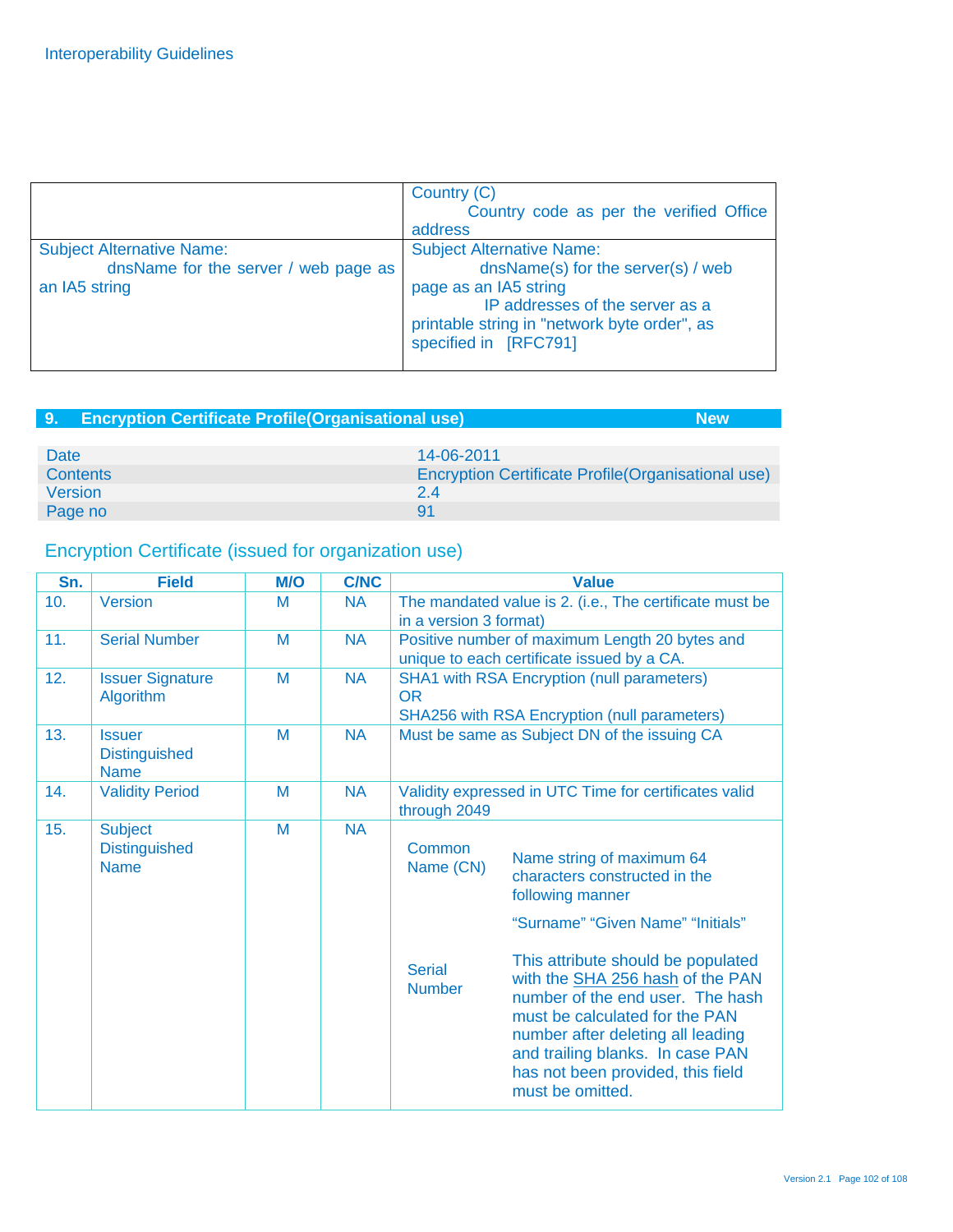|                   |                                               |         |              | • State / province for verified Office<br>State /<br>address<br>Province                                                                                                                                                                                                                                                                        |
|-------------------|-----------------------------------------------|---------|--------------|-------------------------------------------------------------------------------------------------------------------------------------------------------------------------------------------------------------------------------------------------------------------------------------------------------------------------------------------------|
|                   |                                               |         |              | • PIN Code for the for Subject's<br><b>Postal Code</b><br>Office address.                                                                                                                                                                                                                                                                       |
|                   |                                               |         |              | • Department / Division to which the<br>Organisation<br>individual belongs within his<br>Unit(OU)<br>organisation                                                                                                                                                                                                                               |
|                   |                                               |         |              | • Legal Name of the organisation<br>Organisation<br>the person belongs to<br>(O)                                                                                                                                                                                                                                                                |
|                   |                                               |         |              | • Country code as per the verified<br>Country (C)<br>residential address                                                                                                                                                                                                                                                                        |
| 16.               | <b>Subject Public Key</b><br>Information      | M       | <b>NA</b>    | rsaEncryption, 1024 RSA Key modulus, public<br>exponent                                                                                                                                                                                                                                                                                         |
| 17.               | <b>Issuer's Signature</b>                     | M       | <b>NA</b>    | sha-1WithRSAEncryption {1 2 840 113549 1 1 5} (null<br>parameters) or<br>sha256 WithRSAEncryption {1 2 840 113549 1 1 11}<br>(null parameters)                                                                                                                                                                                                  |
| 18.               | <b>Signature Value</b>                        | M       | <b>NA</b>    | <b>Issuer CA's signature</b>                                                                                                                                                                                                                                                                                                                    |
|                   | <b>Extensions</b>                             |         |              |                                                                                                                                                                                                                                                                                                                                                 |
| 8.                | <b>Authority Key</b><br><b>Identifier</b>     | M       | <b>NC</b>    | <b>Issuing CA SubjectkeyIndetifier</b>                                                                                                                                                                                                                                                                                                          |
| 9.                | <b>Subject Key</b><br><b>Identifier</b>       | M       | <b>NC</b>    | Octet String of unique value associated with the<br><b>Public key</b>                                                                                                                                                                                                                                                                           |
| 10.               | <b>Key Usage</b>                              | $M$     | $\mathsf{C}$ | Key encipherment                                                                                                                                                                                                                                                                                                                                |
| $\overline{11}$ . | <b>Certificate Policies</b>                   | M       | <b>NC</b>    | The value must contain the OID representing the CCA<br>certificate policy the certificate is valid for; and all the<br>lower level certificate polices.                                                                                                                                                                                         |
| 12.               | <b>Subject Alternative</b><br><b>Name</b>     | $\circ$ | <b>NC</b>    | <b>Email Address</b>                                                                                                                                                                                                                                                                                                                            |
| 13.               | <b>CRL Distribution</b><br><b>Points</b>      | M       | <b>NC</b>    | DistributionPointName MUST be set and MUST<br>contain a complete HTTP URI pointing to a DER<br>encoded full and complete CRL for all reasons.<br>DistributionPointName shall contain the fullName and<br>thus shall not contain nameRelativeToCRLIssuer<br>reasons and cRLIssuer fields shall be absent.                                        |
| 14.               | <b>Authority</b><br><b>Information Access</b> | M       | <b>NC</b>    | The id-ad-calssuers OID MUST point to certificates<br>issued to the CA issuing the certificate containing this<br>field. The OID should specify a HTTP URI which<br>points to a single DER encoded certificate or a<br>collection of DER encoded certificates in a BER or<br>DER encoded "certs-only" CMS message as specified<br>in [RFC3852]. |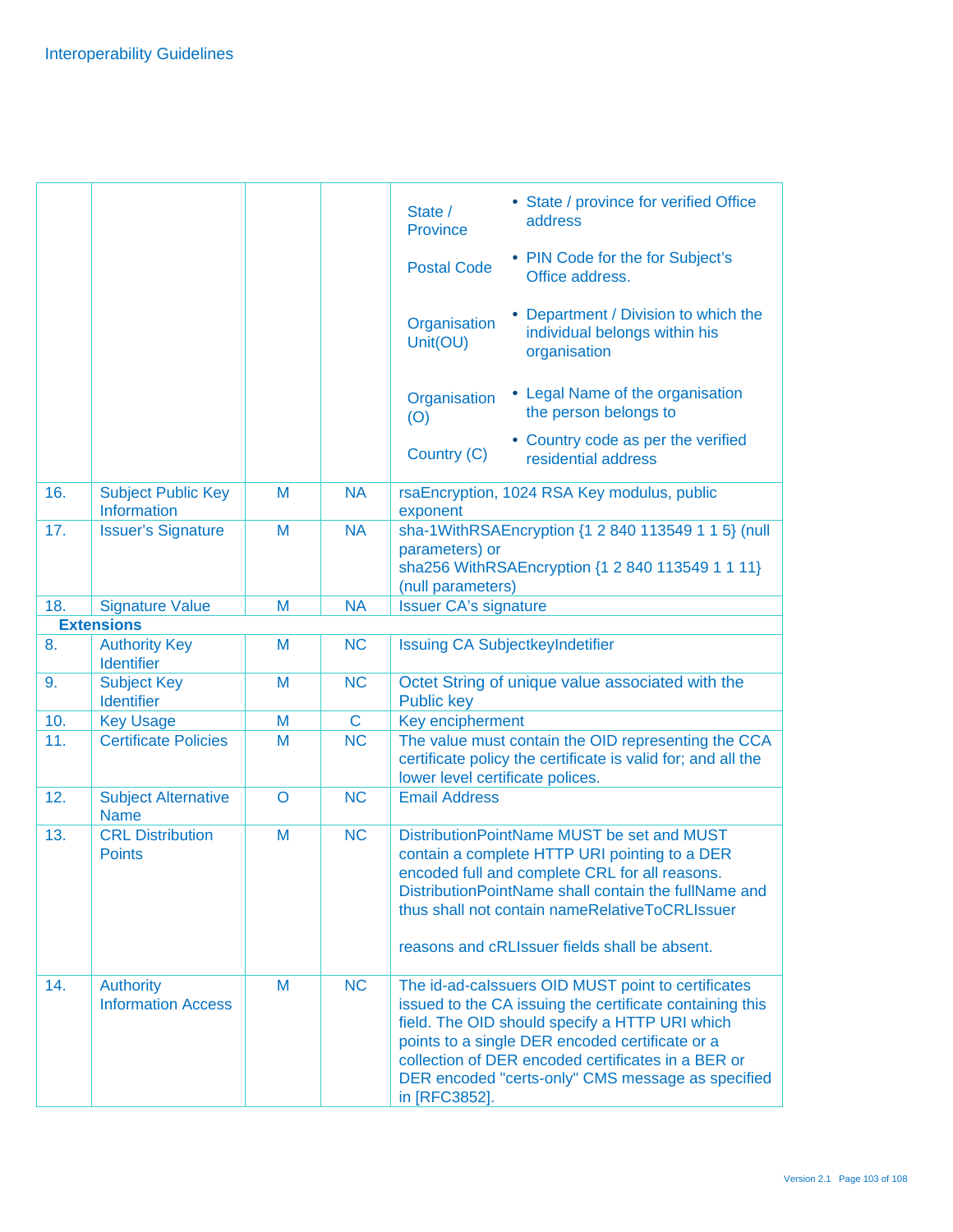|  | The id-ad-ocsp accessocation must specify the<br>location of the OCSP responder, using the<br>conventions defined in [RFC2560] for CAs using<br>OCSP. If OCSP is not used, the OID must not be<br>present. |
|--|------------------------------------------------------------------------------------------------------------------------------------------------------------------------------------------------------------|
|--|------------------------------------------------------------------------------------------------------------------------------------------------------------------------------------------------------------|

### **10. Key Usage -DigitalSignature, nonRepudiation**

| <b>Date</b>     | 25-08-2012                                                                                                                 |
|-----------------|----------------------------------------------------------------------------------------------------------------------------|
| <b>Contents</b> | End User Certificate Profile (issued for personal<br>use)<br>End User Certificate Profile (issued for<br>organization use) |
| <b>Section</b>  | <b>Key Usage</b>                                                                                                           |
| <b>Version</b>  | 2.4                                                                                                                        |
| Page no         | 79,80                                                                                                                      |

| <b>Version 2.4</b>                                         | <b>Version 2.5</b>                 |
|------------------------------------------------------------|------------------------------------|
| DigitalSignature, Key Usage -<br>Key Usage - $(M)$ $(C)$ - | DigitalSignature,<br>$(M)$ $(C)$ - |
| nonRepudiation                                             | nonRepudiation(optional)           |

### **11. Document Signer Certificates**  Date 08-09-2014 Contents Document Signer Certificate Profile (issued for organizational software identity) Section **Annexure II - Special Purpose Certificates** Version 2.6 Page no 76, 93

#### **7. Organisational Document Signer Certificate**

The Document Signer Certificates are issued to organisational software applications for operating automatically to authenticate documents/information attributed to the organisation by using Digital Signature applied on the document documents/Information. The certificate field requirements for Document Signer Certificates include.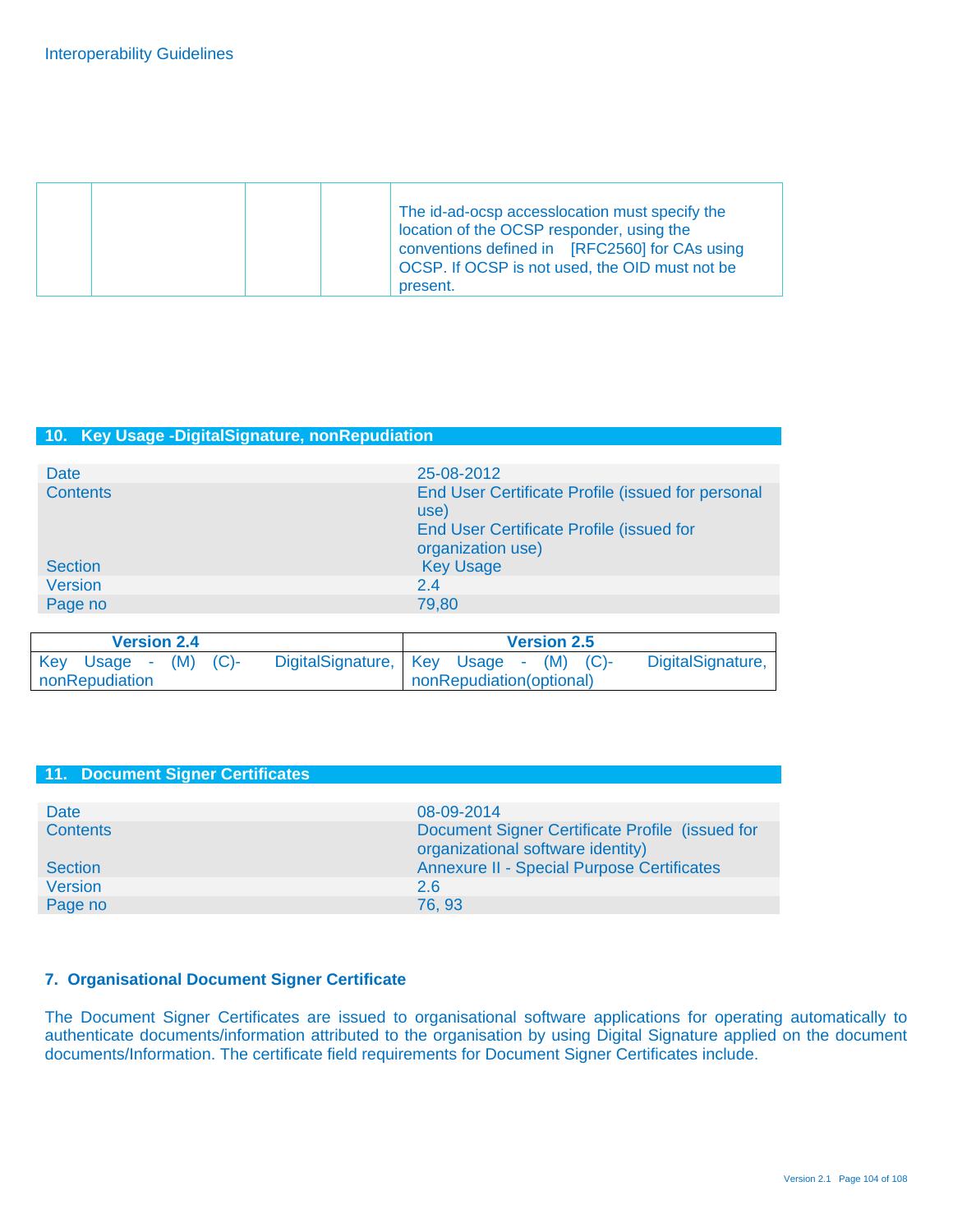| Sn.              | Field / Extension           | <b>Variation</b>                                                                                                                                                                                                                                                                                                                                                                                                                                                                         |
|------------------|-----------------------------|------------------------------------------------------------------------------------------------------------------------------------------------------------------------------------------------------------------------------------------------------------------------------------------------------------------------------------------------------------------------------------------------------------------------------------------------------------------------------------------|
| 1.               | <b>Subject Name</b>         | DS Legal Name of the Organisation (number)<br>DS represent Documents/Information Signer.<br>(number) should be appended to differentiate the certificate(s)<br>$\bullet$<br>issued to same organisation                                                                                                                                                                                                                                                                                  |
| $\overline{2}$ . | <b>Key Usage</b>            | Digital Signature, nonRepudiation(O)                                                                                                                                                                                                                                                                                                                                                                                                                                                     |
| $\overline{4}$   | Extended Key Usage*         | Secure E-Mail {1.3.6.1.5.5.7.3.4} (Optional)<br>MSFT Document Signing {1.3.6.1.4.1.311.10.3.12} (Optional)<br>Adobe Document Signing {1.2.840.113583.1.1.5} (Optional)                                                                                                                                                                                                                                                                                                                   |
| 5                | <b>Certificate Policies</b> | The value must contain the OID representing the CCA certificate policy the<br>certificate is valid for; and all the lower level certificate polices.<br>The value must contain the policy ID, $(2.16.356.100.10.1)$ to limits the<br>usage of this certificate only in the context of automated signing and also<br>to reflect organisational accountability. Relying party application should<br>validate accordingly. This certificate is not meant for individual signing<br>purpose. |

\* If there is no additional purpose other than the basic purposes defined in the key usage extension then extended Key Usage may not be present.

### **Organisational Document Signer Certificate Profile**

| Sn. | <b>Field</b>                                | M/O | <b>C/NC</b> | <b>Value</b>                                                                                              |
|-----|---------------------------------------------|-----|-------------|-----------------------------------------------------------------------------------------------------------|
| 19. | Version                                     | M   | <b>NA</b>   | The mandated value is 2. (i.e., The certificate must be in a version 3<br>format)                         |
| 20. | <b>Serial Number</b>                        | M   | <b>NA</b>   | Positive number of maximum Length 20 bytes and unique to each<br>certificate issued by a CA.              |
| 21. | <b>Issuer Signature</b><br>Algorithm        | M   | <b>NA</b>   | <b>SHA256 with RSA Encryption (null parameters)</b>                                                       |
| 22. | <b>Issuer Distinguished</b><br><b>Name</b>  | M   | <b>NA</b>   | Must be same as Subject DN of the issuing CA                                                              |
| 23. | <b>Validity Period</b>                      | M   | <b>NA</b>   | Validity expressed in UTC Time for certificates valid through 2049                                        |
| 24. | <b>Subject Distinguished</b><br><b>Name</b> | M   | <b>NA</b>   | <b>Common Name</b><br>DS Legal Name of the Organisation<br>(CN)<br>(number)                               |
|     |                                             |     |             | DS represent<br>$\bullet$<br>Documents/Information Signer.<br>(number) should be appended to<br>$\bullet$ |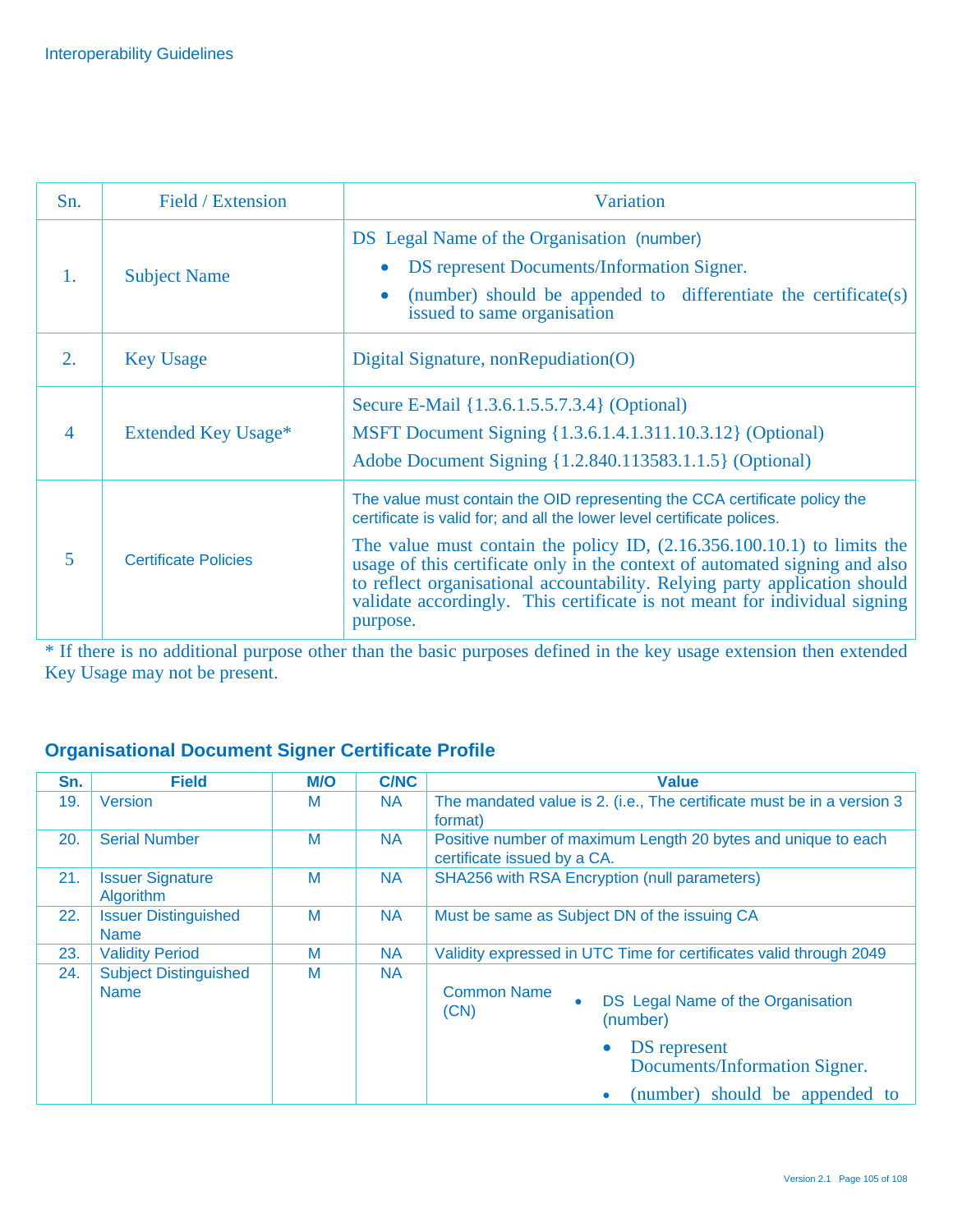|     |                                               |   |             | differentiate<br>the<br>$c$ ertificate $(s)$<br>issued to same organisation                                                                                                                                                                                                                                                                                      |
|-----|-----------------------------------------------|---|-------------|------------------------------------------------------------------------------------------------------------------------------------------------------------------------------------------------------------------------------------------------------------------------------------------------------------------------------------------------------------------|
|     |                                               |   |             | <b>House Identifier</b><br>Of the individuals verified Office address                                                                                                                                                                                                                                                                                            |
|     |                                               |   |             | <b>Street Address</b><br>This attribute value MUST contain following<br>parameters of the Subject's organisation<br>address                                                                                                                                                                                                                                      |
|     |                                               |   |             | Locality / colony name<br>(nearest) Street Name<br>Town / Suburb / Village<br>City name (if applicable)<br><b>District</b><br><b>State / Province</b><br>• State / province for verified Office address                                                                                                                                                          |
|     |                                               |   |             | <b>Postal Code</b><br>• PIN Code for the for Subject's Office<br>address.                                                                                                                                                                                                                                                                                        |
|     |                                               |   |             | Country (C)<br>Country code as per the verified Office<br>address                                                                                                                                                                                                                                                                                                |
| 25. | <b>Subject Public Key</b><br>Information      | M | <b>NA</b>   | rsaEncryption, 2048 RSA Key modulus, public exponent                                                                                                                                                                                                                                                                                                             |
| 26. | <b>Issuer's Signature</b>                     | M | <b>NA</b>   | sha256 WithRSAEncryption {1 2 840 113549 1 1 11} (null<br>parameters)                                                                                                                                                                                                                                                                                            |
| 27. | <b>Signature Value</b>                        | M | <b>NA</b>   | <b>Issuer CA's signature</b>                                                                                                                                                                                                                                                                                                                                     |
|     | <b>Extensions</b>                             |   |             |                                                                                                                                                                                                                                                                                                                                                                  |
| 15. | <b>Authority Key Identifier</b>               | M | <b>NC</b>   | Issuing CA SubjectkeyIndetifier                                                                                                                                                                                                                                                                                                                                  |
| 16. | <b>Subject Key Identifier</b>                 | M | <b>NC</b>   | Octet String of unique value associated with the Public key                                                                                                                                                                                                                                                                                                      |
| 17. | <b>Key Usage</b>                              | M | $\mathbf C$ | DigitalSignature, nonRepudiation(O)                                                                                                                                                                                                                                                                                                                              |
| 18. | <b>Extended Key Usage</b>                     | M | $\mathbf C$ | Secure E-Mail {1.3.6.1.5.5.7.3.4} (Optional)<br>MSFT Document Signing {1.3.6.1.4.1.311.10.3.12} (Optional)<br>Adobe Document Signing {1.2.840.113583.1.1.5} (Optional)                                                                                                                                                                                           |
| 19. | <b>Certificate Policies</b>                   | M | <b>NC</b>   | The value must contain the OID representing the CCA certificate<br>policy the certificate is valid for; and all the lower level certificate<br>polices.                                                                                                                                                                                                          |
| 20. | <b>CRL Distribution Points</b>                | M | <b>NC</b>   | The value must contain the policy ID, 2.16.356.100.10.1<br>DistributionPointName MUST be set and MUST contain a complete<br>HTTP URI pointing to a DER encoded full and complete CRL for all<br>reasons. DistributionPointName shall contain the fullName and thus<br>shall not contain nameRelativeToCRLIssuer<br>reasons and cRLIssuer fields shall be absent. |
| 21. | <b>Authority Information</b><br><b>Access</b> | M | <b>NC</b>   | The id-ad-calssuers OID MUST point to certificates issued to the CA<br>issuing the certificate containing this field. The OID should specify a<br>HTTP URI which points to a single DER encoded certificate or a<br>collection of DER encoded certificates in a BER or DER encoded<br>"certs-only" CMS message as specified in [RFC3852].                        |